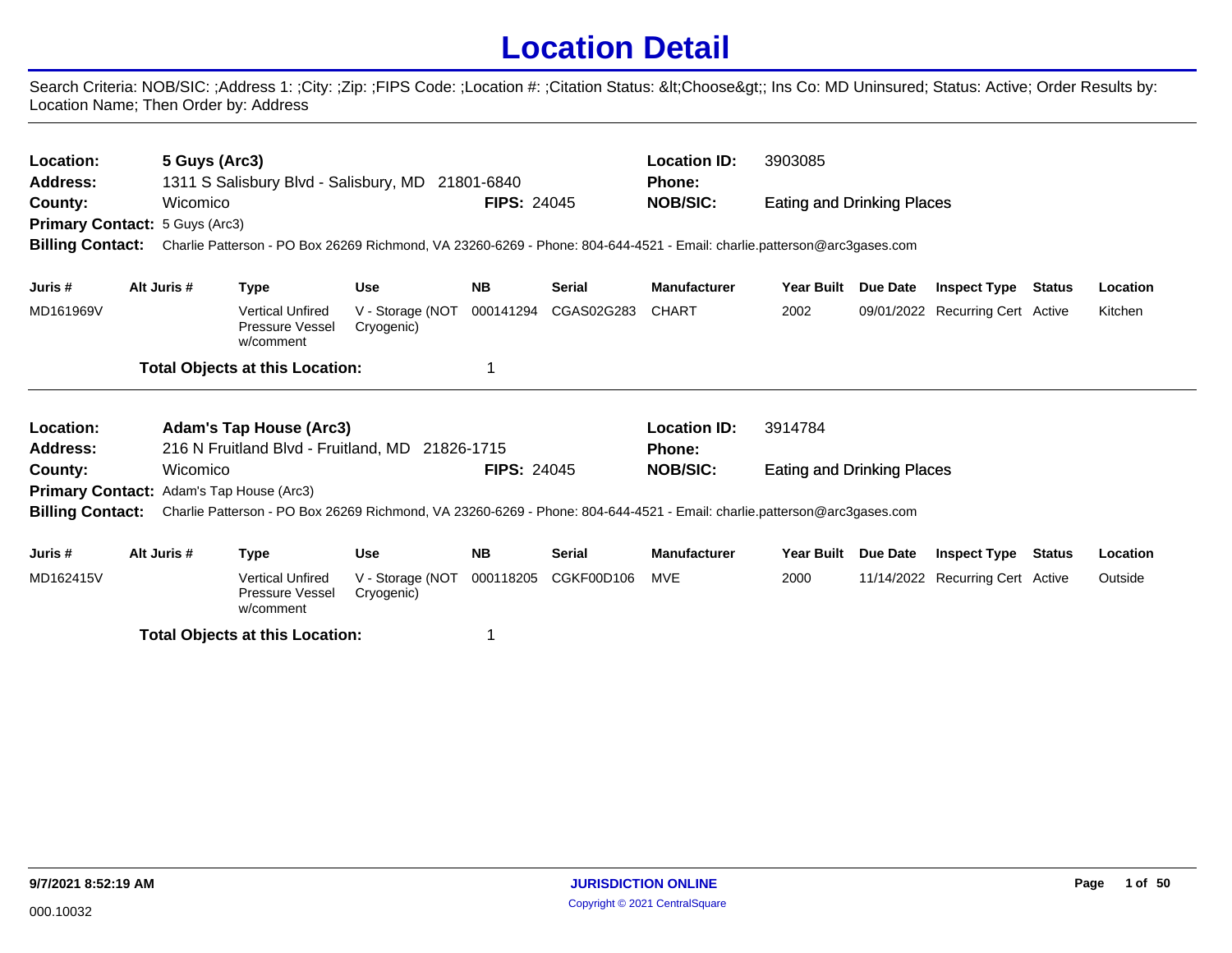| Location:<br><b>Address:</b><br>County:<br><b>Primary Contact:</b> | Wicomico                                                                                                                                                                                                                                                                                            | <b>Allied Waste Services Delmar</b><br>9140 Ocean Hwy - Delmar, MD 21875-2333<br>Dan Derby - Phone: 410-742-8401 x16014 |                                                         | <b>FIPS: 24045</b> |                    | <b>Location ID:</b><br><b>Phone:</b><br><b>NOB/SIC:</b> | 2834312<br>Nonclassifiable Establishments          |                 |                                  |               |                    |
|--------------------------------------------------------------------|-----------------------------------------------------------------------------------------------------------------------------------------------------------------------------------------------------------------------------------------------------------------------------------------------------|-------------------------------------------------------------------------------------------------------------------------|---------------------------------------------------------|--------------------|--------------------|---------------------------------------------------------|----------------------------------------------------|-----------------|----------------------------------|---------------|--------------------|
| <b>Billing Contact:</b>                                            |                                                                                                                                                                                                                                                                                                     | - 18500 N Allied Way Phoenix, AZ 85054-6164 - Phone: (480) 627-2700                                                     |                                                         |                    |                    |                                                         |                                                    |                 |                                  |               |                    |
| Juris #                                                            | Alt Juris #                                                                                                                                                                                                                                                                                         | <b>Type</b>                                                                                                             | <b>Use</b>                                              | <b>NB</b>          | <b>Serial</b>      | <b>Manufacturer</b>                                     | <b>Year Built</b>                                  | <b>Due Date</b> | <b>Inspect Type</b>              | Status        | Location           |
| MD164816V                                                          |                                                                                                                                                                                                                                                                                                     | <b>Vertical Unfired</b><br>Pressure Vessel<br>w/comment                                                                 | V - Storage (NOT<br>Cryogenic)                          | 000753752          | 799591             | Morganton                                               | 2018                                               |                 | 01/08/2022 Recurring Cert Active |               | Shop               |
|                                                                    |                                                                                                                                                                                                                                                                                                     | <b>Total Objects at this Location:</b>                                                                                  |                                                         | 1                  |                    |                                                         |                                                    |                 |                                  |               |                    |
| Location:<br><b>Address:</b><br>County:                            | <b>Americas Best Value Inn</b><br>2625 N Salisbury Blvd - Salisbury, MD 21801-2142<br>Wicomico<br><b>Primary Contact:</b><br>Ben (Bhupendra) Patel - Phone: 410-742-7194<br><b>Billing Contact:</b><br>Ben (Bhupendra) Patel - 2625 N Salisbury Blvd Salisbury, MD 21801-2142 - Phone: 410-742-7194 |                                                                                                                         |                                                         |                    | <b>FIPS: 24045</b> | <b>Location ID:</b><br>Phone:<br><b>NOB/SIC:</b>        | 714215<br>410-742-7194<br><b>Hotels and Motels</b> |                 |                                  |               |                    |
| Juris#                                                             | Alt Juris #                                                                                                                                                                                                                                                                                         | <b>Type</b>                                                                                                             | <b>Use</b>                                              | <b>NB</b>          | <b>Serial</b>      | <b>Manufacturer</b>                                     | <b>Year Built</b>                                  | Due Date        | <b>Inspect Type</b>              | <b>Status</b> | Location           |
| MD029926H                                                          | 2625                                                                                                                                                                                                                                                                                                | <b>Horizontal Fire</b><br>Tube                                                                                          | H - Hot Water<br>Heat (Water $\leq$<br>160 psig, 250 F) |                    | 4863               | Dunham Bush                                             | 1973                                               |                 | 04/16/2023 Recurring Cert Active |               | <b>Boiler Room</b> |
| MD031725H                                                          |                                                                                                                                                                                                                                                                                                     | <b>Water Tube</b><br>Coiled (NOT<br><b>Flueless Hi</b><br>Efficiency)                                                   | H - Hot Water<br>Heat (Water $\leq$<br>160 psig, 250 F) | 000041134          |                    | A O Smith                                               | 1976                                               |                 | 04/16/2023 Recurring Cert Active |               | <b>Boiler Room</b> |
| MD107574H                                                          | 2625                                                                                                                                                                                                                                                                                                | <b>Water Tube</b><br>Coiled (NOT<br>Flueless Hi<br>Efficiency)                                                          | H - Hot Water<br>Heat (Water $\leq$<br>160 psig, 250 F) | 000058446          |                    | A O Smith                                               | 2000                                               |                 | 04/16/2023 Recurring Cert Active |               | Laundry            |
|                                                                    |                                                                                                                                                                                                                                                                                                     | <b>Total Objects at this Location:</b>                                                                                  |                                                         | 3                  |                    |                                                         |                                                    |                 |                                  |               |                    |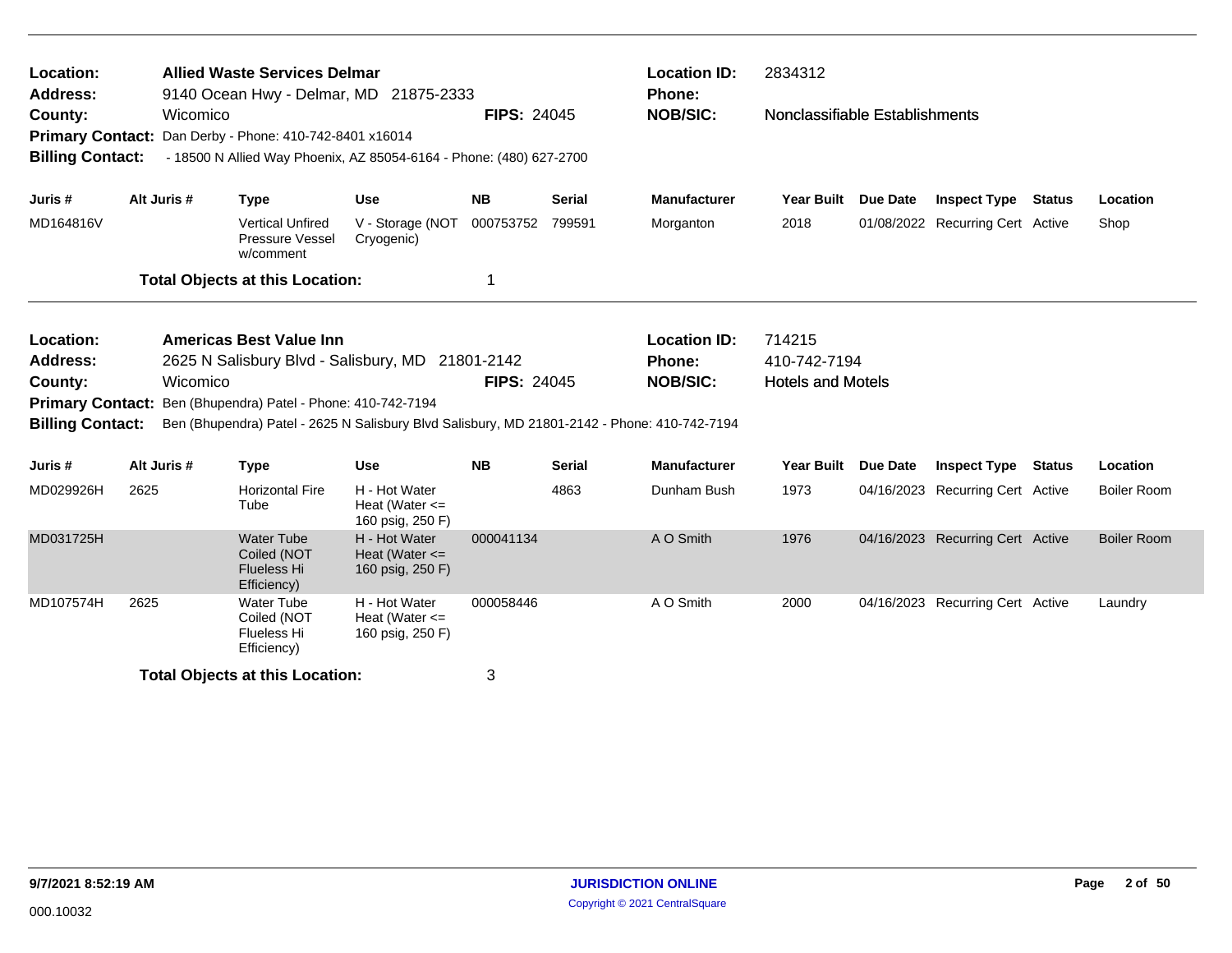| Location:<br>Address:<br>County:                                   |           | <b>APPI Energy</b><br>Wicomico | 112 E Market St - Salisbury, MD 21801-4927                                                                                                      |                                                           | <b>FIPS: 24045</b> |                | <b>Location ID:</b><br><b>Phone:</b><br><b>NOB/SIC:</b> | 721026<br>Offices of Holding Companies, NEC |          |                                  |                 |
|--------------------------------------------------------------------|-----------|--------------------------------|-------------------------------------------------------------------------------------------------------------------------------------------------|-----------------------------------------------------------|--------------------|----------------|---------------------------------------------------------|---------------------------------------------|----------|----------------------------------|-----------------|
| <b>Billing Contact:</b>                                            |           |                                | Primary Contact: Andy Ball - Phone: 410-543-2440<br>- 112 E Market St Salisbury, MD 21801-4927                                                  |                                                           |                    |                |                                                         |                                             |          |                                  |                 |
| Juris #                                                            |           | Alt Juris #                    | Type                                                                                                                                            | <b>Use</b>                                                | <b>NB</b>          | <b>Serial</b>  | <b>Manufacturer</b>                                     | Year Built                                  | Due Date | <b>Inspect Type Status</b>       | Location        |
| MD128461H                                                          | <b>CI</b> |                                | Cast Iron                                                                                                                                       | H - Hot Water<br>Heat (Water $\leq$<br>160 psig, 250 F)   | <b>CI</b>          | <b>EGH-125</b> | Weil-McLain                                             | 2001                                        |          | 06/08/2023 Recurring Cert Active | 112 Boiler Room |
|                                                                    |           |                                | <b>Total Objects at this Location:</b>                                                                                                          |                                                           | 1                  |                |                                                         |                                             |          |                                  |                 |
| Location:<br><b>Address:</b><br>County:<br><b>Primary Contact:</b> |           | Applebee's<br>Wicomico         | 2703 N Salisbury Blvd - Salisbury, MD 21801-2144<br>Applebee's - Phone: 410-546-0997                                                            |                                                           | <b>FIPS: 24045</b> |                | <b>Location ID:</b><br>Phone:<br><b>NOB/SIC:</b>        | 3749142<br>410-546-0997                     |          |                                  |                 |
| <b>Billing Contact:</b>                                            |           |                                | - 2703 N Salisbury Blvd Salisbury, MD 21801-2144 - Phone: 410-546-0997                                                                          |                                                           |                    |                |                                                         |                                             |          |                                  |                 |
| Juris #                                                            |           | Alt Juris #                    | Type                                                                                                                                            | <b>Use</b>                                                | <b>NB</b>          | Serial         | <b>Manufacturer</b>                                     | <b>Year Built</b>                           | Due Date | <b>Inspect Type Status</b>       | Location        |
| MD156068H                                                          |           |                                | <b>Vertical Fire Tube</b>                                                                                                                       | H - Hot Water<br>Supply (Water $\leq$<br>160 psig, 210 F) | 000204097          | 204097         | A O Smith                                               | 2015                                        |          | 12/14/2022 Recurring Cert Active | Rear room       |
|                                                                    |           |                                | <b>Total Objects at this Location:</b>                                                                                                          |                                                           | $\mathbf 1$        |                |                                                         |                                             |          |                                  |                 |
| Location:<br><b>Address:</b>                                       |           |                                | <b>Applebee's (Roberts)</b><br>2703 N Salisbury Blvd - Salisbury, MD 21801-2144                                                                 |                                                           |                    |                | <b>Location ID:</b><br>Phone:                           | 3923378                                     |          |                                  |                 |
| County:                                                            |           | Wicomico                       | Primary Contact: Roberts Oxygen Company (MD) - Phone: 240-493-8405 - Cell: 301-252-0742 - Email: DFranovich@RobertsOxygen.com                   |                                                           | <b>FIPS: 24045</b> |                | <b>NOB/SIC:</b>                                         | <b>Eating and Drinking Places</b>           |          |                                  |                 |
| <b>Billing Contact:</b>                                            |           |                                | Bulk Tank Service Dept. - PO Box 5507 Rockville, MD 20855-0507 - Phone: 240-493-8405 - Cell: 301-252-0742 - Email: DFranovich@RobertsOxygen.com |                                                           |                    |                |                                                         |                                             |          |                                  |                 |
| Juris #                                                            |           | Alt Juris #                    | Type                                                                                                                                            | <b>Use</b>                                                | <b>NB</b>          | <b>Serial</b>  | <b>Manufacturer</b>                                     | Year Built Due Date                         |          | <b>Inspect Type Status</b>       | Location        |
| MD162458V                                                          |           |                                | <b>Vertical Unfired</b><br>Pressure Vessel<br>w/comment                                                                                         | V - Storage<br>(Cryogenic)                                | 000081259          | CCOA98D110     | <b>MVE</b>                                              | 1998                                        |          | 02/12/2023 Recurring Cert Active | Outside/Closet  |
|                                                                    |           |                                | <b>Total Objects at this Location:</b>                                                                                                          |                                                           | -1                 |                |                                                         |                                             |          |                                  |                 |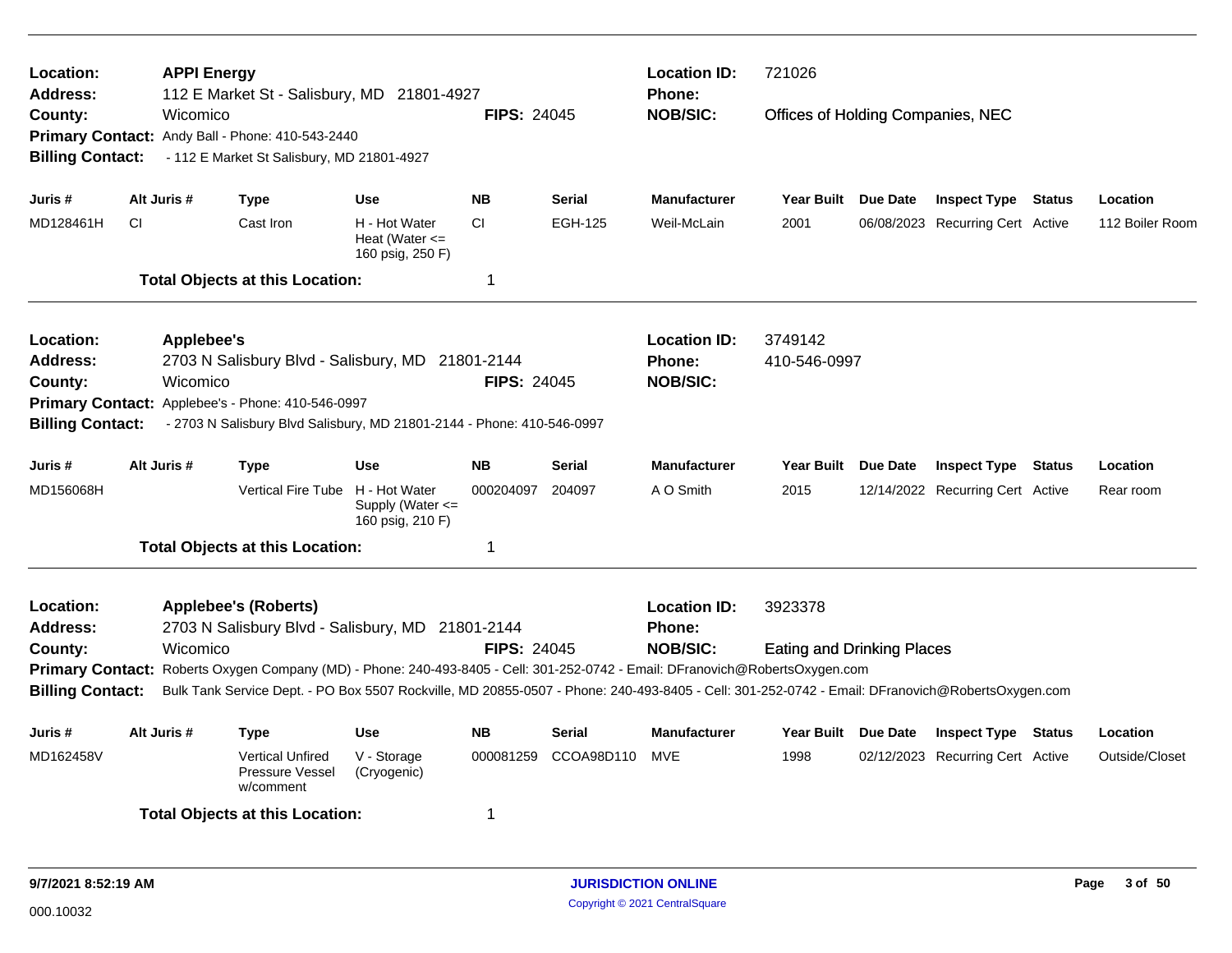| Location:<br><b>Address:</b>   |  | Arby's (Arc3) | 119 Ward St - Salisbury, MD 21801                       |                                                  |                    |               | <b>Location ID:</b><br><b>Phone:</b>                                                                                                     | 3903086                           |                                  |                 |
|--------------------------------|--|---------------|---------------------------------------------------------|--------------------------------------------------|--------------------|---------------|------------------------------------------------------------------------------------------------------------------------------------------|-----------------------------------|----------------------------------|-----------------|
| County:                        |  | Wicomico      |                                                         |                                                  | <b>FIPS: 24045</b> |               | <b>NOB/SIC:</b>                                                                                                                          | <b>Eating and Drinking Places</b> |                                  |                 |
| Primary Contact: Arby's (Arc3) |  |               |                                                         |                                                  |                    |               |                                                                                                                                          |                                   |                                  |                 |
| <b>Billing Contact:</b>        |  |               |                                                         |                                                  |                    |               | Charlie Patterson - PO Box 26269 Richmond, VA 23260-6269 - Phone: 804-644-4521 - Email: charlie.patterson@arc3gases.com                  |                                   |                                  |                 |
| Juris #                        |  | Alt Juris #   | <b>Type</b>                                             | <b>Use</b>                                       | <b>NB</b>          | Serial        | <b>Manufacturer</b>                                                                                                                      | Year Built Due Date               | <b>Inspect Type Status</b>       | Location        |
| MD161966V                      |  |               | <b>Vertical Unfired</b><br>Pressure Vessel<br>w/comment | V - Storage (NOT<br>Cryogenic)                   | 000296292 31706646 |               | <b>CHART</b>                                                                                                                             | 2017                              | 08/12/2022 Recurring Cert Active | Kitchen         |
|                                |  |               | <b>Total Objects at this Location:</b>                  |                                                  | 1                  |               |                                                                                                                                          |                                   |                                  |                 |
| Location:                      |  | Arby's (Arc3) |                                                         |                                                  |                    |               | <b>Location ID:</b>                                                                                                                      | 3748678                           |                                  |                 |
| <b>Address:</b>                |  |               |                                                         | 2350 N Salisbury Blvd - Salisbury, MD 21801-2145 |                    |               | <b>Phone:</b>                                                                                                                            | 410-742-5255                      |                                  |                 |
| County:                        |  | Wicomico      |                                                         |                                                  | <b>FIPS: 24045</b> |               | <b>NOB/SIC:</b>                                                                                                                          |                                   |                                  |                 |
|                                |  |               | Primary Contact: Arby's - Phone: 410-742-5255           |                                                  |                    |               |                                                                                                                                          |                                   |                                  |                 |
| <b>Billing Contact:</b>        |  |               |                                                         |                                                  |                    |               | Charlie Patterson - PO Box 26269 Richmond, VA 23260-6269 - Phone: 804-644-4521 - Email: charlie.patterson@arc3gases.com                  |                                   |                                  |                 |
| Juris #                        |  | Alt Juris #   | <b>Type</b>                                             | <b>Use</b>                                       | <b>NB</b>          | <b>Serial</b> | <b>Manufacturer</b>                                                                                                                      | Year Built Due Date               | <b>Inspect Type Status</b>       | Location        |
| MD167694V                      |  |               | <b>Vertical Unfired</b><br>Pressure Vessel<br>w/comment | V - Storage<br>(Cryogenic)                       | 000288989          | 31617442      | <b>CHART</b>                                                                                                                             | 2016                              | 10/28/2022 Recurring Cert Active | Kitchen         |
|                                |  |               | <b>Total Objects at this Location:</b>                  |                                                  | 1                  |               |                                                                                                                                          |                                   |                                  |                 |
| Location:                      |  | Arby's (Arc3) |                                                         |                                                  |                    |               | <b>Location ID:</b>                                                                                                                      | 3850907                           |                                  |                 |
| <b>Address:</b>                |  |               |                                                         | 31942 Summer Dr - Salisbury, MD 21804-1678       |                    |               | Phone:                                                                                                                                   | 800-599-2729                      |                                  |                 |
| County:                        |  | Wicomico      |                                                         |                                                  | <b>FIPS: 24045</b> |               | <b>NOB/SIC:</b>                                                                                                                          |                                   |                                  |                 |
| Primary Contact: Robin Dixon   |  |               |                                                         |                                                  |                    |               |                                                                                                                                          |                                   |                                  |                 |
|                                |  |               |                                                         |                                                  |                    |               | Billing Contact: Charlie Patterson - PO Box 26269 Richmond, VA 23260-6269 - Phone: 804-644-4521 - Email: charlie.patterson@arc3gases.com |                                   |                                  |                 |
| Juris #                        |  | Alt Juris #   | <b>Type</b>                                             | <b>Use</b>                                       | <b>NB</b>          | Serial        | <b>Manufacturer</b>                                                                                                                      | Year Built Due Date               | <b>Inspect Type Status</b>       | Location        |
| MD160063V                      |  |               | <b>Vertical Unfired</b><br>Pressure Vessel<br>w/comment | V - Storage<br>(Cryogenic)                       | 000303490          | 31725567      | <b>CHART</b>                                                                                                                             | 2017                              | 02/08/2022 Recurring Cert Active | Outside cabinet |
|                                |  |               | <b>Total Objects at this Location:</b>                  |                                                  | 1                  |               |                                                                                                                                          |                                   |                                  |                 |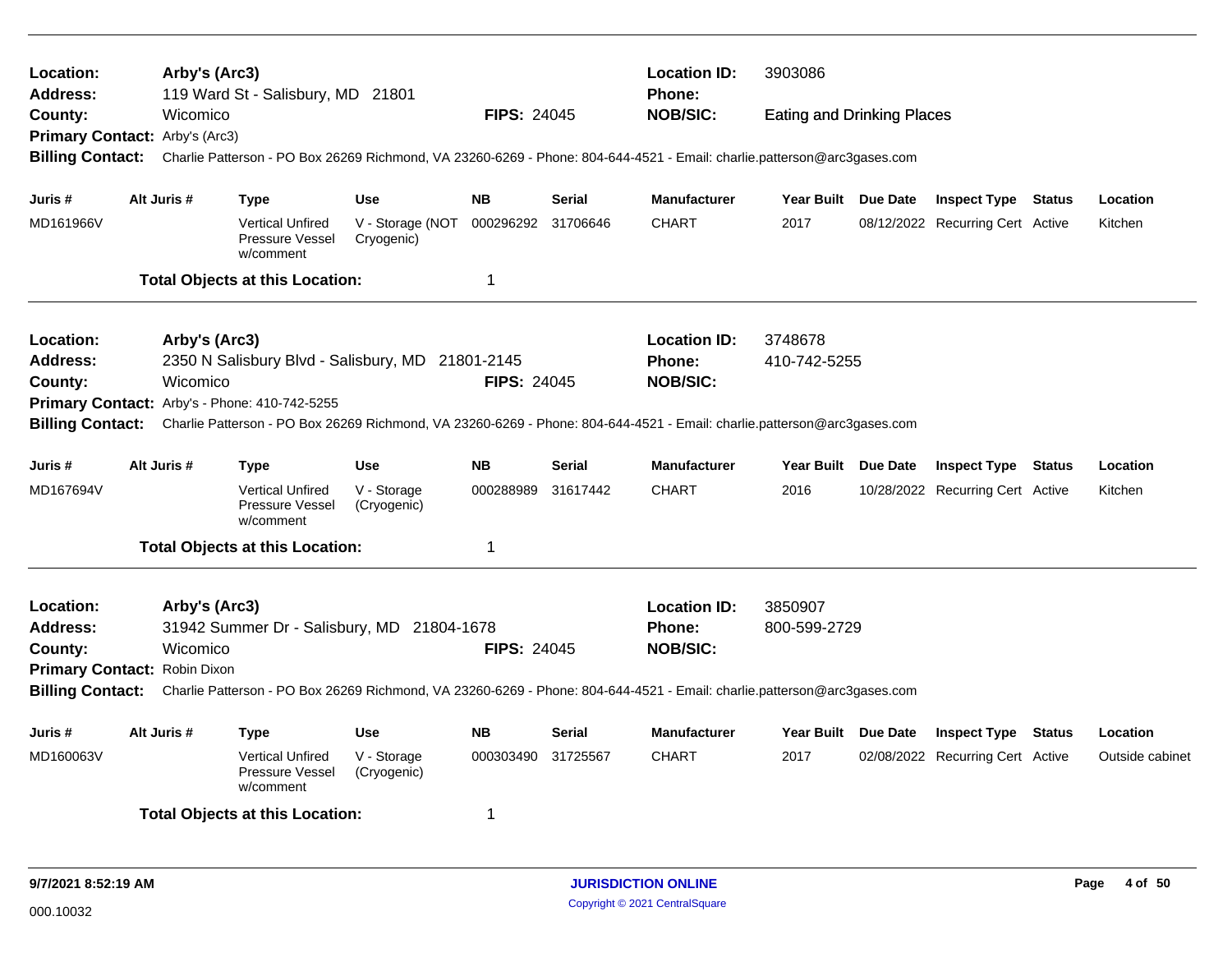| Location:<br><b>Address:</b>              |           |              | <b>Autumn Grove Exxon (Arc3)</b><br>1801 Autumn Grove Ct - Salisbury, MD 21804-4204                                     |                                                             |                    |                      | <b>Location ID:</b><br>Phone: | 3903088                           |                 |                                                  |                       |
|-------------------------------------------|-----------|--------------|-------------------------------------------------------------------------------------------------------------------------|-------------------------------------------------------------|--------------------|----------------------|-------------------------------|-----------------------------------|-----------------|--------------------------------------------------|-----------------------|
| County:                                   |           | Wicomico     |                                                                                                                         |                                                             | <b>FIPS: 24045</b> |                      | <b>NOB/SIC:</b>               | <b>Eating and Drinking Places</b> |                 |                                                  |                       |
| <b>Primary Contact:</b>                   |           |              | Autumn Grove Exxon (Arc3)                                                                                               |                                                             |                    |                      |                               |                                   |                 |                                                  |                       |
| <b>Billing Contact:</b>                   |           |              | Charlie Patterson - PO Box 26269 Richmond, VA 23260-6269 - Phone: 804-644-4521 - Email: charlie.patterson@arc3gases.com |                                                             |                    |                      |                               |                                   |                 |                                                  |                       |
| Juris #                                   |           | Alt Juris #  | Type                                                                                                                    | Use                                                         | <b>NB</b>          | <b>Serial</b>        | <b>Manufacturer</b>           | Year Built Due Date               |                 | <b>Inspect Type Status</b>                       | Location              |
| MD161965V                                 |           |              | <b>Vertical Unfired</b><br>Pressure Vessel<br>w/comment                                                                 | V - Storage (NOT<br>Cryogenic)                              |                    | 000118722 CSUM00D235 | MVE                           | 2000                              |                 | 09/01/2022 Recurring Cert Active                 | Kitchen               |
|                                           |           |              | <b>Total Objects at this Location:</b>                                                                                  |                                                             | 1                  |                      |                               |                                   |                 |                                                  |                       |
| Location:                                 |           |              | <b>Back Street Grill (Arc3)</b>                                                                                         |                                                             |                    |                      | <b>Location ID:</b>           | 3903089                           |                 |                                                  |                       |
| <b>Address:</b>                           |           |              | 405 Snow Hill Rd - Salisbury, MD 21804-5625                                                                             |                                                             |                    |                      | <b>Phone:</b>                 |                                   |                 |                                                  |                       |
| County:                                   |           | Wicomico     |                                                                                                                         |                                                             | <b>FIPS: 24045</b> |                      | <b>NOB/SIC:</b>               | <b>Eating and Drinking Places</b> |                 |                                                  |                       |
| Primary Contact: Back Street Grill (Arc3) |           |              |                                                                                                                         |                                                             |                    |                      |                               |                                   |                 |                                                  |                       |
| <b>Billing Contact:</b>                   |           |              | Charlie Patterson - PO Box 26269 Richmond, VA 23260-6269 - Phone: 804-644-4521 - Email: charlie.patterson@arc3gases.com |                                                             |                    |                      |                               |                                   |                 |                                                  |                       |
| Juris #                                   |           | Alt Juris #  | Type                                                                                                                    | <b>Use</b>                                                  | <b>NB</b>          | Serial               | <b>Manufacturer</b>           | Year Built Due Date               |                 | <b>Inspect Type Status</b>                       | Location              |
| MD161967V                                 |           |              | <b>Vertical Unfired</b><br>Pressure Vessel<br>w/comment                                                                 | V - Storage<br>(Cryogenic)                                  | 000182649          | <b>CCMV07C163</b>    | CHART                         | 2007                              |                 | 09/01/2022 Recurring Cert Active                 | Outside               |
|                                           |           |              | <b>Total Objects at this Location:</b>                                                                                  |                                                             | 1                  |                      |                               |                                   |                 |                                                  |                       |
| Location:                                 |           | Baylor, Inc. |                                                                                                                         |                                                             |                    |                      | <b>Location ID:</b>           | 703915                            |                 |                                                  |                       |
| <b>Address:</b>                           |           |              | 2407 N Salisbury Blvd - Salisbury, MD 21801-2138                                                                        |                                                             |                    |                      | <b>Phone:</b>                 | 410-546-1122                      |                 |                                                  |                       |
| County:                                   |           | Wicomico     |                                                                                                                         |                                                             | <b>FIPS: 24045</b> |                      | <b>NOB/SIC:</b>               |                                   |                 | Automotive dealers and gasoline service stations |                       |
|                                           |           |              | Primary Contact: Shirley Reynolds - Phone: 410-546-1122 - Email: sreynolds@baylortruck.com                              |                                                             |                    |                      |                               |                                   |                 |                                                  |                       |
| <b>Billing Contact:</b>                   |           |              | Shirley Reynolds - PO Box 2135 Salisbury, MD 21802-2135 - Phone: 410-546-1122 - Email: sreynolds@baylortruck.com        |                                                             |                    |                      |                               |                                   |                 |                                                  |                       |
| Juris #                                   |           | Alt Juris #  | <b>Type</b>                                                                                                             | <b>Use</b>                                                  | <b>NB</b>          | Serial               | <b>Manufacturer</b>           | Year Built                        | <b>Due Date</b> | <b>Inspect Type Status</b>                       | Location              |
| MD047906H                                 | Boiler #2 |              | <b>Horizontal Fire</b><br>Tube                                                                                          | H - Hot Water<br>Heat (Water $\leq$<br>160 psig, 250 F)     | 000113181          |                      | Columbia                      | 1983                              | 11/06/2021      | <b>Recurring Cert Active</b>                     | Shop Boiler Rm        |
| MD123083V                                 |           |              | <b>Pressure Vessel</b><br>w/comment                                                                                     | Horizontal Unfired V - Storage (NOT 000357337<br>Cryogenic) |                    |                      | <b>Steel Fab</b>              | 2004                              |                 | 11/06/2021 Recurring Cert Active                 | <b>Body Shop Shed</b> |
|                                           |           |              |                                                                                                                         |                                                             |                    |                      |                               |                                   |                 |                                                  |                       |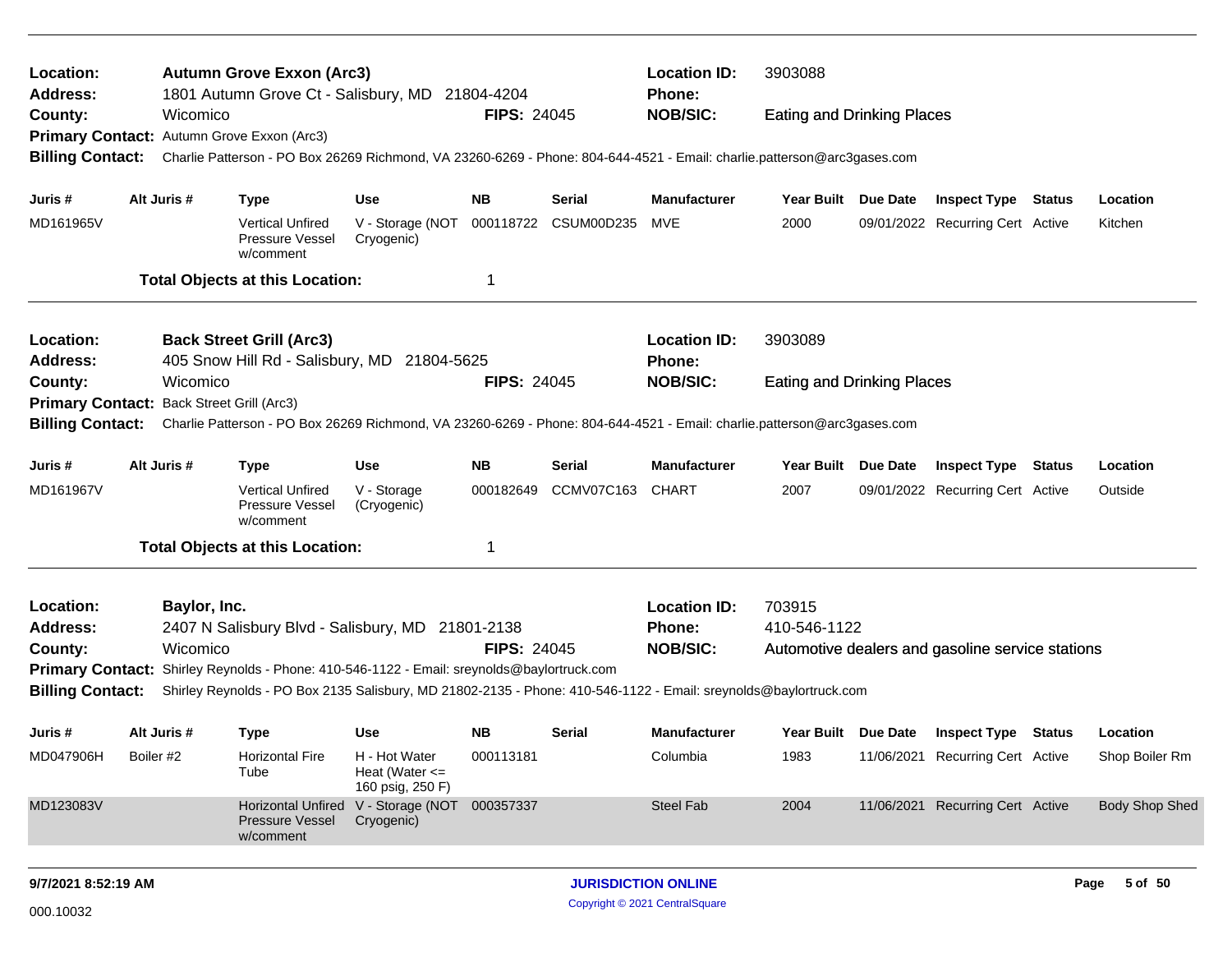| Juris #                      | Alt Juris #                          | Type                                                                                                                    | Use                                                   | <b>NB</b>          | <b>Serial</b>       | <b>Manufacturer</b>                  | Year Built                        | Due Date | <b>Inspect Type Status</b>                              |               | Location                   |
|------------------------------|--------------------------------------|-------------------------------------------------------------------------------------------------------------------------|-------------------------------------------------------|--------------------|---------------------|--------------------------------------|-----------------------------------|----------|---------------------------------------------------------|---------------|----------------------------|
| MD135504V                    |                                      | Pressure Vessel<br>w/comment                                                                                            | Horizontal Unfired V - Storage (NOT<br>Cryogenic)     | 000585533          |                     | <b>Steel Fab</b>                     | 2009                              |          | 11/06/2021 Recurring Cert Active                        |               | Shop Loft                  |
| MD139949V                    |                                      | <b>Vertical Unfired</b><br><b>Pressure Vessel</b><br>w/comment                                                          | V - Storage (NOT 000668249<br>Cryogenic)              |                    |                     | <b>Steel Fab</b>                     | 2011                              |          | 11/06/2021 Recurring Cert Active                        |               | <b>DPF Cleaner</b><br>Shed |
|                              |                                      | <b>Total Objects at this Location:</b>                                                                                  |                                                       | 4                  |                     |                                      |                                   |          |                                                         |               |                            |
| Location:                    | <b>Best Western</b>                  |                                                                                                                         |                                                       |                    |                     | <b>Location ID:</b>                  | 704439                            |          |                                                         |               |                            |
| <b>Address:</b>              |                                      | 1735 N Salisbury Blvd - Salisbury, MD 21801-3330                                                                        |                                                       |                    |                     | <b>Phone:</b>                        | 410-546-1300                      |          |                                                         |               |                            |
| County:                      | Wicomico                             |                                                                                                                         |                                                       | <b>FIPS: 24045</b> |                     | <b>NOB/SIC:</b>                      |                                   |          | Hotels, rooming houses, camps, and other lodging places |               |                            |
|                              | <b>Primary Contact: Best Western</b> |                                                                                                                         |                                                       |                    |                     |                                      |                                   |          |                                                         |               |                            |
| <b>Billing Contact:</b>      |                                      | - 1735 N Salisbury Blvd Salisbury, MD 21801-3330 - Phone: 410-546-1300                                                  |                                                       |                    |                     |                                      |                                   |          |                                                         |               |                            |
| Juris #                      | Alt Juris #                          | Type                                                                                                                    | <b>Use</b>                                            | <b>NB</b>          | <b>Serial</b>       | <b>Manufacturer</b>                  | <b>Year Built</b>                 | Due Date | <b>Inspect Type</b>                                     | Status        | Location                   |
| MD032721H                    | 1735                                 | <b>Water Heater</b><br>(HLW)                                                                                            | H - Hot Water<br>Supply (Water <=<br>160 psig, 210 F) | 000068917          |                     | A O Smith                            | 1987                              |          | 05/27/2022 Recurring Cert Active                        |               | Rear Bldg                  |
| MD032722H                    | 1735                                 | <b>Water Heater</b><br>(HLW)                                                                                            | H - Hot Water<br>Supply (Water <=<br>160 psig, 210 F) | 000060584          |                     | A O Smith                            | 1986                              |          | 05/27/2022 Recurring Cert Active                        |               | Rear Bldg                  |
| MD032723H                    | 1735                                 | Water Heater<br>(HLW)                                                                                                   | H - Hot Water<br>Supply (Water <=<br>160 psig, 210 F) | 000001885          |                     | A O Smith                            | 1988                              |          | 05/27/2022 Recurring Cert Active                        |               | Rear Bldg                  |
|                              |                                      | <b>Total Objects at this Location:</b>                                                                                  |                                                       | 3                  |                     |                                      |                                   |          |                                                         |               |                            |
| Location:<br><b>Address:</b> |                                      | <b>Brew River Restaurant (Arc3)</b><br>502 W Main St - Salisbury, MD 21801-4829                                         |                                                       |                    |                     | <b>Location ID:</b><br><b>Phone:</b> | 3903091                           |          |                                                         |               |                            |
| County:                      | Wicomico                             |                                                                                                                         |                                                       | <b>FIPS: 24045</b> |                     | <b>NOB/SIC:</b>                      | <b>Eating and Drinking Places</b> |          |                                                         |               |                            |
|                              |                                      | Primary Contact: Brew River Restaurant (Arc3)                                                                           |                                                       |                    |                     |                                      |                                   |          |                                                         |               |                            |
| <b>Billing Contact:</b>      |                                      | Charlie Patterson - PO Box 26269 Richmond, VA 23260-6269 - Phone: 804-644-4521 - Email: charlie.patterson@arc3gases.com |                                                       |                    |                     |                                      |                                   |          |                                                         |               |                            |
| Juris #                      | Alt Juris #                          | <b>Type</b>                                                                                                             | Use                                                   | <b>NB</b>          | Serial              | <b>Manufacturer</b>                  | Year Built Due Date               |          | <b>Inspect Type</b>                                     | <b>Status</b> | Location                   |
| MD161978V                    |                                      | <b>Vertical Unfired</b><br>Pressure Vessel<br>w/comment                                                                 | V - Storage<br>(Cryogenic)                            |                    | 000126562 CGR00M124 | MVE                                  | 2000                              |          | 08/23/2022 Recurring Cert Active                        |               | Outside                    |
|                              |                                      | <b>Total Objects at this Location:</b>                                                                                  |                                                       | -1                 |                     |                                      |                                   |          |                                                         |               |                            |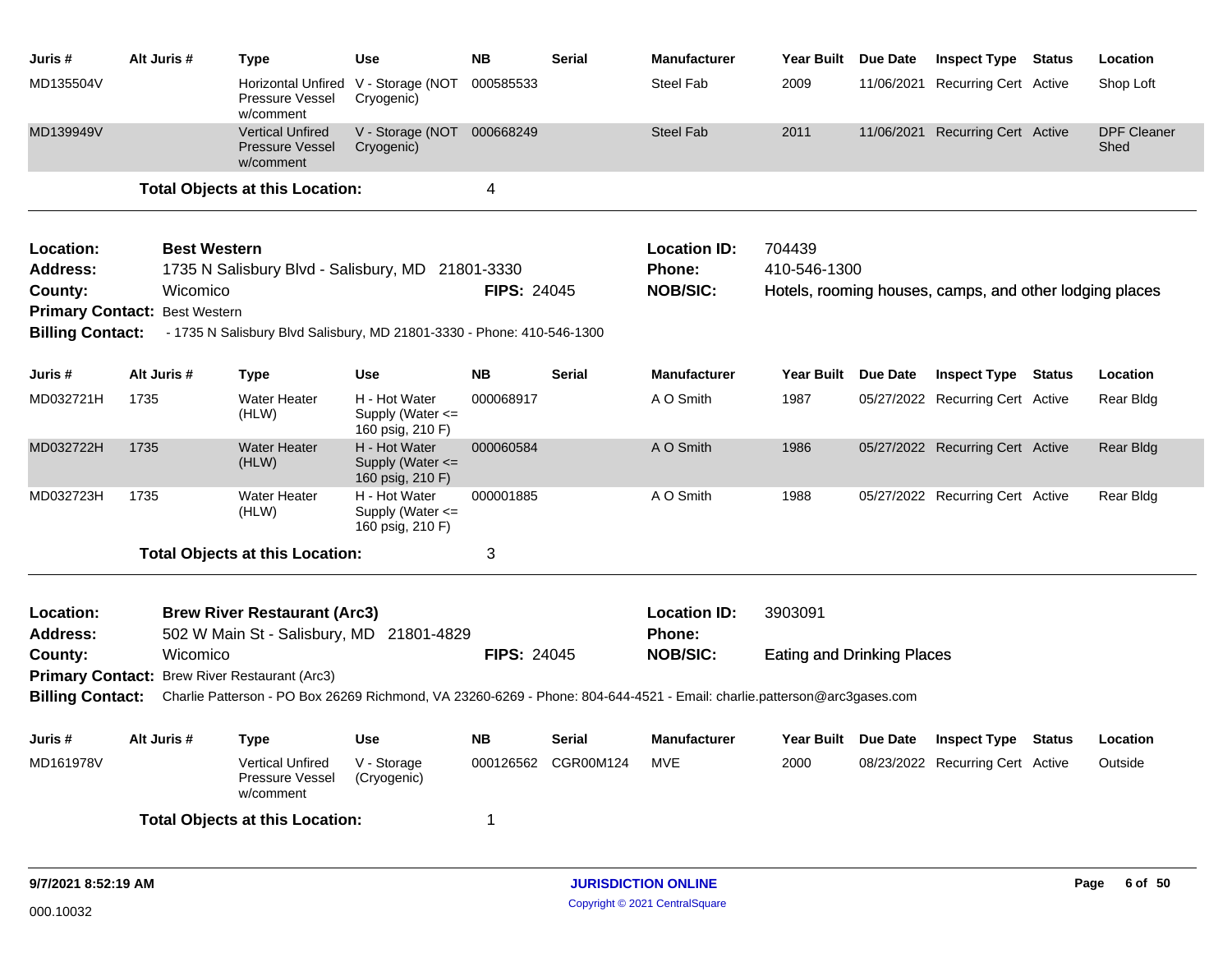| Location:<br><b>Address:</b>               |          | <b>Brite Cleaners</b> | 123 W College Ave - Salisbury, MD 21804-6928                                                   |                                        |                    |                  | <b>Location ID:</b><br><b>Phone:</b>                                                                                    | 705150                            |                 |                                         |        |                      |
|--------------------------------------------|----------|-----------------------|------------------------------------------------------------------------------------------------|----------------------------------------|--------------------|------------------|-------------------------------------------------------------------------------------------------------------------------|-----------------------------------|-----------------|-----------------------------------------|--------|----------------------|
| County:                                    |          | Wicomico              |                                                                                                |                                        | <b>FIPS: 24045</b> |                  | <b>NOB/SIC:</b>                                                                                                         |                                   |                 | Drycleaning Plants, Except Rug Cleaning |        |                      |
|                                            |          |                       | Primary Contact: An Young Hak - Phone: 410-219-5055                                            |                                        |                    |                  |                                                                                                                         |                                   |                 |                                         |        |                      |
| <b>Billing Contact:</b>                    |          |                       | An Young Hak - 123 W College Ave Salisbury, MD 21804-6928 - Phone: 410-219-5055                |                                        |                    |                  |                                                                                                                         |                                   |                 |                                         |        |                      |
| Juris #                                    |          | Alt Juris #           | <b>Type</b>                                                                                    | <b>Use</b>                             | <b>NB</b>          | <b>Serial</b>    | <b>Manufacturer</b>                                                                                                     | <b>Year Built</b>                 | Due Date        | <b>Inspect Type Status</b>              |        | Location             |
| MD004603                                   | 123      |                       | <b>Vertical Fire Tube</b>                                                                      | S - Power-Ironing<br>(Steam > 15 psig) | 000082202          |                  | Fulton                                                                                                                  | 1998                              | 12/10/2021      | Recurring Cert Active                   |        | <b>Boiler Room</b>   |
| MD099766V                                  | 123      |                       | <b>Vertical Unfired</b><br><b>Pressure Vessel</b><br>w/comment                                 | V - Storage (NOT<br>Cryogenic)         | 000671964          |                  | Manchester                                                                                                              | 1998                              | 12/19/2021      | <b>Recurring Cert Active</b>            |        | <b>Boiler Room</b>   |
|                                            |          |                       | <b>Total Objects at this Location:</b>                                                         |                                        | $\overline{2}$     |                  |                                                                                                                         |                                   |                 |                                         |        |                      |
| Location:                                  |          |                       | <b>Buffalo Wild Wings (Arc3)</b>                                                               |                                        |                    |                  | <b>Location ID:</b>                                                                                                     | 3700219                           |                 |                                         |        |                      |
| Address:                                   |          |                       | 2734 N Salisbury Blvd - Salisbury, MD 21801-2289                                               |                                        |                    |                  | Phone:                                                                                                                  | 443-736-7540                      |                 |                                         |        |                      |
| County:                                    | Wicomico |                       |                                                                                                |                                        | <b>FIPS: 24045</b> |                  | <b>NOB/SIC:</b>                                                                                                         | <b>Eating and Drinking Places</b> |                 |                                         |        |                      |
| Primary Contact: Buffalo Wild Wings (Arc3) |          |                       |                                                                                                |                                        |                    |                  |                                                                                                                         |                                   |                 |                                         |        |                      |
| <b>Billing Contact:</b>                    |          |                       |                                                                                                |                                        |                    |                  | Charlie Patterson - PO Box 26269 Richmond, VA 23260-6269 - Phone: 804-644-4521 - Email: charlie.patterson@arc3gases.com |                                   |                 |                                         |        |                      |
| Juris #                                    |          | Alt Juris #           | <b>Type</b>                                                                                    | <b>Use</b>                             | NB.                | <b>Serial</b>    | <b>Manufacturer</b>                                                                                                     | <b>Year Built</b>                 | <b>Due Date</b> | <b>Inspect Type</b>                     | Status | Location             |
| MD154222V                                  |          |                       | <b>Vertical Unfired</b><br>Pressure Vessel<br>w/comment                                        | V - Storage (NOT<br>Cryogenic)         | 000233472 31215414 |                  | <b>CHART</b>                                                                                                            | 2012                              |                 | 06/09/2022 Recurring Cert Active        |        | Ice maker room       |
|                                            |          |                       | <b>Total Objects at this Location:</b>                                                         |                                        | $\mathbf 1$        |                  |                                                                                                                         |                                   |                 |                                         |        |                      |
| Location:<br><b>Address:</b>               |          |                       | <b>CEC Surgical Services, LLC.</b><br>1414 S Salisbury Blvd - Salisbury, MD 21801-7127         |                                        |                    |                  | <b>Location ID:</b><br><b>Phone:</b>                                                                                    | 3974540                           |                 |                                         |        |                      |
| County:                                    |          | Wicomico              |                                                                                                |                                        | <b>FIPS: 24045</b> |                  | <b>NOB/SIC:</b>                                                                                                         |                                   |                 |                                         |        |                      |
|                                            |          |                       | Primary Contact: Cathy Hastings RN, BSN - Phone: 410-749-1191 x129 - Email: cathyh@cheseye.com |                                        |                    |                  |                                                                                                                         |                                   |                 |                                         |        |                      |
| <b>Billing Contact:</b>                    |          |                       |                                                                                                |                                        |                    |                  | Stephanie Bolden - 105 Pine Bluff Rd Ste 3 Salisbury, MD 21801-7199 - Phone: 410-749-1191 - Email: cecap105@gmail.com   |                                   |                 |                                         |        |                      |
| Juris #                                    |          | Alt Juris #           | <b>Type</b>                                                                                    | <b>Use</b>                             | <b>NB</b>          | <b>Serial</b>    | <b>Manufacturer</b>                                                                                                     | <b>Year Built</b>                 | Due Date        | <b>Inspect Type Status</b>              |        | Location             |
| MD164771V                                  |          |                       | <b>Horizontal Unfired</b><br>Pressure Vessel<br>w/comment                                      | V - Process-<br>Sterilizing            | 000054581          | 0587014-<br>SAWU | Amsco                                                                                                                   | 1987                              | 10/09/2021      | <b>Recurring Cert Active</b>            |        | <b>Clean Utility</b> |
| MD164772                                   |          |                       | <b>Miniature Boiler</b><br>(NOT Fired Kettle) Sterilizing (Steam                               | S - Power-                             | 000012555          | 12555            | Pacific Steam<br>Equipment Inc                                                                                          | 2013                              | 10/10/2021      | <b>Recurring Cert Active</b>            |        | <b>Clean Utlity</b>  |
| 9/7/2021 8:52:19 AM                        |          |                       |                                                                                                |                                        |                    |                  | <b>JURISDICTION ONLINE</b>                                                                                              |                                   |                 |                                         |        | 7 of 50<br>Page      |
| 000.10032                                  |          |                       |                                                                                                |                                        |                    |                  | Copyright © 2021 CentralSquare                                                                                          |                                   |                 |                                         |        |                      |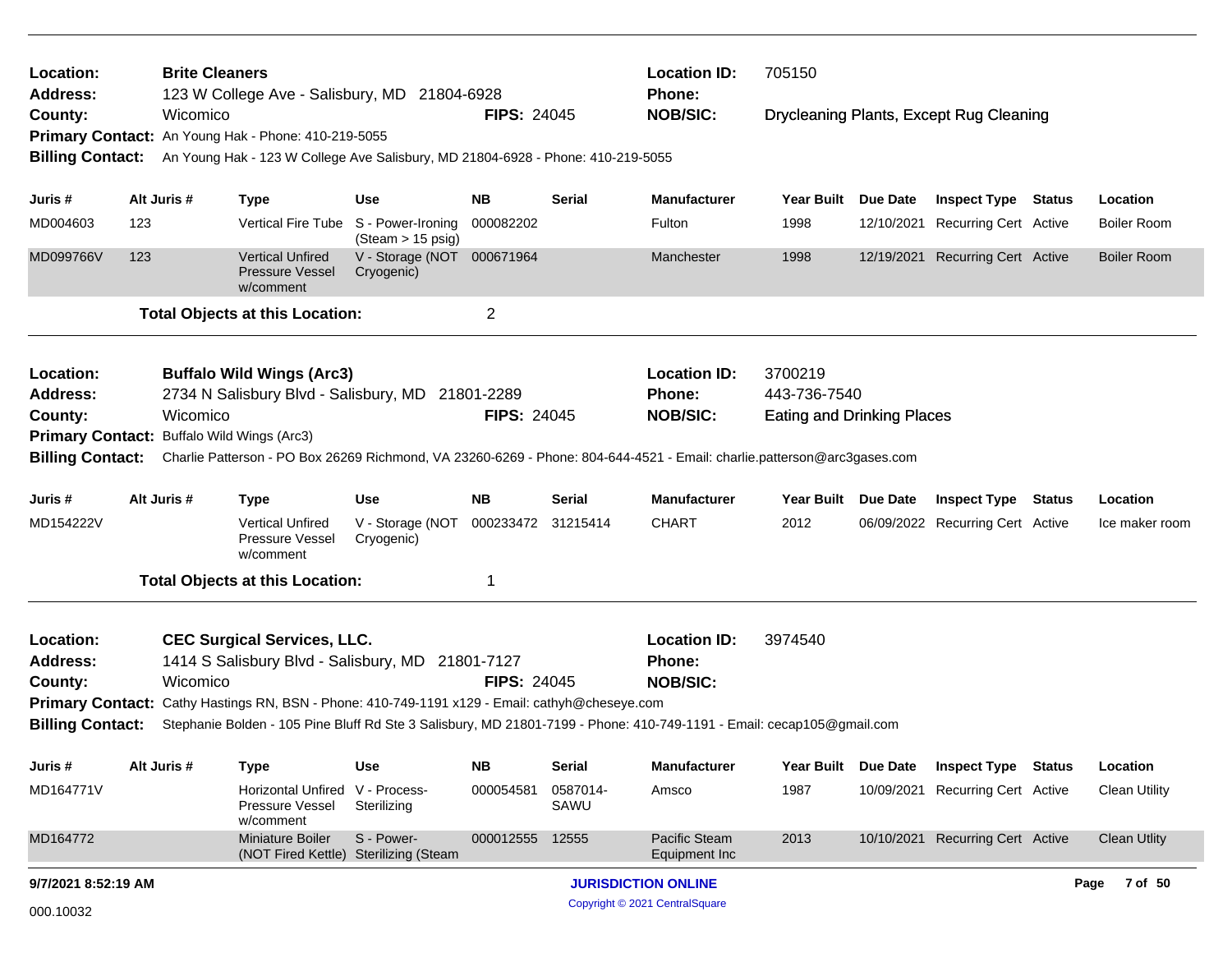| Juris #                 | Alt Juris # | <b>Type</b>                                                                                                                                     | <b>Use</b>                     | <b>NB</b>          | <b>Serial</b> | <b>Manufacturer</b> | Year Built Due Date |                 | <b>Inspect Type Status</b>       | Location  |
|-------------------------|-------------|-------------------------------------------------------------------------------------------------------------------------------------------------|--------------------------------|--------------------|---------------|---------------------|---------------------|-----------------|----------------------------------|-----------|
|                         |             |                                                                                                                                                 | $> 15$ psig)                   |                    |               |                     |                     |                 |                                  |           |
|                         |             | <b>Total Objects at this Location:</b>                                                                                                          |                                | $\overline{c}$     |               |                     |                     |                 |                                  |           |
| Location:               |             | <b>Chik-Fil-A #1079</b>                                                                                                                         |                                |                    |               | <b>Location ID:</b> | 3700216             |                 |                                  |           |
| <b>Address:</b>         |             | 2736 N Salisbury Blvd - Salisbury, MD 21801-2143                                                                                                |                                |                    |               | Phone:              | 410-543-0206        |                 |                                  |           |
| County:                 | Wicomico    |                                                                                                                                                 |                                | <b>FIPS: 24045</b> |               | <b>NOB/SIC:</b>     |                     |                 |                                  |           |
|                         |             | Primary Contact: Rob Gibson - Phone: 410-543-0206                                                                                               |                                |                    |               |                     |                     |                 |                                  |           |
| <b>Billing Contact:</b> |             |                                                                                                                                                 |                                |                    |               |                     |                     |                 |                                  |           |
| Juris #                 | Alt Juris # | <b>Type</b>                                                                                                                                     | <b>Use</b>                     | <b>NB</b>          | <b>Serial</b> | <b>Manufacturer</b> | <b>Year Built</b>   | <b>Due Date</b> | <b>Inspect Type Status</b>       | Location  |
| MD162164V               |             | <b>Vertical Unfired</b><br>Pressure Vessel<br>w/comment                                                                                         | V - Storage (NOT<br>Cryogenic) | 000317269          | 31831392      | <b>CHART</b>        | 2018                |                 | 10/11/2022 Recurring Cert Active | Back room |
|                         |             | <b>Total Objects at this Location:</b>                                                                                                          |                                | 1                  |               |                     |                     |                 |                                  |           |
| Location:               |             | Chili's (Robert's)                                                                                                                              |                                |                    |               | <b>Location ID:</b> | 3700222             |                 |                                  |           |
| <b>Address:</b>         |             | 2750 N Salisbury Blvd - Salisbury, MD 21801-2143                                                                                                |                                |                    |               | Phone:              | 410-860-4700        |                 |                                  |           |
| County:                 | Wicomico    |                                                                                                                                                 |                                | <b>FIPS: 24045</b> |               | <b>NOB/SIC:</b>     |                     |                 |                                  |           |
| <b>Primary Contact:</b> |             | Donald Thomas - Phone: 410-860-4700                                                                                                             |                                |                    |               |                     |                     |                 |                                  |           |
| <b>Billing Contact:</b> |             | Bulk Tank Service Dept. - PO Box 5507 Rockville, MD 20855-0507 - Phone: 240-493-8405 - Cell: 301-252-0742 - Email: DFranovich@RobertsOxygen.com |                                |                    |               |                     |                     |                 |                                  |           |
|                         |             |                                                                                                                                                 |                                |                    |               |                     |                     |                 |                                  |           |
| Juris #                 | Alt Juris # | <b>Type</b>                                                                                                                                     | <b>Use</b>                     | <b>NB</b>          | <b>Serial</b> | <b>Manufacturer</b> | <b>Year Built</b>   | <b>Due Date</b> | <b>Inspect Type Status</b>       | Location  |
| MD154221V               |             | <b>Vertical Unfired</b><br>Pressure Vessel<br>w/comment                                                                                         | V - Storage<br>(Cryogenic)     | 000061815          | 752-049-U56   | Taylor-Wharton      | 2001                |                 | 06/09/2022 Recurring Cert Active | Out back  |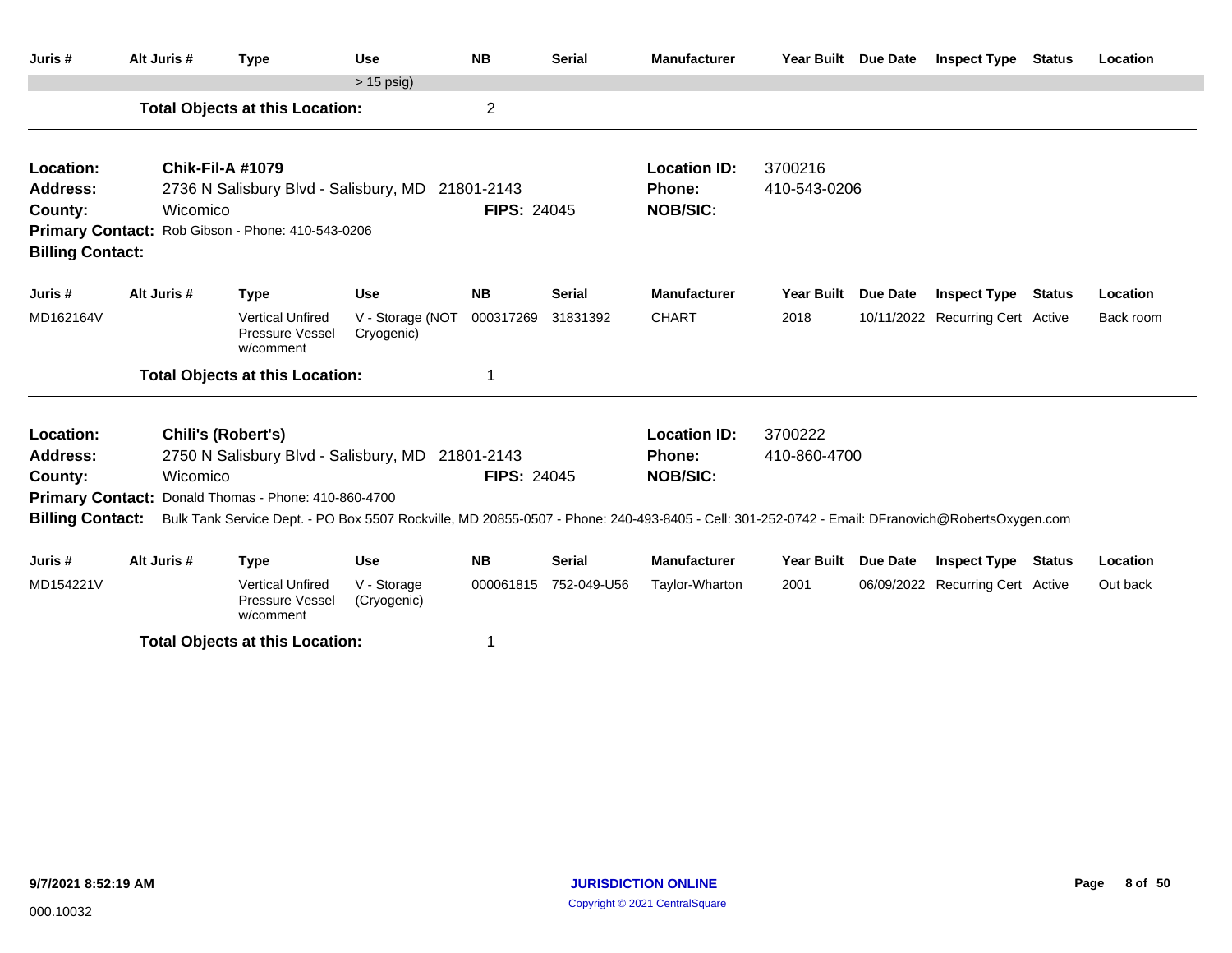| Location:<br>Address:                                                                           |                                                                        |                          | <b>Chinatown Buffett (Arc3)</b>                         | 2722 N Salisbury Blvd - Salisbury, MD 21801-2190                                         |                    |                     | <b>Location ID:</b><br><b>Phone:</b>                                                                                    | 3903092                           |                                  |          |                        |
|-------------------------------------------------------------------------------------------------|------------------------------------------------------------------------|--------------------------|---------------------------------------------------------|------------------------------------------------------------------------------------------|--------------------|---------------------|-------------------------------------------------------------------------------------------------------------------------|-----------------------------------|----------------------------------|----------|------------------------|
| County:                                                                                         |                                                                        | Wicomico                 |                                                         |                                                                                          | <b>FIPS: 24045</b> |                     | <b>NOB/SIC:</b>                                                                                                         | <b>Eating and Drinking Places</b> |                                  |          |                        |
| <b>Primary Contact:</b>                                                                         |                                                                        | Chinatown Buffett (Arc3) |                                                         |                                                                                          |                    |                     |                                                                                                                         |                                   |                                  |          |                        |
| <b>Billing Contact:</b>                                                                         |                                                                        |                          |                                                         |                                                                                          |                    |                     | Charlie Patterson - PO Box 26269 Richmond, VA 23260-6269 - Phone: 804-644-4521 - Email: charlie.patterson@arc3gases.com |                                   |                                  |          |                        |
| Juris #                                                                                         |                                                                        | Alt Juris #              | <b>Type</b>                                             | <b>Use</b>                                                                               | <b>NB</b>          | <b>Serial</b>       | <b>Manufacturer</b>                                                                                                     | Year Built Due Date               | <b>Inspect Type Status</b>       |          | Location               |
| MD159985V                                                                                       |                                                                        |                          | <b>Vertical Unfired</b><br>Pressure Vessel<br>w/comment | V - Storage (NOT<br>Cryogenic)                                                           | 000233010          | 31214618            | <b>CHART</b>                                                                                                            | 2012                              | 01/05/2023 Recurring Cert Active |          | Outside                |
|                                                                                                 |                                                                        |                          | <b>Total Objects at this Location:</b>                  |                                                                                          | $\overline{1}$     |                     |                                                                                                                         |                                   |                                  |          |                        |
| Location:                                                                                       |                                                                        |                          | <b>Christ United Methodist Church</b>                   |                                                                                          |                    |                     | <b>Location ID:</b>                                                                                                     | 707032                            |                                  |          |                        |
| <b>Address:</b>                                                                                 |                                                                        |                          |                                                         | 211 Phillip Morris Dr - Salisbury, MD 21804-1923                                         |                    |                     | Phone:                                                                                                                  |                                   |                                  |          |                        |
| County:                                                                                         |                                                                        | Wicomico                 |                                                         |                                                                                          | <b>FIPS: 24045</b> |                     | <b>NOB/SIC:</b>                                                                                                         | Membership organizations          |                                  |          |                        |
| <b>Primary Contact:</b>                                                                         |                                                                        |                          |                                                         | Christ United Methodist Church - Phone: 410-742-5334 - Email: christby@comcast.net       |                    |                     |                                                                                                                         |                                   |                                  |          |                        |
| <b>Billing Contact:</b>                                                                         |                                                                        |                          |                                                         |                                                                                          |                    |                     | - 211 Phillip Morris Dr Salisbury, MD 21804-1923 - Phone: 410-742-5334 - Email: christby@comcast.net                    |                                   |                                  |          |                        |
| Juris #                                                                                         |                                                                        | Alt Juris #              | <b>Type</b>                                             | <b>Use</b>                                                                               | <b>NB</b>          | <b>Serial</b>       | Manufacturer                                                                                                            | Year Built Due Date               | <b>Inspect Type</b>              | Status   | Location               |
| MD167174H                                                                                       |                                                                        |                          | Cast Iron                                               | H - Hot Water<br>Heat (Water $\leq$<br>160 psig, 250 F)                                  | <b>CI</b>          |                     | <b>Burnham</b>                                                                                                          | 2019                              | 04/16/2022 Recurring Cert Active |          | Utility/Boiler<br>Room |
|                                                                                                 |                                                                        |                          | <b>Total Objects at this Location:</b>                  |                                                                                          | $\mathbf 1$        |                     |                                                                                                                         |                                   |                                  |          |                        |
| <b>Location:</b>                                                                                |                                                                        |                          |                                                         | <b>City Center Building Salisbury Of VA AKA City Cent</b>                                |                    |                     | <b>Location ID:</b>                                                                                                     | 707196                            |                                  |          |                        |
| <b>Address:</b>                                                                                 |                                                                        |                          |                                                         | 213 W Main St - Salisbury, MD 21801-4871                                                 |                    |                     | <b>Phone:</b>                                                                                                           | 410-844-4160                      |                                  |          |                        |
| County:                                                                                         |                                                                        | Wicomico                 |                                                         |                                                                                          | <b>FIPS: 24045</b> |                     | <b>NOB/SIC:</b>                                                                                                         | Offices of Holding Companies, NEC |                                  |          |                        |
|                                                                                                 |                                                                        |                          |                                                         | Primary Contact: Chelsea Hogue - Phone: 410-844-4160 - Email: chogue@davis-strategic.com |                    |                     |                                                                                                                         |                                   |                                  |          |                        |
| <b>Billing Contact:</b>                                                                         |                                                                        |                          |                                                         |                                                                                          |                    |                     | Tom Clarke - 318 W Carroll St Ste A Salisbury, MD 21801-5305 - Phone: 410-844-4160 - Email: tclarke@davis-strategic.com |                                   |                                  |          |                        |
| Juris #                                                                                         | Alt Juris #<br><b>NB</b><br><b>Type</b><br><b>Use</b><br><b>Serial</b> |                          |                                                         |                                                                                          |                    | <b>Manufacturer</b> | Year Built Due Date                                                                                                     | <b>Inspect Type</b>               | <b>Status</b>                    | Location |                        |
| MD138376H<br>H - Hot Water<br>CI.<br>N/A<br>Cast Iron<br>Heat (Water $\leq$<br>160 psig, 250 F) |                                                                        |                          |                                                         |                                                                                          |                    |                     | Weil-McLain                                                                                                             | 2009                              | 10/28/2021 Recurring Cert Active |          | <b>Basement</b>        |
|                                                                                                 |                                                                        |                          | <b>Total Objects at this Location:</b>                  |                                                                                          | -1                 |                     |                                                                                                                         |                                   |                                  |          |                        |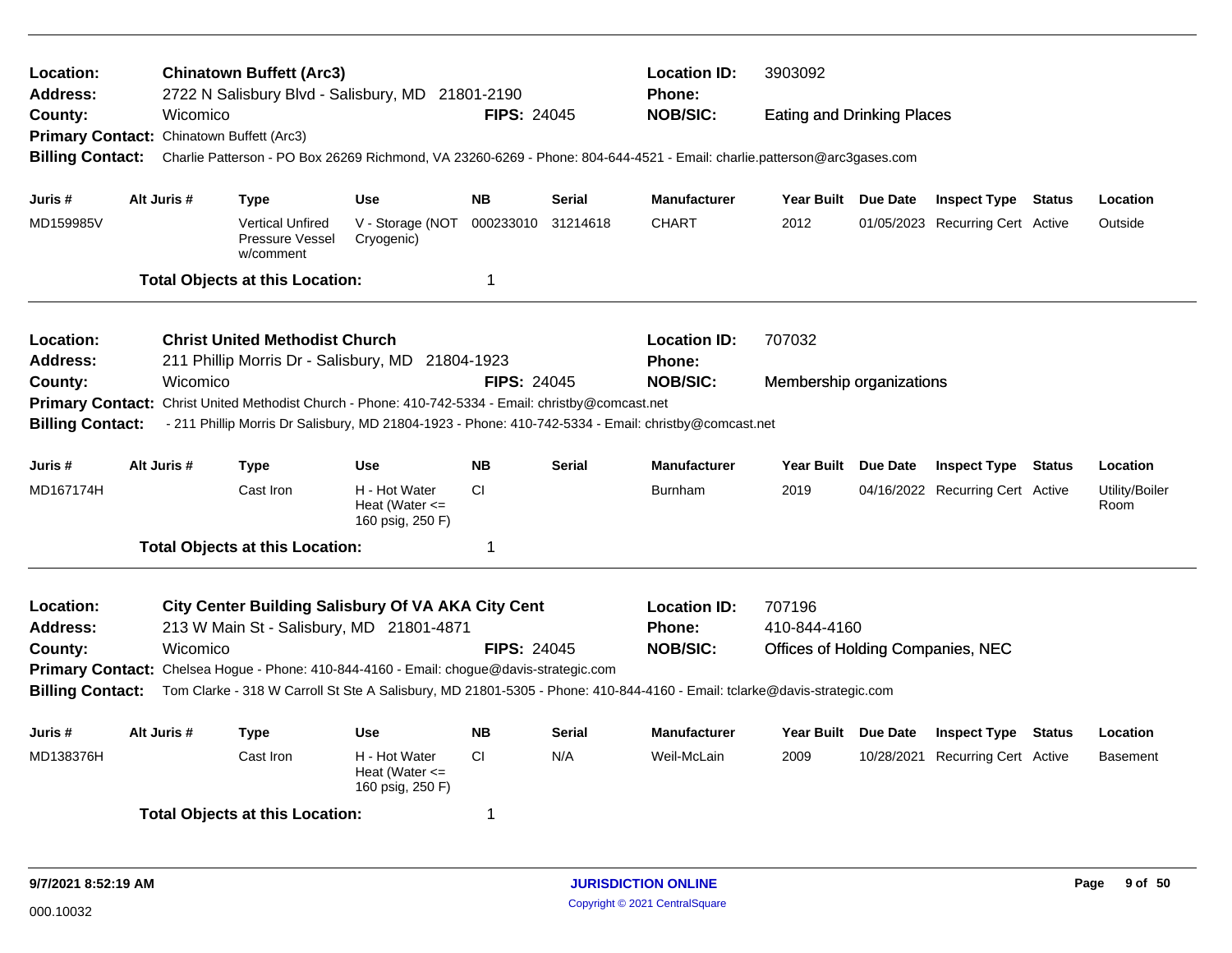| <b>ClearComm Technologies LLC</b><br>Location:<br><b>Address:</b><br>600 Beam St - Salisbury, MD 21801-7803<br>Wicomico<br>County:<br>Primary Contact: Michael Ferand - Phone: 443 735 4653<br><b>Billing Contact:</b><br>Alt Juris #<br><b>Use</b><br><b>Type</b><br>Juris # |             |                                                                                                                                                                              | <b>FIPS: 24045</b>                                                                                                  |                                                         | <b>Location ID:</b><br>Phone:<br><b>NOB/SIC:</b>        | 3903639                               |                           |                               |                                                     |        |                            |
|-------------------------------------------------------------------------------------------------------------------------------------------------------------------------------------------------------------------------------------------------------------------------------|-------------|------------------------------------------------------------------------------------------------------------------------------------------------------------------------------|---------------------------------------------------------------------------------------------------------------------|---------------------------------------------------------|---------------------------------------------------------|---------------------------------------|---------------------------|-------------------------------|-----------------------------------------------------|--------|----------------------------|
|                                                                                                                                                                                                                                                                               |             |                                                                                                                                                                              |                                                                                                                     | <b>NB</b>                                               | <b>Serial</b>                                           | <b>Manufacturer</b>                   | <b>Year Built</b>         | Due Date                      | <b>Inspect Type</b>                                 | Status | Location                   |
| MD162163V                                                                                                                                                                                                                                                                     |             | <b>Vertical Unfired</b><br>Pressure Vessel<br>w/comment                                                                                                                      | V - Storage (NOT<br>Cryogenic)                                                                                      | 000801507                                               | 201506150019                                            | Van indust                            | 2015                      |                               | 08/24/2022 Recurring Cert Active                    |        | <b>COMP RM</b>             |
|                                                                                                                                                                                                                                                                               |             | <b>Total Objects at this Location:</b>                                                                                                                                       |                                                                                                                     | 1                                                       |                                                         |                                       |                           |                               |                                                     |        |                            |
| Location:<br><b>Address:</b><br>County:<br><b>Billing Contact:</b>                                                                                                                                                                                                            | Wicomico    | <b>Coastal Physical Therapy &amp; Sports Medicine</b><br>6508 Deer Pointe Dr Ste D - Salisbury, MD 21804-1668<br>Primary Contact: Coastal Physical Therapy & Sports Medicine |                                                                                                                     | <b>FIPS: 24045</b>                                      | <b>Location ID:</b><br><b>Phone:</b><br><b>NOB/SIC:</b> | 3795303<br>410-749-5050               |                           |                               |                                                     |        |                            |
| Juris #<br>MD158913H                                                                                                                                                                                                                                                          | Alt Juris # | <b>Type</b><br><b>Horizontal Water</b><br>Tube                                                                                                                               | <b>Use</b><br>H - Heating-Other 000027386<br>w/comment (Stm<br>$\le$ 15 psig or<br>Water $\leq$ 160<br>psig, 250 F) | <b>NB</b>                                               | <b>Serial</b><br>17W0314                                | <b>Manufacturer</b><br><b>PENTAIR</b> | <b>Year Built</b><br>2017 | <b>Due Date</b><br>10/26/2021 | <b>Inspect Type</b><br><b>Recurring Cert Active</b> | Status | Location<br>Pool pump room |
|                                                                                                                                                                                                                                                                               |             | <b>Total Objects at this Location:</b>                                                                                                                                       |                                                                                                                     | 1                                                       |                                                         |                                       |                           |                               |                                                     |        |                            |
| Location:<br>Address:<br>County:<br><b>Billing Contact:</b>                                                                                                                                                                                                                   | Wicomico    | <b>Conveyors and Plastics Inc.</b><br>29645 Connelly Mill Rd - Delmar, MD 21875-2555<br>Primary Contact: Conveyors and Plastics Inc.                                         | <b>FIPS: 24045</b>                                                                                                  | <b>Location ID:</b><br><b>Phone:</b><br><b>NOB/SIC:</b> | 3954967                                                 |                                       |                           |                               |                                                     |        |                            |
| Juris#                                                                                                                                                                                                                                                                        | Alt Juris # | <b>Type</b>                                                                                                                                                                  | Use                                                                                                                 | <b>NB</b>                                               | <b>Serial</b>                                           | Manufacturer                          | <b>Year Built</b>         | Due Date                      | <b>Inspect Type Status</b>                          |        | Location                   |
| MD114884V                                                                                                                                                                                                                                                                     | 29645       | <b>Vertical Unfired</b><br>Pressure Vessel<br>w/comment                                                                                                                      | V - Storage (NOT<br>Cryogenic)                                                                                      | 000855456                                               |                                                         | Kargard                               | 1977                      |                               | 10/18/2022 Recurring Cert Active                    |        | Shop                       |
| MD150335V                                                                                                                                                                                                                                                                     |             | <b>Vertical Unfired</b><br><b>Pressure Vessel</b>                                                                                                                            | V - Storage (NOT<br>Cryogenic)                                                                                      | 000739826 50-659                                        |                                                         | Steel Fab                             | 2013                      |                               | 10/18/2022 Recurring Cert Active                    |        | Machine shop               |
| 9/7/2021 8:52:19 AM                                                                                                                                                                                                                                                           |             |                                                                                                                                                                              |                                                                                                                     |                                                         |                                                         | <b>JURISDICTION ONLINE</b>            |                           |                               |                                                     |        | Page 10 of 50              |
| 000.10032                                                                                                                                                                                                                                                                     |             |                                                                                                                                                                              |                                                                                                                     |                                                         |                                                         | Copyright © 2021 CentralSquare        |                           |                               |                                                     |        |                            |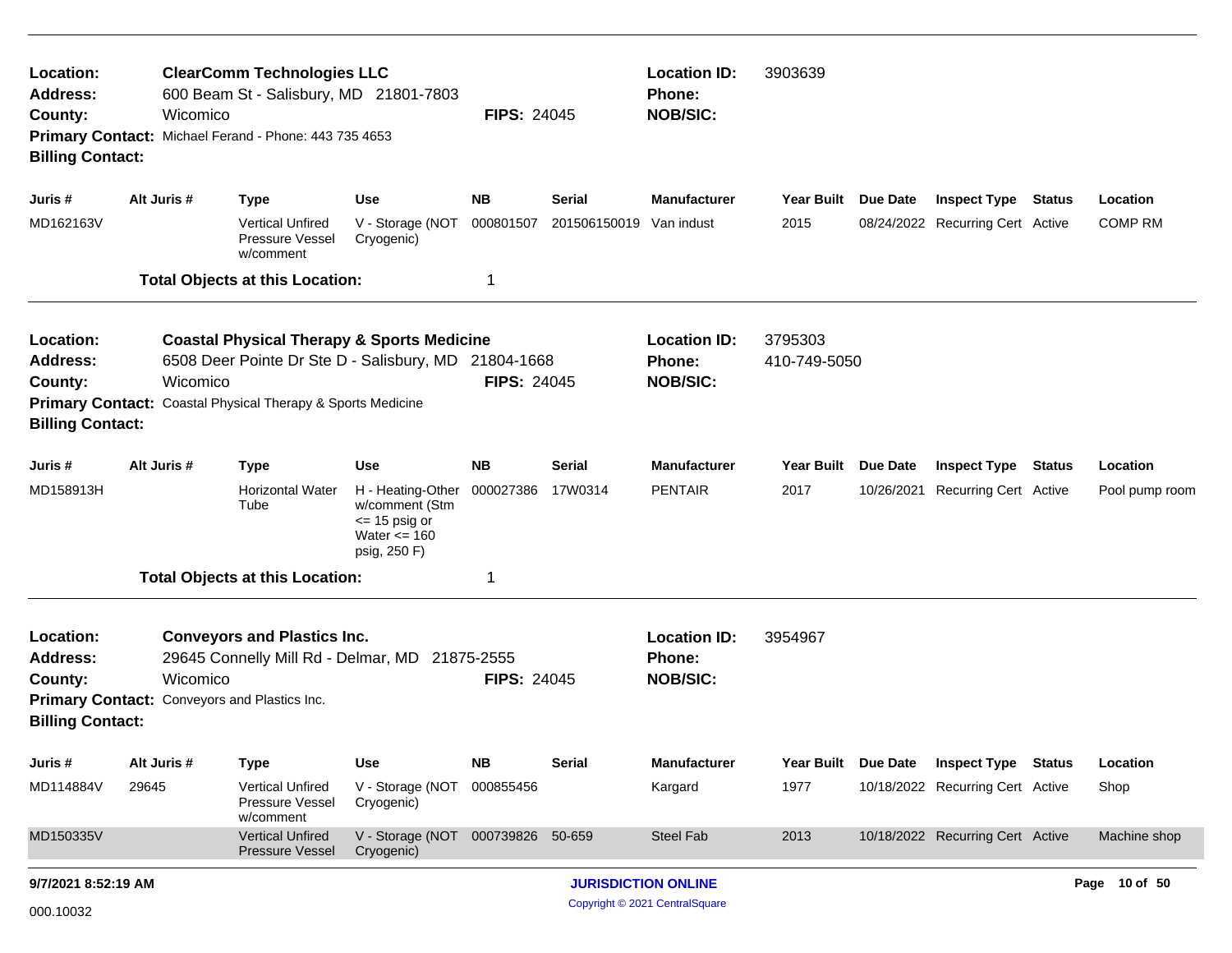| Juris #                      | Alt Juris #                     | <b>Type</b>                                                                                                             | <b>Use</b>                               | <b>NB</b>          | <b>Serial</b> | <b>Manufacturer</b>           | Year Built Due Date               | <b>Inspect Type Status</b>       |               | Location                                                  |
|------------------------------|---------------------------------|-------------------------------------------------------------------------------------------------------------------------|------------------------------------------|--------------------|---------------|-------------------------------|-----------------------------------|----------------------------------|---------------|-----------------------------------------------------------|
|                              |                                 | w/comment                                                                                                               |                                          |                    |               |                               |                                   |                                  |               |                                                           |
|                              |                                 | <b>Total Objects at this Location:</b>                                                                                  |                                          | $\overline{2}$     |               |                               |                                   |                                  |               |                                                           |
| Location:<br><b>Address:</b> |                                 | Cookout (Arc3)<br>1115 S Salisbury Blvd - Salisbury, MD 21801-6836                                                      |                                          |                    |               | <b>Location ID:</b><br>Phone: | 3903093                           |                                  |               |                                                           |
| County:                      | Wicomico                        |                                                                                                                         |                                          | <b>FIPS: 24045</b> |               | <b>NOB/SIC:</b>               | <b>Eating and Drinking Places</b> |                                  |               |                                                           |
|                              | Primary Contact: Cookout (Arc3) |                                                                                                                         |                                          |                    |               |                               |                                   |                                  |               |                                                           |
| <b>Billing Contact:</b>      |                                 | Charlie Patterson - PO Box 26269 Richmond, VA 23260-6269 - Phone: 804-644-4521 - Email: charlie.patterson@arc3gases.com |                                          |                    |               |                               |                                   |                                  |               |                                                           |
| Juris #                      | Alt Juris #                     | <b>Type</b>                                                                                                             | Use                                      | <b>NB</b>          | <b>Serial</b> | <b>Manufacturer</b>           | Year Built Due Date               | <b>Inspect Type Status</b>       |               | Location                                                  |
| MD161968V                    |                                 | <b>Vertical Unfired</b><br>Pressure Vessel<br>w/comment                                                                 | V - Storage (NOT<br>Cryogenic)           | 000301658          | 31719014      | <b>CHART</b>                  | 2017                              | 09/01/2022 Recurring Cert Active |               | Outside                                                   |
|                              |                                 | <b>Total Objects at this Location:</b>                                                                                  |                                          | 1                  |               |                               |                                   |                                  |               |                                                           |
| Location:                    |                                 | <b>Coraluzzo Gas Transport</b>                                                                                          |                                          |                    |               | <b>Location ID:</b>           | 2984261                           |                                  |               |                                                           |
| Address:                     |                                 | 700 Naylor Mill Rd - Salisbury, MD 21801-1114                                                                           |                                          |                    |               | Phone:                        |                                   |                                  |               |                                                           |
| County:                      | Wicomico                        |                                                                                                                         |                                          | <b>FIPS: 24045</b> |               | <b>NOB/SIC:</b>               |                                   |                                  |               | Petroleum and Petroleum Products Wholesalers, Except Bulk |
| <b>Primary Contact:</b>      |                                 | Coraluzzo Gas Transport                                                                                                 |                                          |                    |               |                               | <b>Stations and Terminals</b>     |                                  |               |                                                           |
| <b>Billing Contact:</b>      |                                 | - 700 Naylor Mill Rd Salisbury, MD 21801-1114                                                                           |                                          |                    |               |                               |                                   |                                  |               |                                                           |
| Juris #                      | Alt Juris #                     | <b>Type</b>                                                                                                             | <b>Use</b>                               | <b>NB</b>          | Serial        | <b>Manufacturer</b>           | Year Built Due Date               | <b>Inspect Type</b>              | <b>Status</b> | Location                                                  |
| MD078810V                    |                                 | <b>Vertical Unfired</b><br>Pressure Vessel<br>w/comment                                                                 | V - Storage (NOT<br>Cryogenic)           | 000356622          |               | Wood                          | 1966                              | 10/13/2021 Recurring Cert Active |               | <b>SHOP</b>                                               |
| MD096922V                    |                                 | <b>Horizontal Unfired</b><br><b>Pressure Vessel</b><br>w/comment                                                        | V - Storage (NOT 000096994<br>Cryogenic) |                    |               | <b>Brunner</b>                | 1986                              | 10/13/2021 Recurring Cert Active |               | <b>GARAGE</b>                                             |
|                              |                                 | <b>Total Objects at this Location:</b>                                                                                  |                                          | $\overline{2}$     |               |                               |                                   |                                  |               |                                                           |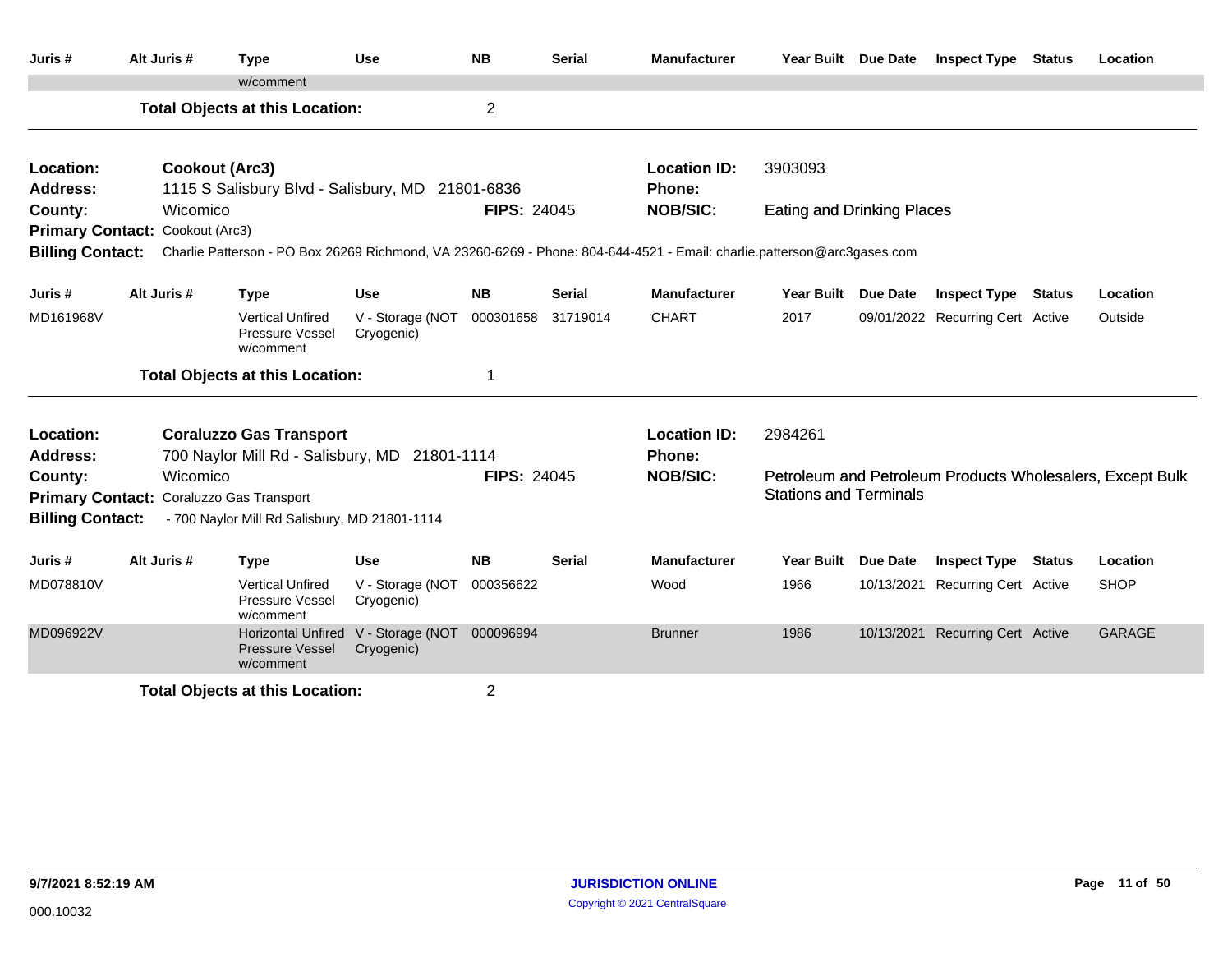| Location:<br>Address:<br>County:<br><b>Billing Contact:</b> | Wicomico    | <b>Creighton's Trailer Sales Inc.</b><br>24404 Ocean Gtwy - Mardela Springs, MD 21837-2108<br>Primary Contact: Charles Creighton - Phone: 410 742 8312 - Email: creighton_trailer@verizon.net<br>Charles Creighton - PO Box 181 Mardela Springs, MD 21837-0181 - Phone: 410 742 8312 - Email: creighton_trailer@verizon.net                            |                                | <b>FIPS: 24045</b> |               | <b>Location ID:</b><br><b>Phone:</b><br><b>NOB/SIC:</b> | 3754107<br>410-742-8312                                       |  |                                  |  |             |
|-------------------------------------------------------------|-------------|--------------------------------------------------------------------------------------------------------------------------------------------------------------------------------------------------------------------------------------------------------------------------------------------------------------------------------------------------------|--------------------------------|--------------------|---------------|---------------------------------------------------------|---------------------------------------------------------------|--|----------------------------------|--|-------------|
| Juris #                                                     | Alt Juris # | Type                                                                                                                                                                                                                                                                                                                                                   | <b>Use</b>                     | <b>NB</b>          | <b>Serial</b> | <b>Manufacturer</b>                                     | Year Built Due Date                                           |  | <b>Inspect Type Status</b>       |  | Location    |
| MD156553V                                                   |             | <b>Vertical Unfired</b><br><b>Pressure Vessel</b><br>w/comment                                                                                                                                                                                                                                                                                         | V - Storage (NOT<br>Cryogenic) | 000762169          |               | <b>Buckeye</b>                                          | 1986                                                          |  | 12/29/2020 Recurring Cert Active |  | <b>SHOP</b> |
|                                                             |             | <b>Total Objects at this Location:</b>                                                                                                                                                                                                                                                                                                                 |                                | 1                  |               |                                                         |                                                               |  |                                  |  |             |
| Location:<br>Address:<br>County:<br><b>Billing Contact:</b> | Wicomico    | <b>Custom Tile Works</b><br>32744 Old Ocean City Rd. - Parsonsburg, MD 21849-2003<br>Primary Contact: Barbara Evans - Phone: 410-742-11958 - Email: bevans@comcast.net<br>Thomas Wade - 32744 Old Ocean City Rd Parsonsburg, MD 21849-2003 - Phone: 410-742-1958 - Email: bevans@comcast.net                                                           |                                | <b>FIPS: 24045</b> |               | <b>Location ID:</b><br><b>Phone:</b><br><b>NOB/SIC:</b> | 2378718<br>410-742-1958<br><b>Ceramic Wall and Floor Tile</b> |  |                                  |  |             |
| Juris #                                                     | Alt Juris # | <b>Type</b>                                                                                                                                                                                                                                                                                                                                            | <b>Use</b>                     | <b>NB</b>          | <b>Serial</b> | <b>Manufacturer</b>                                     | Year Built Due Date                                           |  | <b>Inspect Type Status</b>       |  | Location    |
| MD136766V                                                   |             | <b>Vertical Unfired</b><br>Pressure Vessel<br>w/comment                                                                                                                                                                                                                                                                                                | V - Storage (NOT<br>Cryogenic) | 000439970          |               | Steel Fab                                               | 2006                                                          |  | 10/07/2022 Recurring Cert Active |  | comp. shed  |
|                                                             |             | <b>Total Objects at this Location:</b>                                                                                                                                                                                                                                                                                                                 |                                | 1                  |               |                                                         |                                                               |  |                                  |  |             |
| Location:<br>Address:<br>County:<br><b>Billing Contact:</b> | Wicomico    | Dash In (Roberts Oxygen)<br>7201 Main St - Willards, MD 21874-1103<br>Primary Contact: Roberts Oxygen Company (MD) - Phone: 240-493-8405 - Cell: 301-252-0742 - Email: DFranovich@RobertsOxygen.com<br>Bulk Tank Service Dept. - PO Box 5507 Rockville, MD 20855-0507 - Phone: 240-493-8405 - Cell: 301-252-0742 - Email: DFranovich@RobertsOxygen.com |                                | <b>FIPS: 24045</b> |               | <b>Location ID:</b><br>Phone:<br><b>NOB/SIC:</b>        | 3988409<br><b>Gasoline Service Stations</b>                   |  |                                  |  |             |
| Juris #                                                     | Alt Juris # | <b>Type</b>                                                                                                                                                                                                                                                                                                                                            | <b>Use</b>                     | NΒ                 | <b>Serial</b> | Manufacturer                                            | Year Built Due Date                                           |  | <b>Inspect Type Status</b>       |  | Location    |
| MD164778V                                                   |             | <b>Vertical Unfired</b><br><b>Pressure Vessel</b><br>w/comment                                                                                                                                                                                                                                                                                         | V - Storage<br>(Cryogenic)     | 000025743          | 468-099-LJ    | Taylor-Wharton                                          | 1995                                                          |  | 10/25/2021 Recurring Cert Active |  | Store Room  |
| <b>Total Objects at this Location:</b><br>1                 |             |                                                                                                                                                                                                                                                                                                                                                        |                                |                    |               |                                                         |                                                               |  |                                  |  |             |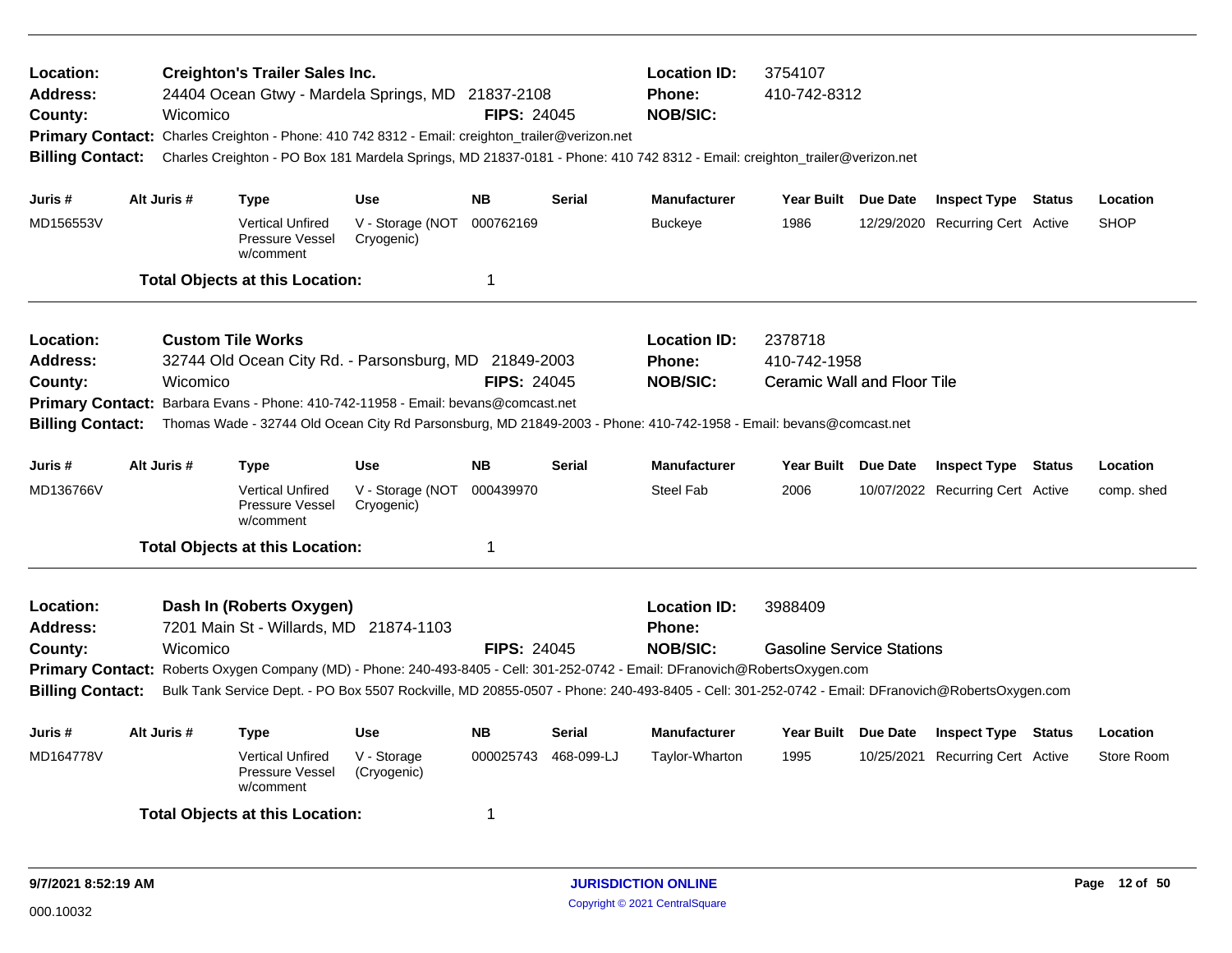| Location:<br><b>Address:</b>                                                                                                                       |  |             | <b>David A Bramble Company</b>                                 | 28101 Old Eden Rd - Eden, MD 21822-2175                 |                    |                   | <b>Location ID:</b><br><b>Phone:</b> | 3599430                           |          |                                  |               |               |
|----------------------------------------------------------------------------------------------------------------------------------------------------|--|-------------|----------------------------------------------------------------|---------------------------------------------------------|--------------------|-------------------|--------------------------------------|-----------------------------------|----------|----------------------------------|---------------|---------------|
| County:                                                                                                                                            |  | Wicomico    |                                                                |                                                         | <b>FIPS: 24045</b> |                   | <b>NOB/SIC:</b>                      | <b>Ready-Mixed Concrete</b>       |          |                                  |               |               |
|                                                                                                                                                    |  |             | Primary Contact: David A Bramble Company                       |                                                         |                    |                   |                                      |                                   |          |                                  |               |               |
| <b>Billing Contact:</b>                                                                                                                            |  |             |                                                                | - 705 Morgnec Rd P O Box 419 Chestertown, MD 21620-3110 |                    |                   |                                      |                                   |          |                                  |               |               |
| Juris #                                                                                                                                            |  | Alt Juris # | <b>Type</b>                                                    | Use                                                     | NΒ                 | <b>Serial</b>     | <b>Manufacturer</b>                  | Year Built Due Date               |          | <b>Inspect Type Status</b>       |               | Location      |
| MD040795V                                                                                                                                          |  |             | Vertical Unfired<br>Pressure Vessel<br>w/comment               | O - Other (PV<br>Use) w/comment                         | 000722508          |                   | <b>Buckeye</b>                       | 1986                              |          | 09/03/2021 Recurring Cert Active |               | Shop          |
| MD086394V                                                                                                                                          |  |             | <b>Vertical Unfired</b><br><b>Pressure Vessel</b><br>w/comment | O - Other (PV<br>Use) w/comment                         | 000700341          |                   | <b>Buckeye</b>                       | 1984                              |          | 09/03/2021 Recurring Cert Active |               | Shop          |
|                                                                                                                                                    |  |             | <b>Total Objects at this Location:</b>                         |                                                         | $\overline{c}$     |                   |                                      |                                   |          |                                  |               |               |
| Location:<br><b>Address:</b>                                                                                                                       |  |             | <b>Dayton's Restaurant (Arc3)</b>                              | 909 Snow Hill Rd - Salisbury, MD 21804-1939             |                    |                   | <b>Location ID:</b><br>Phone:        | 3903103                           |          |                                  |               |               |
| County:                                                                                                                                            |  | Wicomico    |                                                                |                                                         | <b>FIPS: 24045</b> |                   | <b>NOB/SIC:</b>                      | <b>Eating and Drinking Places</b> |          |                                  |               |               |
| Primary Contact: Dayton's Restaurant (Arc3)                                                                                                        |  |             |                                                                |                                                         |                    |                   |                                      |                                   |          |                                  |               |               |
| Billing Contact: Charlie Patterson - PO Box 26269 Richmond, VA 23260-6269 - Phone: 804-644-4521 - Email: charlie.patterson@arc3gases.com           |  |             |                                                                |                                                         |                    |                   |                                      |                                   |          |                                  |               |               |
| Juris #                                                                                                                                            |  | Alt Juris # | <b>Type</b>                                                    | Use                                                     | <b>NB</b>          | Serial            | <b>Manufacturer</b>                  | Year Built Due Date               |          | <b>Inspect Type</b>              | <b>Status</b> | Location      |
| MD164841V                                                                                                                                          |  |             | <b>Vertical Unfired</b><br>Pressure Vessel<br>w/comment        | V - Storage<br>(Cryogenic)                              | 000125169          | CSUM00K129        | MVE                                  | 2000                              |          | 05/12/2022 Recurring Cert Active |               | Outside       |
|                                                                                                                                                    |  |             | <b>Total Objects at this Location:</b>                         |                                                         | 1                  |                   |                                      |                                   |          |                                  |               |               |
| Location:                                                                                                                                          |  |             | <b>Delmar Exxon (Arc3)</b>                                     |                                                         |                    |                   | <b>Location ID:</b>                  | 3914792                           |          |                                  |               |               |
| <b>Address:</b>                                                                                                                                    |  |             |                                                                | 8600 Ocean Hwy - Delmar, MD 21875-2418                  |                    |                   | Phone:                               |                                   |          |                                  |               |               |
| County:                                                                                                                                            |  | Wicomico    |                                                                |                                                         | <b>FIPS: 24045</b> |                   | <b>NOB/SIC:</b>                      | <b>Gasoline Service Stations</b>  |          |                                  |               |               |
| Primary Contact: Delmar Exxon (Arc3)                                                                                                               |  |             |                                                                |                                                         |                    |                   |                                      |                                   |          |                                  |               |               |
| <b>Billing Contact:</b><br>Charlie Patterson - PO Box 26269 Richmond, VA 23260-6269 - Phone: 804-644-4521 - Email: charlie.patterson@arc3gases.com |  |             |                                                                |                                                         |                    |                   |                                      |                                   |          |                                  |               |               |
| Juris #                                                                                                                                            |  | Alt Juris # | <b>Type</b>                                                    | Use                                                     | <b>NB</b>          | Serial            | <b>Manufacturer</b>                  | Year Built                        | Due Date | <b>Inspect Type</b>              | <b>Status</b> | Location      |
| MD161976V                                                                                                                                          |  |             | <b>Vertical Unfired</b><br>Pressure Vessel<br>w/comment        | V - Storage (NOT<br>Cryogenic)                          | 000119105          | <b>CSUM00D297</b> | MVE                                  | 2000                              |          | 04/14/2023 Recurring Cert Active |               | Outside       |
| 9/7/2021 8:52:19 AM                                                                                                                                |  |             |                                                                |                                                         |                    |                   | <b>JURISDICTION ONLINE</b>           |                                   |          |                                  |               | Page 13 of 50 |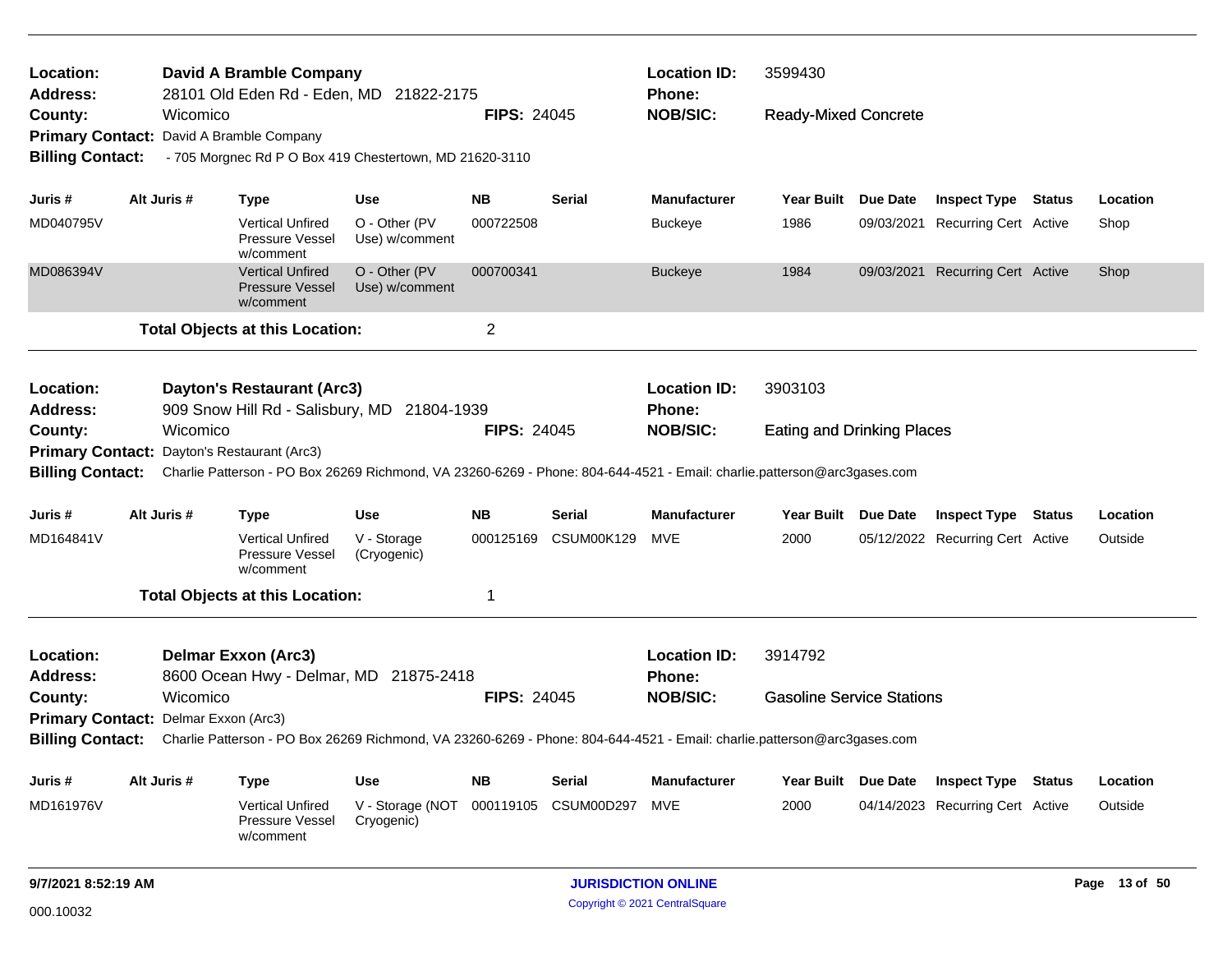| Location:       | Delmarya Lumber                                     |                    | <b>Location ID:</b> | 708310             |
|-----------------|-----------------------------------------------------|--------------------|---------------------|--------------------|
| <b>Address:</b> | 7504 Main St Pole Machine - Willards, MD 21874-1100 |                    | <b>Phone:</b>       | 410-835-8080       |
| County:         | Wicomico                                            | <b>FIPS: 24045</b> | NOB/SIC:            | Wood Products, NEC |
|                 | Primary Contact: Ezra Rickard - Phone: 302-279-9600 |                    |                     |                    |

**Billing Contact:** Ezra Rickard - 7504 Main St Willards, MD 21874-1100 - Phone: 302-279-9600

| Juris #   | Alt Juris # | Type                                                             | Use                                               | <b>NB</b> | <b>Serial</b> | <b>Manufacturer</b> | <b>Year Built</b> | Due Date | <b>Inspect Type</b>              | Status | Location             |
|-----------|-------------|------------------------------------------------------------------|---------------------------------------------------|-----------|---------------|---------------------|-------------------|----------|----------------------------------|--------|----------------------|
| MD004540  |             | <b>Horizontal Fire</b><br>Tube                                   | S - Power-Other<br>w/comment (Stm<br>$> 15$ psig) | 000003368 | S1750-150-4   | Hurst               | 1996              |          | 03/25/2022 Recurring Cert Active |        | New Boiler Room      |
| MD078803V |             | <b>Horizontal Unfired</b><br><b>Pressure Vessel</b><br>w/comment | V - Storage (NOT<br>Cryogenic)                    | 000199009 |               | lamco               | 1978              |          | 01/09/2023 Recurring Cert Active |        | <b>Planner Mill</b>  |
| MD078805V |             | Vertical Unfired<br><b>Pressure Vessel</b><br>w/comment          | V - Storage (NOT<br>Cryogenic)                    | 000021175 |               | <b>Brunner</b>      | 1989              |          | 01/09/2023 Recurring Cert Active |        | Mill Yard            |
| MD150304V |             | <b>Vertical Unfired</b><br><b>Pressure Vessel</b><br>w/comment   | V - Storage (NOT<br>Cryogenic)                    | 000091646 |               | <b>Brunner</b>      | 1994              |          | 01/09/2023 Recurring Cert Active |        | Pole Machine<br>Room |
|           |             | <b>Total Objects at this Location:</b>                           |                                                   | 4         |               |                     |                   |          |                                  |        |                      |

| Location:       | <b>Delmarva Printing &amp; Design</b>                                                                          |                    | <b>Location ID:</b> | 721780                   |
|-----------------|----------------------------------------------------------------------------------------------------------------|--------------------|---------------------|--------------------------|
| <b>Address:</b> | 1955 & 57 Northwood Dr - Salisbury, MD 21801-7829                                                              |                    | <b>Phone:</b>       | 410-749-6700             |
| County:         | Wicomico                                                                                                       | <b>FIPS: 24045</b> | NOB/SIC:            | Miscellaneous Publishing |
|                 | <b>Primary Contact:</b> Darrell Fearin - Phone: 410-749-6700                                                   |                    |                     |                          |
|                 | <b>Dilling Contact:</b> Derroll Foorin 1055.8.1057 Northwood Dr. Coligbury, MD 21804-7820, Dhope: 410-740-6700 |                    |                     |                          |

**Billing Contact:** Darrell Fearin - 1955 & 1957 Northwood Dr Salisbury, MD 21801-7829 - Phone: 410-749-6700

| Juris #   | Alt Juris # | Type                                                                | Use        | <b>NB</b> | <b>Serial</b>  | <b>Manufacturer</b> | Year Built Due Date | <b>Inspect Type</b>              | Status | Location             |
|-----------|-------------|---------------------------------------------------------------------|------------|-----------|----------------|---------------------|---------------------|----------------------------------|--------|----------------------|
| MD163277V |             | Horizontal Unfired V - Storage (NOT<br>Pressure Vessel<br>w/comment | Cryogenic) | 2027336   | <b>BS01224</b> | Twin Lakes Tanks    | 2018                | 03/26/2023 Recurring Cert Active |        | Side of Bldg<br>1957 |
|           |             | <b>Total Objects at this Location:</b>                              |            |           |                |                     |                     |                                  |        |                      |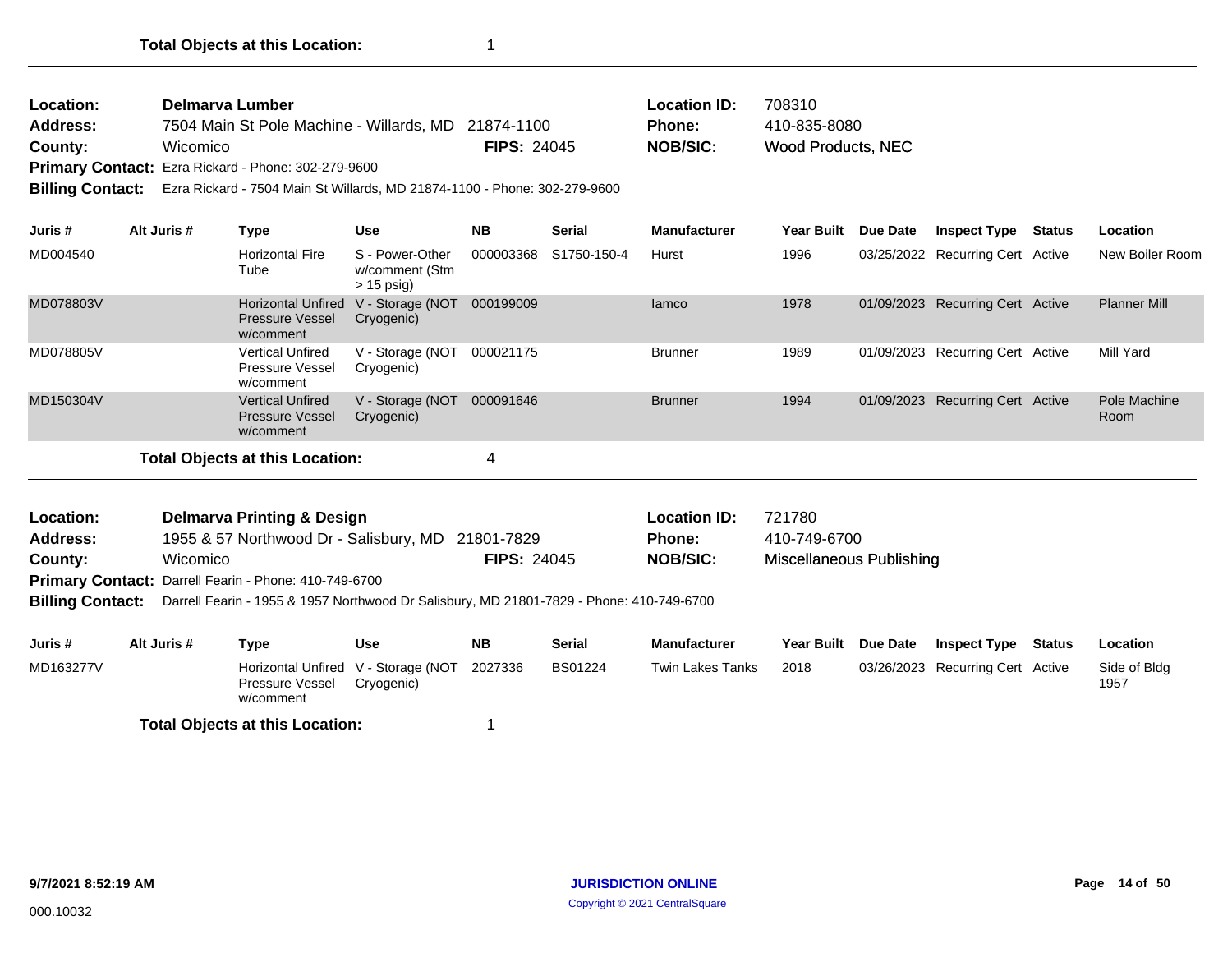| Location:<br>Address:<br>County:<br><b>Primary Contact:</b><br><b>Billing Contact:</b> |             | Wicomico                                                                                                                                                                              | <b>Delmarva Veteran Builders</b><br>120 E Market St - Salisbury, MD 21801-4927<br>Shaun Sterling - Phone: 410-742-5132 - Email: ssterling@peninsulainsurance.com                                                                                         |                                                         | <b>FIPS: 24045</b> |               | <b>Location ID:</b><br>2182264<br>410-742-5132<br><b>Phone:</b><br><b>NOB/SIC:</b><br><b>Variety Stores</b><br>Shaun Sterling - 112 E Market St Salisbury, MD 21801-4927 - Phone: 410-742-5132 - Email: ssterling@peninsulainsurance.com |                                             |  |                                        |               |                  |
|----------------------------------------------------------------------------------------|-------------|---------------------------------------------------------------------------------------------------------------------------------------------------------------------------------------|----------------------------------------------------------------------------------------------------------------------------------------------------------------------------------------------------------------------------------------------------------|---------------------------------------------------------|--------------------|---------------|------------------------------------------------------------------------------------------------------------------------------------------------------------------------------------------------------------------------------------------|---------------------------------------------|--|----------------------------------------|---------------|------------------|
| Juris #                                                                                | Alt Juris # |                                                                                                                                                                                       | Type                                                                                                                                                                                                                                                     | <b>Use</b>                                              | <b>NB</b>          | <b>Serial</b> | <b>Manufacturer</b>                                                                                                                                                                                                                      | Year Built Due Date                         |  | <b>Inspect Type Status</b>             |               | Location         |
| MD157592H                                                                              |             |                                                                                                                                                                                       | Cast Aluminum                                                                                                                                                                                                                                            | H - Hot Water<br>Heat (Water $\leq$<br>160 psig, 250 F) | CA                 | CP7081721     | Weil-McLain                                                                                                                                                                                                                              | 2015                                        |  | 06/28/2023 Recurring Cert Active       |               | 120 Boiler Room  |
|                                                                                        |             |                                                                                                                                                                                       | <b>Total Objects at this Location:</b>                                                                                                                                                                                                                   |                                                         | 1                  |               |                                                                                                                                                                                                                                          |                                             |  |                                        |               |                  |
| Location:<br>Address:<br>County:<br><b>Primary Contact:</b>                            |             | <b>Dish Network</b><br>Wicomico                                                                                                                                                       | 305 W Gordy Road - Salisbury, MD 21801-3338                                                                                                                                                                                                              |                                                         | <b>FIPS: 24045</b> |               | <b>Location ID:</b><br><b>Phone:</b><br><b>NOB/SIC:</b>                                                                                                                                                                                  | 726358<br>443-523-1640                      |  | Repair Shops and Related Services, NEC |               |                  |
| <b>Billing Contact:</b>                                                                |             | William Turner - Phone: 410-749-7731 - Email: wtk316@aol.com<br>William Turner - 799 N Salisbury Blvd Ste 1100 Salisbury, MD 21801-4115 - Phone: 410-749-7731 - Email: wtk316@aol.com |                                                                                                                                                                                                                                                          |                                                         |                    |               |                                                                                                                                                                                                                                          |                                             |  |                                        |               |                  |
| Juris#                                                                                 | Alt Juris # |                                                                                                                                                                                       | <b>Type</b>                                                                                                                                                                                                                                              | <b>Use</b>                                              | <b>NB</b>          | <b>Serial</b> | <b>Manufacturer</b>                                                                                                                                                                                                                      | Year Built Due Date                         |  | <b>Inspect Type</b>                    | <b>Status</b> | Location         |
| MD099772H                                                                              | 305         |                                                                                                                                                                                       | <b>Water Tube</b><br>Coiled (NOT<br>Flueless Hi<br>Efficiency)                                                                                                                                                                                           | H - Hot Water<br>Heat (Water $\leq$<br>160 psig, 250 F) | 000054228          | 54228         | Ajax                                                                                                                                                                                                                                     | 1998                                        |  | 02/23/2022 Recurring Cert Active       |               | <b>Boiler Rm</b> |
|                                                                                        |             |                                                                                                                                                                                       | <b>Total Objects at this Location:</b>                                                                                                                                                                                                                   |                                                         | 1                  |               |                                                                                                                                                                                                                                          |                                             |  |                                        |               |                  |
| Location:<br><b>Address:</b><br>County:<br><b>Billing Contact:</b>                     |             | Wicomico                                                                                                                                                                              | <b>Eagle Express Mart (Arc3)</b><br>101 N Camden Ave - Fruitland, MD 21826-1406<br>Primary Contact: Eagle Express Mart (Arc3)<br>Charlie Patterson - PO Box 26269 Richmond, VA 23260-6269 - Phone: 804-644-4521 - Email: charlie.patterson@arc3gases.com |                                                         | <b>FIPS: 24045</b> |               | <b>Location ID:</b><br><b>Phone:</b><br><b>NOB/SIC:</b>                                                                                                                                                                                  | 3914789<br><b>Gasoline Service Stations</b> |  |                                        |               |                  |
| Juris #                                                                                | Alt Juris # |                                                                                                                                                                                       | Type                                                                                                                                                                                                                                                     | <b>Use</b>                                              | <b>NB</b>          | Serial        | <b>Manufacturer</b>                                                                                                                                                                                                                      | Year Built Due Date                         |  | <b>Inspect Type</b>                    | Status        | Location         |
| MD162416V                                                                              |             |                                                                                                                                                                                       | <b>Vertical Unfired</b><br><b>Pressure Vessel</b><br>w/comment                                                                                                                                                                                           | V - Storage<br>(Cryogenic)                              | 000134928          | CSUR0K137     | <b>CHART</b>                                                                                                                                                                                                                             | 2001                                        |  | 11/14/2022 Recurring Cert Active       |               | Outside          |
|                                                                                        |             |                                                                                                                                                                                       | <b>Total Objects at this Location:</b>                                                                                                                                                                                                                   |                                                         | 1                  |               |                                                                                                                                                                                                                                          |                                             |  |                                        |               |                  |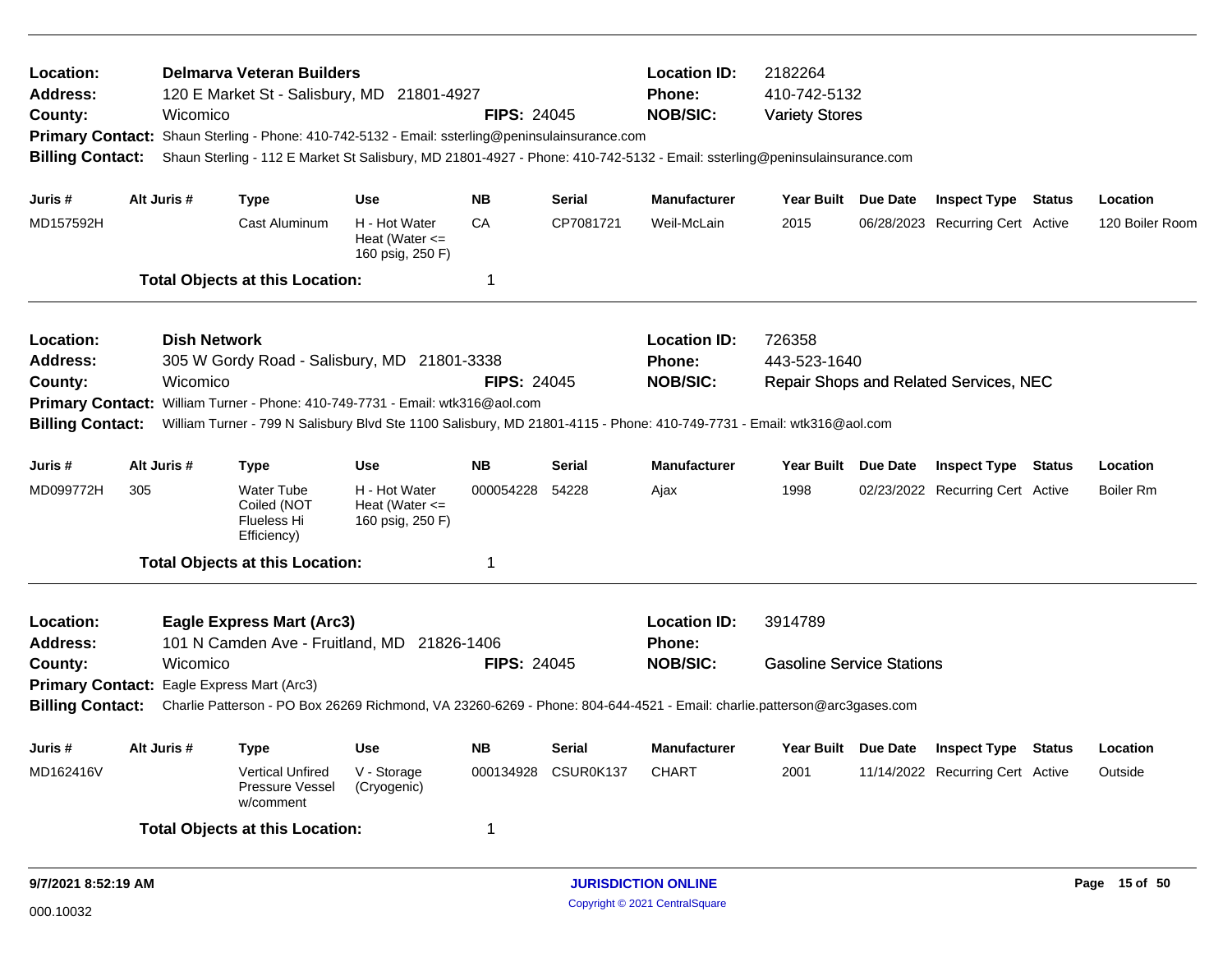| Location:<br><b>Address:</b>                                                                                                                       |             |          | East Moon Steakhouse (Arc3)<br>800 S Salisbury Blvd - Salisbury, MD 21801-6266                                          |                                          |                    |               | <b>Location ID:</b><br><b>Phone:</b> | 3903094                           |                 |                                  |                               |
|----------------------------------------------------------------------------------------------------------------------------------------------------|-------------|----------|-------------------------------------------------------------------------------------------------------------------------|------------------------------------------|--------------------|---------------|--------------------------------------|-----------------------------------|-----------------|----------------------------------|-------------------------------|
| County:                                                                                                                                            |             | Wicomico |                                                                                                                         |                                          | <b>FIPS: 24045</b> |               | <b>NOB/SIC:</b>                      | <b>Eating and Drinking Places</b> |                 |                                  |                               |
|                                                                                                                                                    |             |          | Primary Contact: East Moon Steakhouse (Arc3)                                                                            |                                          |                    |               |                                      |                                   |                 |                                  |                               |
| <b>Billing Contact:</b>                                                                                                                            |             |          | Charlie Patterson - PO Box 26269 Richmond, VA 23260-6269 - Phone: 804-644-4521 - Email: charlie.patterson@arc3gases.com |                                          |                    |               |                                      |                                   |                 |                                  |                               |
| Juris #                                                                                                                                            | Alt Juris # |          | <b>Type</b>                                                                                                             | <b>Use</b>                               | <b>NB</b>          | <b>Serial</b> | <b>Manufacturer</b>                  | Year Built Due Date               |                 | <b>Inspect Type Status</b>       | Location                      |
| MD161982V                                                                                                                                          |             |          | <b>Vertical Unfired</b><br>Pressure Vessel<br>w/comment                                                                 | V - Storage (NOT 000124461<br>Cryogenic) |                    | CSUM00J113    | MVE                                  | 2000                              |                 | 08/23/2022 Recurring Cert Active | Kitchen                       |
|                                                                                                                                                    |             |          | <b>Total Objects at this Location:</b>                                                                                  |                                          | 1                  |               |                                      |                                   |                 |                                  |                               |
| Location:                                                                                                                                          |             |          | Elk's Lodge -817 (Arc3)                                                                                                 |                                          |                    |               | <b>Location ID:</b>                  | 3903097                           |                 |                                  |                               |
| <b>Address:</b>                                                                                                                                    |             |          | 401 Church Hill Ave - Salisbury, MD 21804-5614                                                                          |                                          |                    |               | Phone:                               |                                   |                 |                                  |                               |
| County:                                                                                                                                            |             | Wicomico |                                                                                                                         |                                          | <b>FIPS: 24045</b> |               | <b>NOB/SIC:</b>                      | <b>Eating and Drinking Places</b> |                 |                                  |                               |
| Primary Contact: Elk's Lodge -817 (Arc3)                                                                                                           |             |          |                                                                                                                         |                                          |                    |               |                                      |                                   |                 |                                  |                               |
| <b>Billing Contact:</b><br>Charlie Patterson - PO Box 26269 Richmond, VA 23260-6269 - Phone: 804-644-4521 - Email: charlie.patterson@arc3gases.com |             |          |                                                                                                                         |                                          |                    |               |                                      |                                   |                 |                                  |                               |
| Juris #                                                                                                                                            | Alt Juris # |          | <b>Type</b>                                                                                                             | <b>Use</b>                               | <b>NB</b>          | <b>Serial</b> | Manufacturer                         | Year Built Due Date               |                 | <b>Inspect Type Status</b>       | Location                      |
| MD167136V                                                                                                                                          |             |          | <b>Vertical Unfired</b><br>Pressure Vessel<br>w/comment                                                                 | V - Storage<br>(Cryogenic)               | 000015070          | 468-021-J8    | Taylor-Wharton                       | 1993                              |                 | 06/26/2022 Recurring Cert Active | Outside                       |
|                                                                                                                                                    |             |          | <b>Total Objects at this Location:</b>                                                                                  |                                          | 1                  |               |                                      |                                   |                 |                                  |                               |
| Location:                                                                                                                                          |             |          | <b>Evolution Public House</b>                                                                                           |                                          |                    |               | <b>Location ID:</b>                  | 4011272                           |                 |                                  |                               |
| <b>Address:</b>                                                                                                                                    |             |          | 201 E Vine St - Salisbury, MD 21804-5515                                                                                |                                          |                    |               | <b>Phone:</b>                        | 443 260 2337                      |                 |                                  |                               |
| County:                                                                                                                                            |             | Wicomico |                                                                                                                         |                                          | <b>FIPS: 24045</b> |               | <b>NOB/SIC:</b>                      |                                   |                 |                                  |                               |
|                                                                                                                                                    |             |          |                                                                                                                         |                                          |                    |               |                                      |                                   |                 |                                  |                               |
| Primary Contact: Evolution Public House<br><b>Billing Contact:</b>                                                                                 |             |          |                                                                                                                         |                                          |                    |               |                                      |                                   |                 |                                  |                               |
| Juris #                                                                                                                                            | Alt Juris # |          | <b>Type</b>                                                                                                             | <b>Use</b>                               | <b>NB</b>          | Serial        | <b>Manufacturer</b>                  | Year Built                        | <b>Due Date</b> | <b>Inspect Type Status</b>       | Location                      |
| MD164837V                                                                                                                                          |             |          | <b>Vertical Unfired</b><br>Pressure Vessel<br>w/comment                                                                 | V - Storage<br>(Cryogenic)               | 000044369          | 468-014-R4    | Taylor-Wharton                       | 1999                              |                 | 03/13/2022 Recurring Cert Active | <b>Outside Fenced</b><br>Area |
|                                                                                                                                                    |             |          | <b>Total Objects at this Location:</b>                                                                                  |                                          | 1                  |               |                                      |                                   |                 |                                  |                               |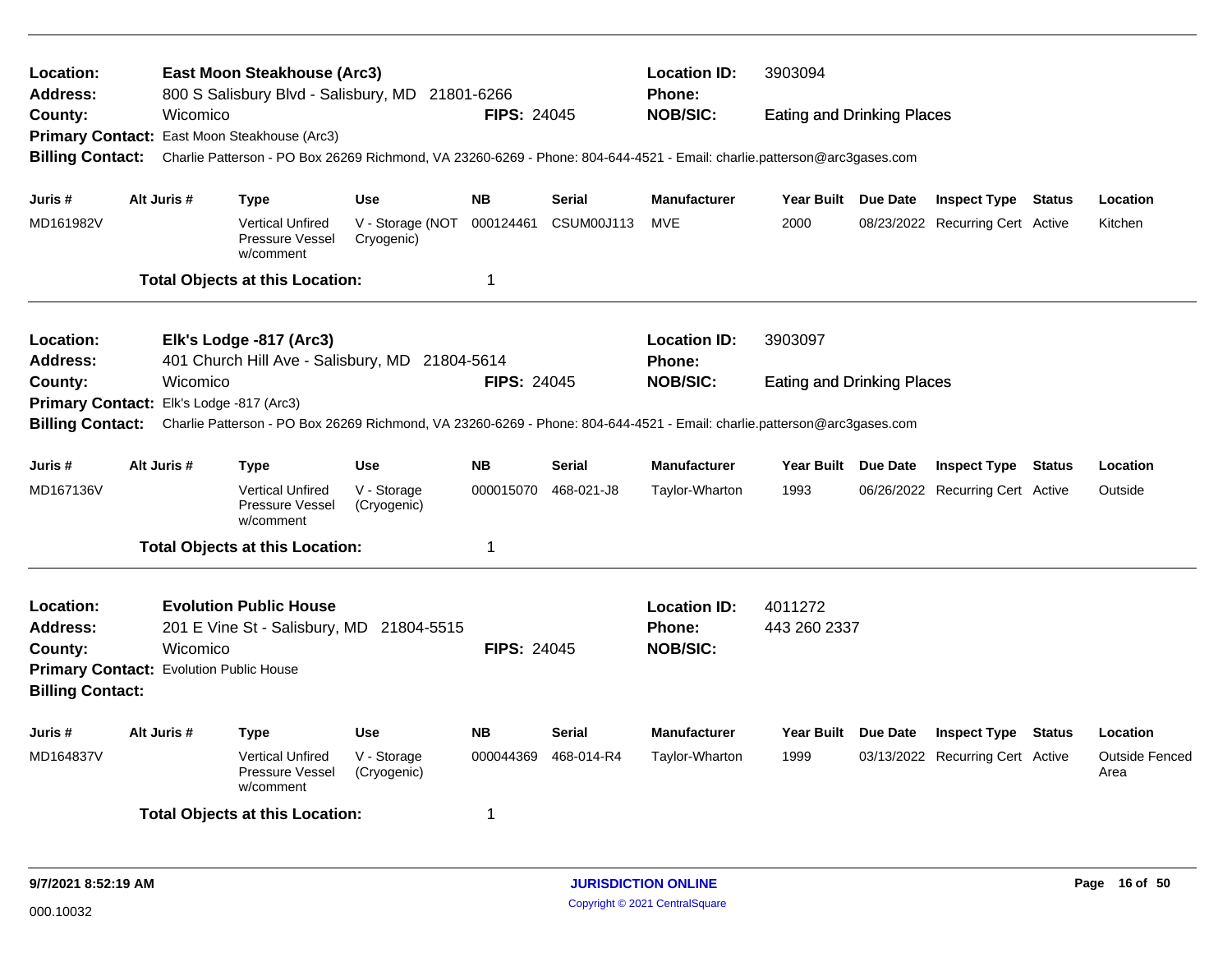| Location:<br><b>Address:</b><br>County:<br><b>Billing Contact:</b>                                           |             | Wicomico                          | Fas Mart / Shore Stop 210 (Arc3)<br>1140 Parsons Rd - Salisbury, MD 21801-8425<br>Primary Contact: Fas Mart / Shore Stop - Phone: 410-548-3384<br>Matt Ellen - PO Box 26269 Richmond, VA 23260-6269 - Phone: 804-644-4521 |                                              | <b>FIPS: 24045</b>               |                           | <b>Location ID:</b><br>Phone:<br><b>NOB/SIC:</b> | 3630751<br>410-548-3384<br><b>Miscellaneous Food Stores</b> |          |                                                                |        |                                |
|--------------------------------------------------------------------------------------------------------------|-------------|-----------------------------------|---------------------------------------------------------------------------------------------------------------------------------------------------------------------------------------------------------------------------|----------------------------------------------|----------------------------------|---------------------------|--------------------------------------------------|-------------------------------------------------------------|----------|----------------------------------------------------------------|--------|--------------------------------|
| Juris #<br>MD161059V                                                                                         | Alt Juris # |                                   | Type<br><b>Vertical Unfired</b><br>Pressure Vessel<br>w/comment<br><b>Total Objects at this Location:</b>                                                                                                                 | <b>Use</b><br>V - Storage<br>(Cryogenic)     | <b>NB</b><br>000306103<br>1      | <b>Serial</b><br>31732058 | <b>Manufacturer</b><br><b>CHART</b>              | Year Built Due Date<br>2017                                 |          | <b>Inspect Type Status</b><br>06/04/2022 Recurring Cert Active |        | Location<br>Outside            |
| Location:<br><b>Address:</b><br>County:<br>Primary Contact: Fin-Tech<br><b>Billing Contact:</b>              |             | <b>Fin-Tech</b><br>Wicomico       | 406 Naylor St - Salisbury, MD 21804-3732                                                                                                                                                                                  |                                              | <b>FIPS: 24045</b>               |                           | <b>Location ID:</b><br>Phone:<br><b>NOB/SIC:</b> | 3923992                                                     |          |                                                                |        |                                |
| Juris #<br>MD162463V                                                                                         | Alt Juris # |                                   | <b>Type</b><br>Horizontal Unfired<br>Pressure Vessel<br>w/comment<br><b>Total Objects at this Location:</b>                                                                                                               | <b>Use</b><br>V - Storage (NOT<br>Cryogenic) | <b>NB</b><br>000015317<br>1      | Serial<br>U-034620        | <b>Manufacturer</b><br>Schulz                    | <b>Year Built</b><br>2018                                   | Due Date | <b>Inspect Type</b><br>02/26/2023 Recurring Cert Active        | Status | Location<br>Compressor<br>Shed |
| Location:<br><b>Address:</b><br>County:<br><b>Primary Contact: Firehouse Subs</b><br><b>Billing Contact:</b> |             | <b>Firehouse Subs</b><br>Wicomico | 2412 N Salisbury Blvd Ste B - Salisbury, MD                                                                                                                                                                               |                                              | 21801-2399<br><b>FIPS: 24045</b> |                           | <b>Location ID:</b><br>Phone:<br><b>NOB/SIC:</b> | 4037969<br>443-736-3154                                     |          |                                                                |        |                                |
| Juris #<br>MD167169V                                                                                         | Alt Juris # |                                   | <b>Type</b><br><b>Vertical Unfired</b><br>Pressure Vessel<br>w/comment<br><b>Total Objects at this Location:</b>                                                                                                          | <b>Use</b><br>V - Storage<br>(Cryogenic)     | <b>NB</b><br>000003461<br>1      | Serial<br>468-080-D1      | <b>Manufacturer</b><br>Taylor-Wharton            | <b>Year Built</b><br>1988                                   | Due Date | <b>Inspect Type Status</b><br>08/18/2022 Recurring Cert Active |        | Location<br>Out Back           |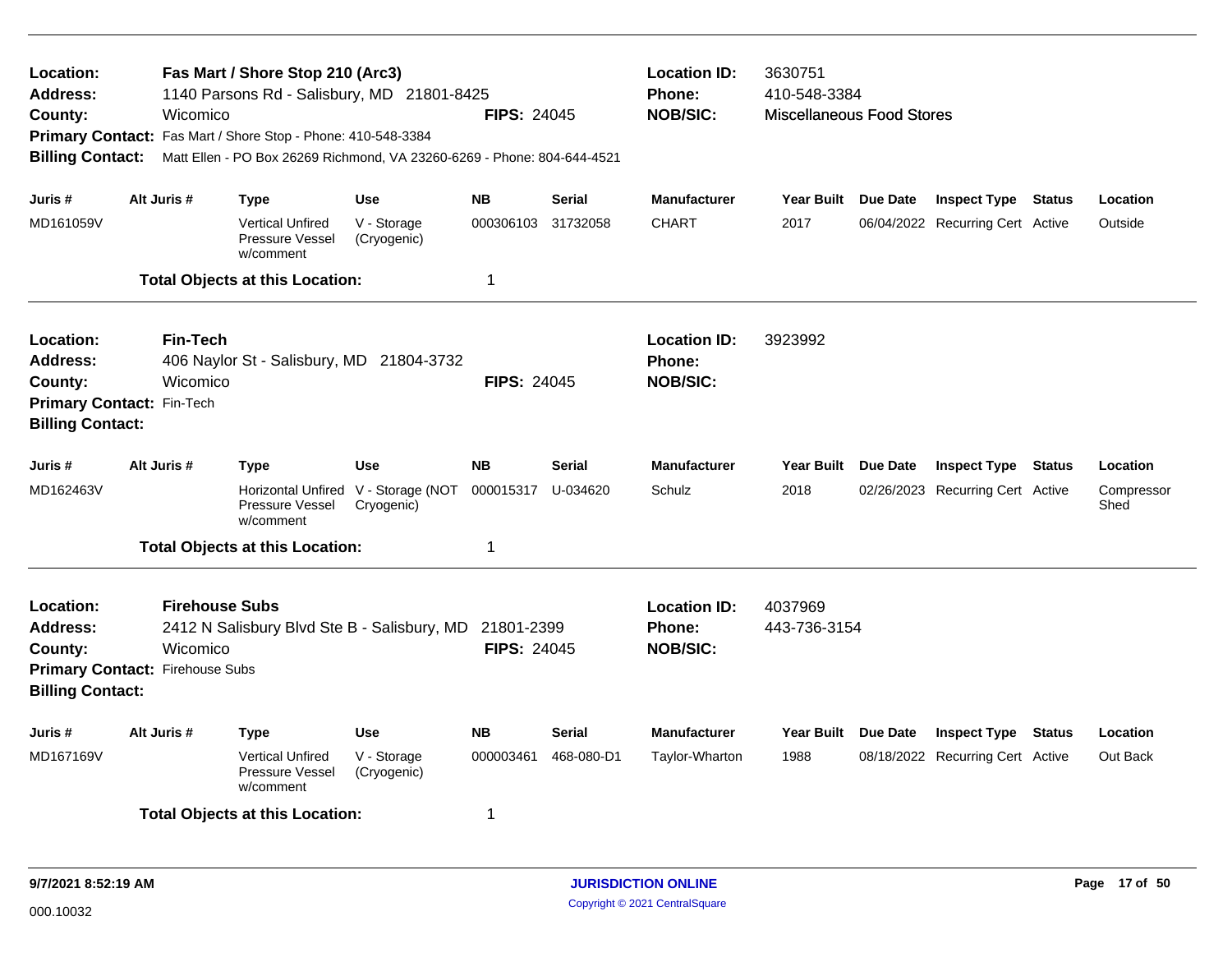| Location:<br>Address:<br>County:<br>Primary Contact: Greg Bowman<br><b>Billing Contact:</b>                                                        |     | Firestone - 0170<br>Wicomico | 701 S Salisbury Blvd - Salisbury, MD 21801-5812<br>Greg Bowman - 300 Redland Ct Ste 302 Owings Mills, MD 21117-3280 |                                                   | <b>FIPS: 24045</b> |               | <b>Location ID:</b><br>Phone:<br><b>NOB/SIC:</b>                                                                                                                                                    | 710224<br>410-546-0009                       | Automotive dealers and gasoline service stations |               |
|----------------------------------------------------------------------------------------------------------------------------------------------------|-----|------------------------------|---------------------------------------------------------------------------------------------------------------------|---------------------------------------------------|--------------------|---------------|-----------------------------------------------------------------------------------------------------------------------------------------------------------------------------------------------------|----------------------------------------------|--------------------------------------------------|---------------|
| Juris #                                                                                                                                            |     | Alt Juris #                  | <b>Type</b>                                                                                                         | Use                                               | <b>NB</b>          | <b>Serial</b> | <b>Manufacturer</b>                                                                                                                                                                                 | Year Built Due Date                          | <b>Inspect Type Status</b>                       | Location      |
| MD088120V                                                                                                                                          | 701 |                              | Pressure Vessel<br>w/comment                                                                                        | Horizontal Unfired V - Storage (NOT<br>Cryogenic) | 000166778          | R3034238      | Manchester                                                                                                                                                                                          | 1994                                         | 01/17/2023 Recurring Cert Active                 | Warehouse     |
| MD150340V                                                                                                                                          |     |                              | <b>Vertical Unfired</b><br><b>Pressure Vessel</b><br>w/comment                                                      | V - Storage<br>(Cryogenic)                        | 000259985 278228   |               | Morganton                                                                                                                                                                                           | 2013                                         | 01/17/2023 Recurring Cert Active                 | Warehouse     |
|                                                                                                                                                    |     |                              | <b>Total Objects at this Location:</b>                                                                              |                                                   | $\overline{c}$     |               |                                                                                                                                                                                                     |                                              |                                                  |               |
| Location:<br><b>Address:</b><br>County:                                                                                                            |     | Five Guys (Arc3)<br>Wicomico | 2408A N Salisbury Blvd - Salisbury, MD 21801-2137<br>Primary Contact: Arc3 - Phone: 800-388-0302                    |                                                   | <b>FIPS: 24045</b> |               | <b>Location ID:</b><br><b>Phone:</b><br><b>NOB/SIC:</b><br>Billing Contact: Charlie Patterson - PO Box 26269 Richmond, VA 23260-6269 - Phone: 804-644-4521 - Email: charlie.patterson@arc3gases.com | 3748472<br>410-546-7707                      |                                                  |               |
| Juris #                                                                                                                                            |     | Alt Juris #                  | <b>Type</b>                                                                                                         | <b>Use</b>                                        | <b>NB</b>          | Serial        | <b>Manufacturer</b>                                                                                                                                                                                 | Year Built Due Date                          | <b>Inspect Type Status</b>                       | Location      |
| MD156049V                                                                                                                                          |     |                              | <b>Vertical Unfired</b><br>Pressure Vessel<br>w/comment                                                             | V - Storage<br>(Cryogenic)                        | 000006064          | 466-032-G1    | Taylor-Wharton                                                                                                                                                                                      | 1991                                         | 12/06/2022 Recurring Cert Active                 | Outback       |
|                                                                                                                                                    |     |                              | <b>Total Objects at this Location:</b>                                                                              |                                                   | 1                  |               |                                                                                                                                                                                                     |                                              |                                                  |               |
| Location:<br><b>Address:</b><br>County:                                                                                                            |     | Wicomico                     | <b>Flaming Grille (Arc3)</b><br>2640 N Salisbury Blvd - Salisbury, MD 21801-2141                                    |                                                   | <b>FIPS: 24045</b> |               | <b>Location ID:</b><br><b>Phone:</b><br><b>NOB/SIC:</b>                                                                                                                                             | 3903098<br><b>Eating and Drinking Places</b> |                                                  |               |
| Primary Contact: Flaming Grille (Arc3)                                                                                                             |     |                              |                                                                                                                     |                                                   |                    |               |                                                                                                                                                                                                     |                                              |                                                  |               |
| <b>Billing Contact:</b><br>Charlie Patterson - PO Box 26269 Richmond, VA 23260-6269 - Phone: 804-644-4521 - Email: charlie.patterson@arc3gases.com |     |                              |                                                                                                                     |                                                   |                    |               |                                                                                                                                                                                                     |                                              |                                                  |               |
| Juris #                                                                                                                                            |     | Alt Juris #                  | <b>Type</b>                                                                                                         | Use                                               | <b>NB</b>          | Serial        | <b>Manufacturer</b>                                                                                                                                                                                 | Year Built Due Date                          | <b>Inspect Type Status</b>                       | Location      |
| MD161973V                                                                                                                                          |     |                              | <b>Vertical Unfired</b><br>Pressure Vessel<br>w/comment                                                             | V - Storage (NOT<br>Cryogenic)                    | 000205252          | 30910602      | <b>CHART</b>                                                                                                                                                                                        | 2009                                         | 09/02/2022 Recurring Cert Active                 | Outside       |
| 9/7/2021 8:52:19 AM                                                                                                                                |     |                              |                                                                                                                     |                                                   |                    |               | <b>JURISDICTION ONLINE</b>                                                                                                                                                                          |                                              |                                                  | Page 18 of 50 |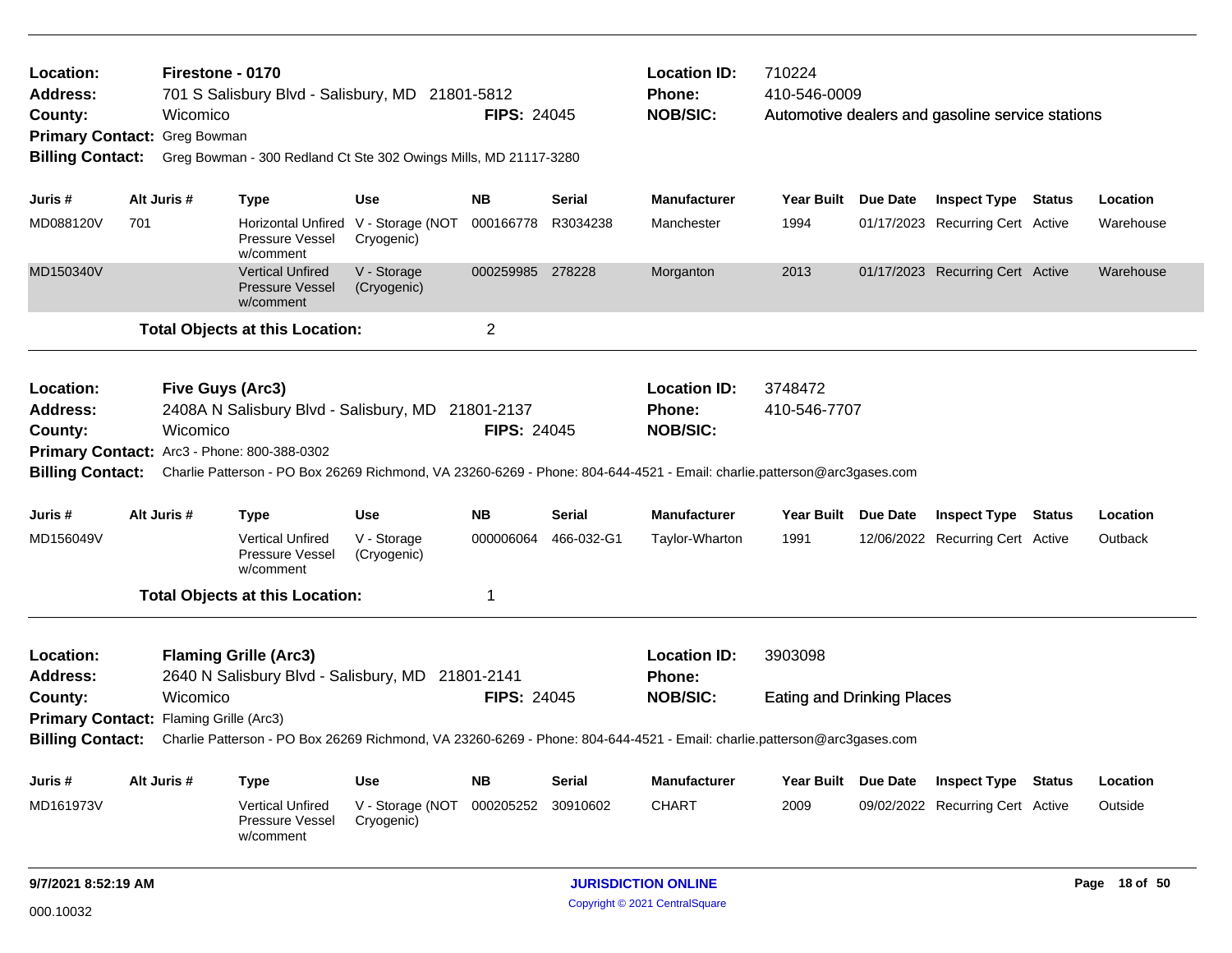| <b>Location:</b>                       |             | <b>Goin Nuts Cafe (Arc3)</b>                                                                                            |                                                   |                    |               | <b>Location ID:</b> | 3903101                           |          |                                                   |               |                                                |
|----------------------------------------|-------------|-------------------------------------------------------------------------------------------------------------------------|---------------------------------------------------|--------------------|---------------|---------------------|-----------------------------------|----------|---------------------------------------------------|---------------|------------------------------------------------|
| Address:                               |             | 947 Mount Hermon Rd - Salisbury, MD 21804-5105                                                                          |                                                   |                    |               | <b>Phone:</b>       |                                   |          |                                                   |               |                                                |
| County:                                | Wicomico    |                                                                                                                         |                                                   | <b>FIPS: 24045</b> |               | <b>NOB/SIC:</b>     | <b>Eating and Drinking Places</b> |          |                                                   |               |                                                |
| Primary Contact: Goin Nuts Cafe (Arc3) |             |                                                                                                                         |                                                   |                    |               |                     |                                   |          |                                                   |               |                                                |
| <b>Billing Contact:</b>                |             | Charlie Patterson - PO Box 26269 Richmond, VA 23260-6269 - Phone: 804-644-4521 - Email: charlie.patterson@arc3gases.com |                                                   |                    |               |                     |                                   |          |                                                   |               |                                                |
| Juris #                                | Alt Juris # | <b>Type</b>                                                                                                             | <b>Use</b>                                        | <b>NB</b>          | <b>Serial</b> | <b>Manufacturer</b> | <b>Year Built</b>                 | Due Date | <b>Inspect Type</b>                               | <b>Status</b> | Location                                       |
| MD161980V                              |             | <b>Vertical Unfired</b><br>Pressure Vessel<br>w/comment                                                                 | V - Storage<br>(Cryogenic)                        | 000031259          | 433-018-MF    | Taylor-Wharton      | 1996                              |          | 08/23/2022 Recurring Cert Active                  |               | Outside                                        |
|                                        |             | <b>Total Objects at this Location:</b>                                                                                  |                                                   | 1                  |               |                     |                                   |          |                                                   |               |                                                |
| <b>Location:</b>                       |             | <b>Grant County Mulch</b>                                                                                               |                                                   |                    |               | <b>Location ID:</b> | 707452                            |          |                                                   |               |                                                |
| Address:                               |             | 34052 Old Ocean City Rd - Pittsville, MD 21850-2011                                                                     |                                                   |                    |               | <b>Phone:</b>       | 302228-9599                       |          |                                                   |               |                                                |
| County:                                | Wicomico    |                                                                                                                         |                                                   | <b>FIPS: 24045</b> |               | <b>NOB/SIC:</b>     |                                   |          | Forest Nurseries and Gathering of Forest Products |               |                                                |
|                                        |             | Primary Contact: Jim McFall - Phone: 980-444-2073 - Cell: 302-228-9599                                                  |                                                   |                    |               |                     |                                   |          |                                                   |               |                                                |
| <b>Billing Contact:</b>                |             | - 181 Mulch Dr Petersburg, WV 26847-7635 - Phone: 803-417-7039                                                          |                                                   |                    |               |                     |                                   |          |                                                   |               |                                                |
| Juris #                                | Alt Juris # | <b>Type</b>                                                                                                             | <b>Use</b>                                        | <b>NB</b>          | <b>Serial</b> | <b>Manufacturer</b> | Year Built                        | Due Date | <b>Inspect Type</b>                               | <b>Status</b> | Location                                       |
| MD096893V                              |             | Horizontal Unfired V - Storage (NOT<br>Pressure Vessel<br>w/comment                                                     | Cryogenic)                                        | 000380016          |               | Manchester          | 1983                              |          | 01/27/2022 External Cert                          | Active        | Shop                                           |
| MD150305V                              |             | <b>Pressure Vessel</b><br>w/comment                                                                                     | Horizontal Unfired V - Storage (NOT<br>Cryogenic) | 000842360          |               | Wood Ind Prod       | 1984                              |          | 01/27/2022 External Cert                          | Active        | <b>Production Bldg</b>                         |
| MD161951V                              |             | Pressure Vessel<br>w/comment                                                                                            | Horizontal Unfired V - Storage (NOT<br>Cryogenic) | 001903259          |               | Manchester          | 2017                              |          | 06/22/2022 Recurring Cert Active                  |               | Mounted on 1200<br><b>HP Mobark</b><br>Grinder |
|                                        |             | <b>Total Objects at this Location:</b>                                                                                  |                                                   | 3                  |               |                     |                                   |          |                                                   |               |                                                |
|                                        |             |                                                                                                                         |                                                   |                    |               |                     |                                   |          |                                                   |               |                                                |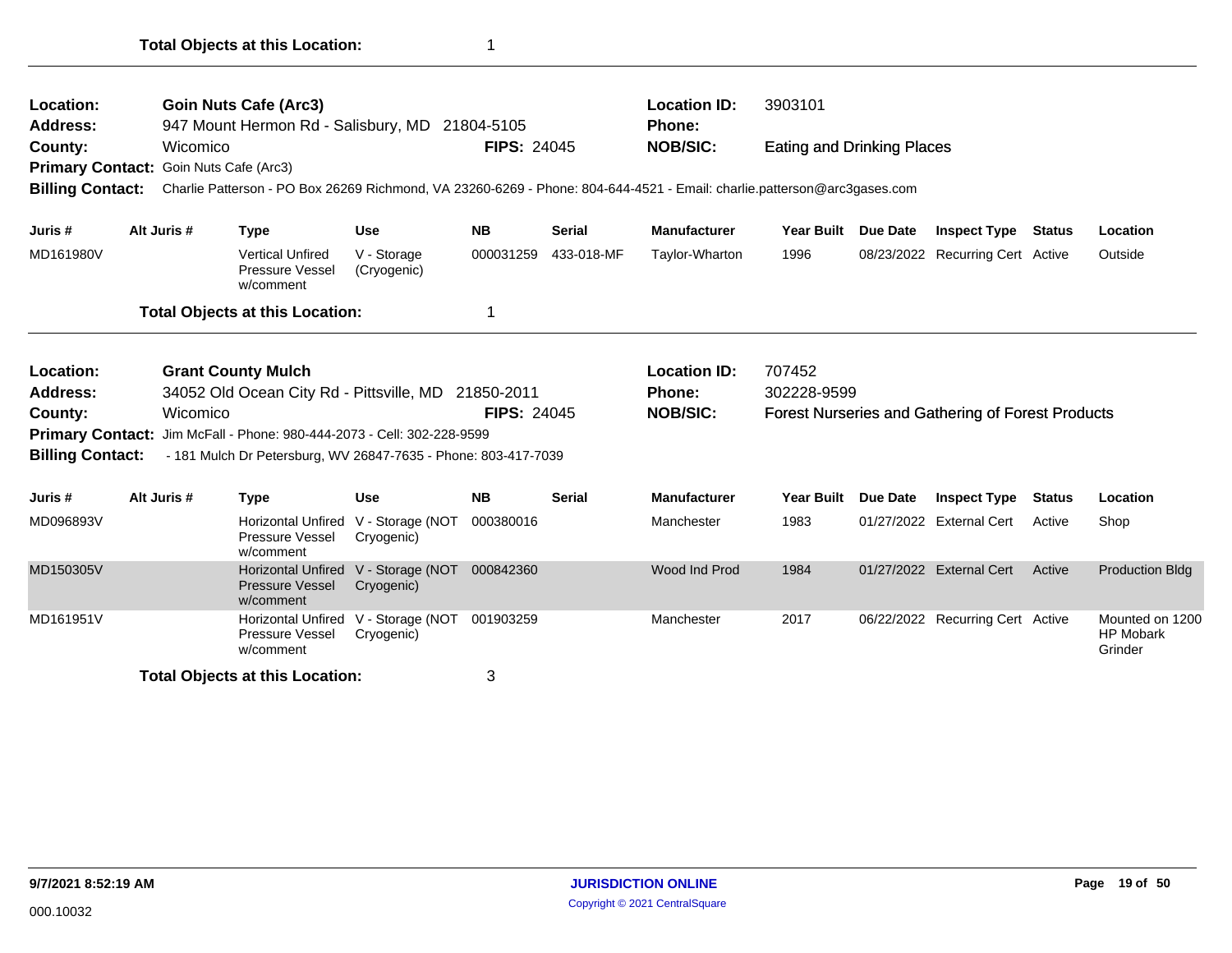| Location:<br><b>Address:</b><br>County:<br>Primary Contact: Z Monkey, LLC.<br><b>Billing Contact:</b> |             | <b>Grease Monkey</b><br>685 S Salisbury Blvd - Salisbury, MD 21801-5431<br>Wicomico<br>- 659 Kensington Ave Severna Park, MD 21146-2532                                                                                        |                                                         | <b>FIPS: 24045</b> |               | <b>Location ID:</b><br>Phone:<br><b>NOB/SIC:</b>        | 712589<br>410-742-0828<br>Automotive dealers and gasoline service stations |                     |                                  |        |                        |
|-------------------------------------------------------------------------------------------------------|-------------|--------------------------------------------------------------------------------------------------------------------------------------------------------------------------------------------------------------------------------|---------------------------------------------------------|--------------------|---------------|---------------------------------------------------------|----------------------------------------------------------------------------|---------------------|----------------------------------|--------|------------------------|
| Juris #                                                                                               | Alt Juris # | <b>Type</b>                                                                                                                                                                                                                    | Use                                                     | <b>NB</b>          | <b>Serial</b> | <b>Manufacturer</b>                                     | Year Built Due Date                                                        |                     | Inspect Type                     | Status | Location               |
| MD040812V                                                                                             | 685         | <b>Vertical Unfired</b><br><b>Pressure Vessel</b><br>w/comment                                                                                                                                                                 | V - Storage (NOT<br>Cryogenic)                          | 000811938          | 5-A-166-C88   | <b>Buckeye</b>                                          | 1987                                                                       |                     | 04/18/2022 Recurring Cert Active |        | Storage Room           |
|                                                                                                       |             | <b>Total Objects at this Location:</b>                                                                                                                                                                                         |                                                         | 1                  |               |                                                         |                                                                            |                     |                                  |        |                        |
| Location:<br><b>Address:</b><br>County:<br><b>Billing Contact:</b>                                    |             | <b>Green Hill Country Club</b><br>5469 Whitehaven Rd - Quantico, MD 21856-2134<br>Wicomico<br>Primary Contact: G H Operating, LLC. - Phone: 410-749-5119<br>- 5469 Whitehaven Rd Quantico, MD 21856-2134 - Phone: 410-749-5119 |                                                         | <b>FIPS: 24045</b> |               | <b>Location ID:</b><br>Phone:<br><b>NOB/SIC:</b>        | 712645<br>410-749-5119<br>Membership Organizations, NEC                    |                     |                                  |        |                        |
| Juris #                                                                                               | Alt Juris # | <b>Type</b>                                                                                                                                                                                                                    | Use                                                     | <b>NB</b>          | Serial        | <b>Manufacturer</b>                                     | Year Built Due Date                                                        |                     | <b>Inspect Type Status</b>       |        | Location               |
| MD095205V                                                                                             | 5469        | <b>Vertical Unfired</b><br>Pressure Vessel<br>w/comment                                                                                                                                                                        | V - Storage (NOT<br>Cryogenic)                          | 000016382          |               | Beaird                                                  | 1955                                                                       |                     | 08/17/2022 Recurring Cert Active |        | Maint Shop             |
| MD095207H                                                                                             | 5469        | Cast Iron                                                                                                                                                                                                                      | H - Hot Water<br>Heat (Water $\leq$<br>160 psig, 250 F) | CI                 | 2121893       | Weil-McLain                                             | 1989                                                                       |                     | 08/17/2022 Recurring Cert Active |        | <b>Club House Bsmt</b> |
|                                                                                                       |             | <b>Total Objects at this Location:</b>                                                                                                                                                                                         |                                                         | 2                  |               |                                                         |                                                                            |                     |                                  |        |                        |
| Location:<br><b>Address:</b><br>County:                                                               |             | Hardee's - 1503419 (Arc3)<br>1301 S Salisbury Blvd - Salisbury, MD 21801-6840<br>Wicomico<br>Primary Contact: Hardee's - 1503419 (Arc3)                                                                                        |                                                         | <b>FIPS: 24045</b> |               | <b>Location ID:</b><br><b>Phone:</b><br><b>NOB/SIC:</b> | 3903102<br><b>Eating and Drinking Places</b>                               |                     |                                  |        |                        |
| <b>Billing Contact:</b>                                                                               |             | Charlie Patterson - PO Box 26269 Richmond, VA 23260-6269 - Phone: 804-644-4521 - Email: charlie.patterson@arc3gases.com                                                                                                        |                                                         |                    |               |                                                         |                                                                            |                     |                                  |        |                        |
| Juris #                                                                                               | Alt Juris # | <b>Type</b>                                                                                                                                                                                                                    | Use                                                     | <b>NB</b>          | <b>Serial</b> | <b>Manufacturer</b>                                     |                                                                            | Year Built Due Date | <b>Inspect Type Status</b>       |        | Location               |
| MD161988V                                                                                             |             | Vertical Unfired<br>Pressure Vessel<br>w/comment                                                                                                                                                                               | V - Storage (NOT 000134836<br>Cryogenic)                |                    | CGAR01K180    | <b>CHART</b>                                            | 2001                                                                       |                     | 09/02/2022 Recurring Cert Active |        | Kitchen                |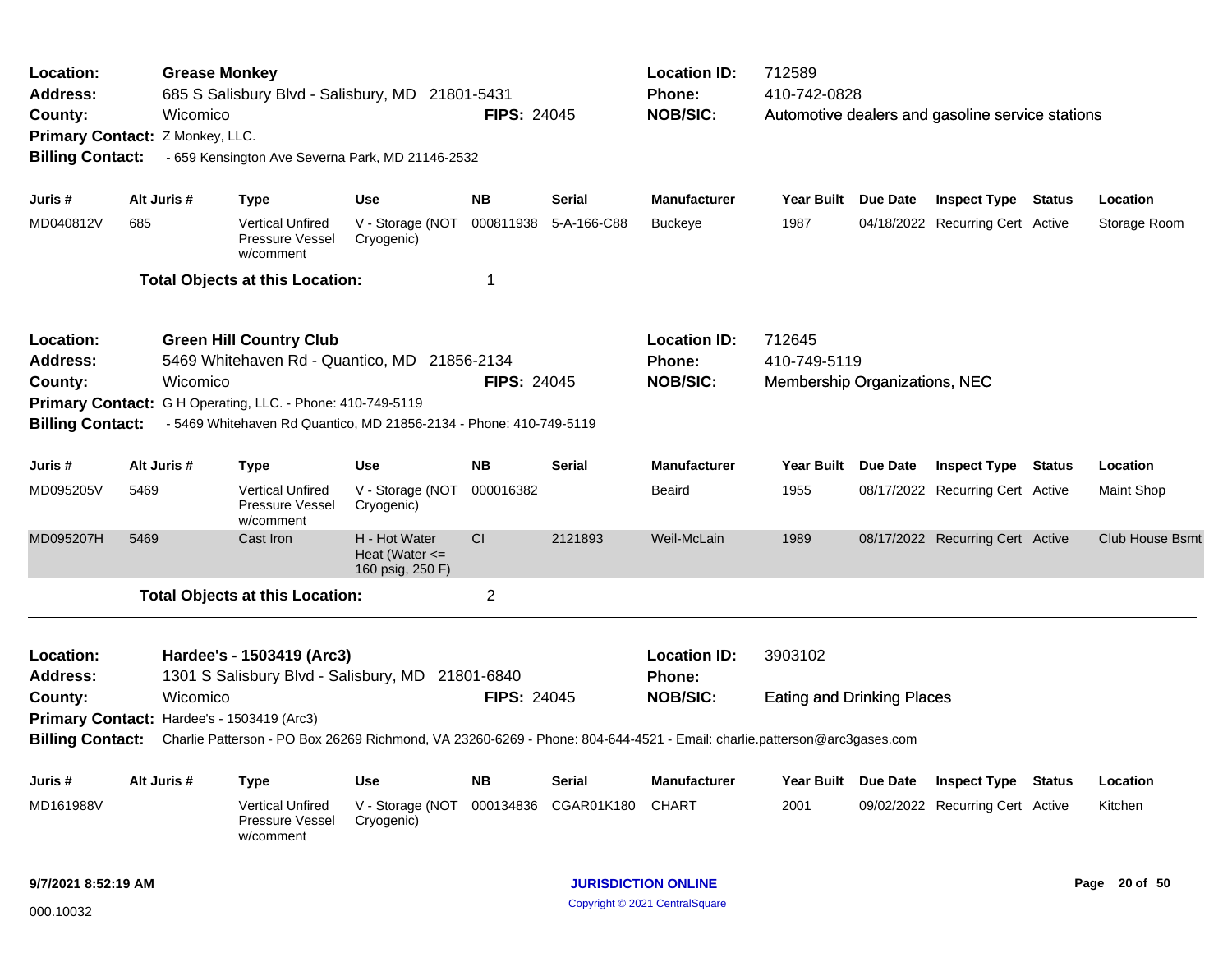| Location:<br><b>Address:</b><br>County:<br><b>Billing Contact:</b> | Wicomico       | <b>Hebron Volunteer Fire Department</b><br>200 S Main St P O Box 300 - Hebron, MD<br><b>Primary Contact:</b> Hebron Volunteer Fire Department - Phone: 4107493037<br>- 200 S Main St PO Box 300 Hebron, MD 21830-1320 - Phone: 4107493037 |                                                         | 21830-1320<br><b>FIPS: 24045</b> |               | <b>Location ID:</b><br><b>Phone:</b><br><b>NOB/SIC:</b> | 713511<br>Justice, public order, and safety |            |                              |               |                    |
|--------------------------------------------------------------------|----------------|-------------------------------------------------------------------------------------------------------------------------------------------------------------------------------------------------------------------------------------------|---------------------------------------------------------|----------------------------------|---------------|---------------------------------------------------------|---------------------------------------------|------------|------------------------------|---------------|--------------------|
| Juris #                                                            | Alt Juris #    | Type                                                                                                                                                                                                                                      | <b>Use</b>                                              | <b>NB</b>                        | <b>Serial</b> | <b>Manufacturer</b>                                     | <b>Year Built</b>                           | Due Date   | <b>Inspect Type</b>          | <b>Status</b> | Location           |
| MD099702H                                                          |                | Cast Iron                                                                                                                                                                                                                                 | H - Hot Water<br>Heat (Water $\leq$<br>160 psig, 250 F) | <b>CI</b>                        | CP3260395     | Weil-McLain                                             | 1997                                        | 04/06/2023 | Recurring Cert Active        |               | <b>Boiler Room</b> |
| MD139563V                                                          |                | <b>Horizontal Unfired</b><br><b>Pressure Vessel</b><br>w/comment                                                                                                                                                                          | V - Storage (NOT<br>Cryogenic)                          | 000030907                        | 130907        | <b>SNGS</b>                                             | 2006                                        | 04/02/2023 | <b>Recurring Cert Active</b> |               | <b>GARAGE</b>      |
| MD139564V                                                          | 2              | <b>Horizontal Unfired</b><br><b>Pressure Vessel</b><br>w/comment                                                                                                                                                                          | V - Storage (NOT<br>Cryogenic)                          | 000030913                        | 130913        | <b>SNGS</b>                                             | 2006                                        | 04/02/2023 | Recurring Cert Active        |               | <b>GARAGE</b>      |
| MD139565V                                                          | $\overline{4}$ | <b>Horizontal Unfired</b><br><b>Droccuro</b> <i>Morcol</i>                                                                                                                                                                                | V - Storage (NOT<br>$C_{N/000000}$                      | 000030901                        | 130901        | <b>SNGS</b>                                             | 2006                                        | 04/02/2023 | <b>Recurring Cert Active</b> |               | <b>GARAGE</b>      |

|           | <b>Pressure Vessel</b><br>w/comment                            | Cryogenic)                                                  |        |             |      |                                  |          |
|-----------|----------------------------------------------------------------|-------------------------------------------------------------|--------|-------------|------|----------------------------------|----------|
| MD139566V | Pressure Vessel<br>w/comment                                   | Horizontal Unfired V - Storage (NOT 000030918<br>Cryogenic) | 130918 | <b>SNGS</b> | 2006 | 04/02/2023 Recurring Cert Active | GARAGE   |
| MD150333V | <b>Vertical Unfired</b><br><b>Pressure Vessel</b><br>w/comment | $V -$ Storage (NOT 000345690<br>Cryogenic)                  | 368024 | Morganton   | 2013 | 04/15/2023 Recurring Cert Active | Wash Bay |

Hotels and Motels 30232 Lighthouse Drive - Delmar, MD 21875-2484 **County:** Wicomico **NOB/SIC: NOB/SIC:** Primary Contact: Bakulesh Patel - Phone: 410-742-2626/410-896-9633 - Email: bakpatel@aol.com **Billing Contact:** Bakulesh Patel - 30232 Lighthouse Dr Delmar, MD 21875-2484 - Phone: 410-742-2626/410-896-9633 - Email: bakpatel@aol.com **Holiday Inn Express Location ID:** 1647062 **Address: Location: Phone:**

| Juris #   | Alt Juris # | Гvре                                                                                                                                                                                                                          | Use                                                       | <b>NB</b> | Serial | <b>Manufacturer</b>   | <b>Year Built</b> | <b>Due Date</b> | <b>Inspect Type</b>              | Status | Location     |
|-----------|-------------|-------------------------------------------------------------------------------------------------------------------------------------------------------------------------------------------------------------------------------|-----------------------------------------------------------|-----------|--------|-----------------------|-------------------|-----------------|----------------------------------|--------|--------------|
| MD122604H | 30232       | <b>Water Heater</b><br>(HLW)                                                                                                                                                                                                  | H - Hot Water<br>Supply (Water $\leq$<br>160 psig, 250 F) | 000066451 |        | <b>Bradford White</b> | 2004              |                 | 11/09/2022 Recurring Cert Active |        | 2nd FLOOR BO |
|           |             | The contract and the contract of the contract of the contract of the contract of the contract of the contract of the contract of the contract of the contract of the contract of the contract of the contract of the contract |                                                           |           |        |                       |                   |                 |                                  |        |              |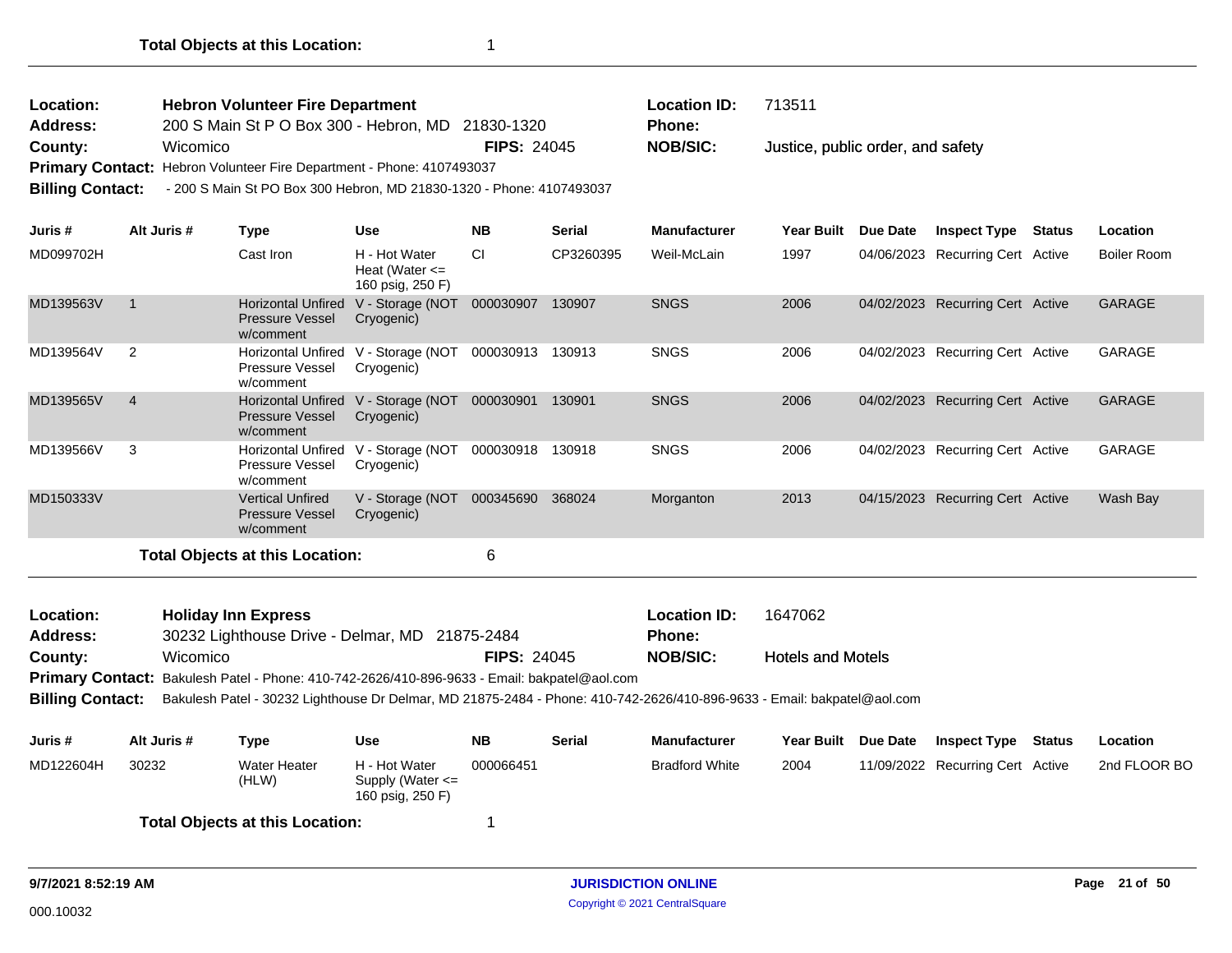| Location:<br><b>Address:</b><br>County:                                                                                                                                                      | <b>International House Of Pancakes IHOP (Arc3)</b><br>2732 N Salisbury Blvd - Salisbury, MD 21801-2143<br><b>FIPS: 24045</b><br>Wicomico<br>Primary Contact: Charlie Patterson - Phone: 804-644-4521 - Email: charlie.patterson@arc3gases.com<br>Charlie Patterson - PO Box 26269 Richmond, VA 23260-6269 - Phone: 804-644-4521 - Email: charlie.patterson@arc3gases.com<br><b>Billing Contact:</b> |                                                                                 |                                |                    |               | <b>Location ID:</b><br><b>Phone:</b><br><b>NOB/SIC:</b> | 3700217<br>410-334-6276<br><b>Eating and Drinking Places</b> |  |                                  |  |            |  |
|----------------------------------------------------------------------------------------------------------------------------------------------------------------------------------------------|-----------------------------------------------------------------------------------------------------------------------------------------------------------------------------------------------------------------------------------------------------------------------------------------------------------------------------------------------------------------------------------------------------|---------------------------------------------------------------------------------|--------------------------------|--------------------|---------------|---------------------------------------------------------|--------------------------------------------------------------|--|----------------------------------|--|------------|--|
| Juris #                                                                                                                                                                                      | Alt Juris #                                                                                                                                                                                                                                                                                                                                                                                         | <b>Type</b>                                                                     | <b>Use</b>                     | <b>NB</b>          | <b>Serial</b> | <b>Manufacturer</b>                                     | Year Built Due Date                                          |  | <b>Inspect Type Status</b>       |  | Location   |  |
| MD154223V                                                                                                                                                                                    |                                                                                                                                                                                                                                                                                                                                                                                                     | <b>Vertical Unfired</b><br>Pressure Vessel<br>w/comment                         | V - Storage (NOT<br>Cryogenic) | 000124779          | CSUM00J146    | MVE Inc                                                 | 2000                                                         |  | 06/09/2022 Recurring Cert Active |  | Out back   |  |
|                                                                                                                                                                                              |                                                                                                                                                                                                                                                                                                                                                                                                     | <b>Total Objects at this Location:</b>                                          |                                | 1                  |               |                                                         |                                                              |  |                                  |  |            |  |
| Location:<br><b>Address:</b>                                                                                                                                                                 |                                                                                                                                                                                                                                                                                                                                                                                                     | <b>Isabella Exxon (Arc3)</b><br>501 N Salisbury Blvd - Salisbury, MD 21801-4151 |                                |                    |               | <b>Location ID:</b><br>Phone:                           | 3903104                                                      |  |                                  |  |            |  |
| County:                                                                                                                                                                                      | Wicomico                                                                                                                                                                                                                                                                                                                                                                                            |                                                                                 |                                | <b>FIPS: 24045</b> |               | <b>NOB/SIC:</b>                                         | <b>Gasoline Service Stations</b>                             |  |                                  |  |            |  |
| Primary Contact: Isabella Exxon (Arc3)<br>Charlie Patterson - PO Box 26269 Richmond, VA 23260-6269 - Phone: 804-644-4521 - Email: charlie.patterson@arc3gases.com<br><b>Billing Contact:</b> |                                                                                                                                                                                                                                                                                                                                                                                                     |                                                                                 |                                |                    |               |                                                         |                                                              |  |                                  |  |            |  |
| Juris #                                                                                                                                                                                      | Alt Juris #                                                                                                                                                                                                                                                                                                                                                                                         | <b>Type</b>                                                                     | <b>Use</b>                     | <b>NB</b>          | <b>Serial</b> | <b>Manufacturer</b>                                     | Year Built Due Date                                          |  | <b>Inspect Type Status</b>       |  | Location   |  |
| MD161986V                                                                                                                                                                                    |                                                                                                                                                                                                                                                                                                                                                                                                     | <b>Vertical Unfired</b><br>Pressure Vessel<br>w/comment                         | V - Storage (NOT<br>Cryogenic) | 000182678          | CJJV07C112    | <b>CHART</b>                                            | 2007                                                         |  | 09/02/2022 Recurring Cert Active |  | Store Room |  |
|                                                                                                                                                                                              |                                                                                                                                                                                                                                                                                                                                                                                                     | <b>Total Objects at this Location:</b>                                          |                                | 1                  |               |                                                         |                                                              |  |                                  |  |            |  |
| Location:<br><b>Address:</b>                                                                                                                                                                 |                                                                                                                                                                                                                                                                                                                                                                                                     | J T's Market (Arc3)<br>7125 60 Foot Rd - Pittsville, MD 21850-2173              |                                |                    |               | <b>Location ID:</b><br>Phone:                           | 3884603                                                      |  |                                  |  |            |  |
| County:                                                                                                                                                                                      | Wicomico                                                                                                                                                                                                                                                                                                                                                                                            |                                                                                 |                                | <b>FIPS: 24045</b> |               | <b>NOB/SIC:</b>                                         | <b>Eating and Drinking Places</b>                            |  |                                  |  |            |  |
|                                                                                                                                                                                              | Primary Contact: J T's Market (Arc3)<br><b>Billing Contact:</b><br>Matt Ellen - PO Box 26269 Richmond, VA 23260-6269 - Phone: 804-644-4521                                                                                                                                                                                                                                                          |                                                                                 |                                |                    |               |                                                         |                                                              |  |                                  |  |            |  |
| Juris #                                                                                                                                                                                      | Alt Juris #                                                                                                                                                                                                                                                                                                                                                                                         | <b>Type</b>                                                                     | <b>Use</b>                     | <b>NB</b>          | <b>Serial</b> | <b>Manufacturer</b>                                     | Year Built Due Date                                          |  | <b>Inspect Type Status</b>       |  | Location   |  |
| MD161061V                                                                                                                                                                                    |                                                                                                                                                                                                                                                                                                                                                                                                     | <b>Vertical Unfired</b><br><b>Pressure Vessel</b><br>w/comment                  | V - Storage<br>(Cryogenic)     | 000116195          | CSUM00B143    | MVE Inc                                                 | 2000                                                         |  | 06/04/2022 Recurring Cert Active |  | Outside    |  |
|                                                                                                                                                                                              |                                                                                                                                                                                                                                                                                                                                                                                                     | <b>Total Objects at this Location:</b>                                          |                                | 1                  |               |                                                         |                                                              |  |                                  |  |            |  |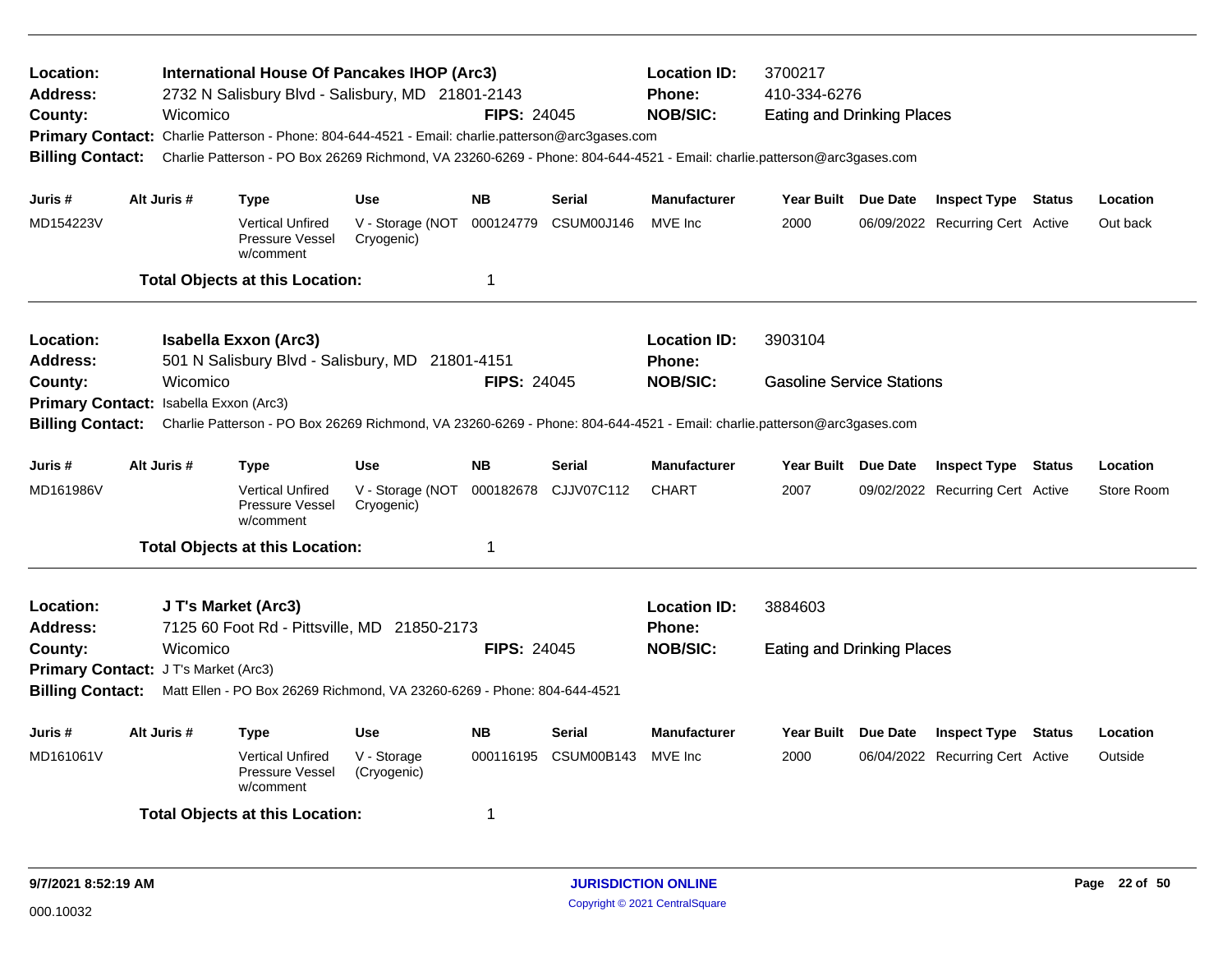| Location:<br><b>Address:</b>         |             | <b>Jersey Mikes (Arc3)</b><br>1405 S Salisbury Blvd - Salisbury, MD 21801-7156                                                                                                      |                                                         |                    |                         | <b>Location ID:</b><br><b>Phone:</b> | 3903105                           |          |                                  |                                             |
|--------------------------------------|-------------|-------------------------------------------------------------------------------------------------------------------------------------------------------------------------------------|---------------------------------------------------------|--------------------|-------------------------|--------------------------------------|-----------------------------------|----------|----------------------------------|---------------------------------------------|
| County:                              | Wicomico    |                                                                                                                                                                                     |                                                         | <b>FIPS: 24045</b> |                         | <b>NOB/SIC:</b>                      | <b>Eating and Drinking Places</b> |          |                                  |                                             |
| Primary Contact: Jersey Mikes (Arc3) |             |                                                                                                                                                                                     |                                                         |                    |                         |                                      |                                   |          |                                  |                                             |
| <b>Billing Contact:</b>              |             | Charlie Patterson - PO Box 26269 Richmond, VA 23260-6269 - Phone: 804-644-4521 - Email: charlie.patterson@arc3gases.com                                                             |                                                         |                    |                         |                                      |                                   |          |                                  |                                             |
| Juris #                              | Alt Juris # | <b>Type</b>                                                                                                                                                                         | <b>Use</b>                                              | <b>NB</b>          | <b>Serial</b>           | <b>Manufacturer</b>                  | Year Built                        | Due Date | <b>Inspect Type Status</b>       | Location                                    |
| MD161989V                            |             | <b>Vertical Unfired</b><br>Pressure Vessel<br>w/comment                                                                                                                             | V - Storage (NOT<br>Cryogenic)                          | 000142235          | CSJA02H186              | <b>CHART</b>                         | 2002                              |          | 09/02/2022 Recurring Cert Active | Outside                                     |
|                                      |             | <b>Total Objects at this Location:</b>                                                                                                                                              |                                                         | $\mathbf{1}$       |                         |                                      |                                   |          |                                  |                                             |
| Location:<br><b>Address:</b>         |             | Jubilant Cadista Pharmaceuticals, Inc.<br>207 Kiley Dr - Salisbury, MD 21801-2249                                                                                                   |                                                         |                    |                         | <b>Location ID:</b><br><b>Phone:</b> | 2125167<br>410-860-8719           |          |                                  |                                             |
| County:                              | Wicomico    |                                                                                                                                                                                     |                                                         | <b>FIPS: 24045</b> |                         | <b>NOB/SIC:</b>                      | Nonclassifiable Establishments    |          |                                  |                                             |
| <b>Billing Contact:</b>              |             | Primary Contact: Kristopher Swain - Phone: 410-912-3730 - Cell: 443-983-8975 - Email: Kristopher.Swain@cadista.com<br>- 207 Kiley Dr Salisbury, MD 21801-2249 - Phone: 410-860-8719 |                                                         |                    |                         |                                      |                                   |          |                                  |                                             |
| Juris #                              | Alt Juris # | Type                                                                                                                                                                                | Use                                                     | <b>NB</b>          | <b>Serial</b>           | <b>Manufacturer</b>                  | Year Built                        | Due Date | <b>Inspect Type Status</b>       | Location                                    |
| MD126530H                            |             | <b>Horizontal Water</b><br>Tube                                                                                                                                                     | H - Hot Water<br>Heat (Water $\leq$<br>160 psig, 250 F) | 000257143          | 0610257143              | Raypak                               | 2006                              |          | 12/28/2022 Recurring Cert Active | Boiler Room 2                               |
| MD126531H                            |             | <b>Horizontal Water</b><br>Tube                                                                                                                                                     | H - Hot Water<br>Heat (Water $\leq$<br>160 psig, 250 F) |                    | 000251342 0605251342    | Raypak                               | 2006                              |          | 12/28/2022 Recurring Cert Active | Boiler Room 2                               |
| MD126532V                            |             | <b>Vertical Unfired</b><br>Pressure Vessel<br>w/comment                                                                                                                             | V - Storage (NOT 000532558<br>Cryogenic)                |                    |                         | Silvan                               | 2007                              |          | 12/28/2022 Recurring Cert Active | Boiler<br>Room/Comp<br>Room                 |
| MD126534                             |             | <b>Horizontal Fire</b><br>Tube                                                                                                                                                      | S - Power-Other<br>w/comment (Stm<br>$> 15$ psig)       | 000010353 L106589  |                         | <b>Cleaver Brooks</b>                | 2006                              |          | 01/13/2022 Recurring Cert Active | Boiler Room 1                               |
| MD136595V                            |             | <b>Vertical Unfired</b><br>Pressure Vessel<br>w/comment                                                                                                                             | V - Storage (NOT<br>Cryogenic)                          | 000448008          |                         | Steel Fab                            | 2006                              |          | 12/28/2022 Recurring Cert Active | Compressor<br>Room                          |
| MD150395H                            |             | <b>Vertical Fire Tube</b>                                                                                                                                                           | H - Hot Water<br>Heat (Water $\leq$<br>160 psig, 250 F) |                    | 000268811  114H00268811 | Lochinvar                            | 2014                              |          | 12/28/2022 Recurring Cert Active | <b>New Boiler Room</b><br>#6026             |
| MD150396H                            |             | <b>Vertical Fire Tube</b>                                                                                                                                                           | H - Hot Water<br>Heat (Water $\leq$<br>160 psig, 250 F) |                    | 000268812 14H00268812   | Lochinvar                            | 2014                              |          | 12/28/2022 Recurring Cert Active | New Boiler Room<br>#6026                    |
| MD150397V                            |             | Heat Exchanger -<br>Shell and Tube                                                                                                                                                  | V - Storage (NOT<br>Cryogenic)                          | 000232442 232442   |                         | Trane                                | 2014                              |          | 12/28/2022 Recurring Cert Active | <b>Outside Chiller</b><br>Unit West Side of |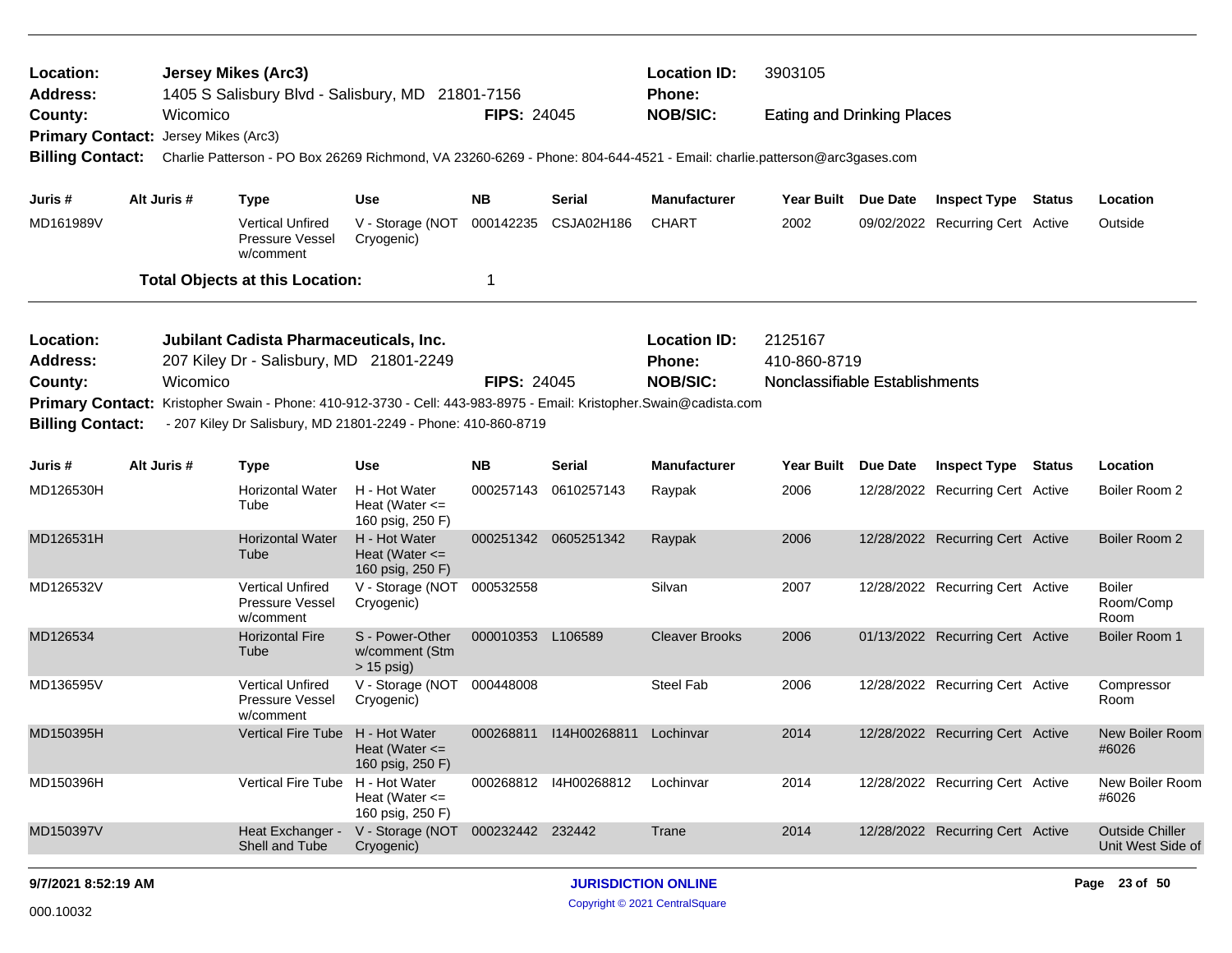| Juris #   | Alt Juris # | Type                                                           | <b>Use</b>                     | <b>NB</b> | <b>Serial</b> | <b>Manufacturer</b> | <b>Year Built</b> | Due Date   | <b>Inspect Type</b>          | <b>Status</b> | Location                                                       |
|-----------|-------------|----------------------------------------------------------------|--------------------------------|-----------|---------------|---------------------|-------------------|------------|------------------------------|---------------|----------------------------------------------------------------|
|           |             |                                                                |                                |           |               |                     |                   |            |                              |               | <b>Building</b>                                                |
| MD150398V |             | Heat Exchanger -<br>Shell and Tube                             | V - Storage (NOT<br>Cryogenic) | 000232314 | 232314        | Trane               | 2014              | 12/28/2022 | <b>Recurring Cert Active</b> |               | <b>Outside Chiller</b><br>Unit West Side of<br><b>Building</b> |
| MD163337V |             | <b>Vertical Unfired</b><br><b>Pressure Vessel</b><br>w/comment | V - Storage (NOT<br>Cryogenic) | 000425553 |               | Manchester          | 2017              | 06/19/2023 | <b>Recurring Cert Active</b> |               | Compressor<br>Room                                             |
| MD163338V |             | <b>Vertical Unfired</b><br><b>Pressure Vessel</b><br>w/comment | V - Process-<br>Drying         | 000416408 |               | Manchester          | 2017              | 06/19/2023 | Recurring Cert Active        |               | Compressor<br>Room                                             |
| MD163339V |             | <b>Vertical Unfired</b><br><b>Pressure Vessel</b><br>w/comment | V - Process-<br>Drying         | 000416395 |               | Manchester          | 2017              | 06/19/2023 | <b>Recurring Cert Active</b> |               | Compressor<br>Room                                             |
| MD163340V |             | <b>Vertical Unfired</b><br><b>Pressure Vessel</b><br>w/comment | V - Process-<br>Drying         | 000071788 | 71788         | <b>STANDARD REF</b> | 2007              | 06/19/2023 | <b>Recurring Cert Active</b> |               | Compressor<br>Room                                             |
| MD163341V |             | <b>Vertical Unfired</b><br><b>Pressure Vessel</b><br>w/comment | V - Process-<br>Drying         | 000071785 | 71785         | <b>STANDARD REF</b> | 2007              | 06/19/2023 | <b>Recurring Cert Active</b> |               | Compressor<br>Room                                             |
|           |             | <b>Total Objects at this Location:</b>                         |                                | 14        |               |                     |                   |            |                              |               |                                                                |

| Location:               | Korean Presbyterian Church of Salisbury                                                                                              |                    | <b>Location ID:</b> | 728319                         |
|-------------------------|--------------------------------------------------------------------------------------------------------------------------------------|--------------------|---------------------|--------------------------------|
| <b>Address:</b>         | 231 N Division St - Salisbury, MD 21801-4203                                                                                         |                    | <b>Phone:</b>       | 410-860-2229                   |
| County:                 | Wicomico                                                                                                                             | <b>FIPS: 24045</b> | <b>NOB/SIC:</b>     | <b>Religious Organizations</b> |
|                         | <b>Primary Contact:</b> Chineun Chun - Phone: 410-860-2229 - Cell: 973-960-3101 - Email: yellowtree36@gmail.com                      |                    |                     |                                |
| <b>Billing Contact:</b> | Chineun Chun - 231 N Division St Salisbury, MD 21801-4203 - Phone: 410-860-2229 - Cell: 973-960-3101 - Email: yellowtree36@gmail.com |                    |                     |                                |
|                         |                                                                                                                                      |                    |                     |                                |

| Juris #   | Alt Juris # | Type                                   | Use                                                     | <b>NB</b> | <b>Serial</b> | <b>Manufacturer</b> | Year Built Due Date | <b>Inspect Type</b>              | Status | Location                       |
|-----------|-------------|----------------------------------------|---------------------------------------------------------|-----------|---------------|---------------------|---------------------|----------------------------------|--------|--------------------------------|
| MD123912H |             | Cast Iron                              | H - Hot Water<br>Heat (Water $\leq$<br>160 psig, 250 F) | СI        | CP4424605     | Weil-McLain         | 2002                | 05/06/2022 Recurring Cert Active |        | Basement Main<br>church        |
| MD123913H |             | Cast Iron                              | H - Hot Water<br>Heat (Water $\leq$<br>160 psig, 250 F) | <b>CI</b> |               | Weil-McLain         | 2002                | 05/06/2022 Recurring Cert Active |        | Main Church<br><b>Basement</b> |
|           |             | <b>Total Objects at this Location:</b> |                                                         |           |               |                     |                     |                                  |        |                                |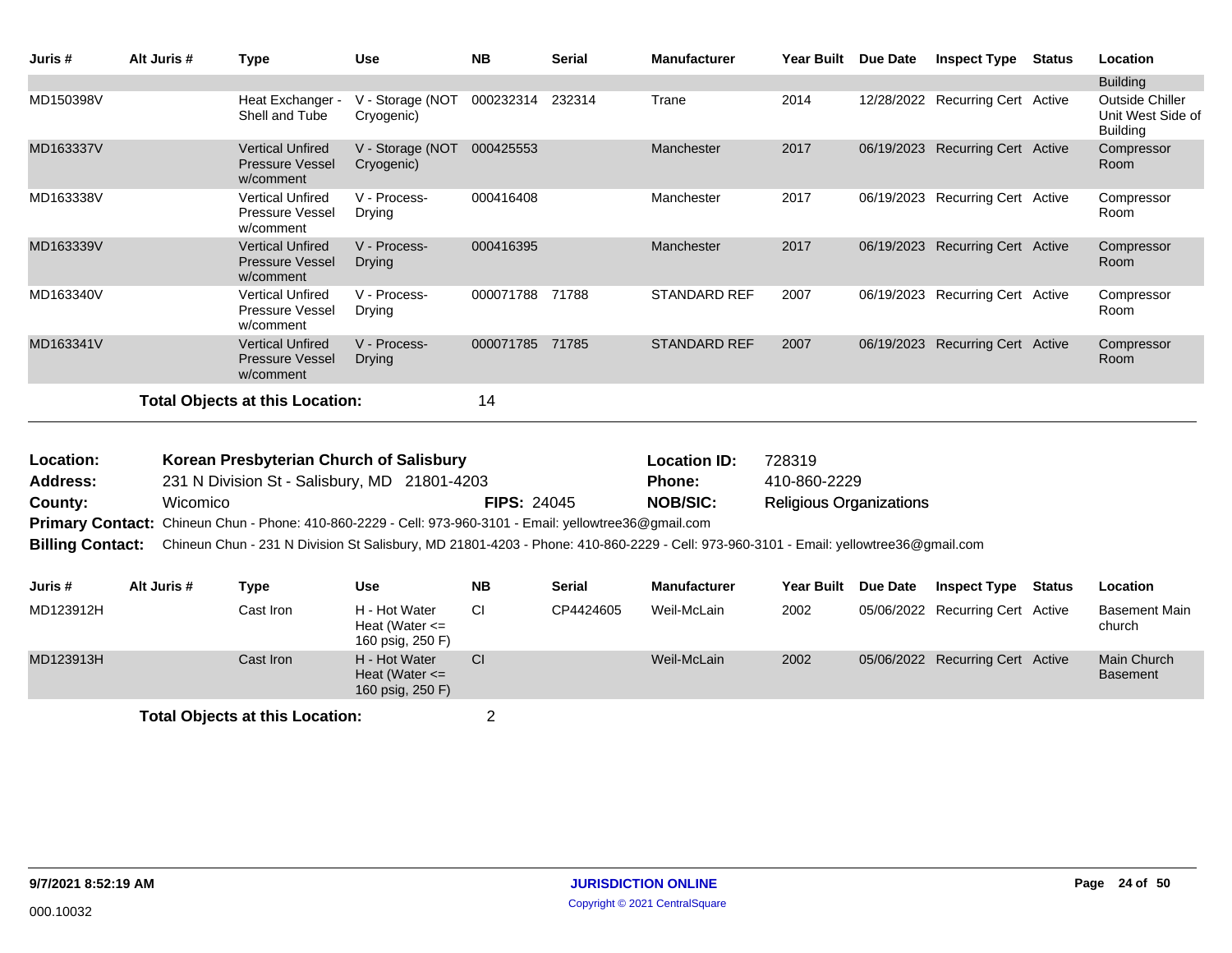| Location:<br><b>Address:</b><br>County:<br>Primary Contact: Frank Ennis - Phone: 410-548-3177 - Cell: 410-603-0958 - Email: fennis@salisbury.md<br><b>Billing Contact:</b> | Wicomico    | <b>LGIT - Salisbury City/City Service Center</b><br>500 Mack Avenue - Salisbury, MD 21801     |                                | <b>FIPS: 24045</b> |               | <b>Location ID:</b><br><b>Phone:</b><br><b>NOB/SIC:</b><br>Frank Ennis - 500 Mack Ave Salisbury, MD 21801 - Phone: 410-548-3177 - Cell: 410-603-0958 - Email: fennis@salisbury.md | 707253<br>410-548-3177                   |            | Holding and other investment offices |        |                                   |
|----------------------------------------------------------------------------------------------------------------------------------------------------------------------------|-------------|-----------------------------------------------------------------------------------------------|--------------------------------|--------------------|---------------|-----------------------------------------------------------------------------------------------------------------------------------------------------------------------------------|------------------------------------------|------------|--------------------------------------|--------|-----------------------------------|
| Juris #                                                                                                                                                                    | Alt Juris # | <b>Type</b>                                                                                   | <b>Use</b>                     | <b>NB</b>          | <b>Serial</b> | <b>Manufacturer</b>                                                                                                                                                               | <b>Year Built</b>                        | Due Date   | <b>Inspect Type</b>                  | Status | Location                          |
| MD095194V                                                                                                                                                                  |             | Horizontal Unfired V - Storage (NOT<br><b>Pressure Vessel</b><br>w/comment                    | Cryogenic)                     | 000022271          |               | Westinghouse                                                                                                                                                                      | 1940                                     |            | 04/28/2022 Recurring Cert Active     |        | Storage Area<br>LOFT              |
| MD123066V                                                                                                                                                                  |             | <b>Horizontal Unfired</b><br><b>Pressure Vessel</b><br>w/comment                              | V - Storage (NOT<br>Cryogenic) | 000437645          |               | Manchester                                                                                                                                                                        | 1996                                     | 04/28/2022 | <b>Recurring Cert Active</b>         |        | <b>Traffic Shop</b><br>Mech. Room |
| MD136496V                                                                                                                                                                  |             | <b>Vertical Unfired</b><br>Pressure Vessel<br>w/comment                                       | V - Storage (NOT<br>Cryogenic) | 001383358          |               | Campbell Hausfield                                                                                                                                                                | 2006                                     |            | 04/28/2022 Recurring Cert Active     |        | 500 Mack<br>Sanitation            |
|                                                                                                                                                                            |             | <b>Total Objects at this Location:</b>                                                        |                                | 3                  |               |                                                                                                                                                                                   |                                          |            |                                      |        |                                   |
| Location:<br><b>Address:</b><br>County:                                                                                                                                    | Wicomico    | <b>LGIT - Salisbury City/Fire House #1</b><br>1100 Beaglin Park Dr - Salisbury, MD 21804-9114 |                                | <b>FIPS: 24045</b> |               | <b>Location ID:</b><br><b>Phone:</b><br><b>NOB/SIC:</b>                                                                                                                           | 710688<br>Nonclassifiable Establishments |            |                                      |        |                                   |

Primary Contact: Frank Ennis - Phone: 410-548-3177 - Cell: 410-603-0958 - Email: fennis@salisbury.md

**Billing Contact:** Frank Ennis - 500 Mack Ave Salisbury, MD 21801 - Phone: 410-548-3177 - Cell: 410-603-0958 - Email: fennis@salisbury.md

| Juris #   | Alt Juris # | Type                                                    | Use                            | <b>NB</b> | Serial | <b>Manufacturer</b> | <b>Year Built</b> | <b>Due Date</b> | <b>Inspect Type</b>              | Status | Location            |
|-----------|-------------|---------------------------------------------------------|--------------------------------|-----------|--------|---------------------|-------------------|-----------------|----------------------------------|--------|---------------------|
| MD149432V |             | <b>Vertical Unfired</b><br>Pressure Vessel<br>w/comment | V - Storage (NOT<br>Cryogenic) | 000496873 |        | Steel Fab           | 2007              |                 | 03/07/2022 Recurring Cert Active |        | Rear Bay<br>Doorway |
|           |             | <b>Total Objects at this Location:</b>                  |                                |           |        |                     |                   |                 |                                  |        |                     |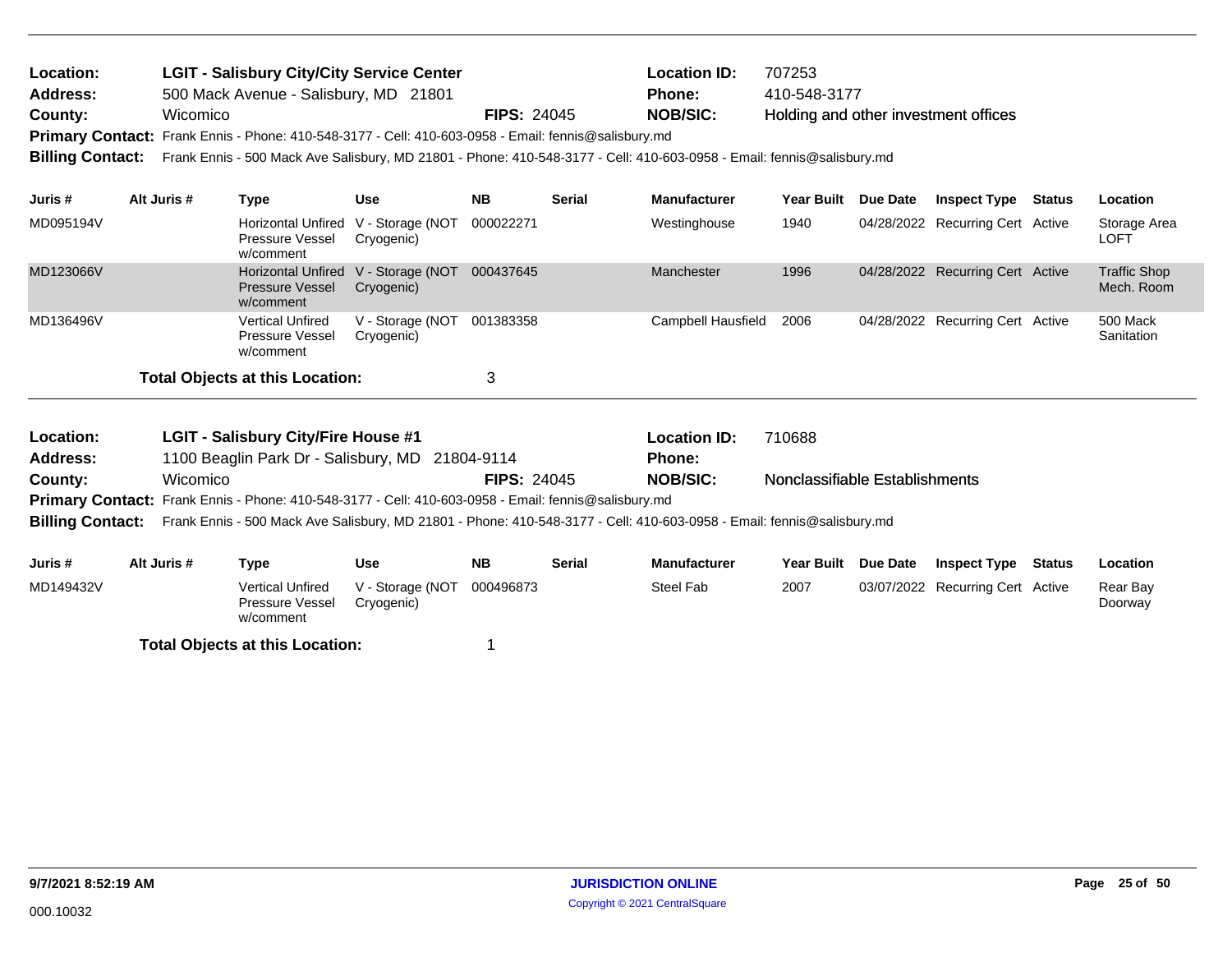| Location:               | <b>LGIT - Salisbury City/Police Department</b>                                                                         |                    | <b>Location ID:</b> | 724253                            |
|-------------------------|------------------------------------------------------------------------------------------------------------------------|--------------------|---------------------|-----------------------------------|
| <b>Address:</b>         | 699 W Salisbury Pkwy - Salisbury, MD 21801-4043                                                                        |                    | <b>Phone:</b>       |                                   |
| County:                 | Wicomico                                                                                                               | <b>FIPS: 24045</b> | <b>NOB/SIC:</b>     | Justice, public order, and safety |
|                         | Primary Contact: Frank Ennis - Phone: 410-548-3177 - Cell: 410-603-0958 - Email: fennis@salisbury.md                   |                    |                     |                                   |
| <b>Billing Contact:</b> | Frank Ennis - 500 Mack Ave Salisbury, MD 21801 - Phone: 410-548-3177 - Cell: 410-603-0958 - Email: fennis@salisbury.md |                    |                     |                                   |
|                         |                                                                                                                        |                    |                     |                                   |

| Juris #   | Alt Juris # | Type                                                           | Use                                                       | NΒ        | <b>Serial</b> | <b>Manufacturer</b> | Year Built | <b>Due Date</b> | <b>Inspect Type</b>              | <b>Status</b> | Location |
|-----------|-------------|----------------------------------------------------------------|-----------------------------------------------------------|-----------|---------------|---------------------|------------|-----------------|----------------------------------|---------------|----------|
| MD093118H |             | Water Tube<br>Coiled (NOT<br>Flueless Hi<br>Efficiency)        | H - Hot Water<br>Supply (Water $\leq$<br>160 psig, 250 F) | 000059102 | K951757       | Lochinvar           | 1996       |                 | 02/23/2022 Recurring Cert Active |               | blrm     |
| MD093119H |             | Water Tube<br>Coiled (NOT<br><b>Flueless Hi</b><br>Efficiency) | H - Hot Water<br>Supply (Water $\leq$<br>160 psig, 250 F) | 000059101 | K951756       | Lochinvar           | 1996       |                 | 02/23/2022 Recurring Cert Active |               | blrm     |
| MD124301V |             | Heat Exchanger -<br>Shell and Tube                             | V - Storage (NOT<br>Cryogenic)                            | 000201010 |               | Carrier             | 1995       |                 | 02/23/2022 Recurring Cert Active |               | blrm     |
|           |             | <b>Total Objects at this Location:</b>                         |                                                           | 3         |               |                     |            |                 |                                  |               |          |

| Location:       | <b>LGIT - Salisbury City/Waste Water Treatment Plant</b>                                                                                |                    | <b>Location ID:</b> | 724702                                            |
|-----------------|-----------------------------------------------------------------------------------------------------------------------------------------|--------------------|---------------------|---------------------------------------------------|
| <b>Address:</b> | 1142 Marine Rd - Salisbury, MD 21801-8488                                                                                               |                    | <b>Phone:</b>       |                                                   |
| County:         | Wicomico                                                                                                                                | <b>FIPS: 24045</b> | NOB/SIC:            | Air and Water Resource and Solid Waste Management |
|                 | Primary Contact: Frank Ennis - Phone: 410-548-3177 - Cell: 410-603-0958 - Email: fennis@salisbury.md                                    |                    |                     |                                                   |
|                 | Billing Contact: Frank Ennis - 500 Mack Ave Salisbury, MD 21801 - Phone: 410-548-3177 - Cell: 410-603-0958 - Email: fennis@salisbury.md |                    |                     |                                                   |

| Juris #   | Alt Juris # | Type                                                           | Use                                                     | <b>NB</b> | <b>Serial</b> | <b>Manufacturer</b> | <b>Year Built</b> | <b>Due Date</b> | <b>Inspect Type</b>              | Status | Location                       |
|-----------|-------------|----------------------------------------------------------------|---------------------------------------------------------|-----------|---------------|---------------------|-------------------|-----------------|----------------------------------|--------|--------------------------------|
| MD066021H | 1142        | Cast Iron                                                      | H - Hot Water<br>Heat (Water $\leq$<br>160 psig, 250 F) | CI.       | $V-16A$       | Burnham             | 1988              |                 | 02/24/2022 Recurring Cert Active |        | Office Boiler<br>Room          |
| MD096820V | 1142        | <b>Vertical Unfired</b><br><b>Pressure Vessel</b><br>w/comment | V - Storage (NOT<br>Cryogenic)                          | 000006707 |               | <b>Brunner</b>      | 1976              |                 | 02/24/2022 Recurring Cert Active |        | Maintenance<br>Shop            |
| MD119441V | 1142        | <b>Horizontal Unfired</b><br>Pressure Vessel<br>w/comment      | V - Storage (NOT<br>Cryogenic)                          | 000120323 |               | Scaife              | 1941              |                 | 02/24/2022 Recurring Cert Active |        | Maintenance<br>Shop            |
| MD136451V |             | <b>Pressure Vessel</b><br>w/comment                            | Horizontal Unfired V - Storage (NOT<br>Cryogenic)       | 000627913 |               | Trinity             | 2006              |                 | 02/24/2022 Recurring Cert Active |        | <b>DRIER MECH</b><br><b>RM</b> |
| MD136453V |             | <b>Horizontal Unfired</b><br>Pressure Vessel<br>w/comment      | V - Storage (NOT<br>Cryogenic)                          | 000504725 |               | Manchester          | 2006              |                 | 02/24/2022 Recurring Cert Active |        | UV COMP RM                     |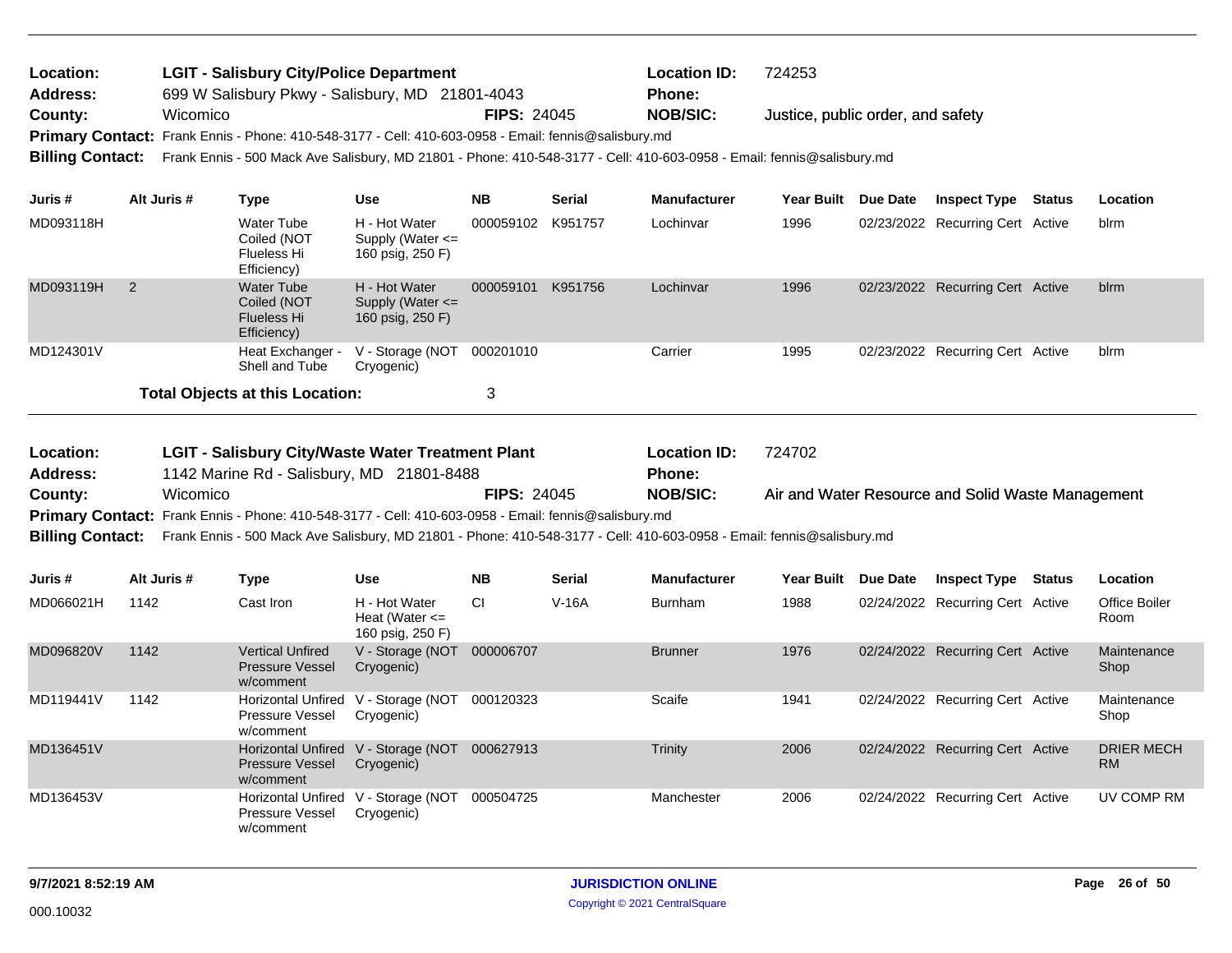| Juris #                 | Alt Juris #    | <b>Type</b>                                                                                                     | <b>Use</b>                                              | <b>NB</b>          | <b>Serial</b> | Manufacturer                                                                                                           | <b>Year Built</b>              | Due Date | <b>Inspect Type Status</b>             | Location                        |
|-------------------------|----------------|-----------------------------------------------------------------------------------------------------------------|---------------------------------------------------------|--------------------|---------------|------------------------------------------------------------------------------------------------------------------------|--------------------------------|----------|----------------------------------------|---------------------------------|
| MD136454V               |                | <b>Pressure Vessel</b><br>w/comment                                                                             | Horizontal Unfired V - Storage (NOT<br>Cryogenic)       | 000153226          |               | Manchester                                                                                                             | 2006                           |          | 02/24/2022 Recurring Cert Active       | <b>ELECT RM</b>                 |
| MD136455V               |                | Pressure Vessel<br>w/comment                                                                                    | Horizontal Unfired V - Storage (NOT<br>Cryogenic)       | 000147349          |               | Manchester                                                                                                             | 2006                           |          | 02/24/2022 Recurring Cert Active       | <b>ELECT RM</b>                 |
| MD164819V               |                | <b>Vertical Unfired</b><br><b>Pressure Vessel</b><br>w/comment                                                  | V - Storage (NOT 000574679 628051<br>Cryogenic)         |                    |               | Morganton                                                                                                              | 2016                           |          | 01/23/2022 Recurring Cert Active       | New UV Building                 |
|                         |                | <b>Total Objects at this Location:</b>                                                                          |                                                         | 8                  |               |                                                                                                                        |                                |          |                                        |                                 |
| Location:               |                | LGIT - Salisbury/Fire Department Headquarters LGIT                                                              |                                                         |                    |               | <b>Location ID:</b>                                                                                                    | 2697305                        |          |                                        |                                 |
| Address:                |                | 325 Cypress St - Salisbury, MD 21801-4060                                                                       |                                                         |                    |               | Phone:                                                                                                                 | 410-548-3120                   |          |                                        |                                 |
| County:                 | Wicomico       |                                                                                                                 |                                                         | <b>FIPS: 24045</b> |               | <b>NOB/SIC:</b>                                                                                                        | <b>General Government, NEC</b> |          |                                        |                                 |
|                         |                | Primary Contact: Frank Ennis - Phone: 410-548-3177 - Cell: 410-603-0958 - Email: fennis@salisbury.md            |                                                         |                    |               |                                                                                                                        |                                |          |                                        |                                 |
| <b>Billing Contact:</b> |                |                                                                                                                 |                                                         |                    |               | Frank Ennis - 500 Mack Ave Salisbury, MD 21801 - Phone: 410-548-3177 - Cell: 410-603-0958 - Email: fennis@salisbury.md |                                |          |                                        |                                 |
| Juris #                 | Alt Juris #    | Type                                                                                                            | Use                                                     | <b>NB</b>          | Serial        | <b>Manufacturer</b>                                                                                                    | Year Built Due Date            |          | <b>Inspect Type Status</b>             | Location                        |
| MD140778H               | $\mathbf{1}$   | Cast Iron                                                                                                       | H - Hot Water<br>Heat (Water $\leq$<br>160 psig, 250 F) | СI                 | 780-1         | Weil-McLain                                                                                                            | 2007                           |          | 02/23/2022 Recurring Cert Active       | <b>BLRM</b><br><b>PENTHOUSE</b> |
| MD140779H               | $\overline{2}$ | Cast Iron                                                                                                       | H - Hot Water<br>Heat (Water $\leq$<br>160 psig, 250 F) | CI                 | 780-2         | Weil-McLain                                                                                                            | 2007                           |          | 02/23/2022 Recurring Cert Active       | <b>BLRM</b><br><b>PENTHOUSE</b> |
| MD140780V               |                | <b>Vertical Unfired</b><br>Pressure Vessel<br>w/comment                                                         | V - Storage (NOT 000441431<br>Cryogenic)                |                    |               | Steel Fab                                                                                                              | 2006                           |          | 02/23/2022 Recurring Cert Active       | <b>BLRM</b><br><b>PENTHOUSE</b> |
|                         |                | <b>Total Objects at this Location:</b>                                                                          |                                                         | 3                  |               |                                                                                                                        |                                |          |                                        |                                 |
| Location:<br>Address:   |                | <b>LGIT - Tri-County Council/Lower Eastern Shore</b><br>31901 Tri County Way Ste 245 - Salisbury, MD 21804-1710 |                                                         |                    |               | <b>Location ID:</b><br><b>Phone:</b>                                                                                   | 710613                         |          |                                        |                                 |
| County:                 | Wicomico       |                                                                                                                 |                                                         | <b>FIPS: 24045</b> |               | <b>NOB/SIC:</b>                                                                                                        |                                |          | Miscellaneous manufacturing industries |                                 |
|                         |                | Primary Contact: Larry Anderson - Phone: 410 341 8980                                                           |                                                         |                    |               |                                                                                                                        |                                |          |                                        |                                 |
| <b>Billing Contact:</b> |                | Larry Anderson - 31901 Tri County Way Ste 245 Salisbury, MD 21804-1710 - Phone: 410 341 8980                    |                                                         |                    |               |                                                                                                                        |                                |          |                                        |                                 |
| Juris #                 | Alt Juris #    | <b>Type</b>                                                                                                     | <b>Use</b>                                              | <b>NB</b>          | <b>Serial</b> | <b>Manufacturer</b>                                                                                                    | <b>Year Built</b>              | Due Date | <b>Inspect Type Status</b>             | Location                        |
| MD095160H               |                | Cast Iron                                                                                                       | H - Hot Water<br>Heat (Water $\leq$<br>160 psig, 250 F) | CI                 | n95 385       | Smith Twin Tubular                                                                                                     | 1995                           |          | 01/12/2022 Recurring Cert Active       | <b>Boiler Room</b>              |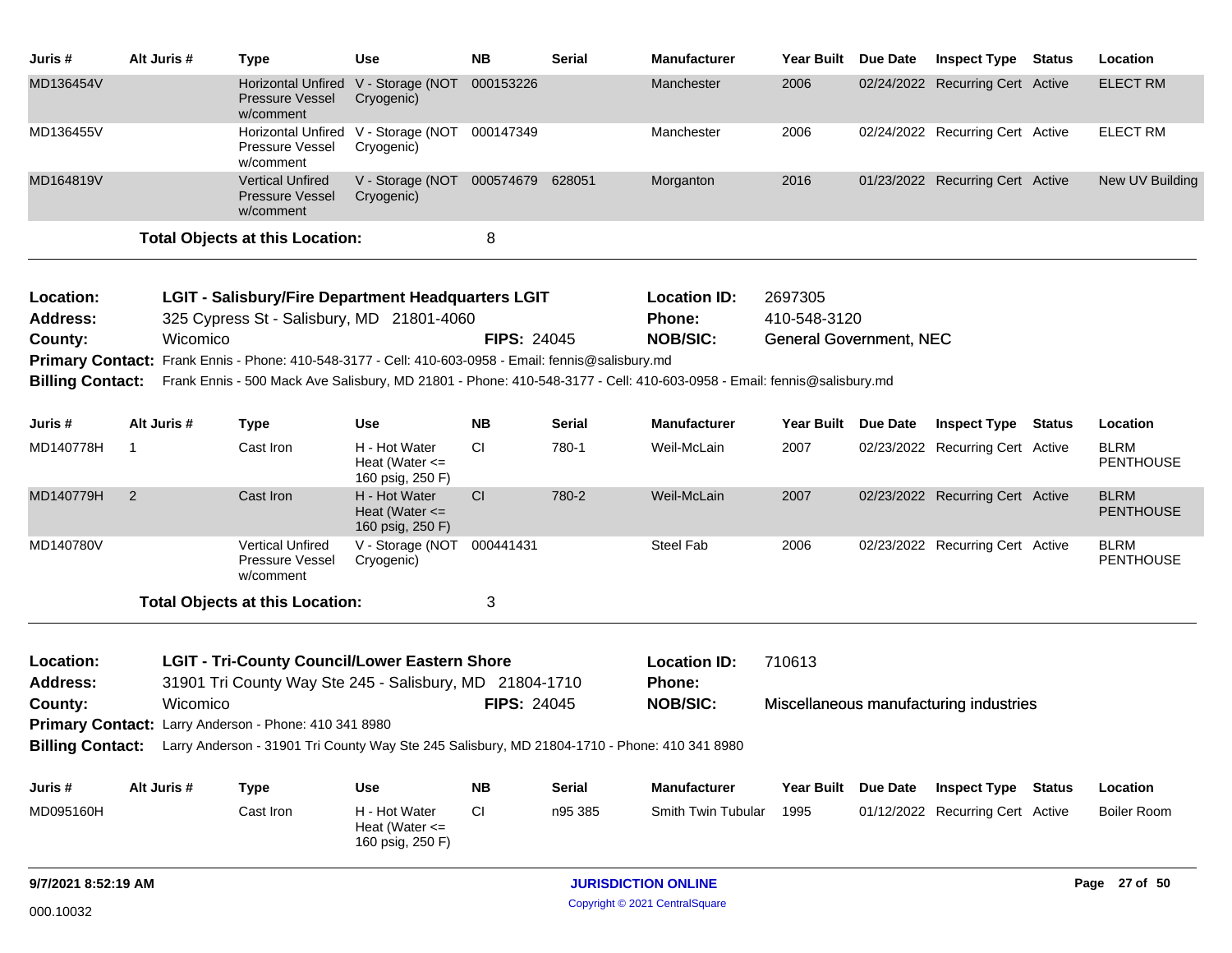| Alt Juris #             | <b>Type</b>                  | Use                                                       | <b>NB</b>                                                                        | <b>Serial</b>                                                                                                                                                                                                                              | <b>Manufacturer</b>                      | <b>Year Built</b>                                                                                                                                                                                                                                                                       | <b>Due Date</b>                        |                                                                                                                                                                                                    |                                | Location                                                                                                                                                                                                                                                                                                                                                                                            |
|-------------------------|------------------------------|-----------------------------------------------------------|----------------------------------------------------------------------------------|--------------------------------------------------------------------------------------------------------------------------------------------------------------------------------------------------------------------------------------------|------------------------------------------|-----------------------------------------------------------------------------------------------------------------------------------------------------------------------------------------------------------------------------------------------------------------------------------------|----------------------------------------|----------------------------------------------------------------------------------------------------------------------------------------------------------------------------------------------------|--------------------------------|-----------------------------------------------------------------------------------------------------------------------------------------------------------------------------------------------------------------------------------------------------------------------------------------------------------------------------------------------------------------------------------------------------|
|                         | Cast Iron                    | H - Hot Water<br>Heat (Water $\leq$<br>160 psig, 250 F)   | <b>CI</b>                                                                        | n95 36                                                                                                                                                                                                                                     |                                          | 1995                                                                                                                                                                                                                                                                                    |                                        |                                                                                                                                                                                                    |                                | <b>Boiler Room</b>                                                                                                                                                                                                                                                                                                                                                                                  |
|                         |                              |                                                           | $\overline{2}$                                                                   |                                                                                                                                                                                                                                            |                                          |                                                                                                                                                                                                                                                                                         |                                        |                                                                                                                                                                                                    |                                |                                                                                                                                                                                                                                                                                                                                                                                                     |
|                         |                              |                                                           |                                                                                  |                                                                                                                                                                                                                                            | <b>Location ID:</b>                      |                                                                                                                                                                                                                                                                                         |                                        |                                                                                                                                                                                                    |                                |                                                                                                                                                                                                                                                                                                                                                                                                     |
|                         |                              |                                                           |                                                                                  |                                                                                                                                                                                                                                            | <b>Phone:</b>                            |                                                                                                                                                                                                                                                                                         |                                        |                                                                                                                                                                                                    |                                |                                                                                                                                                                                                                                                                                                                                                                                                     |
|                         |                              |                                                           |                                                                                  |                                                                                                                                                                                                                                            | <b>NOB/SIC:</b>                          |                                                                                                                                                                                                                                                                                         |                                        |                                                                                                                                                                                                    |                                |                                                                                                                                                                                                                                                                                                                                                                                                     |
|                         |                              |                                                           |                                                                                  |                                                                                                                                                                                                                                            |                                          |                                                                                                                                                                                                                                                                                         |                                        |                                                                                                                                                                                                    |                                |                                                                                                                                                                                                                                                                                                                                                                                                     |
| <b>Billing Contact:</b> |                              |                                                           |                                                                                  |                                                                                                                                                                                                                                            |                                          |                                                                                                                                                                                                                                                                                         |                                        |                                                                                                                                                                                                    |                                |                                                                                                                                                                                                                                                                                                                                                                                                     |
| Alt Juris #             | <b>Type</b>                  | Use                                                       | <b>NB</b>                                                                        | <b>Serial</b>                                                                                                                                                                                                                              | <b>Manufacturer</b>                      |                                                                                                                                                                                                                                                                                         |                                        |                                                                                                                                                                                                    |                                | Location                                                                                                                                                                                                                                                                                                                                                                                            |
|                         | Pressure Vessel<br>w/comment | Cryogenic)                                                | 000059047                                                                        |                                                                                                                                                                                                                                            | <b>Buckeye</b>                           | 1974                                                                                                                                                                                                                                                                                    |                                        |                                                                                                                                                                                                    |                                | <b>Boiler Room</b>                                                                                                                                                                                                                                                                                                                                                                                  |
|                         | Cast Iron                    | H - Hot Water<br>Supply (Water $\leq$<br>160 psig, 250 F) | CI                                                                               |                                                                                                                                                                                                                                            | Weil-McLain                              | 2008                                                                                                                                                                                                                                                                                    |                                        |                                                                                                                                                                                                    |                                | Court house<br>basemt                                                                                                                                                                                                                                                                                                                                                                               |
|                         |                              |                                                           | $\overline{c}$                                                                   |                                                                                                                                                                                                                                            |                                          |                                                                                                                                                                                                                                                                                         |                                        |                                                                                                                                                                                                    |                                |                                                                                                                                                                                                                                                                                                                                                                                                     |
|                         |                              |                                                           |                                                                                  |                                                                                                                                                                                                                                            | <b>Location ID:</b>                      |                                                                                                                                                                                                                                                                                         |                                        |                                                                                                                                                                                                    |                                |                                                                                                                                                                                                                                                                                                                                                                                                     |
|                         |                              |                                                           |                                                                                  |                                                                                                                                                                                                                                            | <b>Phone:</b>                            |                                                                                                                                                                                                                                                                                         |                                        |                                                                                                                                                                                                    |                                |                                                                                                                                                                                                                                                                                                                                                                                                     |
|                         |                              |                                                           |                                                                                  |                                                                                                                                                                                                                                            | <b>NOB/SIC:</b>                          |                                                                                                                                                                                                                                                                                         |                                        |                                                                                                                                                                                                    |                                |                                                                                                                                                                                                                                                                                                                                                                                                     |
| <b>Primary Contact:</b> |                              |                                                           |                                                                                  |                                                                                                                                                                                                                                            |                                          |                                                                                                                                                                                                                                                                                         |                                        |                                                                                                                                                                                                    |                                |                                                                                                                                                                                                                                                                                                                                                                                                     |
| <b>Billing Contact:</b> |                              |                                                           |                                                                                  |                                                                                                                                                                                                                                            |                                          |                                                                                                                                                                                                                                                                                         |                                        |                                                                                                                                                                                                    |                                |                                                                                                                                                                                                                                                                                                                                                                                                     |
| Alt Juris #             | <b>Type</b>                  | Use                                                       | <b>NB</b>                                                                        | Serial                                                                                                                                                                                                                                     | <b>Manufacturer</b>                      |                                                                                                                                                                                                                                                                                         |                                        |                                                                                                                                                                                                    |                                | Location                                                                                                                                                                                                                                                                                                                                                                                            |
|                         | Cast Iron                    | H - Hot Water<br>Heat (Water $\leq$<br>160 psig, 250 F)   | <b>CI</b>                                                                        | 91-31                                                                                                                                                                                                                                      | H B Smith                                | 1991                                                                                                                                                                                                                                                                                    |                                        |                                                                                                                                                                                                    |                                | 4th Floor Boiler<br>Room                                                                                                                                                                                                                                                                                                                                                                            |
|                         | Cast Iron                    | H - Hot Water<br>Heat (Water $\leq$<br>160 psig, 250 F)   | CI                                                                               |                                                                                                                                                                                                                                            | H B Smith                                | 1991                                                                                                                                                                                                                                                                                    |                                        |                                                                                                                                                                                                    |                                | 4th Floor Boiler<br>Room                                                                                                                                                                                                                                                                                                                                                                            |
|                         | Cast Iron                    | H - Hot Water<br>Heat (Water $\leq$<br>160 psig, 250 F)   | Cast Iron                                                                        |                                                                                                                                                                                                                                            | Weil-McLain                              | 1998                                                                                                                                                                                                                                                                                    |                                        |                                                                                                                                                                                                    |                                | 2ND FLOOR                                                                                                                                                                                                                                                                                                                                                                                           |
|                         | Cast Iron                    | H - Hot Water<br>Heat (Water $\leq$<br>160 psig, 250 F)   | Cast Iron                                                                        |                                                                                                                                                                                                                                            | Weil-McLain                              | 1998                                                                                                                                                                                                                                                                                    |                                        |                                                                                                                                                                                                    |                                | 2ND FLOOR                                                                                                                                                                                                                                                                                                                                                                                           |
|                         |                              | Wicomico<br>Wicomico                                      | <b>Total Objects at this Location:</b><br><b>Total Objects at this Location:</b> | <b>LGIT - Wicomico Co/Govt/New Office Building</b><br>125 N Division St - Salisbury, MD 21801-5030<br>Horizontal Unfired V - Storage (NOT<br><b>LGIT - Wicomico Co/Govt/Old Courthouse</b><br>101 N Division St - Salisbury, MD 21801-4940 | <b>FIPS: 24045</b><br><b>FIPS: 24045</b> | Primary Contact: Wicomico Co/Risk Management - Phone: 410-548-4809 - Email: dfitzgerald@wicomicocounty.org<br>Finance Director - PO Box 870 Salisbury, MD 21803-0870 - Phone: 410-548-4840<br>Wicomico Co/Risk Management - Phone: 410-548-4809 - Email: dfitzgerald@wicomicocounty.org | Smith Twin Tubular<br>719548<br>708125 | 410-548-4804<br><b>Year Built</b><br><b>Due Date</b><br>- 411 Naylor Mill Rd Ste 200 Salisbury, MD 21801-1191 - Phone: 410-548-4809 - Email: dfitzgerald@wicomicocounty.org<br>Year Built Due Date | <b>General Government, NEC</b> | <b>Inspect Type Status</b><br>01/12/2022 Recurring Cert Active<br><b>Inspect Type Status</b><br>03/03/2022 Recurring Cert Active<br>03/03/2022 Recurring Cert Active<br>Public Finance, Taxation, and Monetary Policy<br><b>Inspect Type Status</b><br>03/04/2022 Recurring Cert Active<br>03/04/2022 Recurring Cert Active<br>03/04/2022 Recurring Cert Active<br>03/04/2022 Recurring Cert Active |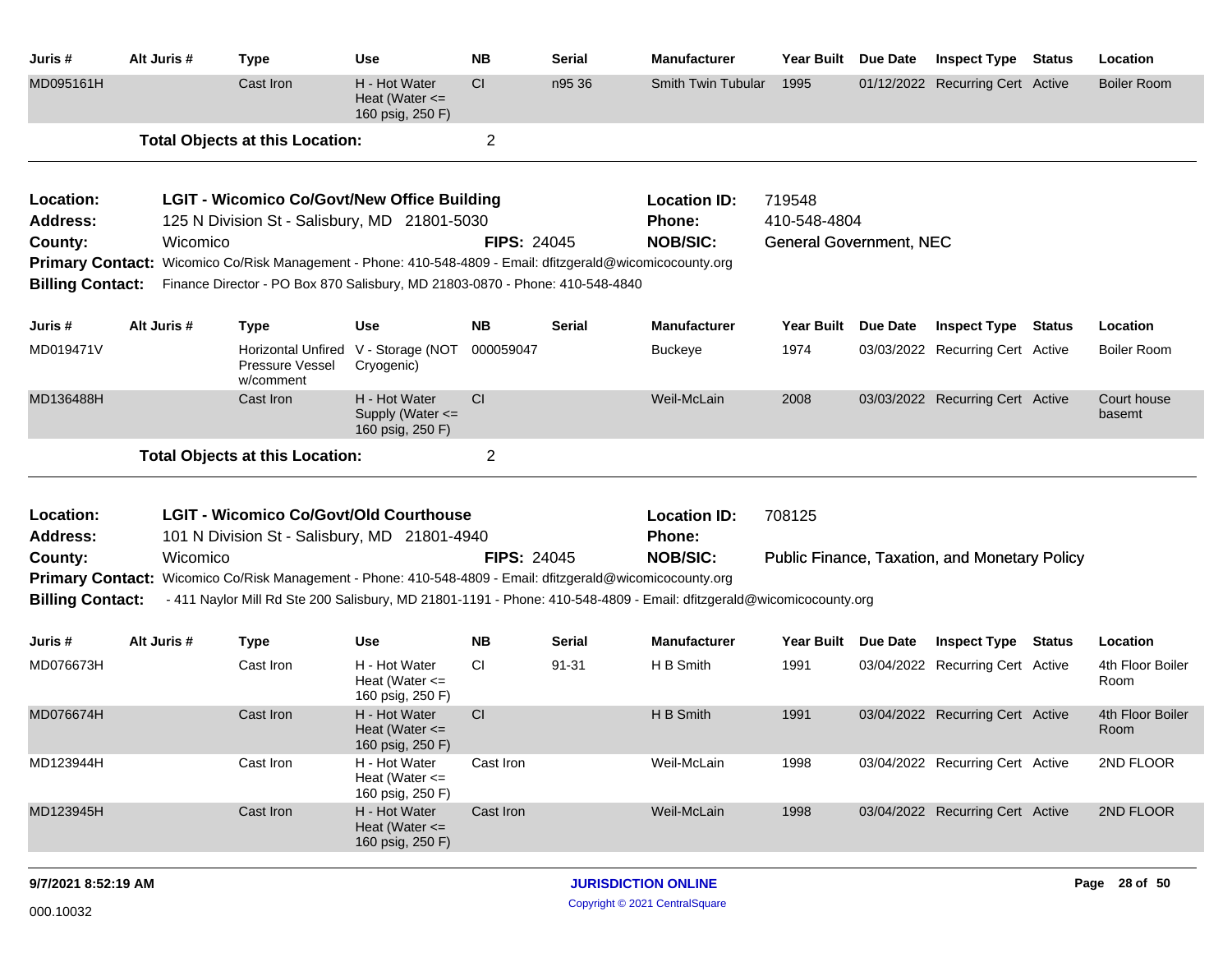| Juris #                             | Alt Juris # | <b>Type</b>                                                                                                         | <b>Use</b>                                              | <b>NB</b>          | Serial                 | <b>Manufacturer</b>                  | Year Built Due Date | <b>Inspect Type Status</b>                |               | Location                        |
|-------------------------------------|-------------|---------------------------------------------------------------------------------------------------------------------|---------------------------------------------------------|--------------------|------------------------|--------------------------------------|---------------------|-------------------------------------------|---------------|---------------------------------|
| MD123946H                           |             | Cast Iron                                                                                                           | H - Hot Water<br>Heat (Water $\leq$<br>160 psig, 250 F) | Cast Iron          |                        | Weil-McLain                          | 1990                | 03/04/2022 Recurring Cert Active          |               | 2ND FLOOR                       |
| MD148090H                           |             | Cast Iron                                                                                                           | H - Steam Heat<br>(Steam $\le$ 15<br>psig)              | Cast Iron          | 28A-10-115160 SMITH    |                                      | 2011                | 03/04/2022 Recurring Cert Active          |               | <b>BASEMNT BLR</b><br><b>RM</b> |
|                                     |             | <b>Total Objects at this Location:</b>                                                                              |                                                         | 6                  |                        |                                      |                     |                                           |               |                                 |
| <b>Location:</b><br><b>Address:</b> |             | <b>LGIT - Wicomico Co/Nursing Home</b><br>900 Booth St - Salisbury, MD 21801-3006                                   |                                                         |                    |                        | <b>Location ID:</b><br><b>Phone:</b> | 729085              |                                           |               |                                 |
| County:                             | Wicomico    |                                                                                                                     |                                                         | <b>FIPS: 24045</b> |                        | <b>NOB/SIC:</b>                      |                     | Nursing and Personal Care Facilities, NEC |               |                                 |
|                                     |             | Primary Contact: Wicomico Co/Risk Management - Phone: 410-548-4809 - Email: dfitzgerald@wicomicocounty.org          |                                                         |                    |                        |                                      |                     |                                           |               |                                 |
| <b>Billing Contact:</b>             |             | - 411 Naylor Mill Rd Ste 200 Salisbury, MD 21801-1191 - Phone: 410-548-4809 - Email: dfitzgerald@wicomicocounty.org |                                                         |                    |                        |                                      |                     |                                           |               |                                 |
| Juris #                             | Alt Juris # | Type                                                                                                                | <b>Use</b>                                              | <b>NB</b>          | Serial                 | <b>Manufacturer</b>                  | Year Built Due Date | <b>Inspect Type</b>                       | <b>Status</b> | Location                        |
| MD168716H                           | #1          | <b>Water Tube</b><br>Coiled (NOT<br>Flueless Hi<br>Efficiency)                                                      | H - Hot Water<br>Heat (Water $\leq$<br>160 psig, 250 F) | 000141485          | 19.PGT850.<br>142.1272 | <b>AIC</b>                           | 2019                | 01/05/2023 Recurring Cert Active          |               | A WING BLRM                     |
| MD168717H                           | #2          | <b>Water Tube</b><br>Coiled (NOT<br><b>Flueless Hi</b><br>Efficiency)                                               | H - Hot Water<br>Heat (Water $\leq$<br>160 psig, 250 F) | 000149394          | 20.PGT850.<br>142.0058 | <b>AIC</b>                           | 2020                | 01/05/2023 Recurring Cert Active          |               | <b>B WING BLRM</b>              |
| MD168718H                           | #3          | <b>Water Tube</b><br>Coiled (NOT<br>Flueless Hi<br>Efficiency)                                                      | H - Hot Water<br>Heat (Water $\leq$<br>160 psig, 250 F) | 000136448          | 19.PGT850.<br>142.1221 | <b>AIC</b>                           | 2019                | 01/05/2023 Recurring Cert Active          |               | A WING BLRM                     |
| MD168719V                           |             | <b>Vertical Unfired</b><br><b>Pressure Vessel</b><br>w/comment                                                      | V - Storage (NOT<br>Cryogenic)                          | 000074525 74525    |                        | Cemline                              | 2020                | 01/05/2023 Recurring Cert Active          |               | A WING BLRM                     |
| MD168720V                           | #2          | <b>Vertical Unfired</b><br>Pressure Vessel<br>w/comment                                                             | V - Storage (NOT 000074526 74526<br>Cryogenic)          |                    |                        | Cemline                              | 2020                | 01/05/2023 Recurring Cert Active          |               | A WING BLRM                     |
| MD168721H                           | #4          | <b>Water Tube</b><br>Coiled (Flueless<br>Hi Efficiency)                                                             | H - Hot Water<br>Heat (Water $\leq$<br>160 psig, 250 F) | 000140671          | 19.PGT850.<br>142.1237 | <b>AIC</b>                           | 2019                | 01/05/2023 Recurring Cert Active          |               | <b>B WING BLRM</b>              |
| MD168722H                           | #5          | <b>Water Tube</b><br>Coiled (Flueless<br>Hi Efficiency)                                                             | H - Hot Water<br>Heat (Water $\leq$<br>160 psig, 250 F) | 000141509          | 19.PGT850.<br>142.1296 | <b>AIC</b>                           | 2019                | 01/05/2023 Recurring Cert Active          |               | A WING BLRM                     |
| MD168723H                           | #6          | <b>Water Tube</b><br>Coiled (NOT<br><b>Flueless Hi</b><br>Efficiency)                                               | H - Hot Water<br>Heat (Water $\leq$<br>160 psig, 250 F) | 000141510          | 19.PGT850.<br>142.1297 | <b>AIC</b>                           | 2019                | 01/05/2023 Recurring Cert Active          |               | <b>B WING BLRM</b>              |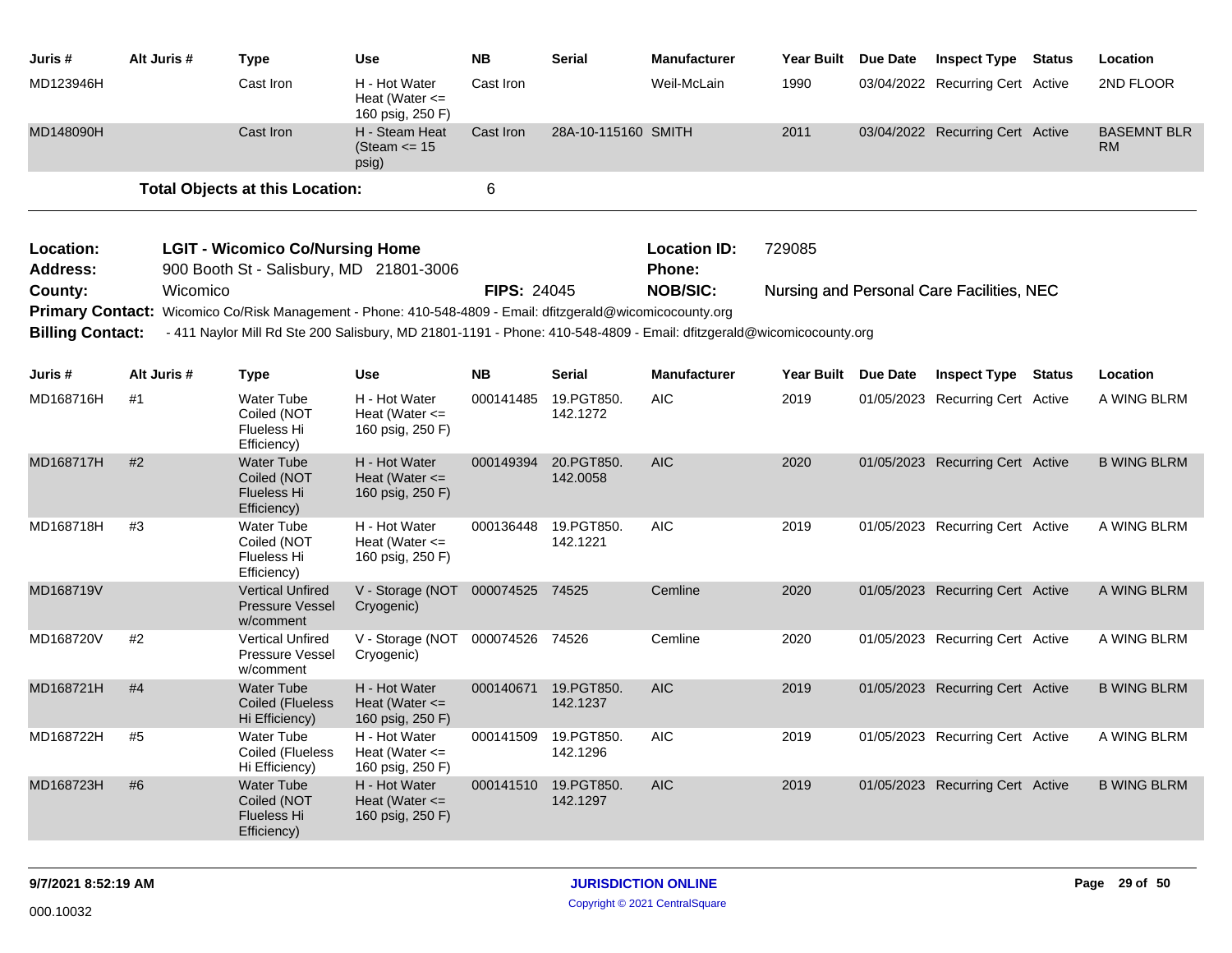| Location:<br><b>Address:</b> |             | <b>LGIT - Wicomico Co/Parks &amp; Recreation</b><br>28302 Owens Branch Rd - Salisbury, MD 21801-1760       |                                                         |                    |               | <b>Location ID:</b><br><b>Phone:</b>                                                                                | 729078                         |                                                  |                    |
|------------------------------|-------------|------------------------------------------------------------------------------------------------------------|---------------------------------------------------------|--------------------|---------------|---------------------------------------------------------------------------------------------------------------------|--------------------------------|--------------------------------------------------|--------------------|
| County:                      | Wicomico    |                                                                                                            |                                                         | <b>FIPS: 24045</b> |               | <b>NOB/SIC:</b>                                                                                                     |                                | Land, Mineral, Wildlife, and Forest Conservation |                    |
| <b>Primary Contact:</b>      |             | Wicomico Co/Risk Management - Phone: 410-548-4809 - Email: dfitzgerald@wicomicocounty.org                  |                                                         |                    |               |                                                                                                                     |                                |                                                  |                    |
| <b>Billing Contact:</b>      |             |                                                                                                            |                                                         |                    |               | - 411 Naylor Mill Rd Ste 200 Salisbury, MD 21801-1191 - Phone: 410-548-4809 - Email: dfitzgerald@wicomicocounty.org |                                |                                                  |                    |
| Juris #                      | Alt Juris # | <b>Type</b>                                                                                                | <b>Use</b>                                              | <b>NB</b>          | <b>Serial</b> | <b>Manufacturer</b>                                                                                                 | Year Built Due Date            | <b>Inspect Type Status</b>                       | Location           |
| MD123948V                    |             | <b>Vertical Unfired</b><br>Pressure Vessel<br>w/comment                                                    | V - Storage (NOT<br>Cryogenic)                          | 000164815          |               | Manchester                                                                                                          | 2003                           | 03/18/2022 Recurring Cert Active                 | shop               |
|                              |             | <b>Total Objects at this Location:</b>                                                                     |                                                         | 1                  |               |                                                                                                                     |                                |                                                  |                    |
| Location:                    |             | <b>LGIT - Wicomico Co/Roads Division</b>                                                                   |                                                         |                    |               | <b>Location ID:</b>                                                                                                 | 722994                         |                                                  |                    |
| <b>Address:</b>              |             | 28440 Owens Branch Rd - Salisbury, MD 21801-1761                                                           |                                                         |                    |               | <b>Phone:</b>                                                                                                       |                                |                                                  |                    |
| County:                      | Wicomico    |                                                                                                            |                                                         | <b>FIPS: 24045</b> |               | <b>NOB/SIC:</b>                                                                                                     |                                | Finance, taxation, and monetary policy           |                    |
| <b>Primary Contact:</b>      |             | Wicomico Co/Risk Management - Phone: 410-548-4809 - Email: dfitzgerald@wicomicocounty.org                  |                                                         |                    |               |                                                                                                                     |                                |                                                  |                    |
| <b>Billing Contact:</b>      |             |                                                                                                            |                                                         |                    |               | - 411 Naylor Mill Rd Ste 200 Salisbury, MD 21801-1191 - Phone: 410-548-4809 - Email: dfitzgerald@wicomicocounty.org |                                |                                                  |                    |
| Juris #                      | Alt Juris # | <b>Type</b>                                                                                                | <b>Use</b>                                              | <b>NB</b>          | Serial        | <b>Manufacturer</b>                                                                                                 | Year Built Due Date            | <b>Inspect Type Status</b>                       | Location           |
| MD072978V                    |             | <b>Vertical Unfired</b><br>Pressure Vessel<br>w/comment                                                    | V - Storage (NOT<br>Cryogenic)                          | 000352642          |               | <b>Buckeye</b>                                                                                                      | 1982                           | 03/18/2022 Recurring Cert Active                 | Mech Rm            |
|                              |             | <b>Total Objects at this Location:</b>                                                                     |                                                         | $\overline{1}$     |               |                                                                                                                     |                                |                                                  |                    |
| Location:                    |             | <b>LGIT - Wicomico Co/Tourism &amp; Visitor Ctr</b>                                                        |                                                         |                    |               | <b>Location ID:</b>                                                                                                 | 1977319                        |                                                  |                    |
| <b>Address:</b>              |             | 8480 Ocean Hwy - Salisbury, MD 21801                                                                       |                                                         |                    |               | <b>Phone:</b>                                                                                                       | 410-548-4914                   |                                                  |                    |
| County:                      | Wicomico    |                                                                                                            |                                                         | <b>FIPS: 24045</b> |               | <b>NOB/SIC:</b>                                                                                                     | <b>General Government, NEC</b> |                                                  |                    |
|                              |             | Primary Contact: Wicomico Co/Risk Management - Phone: 410-548-4809 - Email: dfitzgerald@wicomicocounty.org |                                                         |                    |               |                                                                                                                     |                                |                                                  |                    |
| <b>Billing Contact:</b>      |             |                                                                                                            |                                                         |                    |               | - 411 Naylor Mill Rd Ste 200 Salisbury, MD 21801-1191 - Phone: 410-548-4809 - Email: dfitzgerald@wicomicocounty.org |                                |                                                  |                    |
| Juris #                      | Alt Juris # | <b>Type</b>                                                                                                | <b>Use</b>                                              | <b>NB</b>          | <b>Serial</b> | <b>Manufacturer</b>                                                                                                 | Year Built Due Date            | <b>Inspect Type Status</b>                       | Location           |
| MD095158H                    |             | Cast Iron                                                                                                  | H - Hot Water<br>Heat (Water $\leq$<br>160 psig, 250 F) | <b>CI</b>          |               | Weil-McLain                                                                                                         | 1996                           | 03/14/2022 Recurring Cert Active                 | <b>Boiler Room</b> |
|                              |             | <b>Total Objects at this Location:</b>                                                                     |                                                         | 1                  |               |                                                                                                                     |                                |                                                  |                    |
| 9/7/2021 8:52:19 AM          |             |                                                                                                            |                                                         |                    |               | <b>JURISDICTION ONLINE</b>                                                                                          |                                |                                                  | Page 30 of 50      |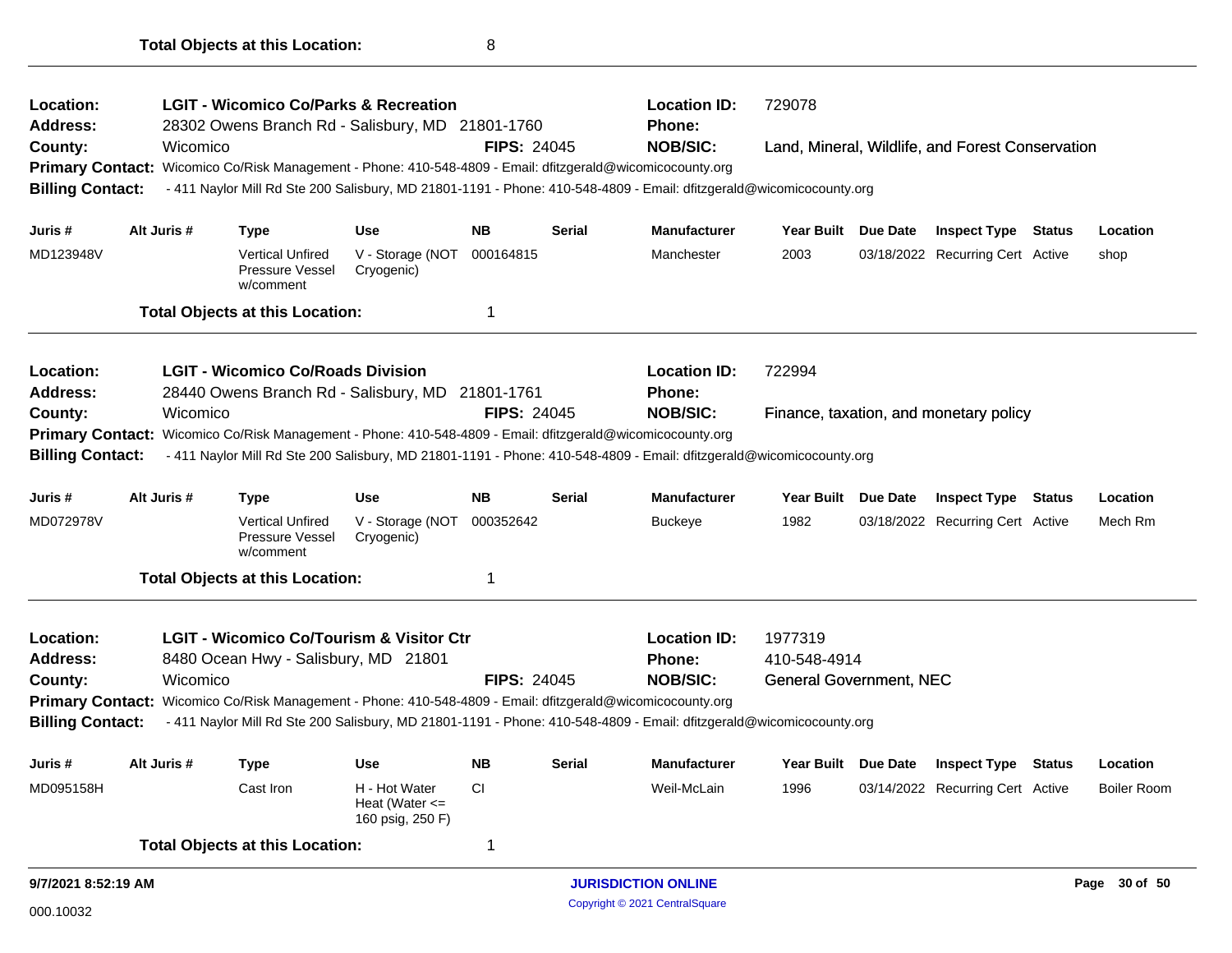| Location:<br><b>Address:</b>          |             | <b>Malone &amp; Companies, Inc./Lucky's Garage</b><br>31585 E Line Rd - Delmar, MD 21875-2021 |                                                 |                    |               | <b>Location ID:</b><br>Phone:                                                                                                                   | 2684596<br>410-896-2336                |                 |                                  |        |                                          |
|---------------------------------------|-------------|-----------------------------------------------------------------------------------------------|-------------------------------------------------|--------------------|---------------|-------------------------------------------------------------------------------------------------------------------------------------------------|----------------------------------------|-----------------|----------------------------------|--------|------------------------------------------|
| County:                               | Wicomico    |                                                                                               |                                                 | <b>FIPS: 24045</b> |               | <b>NOB/SIC:</b>                                                                                                                                 | <b>General Automotive Repair Shops</b> |                 |                                  |        |                                          |
|                                       |             | Primary Contact: Henry O. - Phone: 410-726-6875                                               |                                                 |                    |               |                                                                                                                                                 |                                        |                 |                                  |        |                                          |
| <b>Billing Contact:</b>               |             |                                                                                               |                                                 |                    |               | Grace Malone - 31585 E Line Rd Delmar, MD 21875-2021 - Phone: 410-713-1332 - Email: luckysgarage@aol.com                                        |                                        |                 |                                  |        |                                          |
| Juris #                               | Alt Juris # | <b>Type</b>                                                                                   | <b>Use</b>                                      | <b>NB</b>          | Serial        | <b>Manufacturer</b>                                                                                                                             | Year Built Due Date                    |                 | <b>Inspect Type Status</b>       |        | Location                                 |
| MD164835V                             |             | <b>Vertical Unfired</b><br>Pressure Vessel<br>w/comment                                       | V - Storage (NOT 000724755 814712<br>Cryogenic) |                    |               | Morganton                                                                                                                                       | 2019                                   |                 | 03/03/2022 Recurring Cert Active |        | <b>Right Side Parts</b><br>Room Rear Bay |
| MD164836V                             |             | <b>Vertical Unfired</b><br>Pressure Vessel<br>w/comment                                       | V - Storage (NOT 002194843<br>Cryogenic)        |                    |               | <b>Twin Lakes Tanks</b>                                                                                                                         | 2019                                   |                 | 03/03/2022 Recurring Cert Active |        | <b>Rear Stand</b><br>Alone Shop          |
|                                       |             | <b>Total Objects at this Location:</b>                                                        |                                                 | $\overline{2}$     |               |                                                                                                                                                 |                                        |                 |                                  |        |                                          |
| Location:                             |             | <b>Mardela Goose Creek (Arc3)</b>                                                             |                                                 |                    |               | <b>Location ID:</b>                                                                                                                             | 3754108                                |                 |                                  |        |                                          |
| <b>Address:</b><br>County:            | Wicomico    | 24948 Ocean Gtwy - Mardela Springs, MD 21837-2113                                             |                                                 | <b>FIPS: 24045</b> |               | Phone:<br><b>NOB/SIC:</b>                                                                                                                       | 410-546-2078                           |                 |                                  |        |                                          |
|                                       |             | Primary Contact: Mardela Goose Creek - Phone: 800-231-2222                                    |                                                 |                    |               |                                                                                                                                                 |                                        |                 |                                  |        |                                          |
| <b>Billing Contact:</b>               |             |                                                                                               |                                                 |                    |               | Charlie Patterson - PO Box 26269 Richmond, VA 23260-6269 - Phone: 804-644-4521 - Email: charlie.patterson@arc3gases.com                         |                                        |                 |                                  |        |                                          |
| Juris #                               | Alt Juris # | <b>Type</b>                                                                                   | Use                                             | <b>NB</b>          | Serial        | <b>Manufacturer</b>                                                                                                                             | Year Built Due Date                    |                 | <b>Inspect Type Status</b>       |        | Location                                 |
| MD156552V                             |             | <b>Vertical Unfired</b><br>Pressure Vessel<br>w/comment                                       | V - Storage<br>(Cryogenic)                      | 000125187          | CSUM00K147    | MVE Inc                                                                                                                                         | 2000                                   |                 | 12/29/2022 Recurring Cert Active |        | Out back                                 |
|                                       |             | <b>Total Objects at this Location:</b>                                                        |                                                 | 1                  |               |                                                                                                                                                 |                                        |                 |                                  |        |                                          |
| Location:                             |             | <b>McDonald's (Roberts)</b>                                                                   |                                                 |                    |               | <b>Location ID:</b>                                                                                                                             | 3700214                                |                 |                                  |        |                                          |
| <b>Address:</b>                       |             | 2709 N Salisbury Blvd - Salisbury, MD 21801-2144                                              |                                                 |                    |               | Phone:                                                                                                                                          |                                        |                 |                                  |        |                                          |
| County:                               | Wicomico    |                                                                                               |                                                 | <b>FIPS: 24045</b> |               | <b>NOB/SIC:</b>                                                                                                                                 | <b>Eating and Drinking Places</b>      |                 |                                  |        |                                          |
| Primary Contact: McDonald's (Roberts) |             |                                                                                               |                                                 |                    |               |                                                                                                                                                 |                                        |                 |                                  |        |                                          |
| <b>Billing Contact:</b>               |             |                                                                                               |                                                 |                    |               | Bulk Tank Service Dept. - PO Box 5507 Rockville, MD 20855-0507 - Phone: 240-493-8405 - Cell: 301-252-0742 - Email: DFranovich@RobertsOxygen.com |                                        |                 |                                  |        |                                          |
| Juris #                               | Alt Juris # | <b>Type</b>                                                                                   | <b>Use</b>                                      | ΝB                 | <b>Serial</b> | <b>Manufacturer</b>                                                                                                                             | Year Built                             | <b>Due Date</b> | <b>Inspect Type</b>              | Status | Location                                 |
| MD154217V                             |             | <b>Vertical Unfired</b><br>Pressure Vessel<br>w/comment                                       | V - Storage (NOT<br>Cryogenic)                  | 000112559          | CJAE99L123    | MVE Inc                                                                                                                                         | 1999                                   |                 | 06/09/2022 Recurring Cert Active |        | Store room                               |
| 9/7/2021 8:52:19 AM                   |             |                                                                                               |                                                 |                    |               | <b>JURISDICTION ONLINE</b>                                                                                                                      |                                        |                 |                                  |        | Page 31 of 50                            |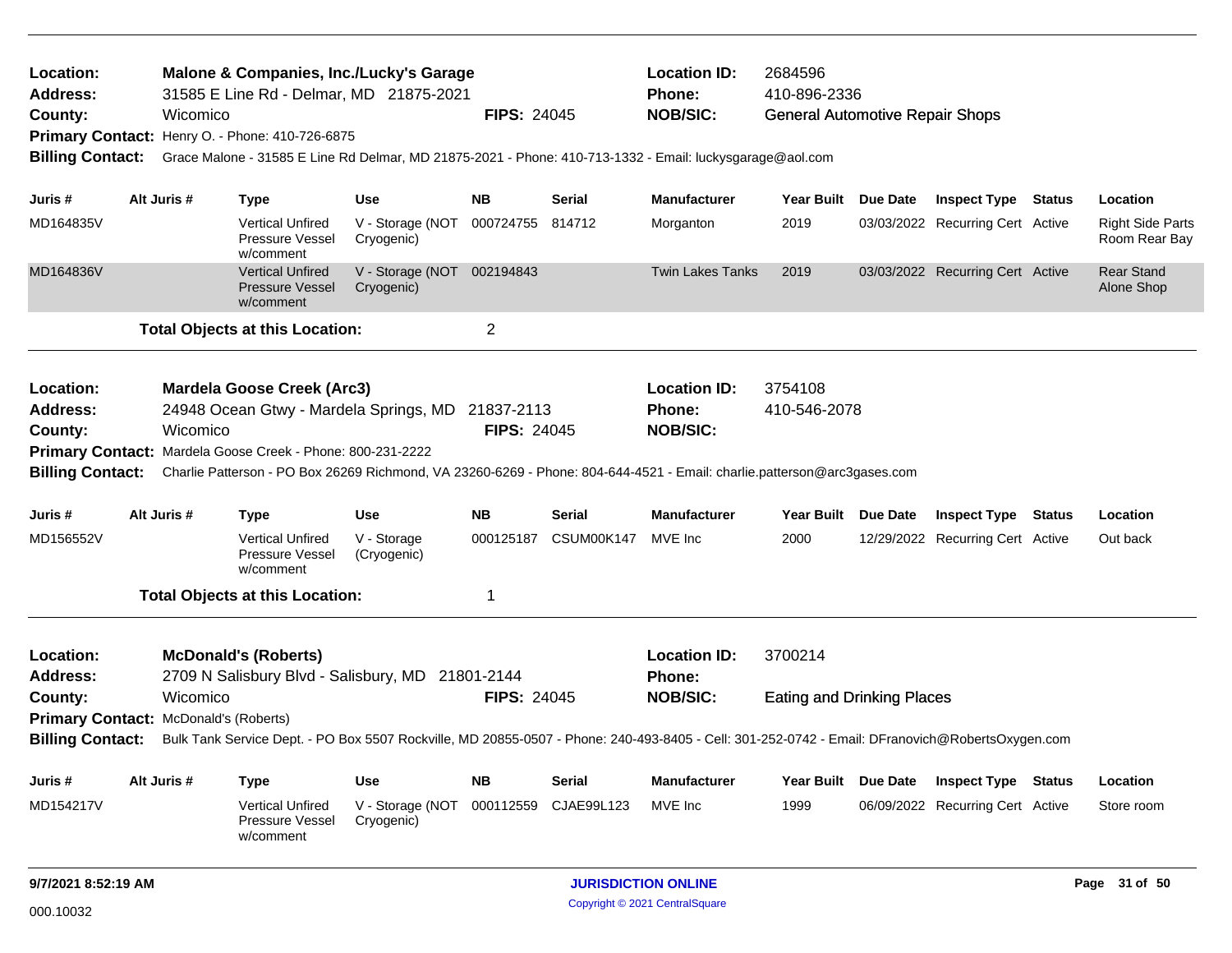| Location:<br>Address:<br>County:<br><b>Billing Contact:</b> | <b>Mission BBQ</b><br>Wicomico<br>Primary Contact: Mission BBQ | 2618 N Salisbury Blvd - Salisbury, MD 21801-2194                                                                                                                        |                                | <b>FIPS: 24045</b> |                   | <b>Location ID:</b><br><b>Phone:</b><br><b>NOB/SIC:</b> | 4075009<br>410-368-0471           |                                  |               |               |
|-------------------------------------------------------------|----------------------------------------------------------------|-------------------------------------------------------------------------------------------------------------------------------------------------------------------------|--------------------------------|--------------------|-------------------|---------------------------------------------------------|-----------------------------------|----------------------------------|---------------|---------------|
| Juris #                                                     | Alt Juris #                                                    | <b>Type</b>                                                                                                                                                             | <b>Use</b>                     | <b>NB</b>          | <b>Serial</b>     | <b>Manufacturer</b>                                     | Year Built Due Date               | <b>Inspect Type</b>              | <b>Status</b> | Location      |
| MD167411V                                                   |                                                                | <b>Vertical Unfired</b><br>Pressure Vessel<br>w/comment                                                                                                                 | V - Storage<br>(Cryogenic)     | 000344322 32109111 |                   | <b>CHART</b>                                            | 2021                              | 06/09/2023 Recurring Cert Active |               | Out Back      |
|                                                             |                                                                | <b>Total Objects at this Location:</b>                                                                                                                                  |                                | 1                  |                   |                                                         |                                   |                                  |               |               |
| Location:<br><b>Address:</b>                                |                                                                | <b>Mogan's Oyster House (Arc3)</b><br>100 E Main St - Salisbury, MD 21801-5073                                                                                          |                                |                    |                   | <b>Location ID:</b><br>Phone:                           | 4015324                           |                                  |               |               |
| County:                                                     | Wicomico                                                       |                                                                                                                                                                         |                                | <b>FIPS: 24045</b> |                   | <b>NOB/SIC:</b>                                         |                                   |                                  |               |               |
| <b>Billing Contact:</b>                                     |                                                                | Primary Contact: Mogan's Oyster House (Arc3)<br>Charlie Patterson - PO Box 26269 Richmond, VA 23260-6269 - Phone: 804-644-4521 - Email: charlie.patterson@arc3gases.com |                                |                    |                   |                                                         |                                   |                                  |               |               |
|                                                             |                                                                |                                                                                                                                                                         |                                |                    |                   |                                                         |                                   |                                  |               |               |
| Juris #                                                     | Alt Juris #                                                    | <b>Type</b>                                                                                                                                                             | <b>Use</b>                     | <b>NB</b>          | <b>Serial</b>     | <b>Manufacturer</b>                                     | Year Built Due Date               | <b>Inspect Type</b>              | <b>Status</b> | Location      |
| MD161994V                                                   |                                                                | <b>Vertical Unfired</b><br>Pressure Vessel<br>w/comment                                                                                                                 | V - Storage (NOT<br>Cryogenic) | 000110895          | <b>CSUM99K115</b> | MVE                                                     | 1999                              | 01/05/2023 Recurring Cert Active |               | Outside       |
|                                                             |                                                                | <b>Total Objects at this Location:</b>                                                                                                                                  |                                | 1                  |                   |                                                         |                                   |                                  |               |               |
| Location:<br><b>Address:</b>                                | Mojo's (Arc3)                                                  | 213 E Main St - Salisbury, MD 21801-4922                                                                                                                                |                                |                    |                   | <b>Location ID:</b><br>Phone:                           | 3903108                           |                                  |               |               |
| County:                                                     | Wicomico                                                       |                                                                                                                                                                         |                                | <b>FIPS: 24045</b> |                   | <b>NOB/SIC:</b>                                         | <b>Eating and Drinking Places</b> |                                  |               |               |
|                                                             | Primary Contact: Mojo's (Arc3)                                 |                                                                                                                                                                         |                                |                    |                   |                                                         |                                   |                                  |               |               |
| <b>Billing Contact:</b>                                     |                                                                | Charlie Patterson - PO Box 26269 Richmond, VA 23260-6269 - Phone: 804-644-4521 - Email: charlie.patterson@arc3gases.com                                                 |                                |                    |                   |                                                         |                                   |                                  |               |               |
| Juris #                                                     | Alt Juris #                                                    | <b>Type</b>                                                                                                                                                             | <b>Use</b>                     | <b>NB</b>          | Serial            | <b>Manufacturer</b>                                     | Year Built Due Date               | <b>Inspect Type</b>              | <b>Status</b> | Location      |
| MD161166V                                                   |                                                                | <b>Vertical Unfired</b><br><b>Pressure Vessel</b><br>w/comment                                                                                                          | V - Storage<br>(Cryogenic)     | 000017855          | 466-019-K1        | Taylor-Wharton                                          | 1994                              | 08/23/2022 Recurring Cert Active |               | Outside       |
|                                                             |                                                                | <b>Total Objects at this Location:</b>                                                                                                                                  |                                | 1                  |                   |                                                         |                                   |                                  |               |               |
| 9/7/2021 8:52:19 AM                                         |                                                                |                                                                                                                                                                         |                                |                    |                   | <b>JURISDICTION ONLINE</b>                              |                                   |                                  |               | Page 32 of 50 |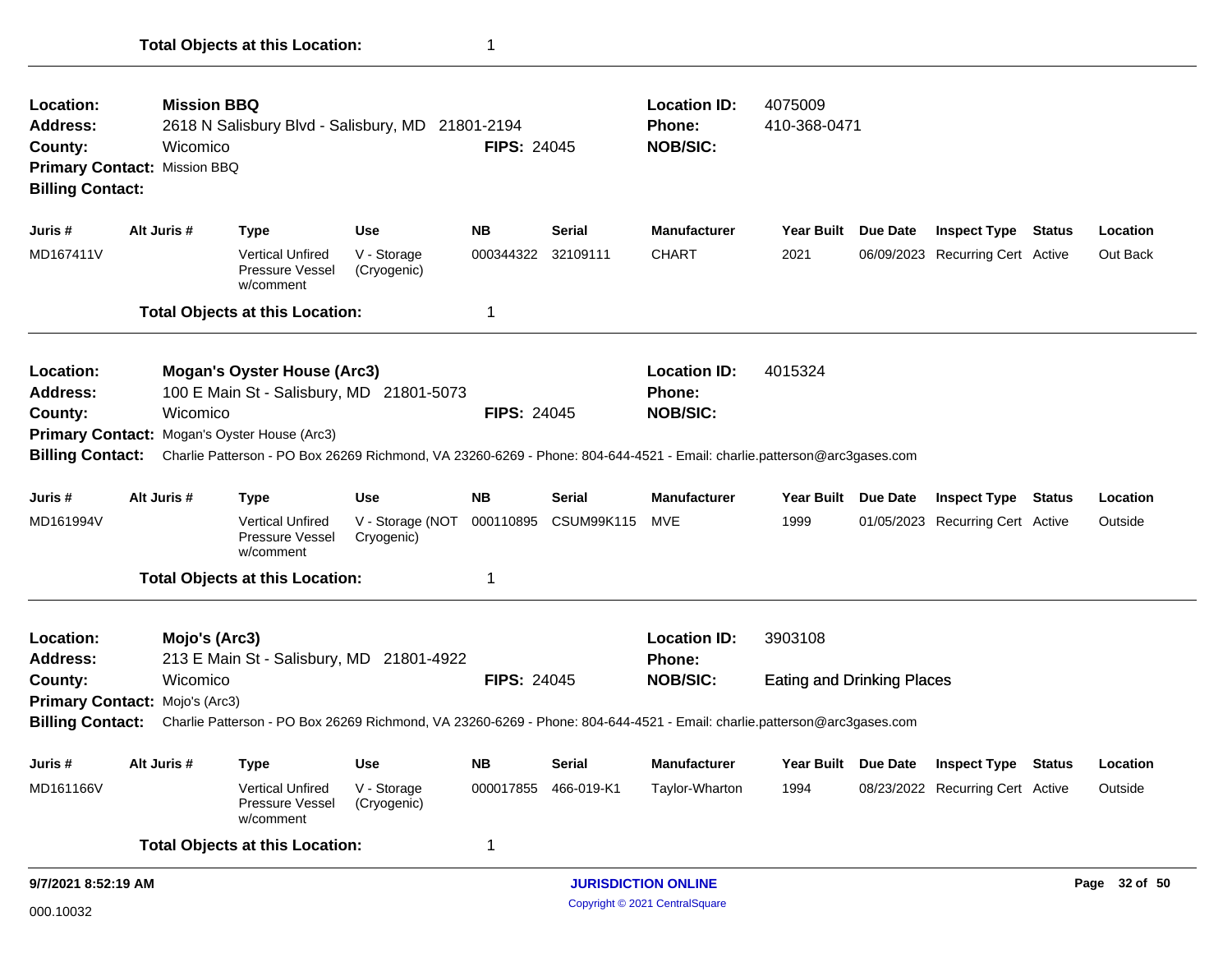| Location:<br><b>Address:</b><br>County:<br><b>Billing Contact:</b> | Wicomico    | <b>Mowery's 1/4 Scale Model</b><br>8821 New Hope Rd - Willards, MD 21874-1253<br>Primary Contact: Tim Mowery - Cell: 410-726-5483<br>Tim Mowery - 8821 New Hope Rd Willards, MD 21874-1253 - Cell: 410-726-5483 |                                                                           | <b>FIPS: 24045</b>           |                  | <b>Location ID:</b><br><b>Phone:</b><br><b>NOB/SIC:</b>                                                                                                                       | 4077536<br>410-726-5483                      |                 |                                                                |               |                                |
|--------------------------------------------------------------------|-------------|-----------------------------------------------------------------------------------------------------------------------------------------------------------------------------------------------------------------|---------------------------------------------------------------------------|------------------------------|------------------|-------------------------------------------------------------------------------------------------------------------------------------------------------------------------------|----------------------------------------------|-----------------|----------------------------------------------------------------|---------------|--------------------------------|
| Juris #<br>MD167420                                                | Alt Juris # | <b>Type</b><br><b>Horizontal Fire</b>                                                                                                                                                                           | Use<br>A - Antique                                                        | <b>NB</b><br>Model           | Serial           | <b>Manufacturer</b><br>Setka Brothers                                                                                                                                         | Year Built<br>1959                           | Due Date        | <b>Inspect Type Status</b><br>06/23/2023 Recurring Cert Active |               | Location<br>Shop               |
|                                                                    |             | Tube<br><b>Total Objects at this Location:</b>                                                                                                                                                                  | w/comment                                                                 | -1                           |                  |                                                                                                                                                                               |                                              |                 |                                                                |               |                                |
| Location:<br><b>Address:</b><br>County:<br><b>Billing Contact:</b> | Wicomico    | <b>Nutrien Ag Solutions</b><br>210 Mill St - Salisbury, MD 21801-4207<br>Primary Contact: Steve White - Phone: 443-235-8395                                                                                     |                                                                           | <b>FIPS: 24045</b>           |                  | <b>Location ID:</b><br>Phone:<br><b>NOB/SIC:</b>                                                                                                                              | 4012048                                      |                 |                                                                |               |                                |
| Juris #<br>MD167157V                                               | Alt Juris # | <b>Type</b><br><b>Vertical Unfired</b><br>Pressure Vessel<br>w/comment<br><b>Total Objects at this Location:</b>                                                                                                | <b>Use</b><br>V - Storage (NOT<br>Cryogenic)                              | <b>NB</b><br>000259146<br>-1 | Serial           | <b>Manufacturer</b><br>Morganton                                                                                                                                              | Year Built<br>2013                           | <b>Due Date</b> | <b>Inspect Type</b><br>03/04/2022 Recurring Cert Active        | <b>Status</b> | Location<br><b>BARN</b>        |
| Location:<br><b>Address:</b><br>County:<br><b>Billing Contact:</b> | Wicomico    | Olive Garden #1496<br>2316 N Salisbury Blvd - Salisbury, MD 21801-7830<br>Primary Contact: Ryan Ford - Phone: 410-548-3070                                                                                      |                                                                           | <b>FIPS: 24045</b>           |                  | <b>Location ID:</b><br>Phone:<br><b>NOB/SIC:</b><br>- PO BOX 695016 ORLANDO, FL 32869-5016 - Phone: 407-245-4841 - Cell: 800-248-4918 x 5393 - Email: licensinglaw@darden.com | 2614275<br><b>Eating and Drinking Places</b> |                 |                                                                |               |                                |
| Juris #<br>MD163366H                                               | Alt Juris # | <b>Type</b><br><b>Water Heater</b><br>(HLW)                                                                                                                                                                     | <b>Use</b><br>H - Hot Water<br>Supply (Water $\leq$                       | <b>NB</b><br>000217256       | Serial<br>217256 | <b>Manufacturer</b><br>A O Smith                                                                                                                                              | Year Built<br>2016                           | Due Date        | <b>Inspect Type</b><br>08/13/2021 Recurring Cert Active        | Status        | Location<br>Mechanical<br>Room |
| MD163367H                                                          |             | <b>Water Heater</b><br>(HLW)                                                                                                                                                                                    | 160 psig, 210 F)<br>H - Hot Water<br>Supply (Water <=<br>160 psig, 210 F) | 000217252 217252             |                  | A O Smith                                                                                                                                                                     | 2016                                         |                 | 08/13/2021 Recurring Cert Active                               |               | Mechanical<br>Room             |
| 9/7/2021 8:52:19 AM                                                |             | <b>Total Objects at this Location:</b>                                                                                                                                                                          |                                                                           | $\overline{c}$               |                  | <b>JURISDICTION ONLINE</b>                                                                                                                                                    |                                              |                 |                                                                |               | Page 33 of 50                  |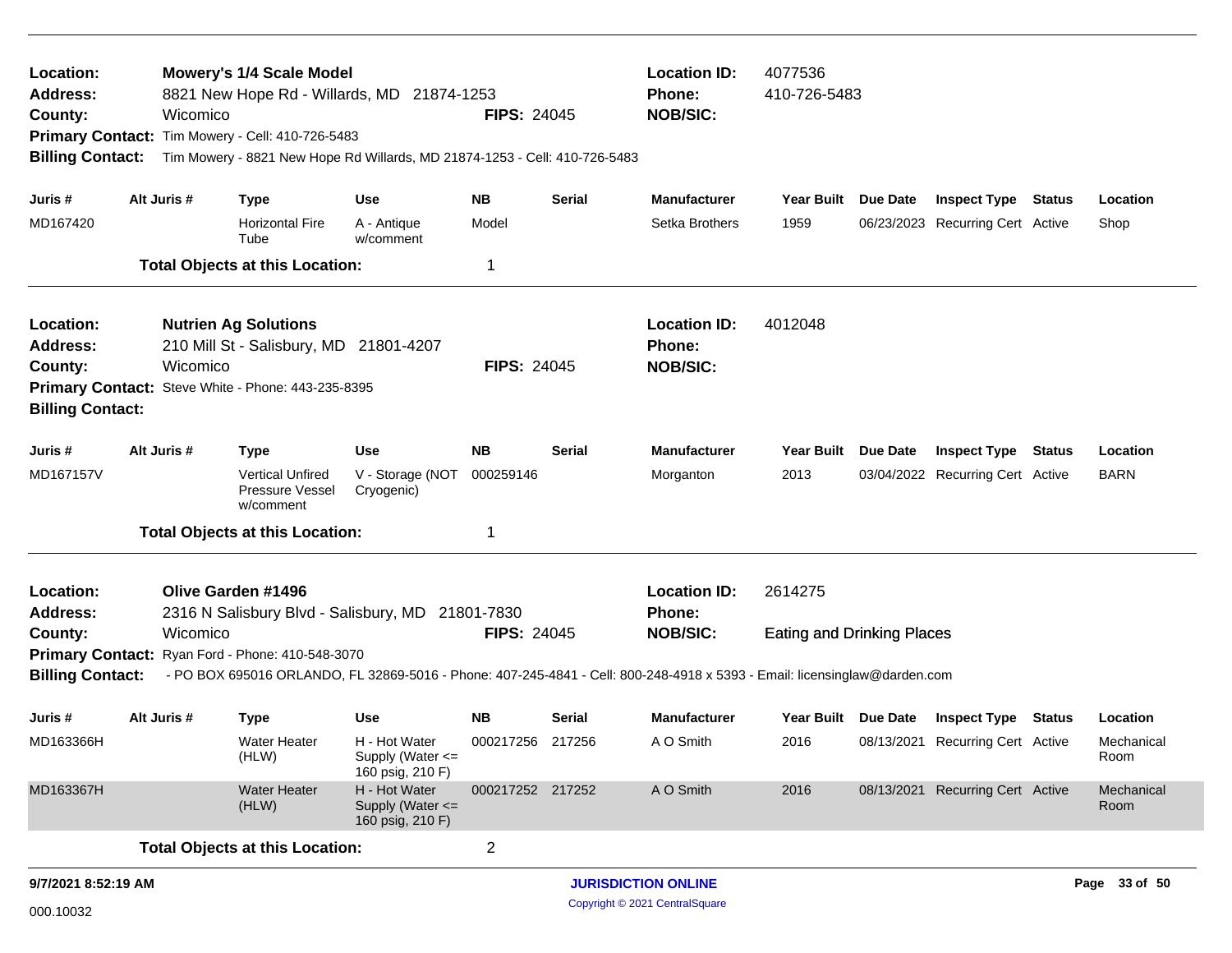| Location:<br><b>Address:</b><br>County:<br>Primary Contact: Pit & Pub (Arc3)<br><b>Billing Contact:</b> |       | Pit & Pub (Arc3)<br>Wicomico |                                                                | 1147 S Salisbury Blvd Unit 5 - Salisbury, MD 21801-6865<br>Charlie Patterson - PO Box 26269 Richmond, VA 23260-6269 - Phone: 804-644-4521 - Email: charlie.patterson@arc3gases.com | <b>FIPS: 24045</b> |                      | <b>Location ID:</b><br>Phone:<br><b>NOB/SIC:</b> | 4038211<br>410-831-3683    |                                  |                              |
|---------------------------------------------------------------------------------------------------------|-------|------------------------------|----------------------------------------------------------------|------------------------------------------------------------------------------------------------------------------------------------------------------------------------------------|--------------------|----------------------|--------------------------------------------------|----------------------------|----------------------------------|------------------------------|
|                                                                                                         |       |                              |                                                                |                                                                                                                                                                                    |                    |                      |                                                  |                            |                                  |                              |
| Juris #                                                                                                 |       | Alt Juris #                  | <b>Type</b>                                                    | <b>Use</b>                                                                                                                                                                         | <b>NB</b>          | Serial               | <b>Manufacturer</b>                              | Year Built Due Date        | <b>Inspect Type Status</b>       | Location                     |
| MD161987V                                                                                               |       |                              | <b>Vertical Unfired</b><br>Pressure Vessel<br>w/comment        | V - Storage (NOT<br>Cryogenic)                                                                                                                                                     |                    | 000125113 CSUM00K188 | MVE                                              | 2000                       | 09/02/2022 Recurring Cert Active | Outside                      |
|                                                                                                         |       |                              | <b>Total Objects at this Location:</b>                         |                                                                                                                                                                                    | 1                  |                      |                                                  |                            |                                  |                              |
| Location:                                                                                               |       |                              | <b>Pixelle Specialty Solutions</b>                             |                                                                                                                                                                                    |                    |                      | <b>Location ID:</b>                              | 712109                     |                                  |                              |
| Address:                                                                                                |       |                              |                                                                | 29809 Connelly Mill Rd - Delmar, MD 21875                                                                                                                                          |                    |                      | Phone:                                           | 717451-1004                |                                  |                              |
| County:                                                                                                 |       | Wicomico                     |                                                                |                                                                                                                                                                                    | <b>FIPS: 24045</b> |                      | <b>NOB/SIC:</b>                                  | Lumber and wood products   |                                  |                              |
| <b>Primary Contact:</b>                                                                                 |       |                              |                                                                | Jim Amspacher - Phone: 717-451-1004 - Email: james.amspacher@pixelle.com                                                                                                           |                    |                      |                                                  |                            |                                  |                              |
| <b>Billing Contact:</b>                                                                                 |       |                              |                                                                | Jim Amspacher - 29809 Connelly Mill Rd Delmar, MD 21875-2466 - Phone: 717-451-1004 - Email: james.amspacher@pixelle.com                                                            |                    |                      |                                                  |                            |                                  |                              |
| Juris #                                                                                                 |       | Alt Juris #                  | <b>Type</b>                                                    | <b>Use</b>                                                                                                                                                                         | <b>NB</b>          | Serial               | <b>Manufacturer</b>                              | Year Built Due Date        | <b>Inspect Type Status</b>       | Location                     |
| MD095195V                                                                                               | 29809 |                              | <b>Vertical Unfired</b><br>Pressure Vessel<br>w/comment        | V - Storage (NOT<br>Cryogenic)                                                                                                                                                     | 000520474          |                      | Manchester                                       | 1997                       | 10/14/2021 Recurring Cert Active | <b>Chipper Elect</b><br>Room |
| MD160074V                                                                                               |       |                              | <b>Vertical Unfired</b><br><b>Pressure Vessel</b><br>w/comment | V - Storage (NOT 001881871 791217<br>Cryogenic)                                                                                                                                    |                    |                      | Manchester                                       | 2017                       | 03/08/2022 Recurring Cert Active | <b>Electrical Room</b>       |
|                                                                                                         |       |                              | <b>Total Objects at this Location:</b>                         |                                                                                                                                                                                    | $\overline{c}$     |                      |                                                  |                            |                                  |                              |
| Location:                                                                                               |       |                              | Plaza Tapatia (Arc3)                                           |                                                                                                                                                                                    |                    |                      | <b>Location ID:</b>                              | 711438                     |                                  |                              |
| <b>Address:</b>                                                                                         |       |                              |                                                                | 2715 N Salisbury Blvd - Salisbury, MD 21801-2144                                                                                                                                   |                    |                      | Phone:                                           | 410-677-3391               |                                  |                              |
| County:                                                                                                 |       | Wicomico                     |                                                                |                                                                                                                                                                                    | <b>FIPS: 24045</b> |                      | <b>NOB/SIC:</b>                                  | Eating and drinking places |                                  |                              |
|                                                                                                         |       |                              |                                                                | Primary Contact: Armando Saldana - Phone: 410-677-3391 - Email: plaza21811@gmail.com                                                                                               |                    |                      |                                                  |                            |                                  |                              |
| <b>Billing Contact:</b>                                                                                 |       |                              |                                                                | Charlie Patterson - PO Box 26269 Richmond, VA 23260-6269 - Phone: 804-644-4521 - Email: charlie.patterson@arc3gases.com                                                            |                    |                      |                                                  |                            |                                  |                              |
| Juris #                                                                                                 |       | Alt Juris #                  | <b>Type</b>                                                    | Use                                                                                                                                                                                | <b>NB</b>          | Serial               | <b>Manufacturer</b>                              | Year Built Due Date        | <b>Inspect Type Status</b>       | Location                     |
| MD161974V                                                                                               |       |                              | <b>Vertical Unfired</b><br>Pressure Vessel<br>w/comment        | V - Storage (NOT<br>Cryogenic)                                                                                                                                                     | 000111871          | <b>CSUM99L114</b>    | MVE                                              | 1999                       | 09/02/2022 Recurring Cert Active | Outside -<br>Dumpster Area   |
| 9/7/2021 8:52:19 AM                                                                                     |       |                              |                                                                |                                                                                                                                                                                    |                    |                      | <b>JURISDICTION ONLINE</b>                       |                            |                                  | Page 34 of 50                |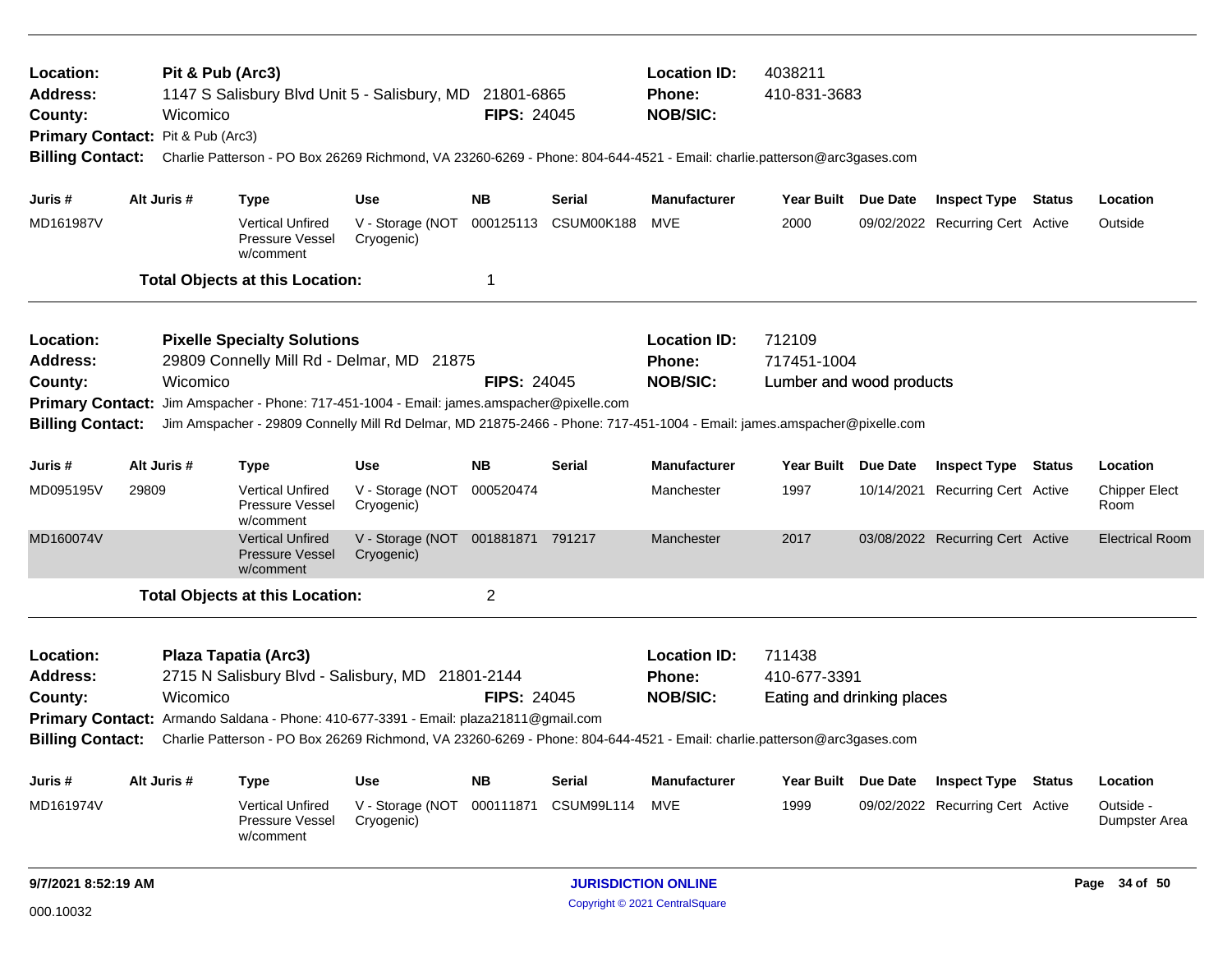| Location:<br>Address:<br>County:<br><b>Billing Contact:</b> |    | Wicomico    | <b>POA Surgery Center</b><br>641 S Salisbury Blvd - Salisbury, MD 21801-5429<br>Primary Contact: Katie Mason - Phone: 410 341 9002 - Email: kmason@posurgerycenter.com<br>- 641 S Salisbury Blvd Salisbury, MD 21801-5429 - Phone: 410 341 9002 - Email: ap@poasurgerycenter.com |                                                                           | <b>FIPS: 24045</b> |                  | <b>Location ID:</b><br>Phone:<br><b>NOB/SIC:</b> | 2933684<br>410-341-9006           | <b>General Medical and Surgical Hospitals</b> |                              |
|-------------------------------------------------------------|----|-------------|----------------------------------------------------------------------------------------------------------------------------------------------------------------------------------------------------------------------------------------------------------------------------------|---------------------------------------------------------------------------|--------------------|------------------|--------------------------------------------------|-----------------------------------|-----------------------------------------------|------------------------------|
| Juris #                                                     |    | Alt Juris # | <b>Type</b>                                                                                                                                                                                                                                                                      | <b>Use</b>                                                                | <b>NB</b>          | <b>Serial</b>    | <b>Manufacturer</b>                              | Year Built Due Date               | <b>Inspect Type Status</b>                    | Location                     |
| MD113046                                                    |    |             | Electric (NOT<br>HLW)                                                                                                                                                                                                                                                            | S - Power-<br><b>Sterilizing (Steam</b><br>$> 15$ psig)                   | 000026315          | 36315            | Electro Steam                                    | 2001                              | 09/29/2021 Recurring Cert Active              | <b>Boiler Room</b>           |
| MD113047V                                                   |    |             | Autoclave                                                                                                                                                                                                                                                                        | V - Process-<br>Sterilizing                                               | 000069586 0693076  |                  | Amsco                                            | 1993                              | 09/29/2022 Recurring Cert Active              | Central<br>Processing        |
| MD113400                                                    |    |             | Electric (NOT<br>HLW)                                                                                                                                                                                                                                                            | S - Power-<br><b>Sterilizing (Steam</b><br>$> 15$ psig)                   | 000025917          |                  | Amsco                                            | 2000                              | 03/23/2021 Recurring Cert Active              | Delmarva Surg<br>Ctr OR 3/4  |
| MD113401V                                                   |    |             | Autoclave                                                                                                                                                                                                                                                                        | O - Other (PV<br>Use) w/comment                                           | 000048683          |                  | Amsco                                            | 1984                              | 03/23/2021 Recurring Cert Active              | Delmarva Surg<br>$ctr$ OR 34 |
| MD150522V                                                   | #2 |             | Autoclave                                                                                                                                                                                                                                                                        | V - Process-<br>Sterilizing                                               | 000050435          | 0885038-<br>SAWU | Amsco                                            | 1985                              | 09/29/2022 Recurring Cert Active              | Sub Sterile 3 & 4            |
| MD162465                                                    |    |             | Electric (NOT<br>HLW)                                                                                                                                                                                                                                                            | S - Power-Electric 000002965<br>Generation<br>(Steam > 15 psig)           | $\overline{2}$     | 39652            | Electro Steam<br>Generation Corp.                | 2010                              | 09/29/2021 Recurring Cert Active              | Sub Sterile 3 & 4            |
| MD167400                                                    |    |             | <b>Miniature Boiler</b><br>(NOT Fired Kettle)                                                                                                                                                                                                                                    | S - Power-Electric 000003385<br>Generation<br>$(Steam > 15 \text{ psig})$ |                    | 42982            | Pemberton                                        | 2019                              | 09/29/2021 Recurring Cert Active              | <b>Boiler Room</b>           |
| MD167401V                                                   |    |             | Autoclave                                                                                                                                                                                                                                                                        | V - Process-<br>Sterilizing                                               | 00066949           | 0692116          | Amsco                                            | 1992                              | 09/29/2022 Recurring Cert Active              | Central<br>Processing        |
|                                                             |    |             | <b>Total Objects at this Location:</b>                                                                                                                                                                                                                                           |                                                                           | 8                  |                  |                                                  |                                   |                                               |                              |
| Location:<br><b>Address:</b>                                |    |             | <b>Ponzetti's Pizza (Arc3)</b><br>1053 N Salisbury Blvd - Salisbury, MD 21801-3641                                                                                                                                                                                               |                                                                           |                    |                  | <b>Location ID:</b><br>Phone:                    | 3914786                           |                                               |                              |
| County:                                                     |    | Wicomico    |                                                                                                                                                                                                                                                                                  |                                                                           | <b>FIPS: 24045</b> |                  | <b>NOB/SIC:</b>                                  | <b>Eating and Drinking Places</b> |                                               |                              |
| Primary Contact: Ponzetti's Pizza (Arc3)                    |    |             |                                                                                                                                                                                                                                                                                  |                                                                           |                    |                  |                                                  |                                   |                                               |                              |
| <b>Billing Contact:</b>                                     |    |             | Charlie Patterson - PO Box 26269 Richmond, VA 23260-6269 - Phone: 804-644-4521 - Email: charlie.patterson@arc3gases.com                                                                                                                                                          |                                                                           |                    |                  |                                                  |                                   |                                               |                              |
|                                                             |    |             |                                                                                                                                                                                                                                                                                  |                                                                           |                    |                  |                                                  |                                   |                                               |                              |

| Juris #   | Alt Juris # | Tvpe                                                    | Use                                                     | <b>NB</b> | Serial | <b>Manufacturer</b> |      | Year Built Due Date | <b>Inspect Type</b>              | Status | <b>Location</b> |
|-----------|-------------|---------------------------------------------------------|---------------------------------------------------------|-----------|--------|---------------------|------|---------------------|----------------------------------|--------|-----------------|
| MD162417V |             | <b>Vertical Unfired</b><br>Pressure Vessel<br>w/comment | V - Storage (NOT 000124851 CG1D00K133 MVE<br>Cryogenic) |           |        |                     | 2000 |                     | 11/14/2022 Recurring Cert Active |        | Shed            |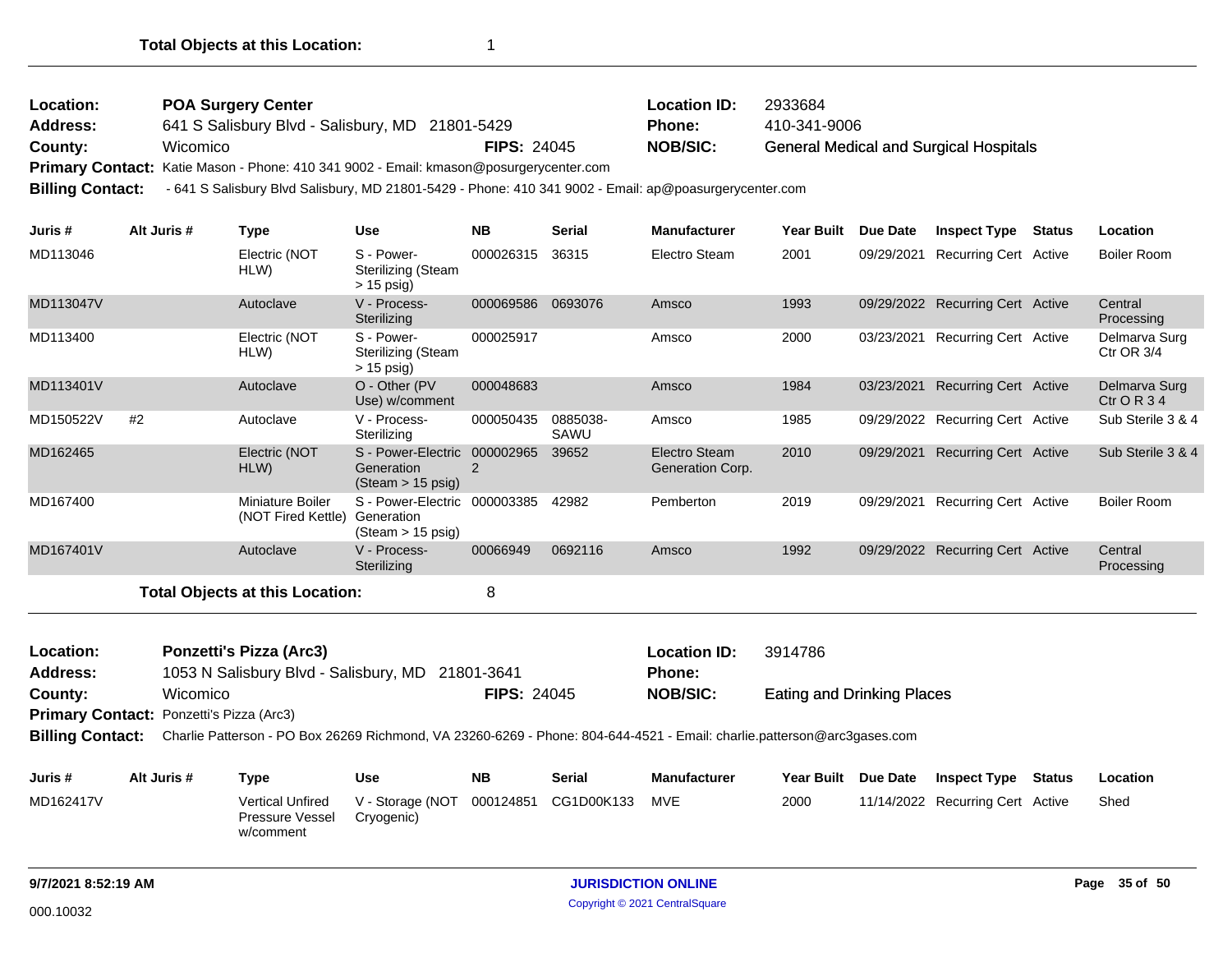| Location:                    | Popeye's (Arc3) |                                                                                                                         |                                                                    |                    |               | <b>Location ID:</b>           | 3748579                           |                                                  |          |
|------------------------------|-----------------|-------------------------------------------------------------------------------------------------------------------------|--------------------------------------------------------------------|--------------------|---------------|-------------------------------|-----------------------------------|--------------------------------------------------|----------|
| <b>Address:</b>              |                 | 2416 N Salisbury Blvd - Salisbury, MD 21801-2137                                                                        |                                                                    |                    |               | Phone:                        | 410-546-9963                      |                                                  |          |
| County:                      | Wicomico        |                                                                                                                         |                                                                    | <b>FIPS: 24045</b> |               | <b>NOB/SIC:</b>               | <b>Eating and Drinking Places</b> |                                                  |          |
|                              |                 | Primary Contact: Popeye's - Phone: 410-546-9963                                                                         |                                                                    |                    |               |                               |                                   |                                                  |          |
| <b>Billing Contact:</b>      |                 | Charlie Patterson - PO Box 26269 Richmond, VA 23260-6269 - Phone: 804-644-4521 - Email: charlie.patterson@arc3gases.com |                                                                    |                    |               |                               |                                   |                                                  |          |
| Juris #                      | Alt Juris #     | Type                                                                                                                    | Use                                                                | <b>NB</b>          | Serial        | <b>Manufacturer</b>           | Year Built Due Date               | <b>Inspect Type Status</b>                       | Location |
| MD156056V                    |                 | <b>Vertical Unfired</b><br>Pressure Vessel<br>w/comment                                                                 | V - Storage<br>(Cryogenic)                                         | 000129001          | CGAR01D140    | <b>CHART</b>                  | 2001                              | 12/07/2022 Recurring Cert Active                 | Outside  |
|                              |                 | <b>Total Objects at this Location:</b>                                                                                  |                                                                    | 1                  |               |                               |                                   |                                                  |          |
| Location:<br><b>Address:</b> | <b>Ryder</b>    | 404 Irl Ln # H - Fruitland, MD 21826-2102                                                                               |                                                                    |                    |               | <b>Location ID:</b><br>Phone: | 3552937                           |                                                  |          |
| County:                      | Wicomico        |                                                                                                                         |                                                                    | <b>FIPS: 24045</b> |               | <b>NOB/SIC:</b>               |                                   | <b>Truck Rental and Leasing, Without Drivers</b> |          |
| Primary Contact: Ryder       |                 |                                                                                                                         |                                                                    |                    |               |                               |                                   |                                                  |          |
| <b>Billing Contact:</b>      |                 | - 404 Irl Ln # H Fruitland, MD 21826-2102                                                                               |                                                                    |                    |               |                               |                                   |                                                  |          |
| Juris #                      | Alt Juris #     | <b>Type</b>                                                                                                             | Use                                                                | <b>NB</b>          | <b>Serial</b> | <b>Manufacturer</b>           | Year Built Due Date               | <b>Inspect Type Status</b>                       | Location |
| MD167660V                    |                 | Horizontal Unfired V - Storage (NOT<br>Pressure Vessel<br>w/comment                                                     | Cryogenic)                                                         | 002093762          |               | Manchester                    | 2019                              | 08/12/2022 Recurring Cert Active                 | Shop     |
|                              |                 | <b>Total Objects at this Location:</b>                                                                                  |                                                                    | 1                  |               |                               |                                   |                                                  |          |
| Location:                    |                 | S & W Auto Body Inc.                                                                                                    |                                                                    |                    |               | <b>Location ID:</b>           | 712449                            |                                                  |          |
| <b>Address:</b>              |                 | 416 Martin St. - Salisbury, MD 21804-3728                                                                               |                                                                    |                    |               | Phone:                        | 410-749-9351                      |                                                  |          |
| County:                      | Wicomico        |                                                                                                                         |                                                                    | <b>FIPS: 24045</b> |               | <b>NOB/SIC:</b>               | Motor Vehicle Dealers (Used Only) |                                                  |          |
|                              |                 | Primary Contact: William Shirey - Phone: 410-749-9351                                                                   |                                                                    |                    |               |                               |                                   |                                                  |          |
| <b>Billing Contact:</b>      |                 | William Shirey - 416 Martin St Salisbury, MD 21804-3728 - Phone: 410-749-9351                                           |                                                                    |                    |               |                               |                                   |                                                  |          |
| Juris #                      | Alt Juris #     | <b>Type</b>                                                                                                             | Use                                                                | <b>NB</b>          | <b>Serial</b> | <b>Manufacturer</b>           | Year Built Due Date               | <b>Inspect Type Status</b>                       | Location |
| MD167424V                    |                 | Pressure Vessel<br>w/comment                                                                                            | Horizontal Unfired V - Storage (NOT 000728744 812014<br>Cryogenic) |                    |               | Morganton                     | 2018                              | 05/20/2023 Recurring Cert Active                 | O/S SHOP |
|                              |                 | <b>Total Objects at this Location:</b>                                                                                  |                                                                    | 1                  |               |                               |                                   |                                                  |          |
|                              |                 |                                                                                                                         |                                                                    |                    |               |                               |                                   |                                                  |          |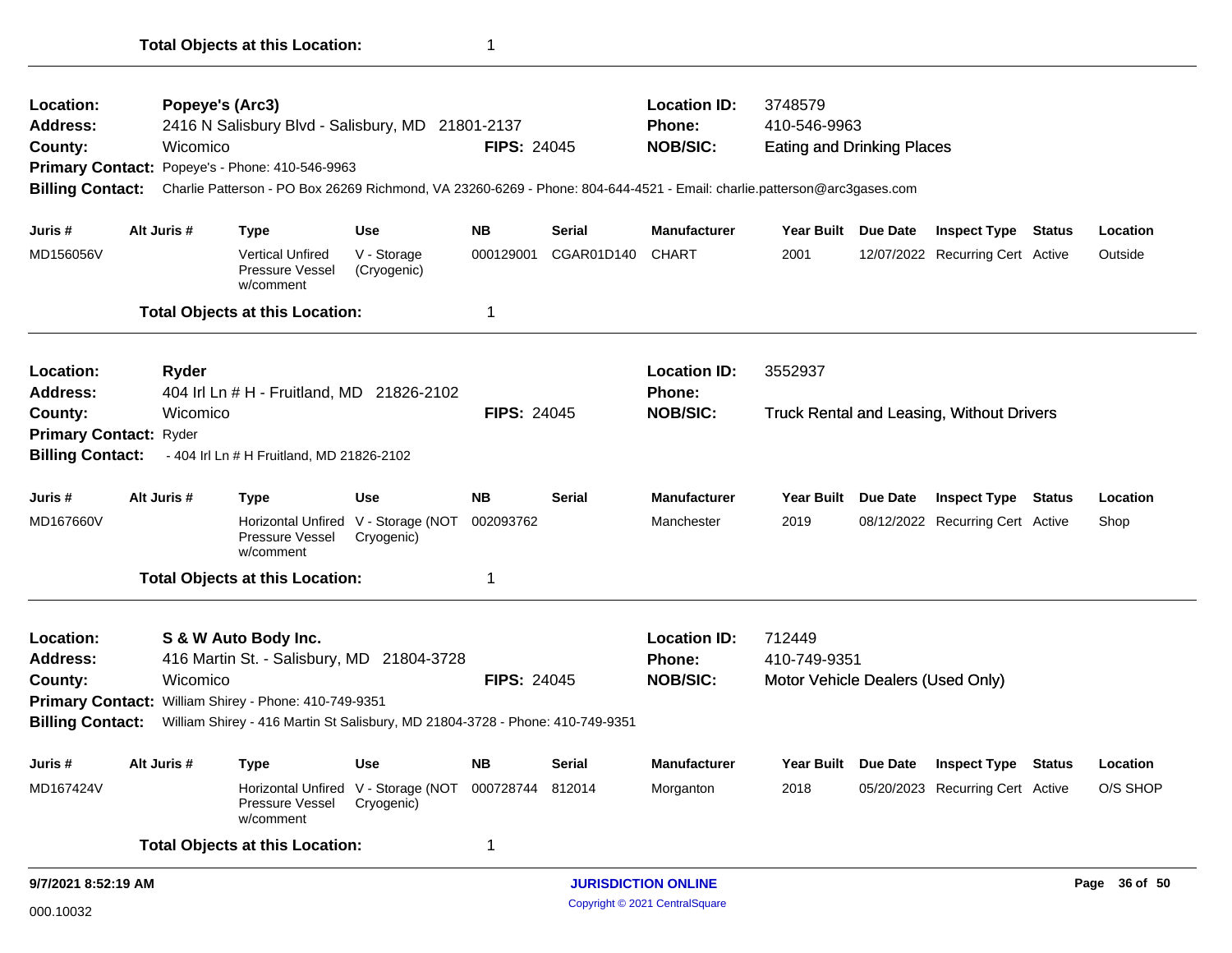| Location:<br><b>Address:</b> | <b>Salisbury Scrap Metal</b><br>909 Boundary St - Salisbury, MD 21801-8995<br>Wicomico |                          |                                                                                        |                                                   | <b>Location ID:</b><br>724258<br>Phone:<br><b>FIPS: 24045</b><br>Linoleum, Asphalted-Felt-Base, and Other Hard Surface Floor |               |                                                                                                                                  |                          |          |                                  |        |                  |
|------------------------------|----------------------------------------------------------------------------------------|--------------------------|----------------------------------------------------------------------------------------|---------------------------------------------------|------------------------------------------------------------------------------------------------------------------------------|---------------|----------------------------------------------------------------------------------------------------------------------------------|--------------------------|----------|----------------------------------|--------|------------------|
| County:                      |                                                                                        |                          |                                                                                        |                                                   |                                                                                                                              |               | <b>NOB/SIC:</b>                                                                                                                  |                          |          |                                  |        |                  |
| <b>Primary Contact:</b>      |                                                                                        |                          | Salisbury Scrap Metal - Phone: 410-546-1113                                            |                                                   |                                                                                                                              |               |                                                                                                                                  | Coverings, NEC           |          |                                  |        |                  |
| <b>Billing Contact:</b>      |                                                                                        |                          | - 909 Boundary St Salisbury, MD 21801-8995 - Phone: 410-546-1113                       |                                                   |                                                                                                                              |               |                                                                                                                                  |                          |          |                                  |        |                  |
|                              |                                                                                        |                          |                                                                                        |                                                   |                                                                                                                              |               |                                                                                                                                  |                          |          |                                  |        |                  |
| Juris #                      |                                                                                        | Alt Juris #              | <b>Type</b>                                                                            | <b>Use</b>                                        | <b>NB</b>                                                                                                                    | <b>Serial</b> | <b>Manufacturer</b>                                                                                                              | <b>Year Built</b>        | Due Date | <b>Inspect Type</b>              | Status | Location         |
| MD136603V                    |                                                                                        |                          | <b>Vertical Unfired</b><br>Pressure Vessel<br>w/comment                                | V - Storage (NOT<br>Cryogenic)                    | 001067989                                                                                                                    |               | Manchester                                                                                                                       | 1992                     |          | 10/14/2023 Recurring Cert Active |        | Maint Shop       |
| MD146698V                    |                                                                                        |                          | <b>Vertical Unfired</b><br><b>Pressure Vessel</b><br>w/comment                         | V - Storage (NOT<br>Cryogenic)                    | 001445561                                                                                                                    |               | <b>CAMPBELL</b>                                                                                                                  | 2007                     |          | 10/14/2023 Recurring Cert Active |        | Warehouse        |
| MD146699V                    |                                                                                        |                          | <b>Vertical Unfired</b><br>Pressure Vessel<br>w/comment                                | V - Storage (NOT<br>Cryogenic)                    | 001654773                                                                                                                    |               | <b>CAMPBELL</b>                                                                                                                  | 2010                     |          | 10/14/2023 Recurring Cert Active |        | Warehouse        |
|                              |                                                                                        |                          | <b>Total Objects at this Location:</b>                                                 |                                                   | 3                                                                                                                            |               |                                                                                                                                  |                          |          |                                  |        |                  |
| Location:                    |                                                                                        | <b>Sam's Club - 6383</b> |                                                                                        |                                                   |                                                                                                                              |               | <b>Location ID:</b>                                                                                                              | 3002632                  |          |                                  |        |                  |
| <b>Address:</b>              |                                                                                        |                          | 2700 N Salisbury Blvd - Salisbury, MD 21801-2143                                       |                                                   |                                                                                                                              |               | <b>Phone:</b>                                                                                                                    |                          |          |                                  |        |                  |
| County:                      |                                                                                        | Wicomico                 |                                                                                        |                                                   | <b>FIPS: 24045</b>                                                                                                           |               | <b>NOB/SIC:</b>                                                                                                                  | <b>Department Stores</b> |          |                                  |        |                  |
|                              |                                                                                        |                          | Primary Contact: APTIM (MD) - Phone: 877-829-5505 - Email: walmartepmsupport@aptim.com |                                                   |                                                                                                                              |               |                                                                                                                                  |                          |          |                                  |        |                  |
| <b>Billing Contact:</b>      |                                                                                        |                          |                                                                                        |                                                   |                                                                                                                              |               | Licensing Department - 8725 Rosehill Rd Ste 450 Lenexa, KS 66215-4611 - Phone: 877-829-5505 - Email: walmartepmsupport@aptim.com |                          |          |                                  |        |                  |
| Juris #                      |                                                                                        | Alt Juris #              | <b>Type</b>                                                                            | <b>Use</b>                                        | <b>NB</b>                                                                                                                    | <b>Serial</b> | <b>Manufacturer</b>                                                                                                              | <b>Year Built</b>        | Due Date | <b>Inspect Type</b>              | Status | Location         |
| MD139922V                    |                                                                                        |                          | <b>Vertical Unfired</b><br><b>Pressure Vessel</b><br>w/comment                         | V - Storage (NOT<br>Cryogenic)                    | 000582711                                                                                                                    |               | Manchester                                                                                                                       | 2002                     |          | 07/28/2023 Recurring Cert Active |        | <b>Tire Shop</b> |
| MD139924V                    |                                                                                        |                          | <b>Pressure Vessel</b><br>w/comment                                                    | Horizontal Unfired V - Storage (NOT<br>Cryogenic) | 000006397                                                                                                                    | U6397         | Westermeyer                                                                                                                      | 2010                     |          | 07/28/2023 Recurring Cert Active |        | Outside          |
| MD139925V                    |                                                                                        |                          | Pressure Vessel<br>w/comment                                                           | Horizontal Unfired V - Storage (NOT<br>Cryogenic) | 000006271                                                                                                                    | U6271         | Westermeyer                                                                                                                      | 2010                     |          | 07/28/2023 Recurring Cert Active |        | Outside          |
|                              |                                                                                        |                          | <b>Total Objects at this Location:</b>                                                 |                                                   | 3                                                                                                                            |               |                                                                                                                                  |                          |          |                                  |        |                  |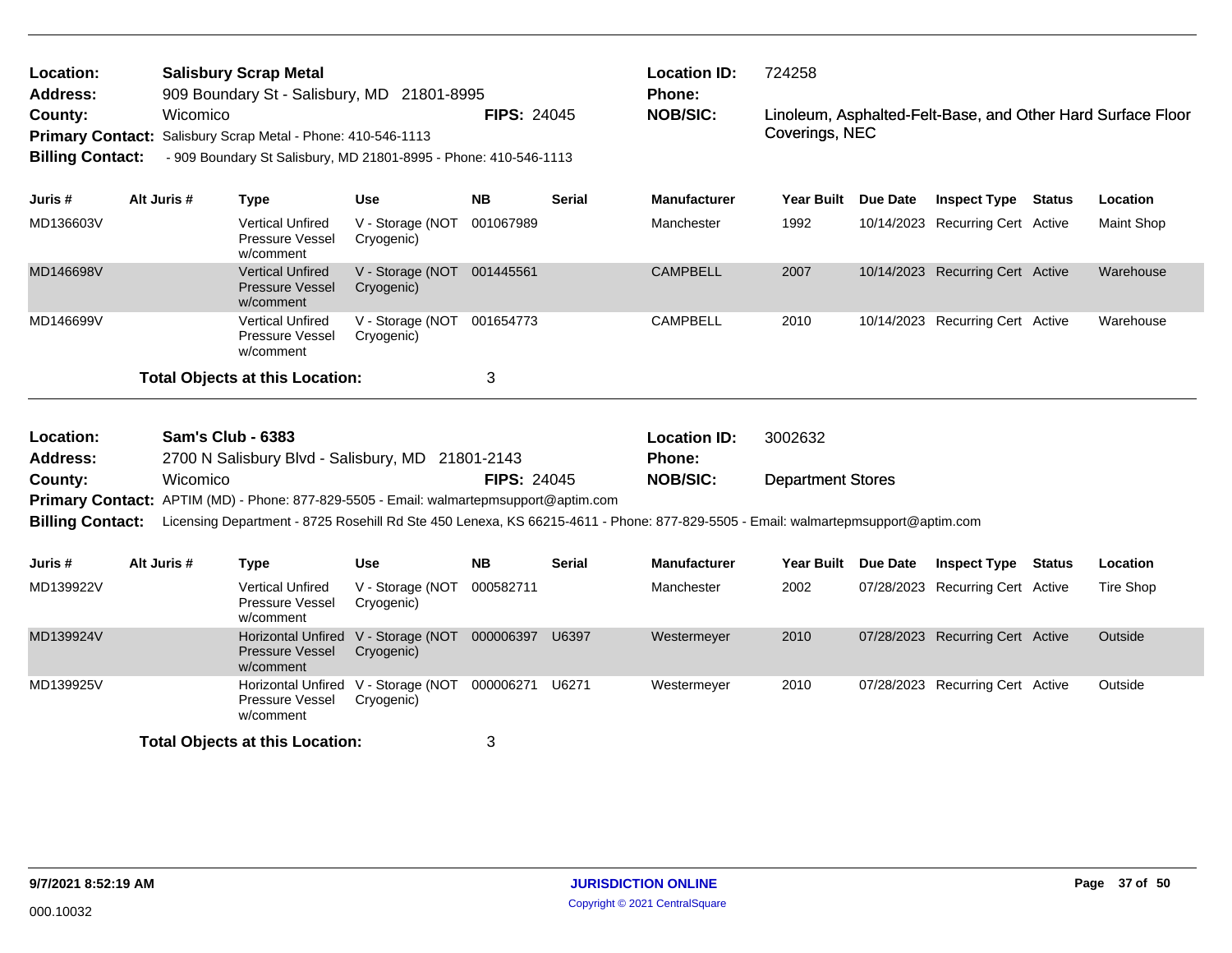| Location:<br>Address:<br>County:<br><b>Billing Contact:</b>                                                                                                                        |        | <b>Sams Club</b><br>Wicomico                             | 2700 N Salisbury Blvd - Salisbury, MD 21801-2143<br>Primary Contact: NuCO2-Regulatory (MD BPV) - Phone: 800-472-2855 - Email: regulatory@nuco2.com<br>- 2800 SE Market PI Stuart, FL 34997-4965 - Phone: 800-472-2855 - Email: regulatory@nuco2.com |                                                                     | <b>FIPS: 24045</b> |                     | <b>Location ID:</b><br>Phone:<br><b>NOB/SIC:</b> | 3316739<br>410-860-8466   |                 | Miscellaneous General Merchandise Stores                       |                                                            |
|------------------------------------------------------------------------------------------------------------------------------------------------------------------------------------|--------|----------------------------------------------------------|-----------------------------------------------------------------------------------------------------------------------------------------------------------------------------------------------------------------------------------------------------|---------------------------------------------------------------------|--------------------|---------------------|--------------------------------------------------|---------------------------|-----------------|----------------------------------------------------------------|------------------------------------------------------------|
| Juris #                                                                                                                                                                            |        | Alt Juris #                                              | <b>Type</b>                                                                                                                                                                                                                                         | Use                                                                 | <b>NB</b>          | Serial              | <b>Manufacturer</b>                              | Year Built Due Date       |                 | <b>Inspect Type Status</b>                                     | Location                                                   |
| MD162429V                                                                                                                                                                          |        |                                                          | <b>Vertical Unfired</b><br>Pressure Vessel<br>w/comment                                                                                                                                                                                             | V - Storage (NOT<br>Cryogenic)                                      | 000008986          | BC500-13-343        | <b>BTIC</b>                                      | 2013                      |                 | 01/11/2023 Recurring Cert Active                               | Beverage<br>Carbonation<br>Closet                          |
|                                                                                                                                                                                    |        |                                                          | <b>Total Objects at this Location:</b>                                                                                                                                                                                                              |                                                                     | 1                  |                     |                                                  |                           |                 |                                                                |                                                            |
| Location:<br><b>Address:</b><br>County:                                                                                                                                            |        | <b>Save Cleaners</b><br>Wicomico                         | 1217 N Salisbury Blvd - Salisbury, MD 21801-3644                                                                                                                                                                                                    |                                                                     | <b>FIPS: 24045</b> |                     | <b>Location ID:</b><br>Phone:<br><b>NOB/SIC:</b> | 2329828                   |                 | Power Laundries, Family and Commercial                         |                                                            |
| <b>Primary Contact:</b>                                                                                                                                                            |        | Yang H. Choen - Phone: 410-341-0003 - Cell: 443-669-3156 |                                                                                                                                                                                                                                                     |                                                                     |                    |                     |                                                  |                           |                 |                                                                |                                                            |
| <b>Billing Contact:</b>                                                                                                                                                            |        |                                                          | David Chung - 1217 N Salisbury Blvd Salisbury, MD 21801-3644 - Phone: 410-341-0003                                                                                                                                                                  |                                                                     |                    |                     |                                                  |                           |                 |                                                                |                                                            |
| Juris #                                                                                                                                                                            |        | Alt Juris #                                              | <b>Type</b>                                                                                                                                                                                                                                         | Use                                                                 | <b>NB</b>          | <b>Serial</b>       | <b>Manufacturer</b>                              | <b>Year Built</b>         | <b>Due Date</b> | <b>Inspect Type Status</b>                                     | Location                                                   |
| MD129539                                                                                                                                                                           | VertFT |                                                          |                                                                                                                                                                                                                                                     | Vertical Fire Tube S - Power-Ironing<br>$(Steam > 15 \text{ psig})$ | 000105766          |                     | Fulton                                           | 2008                      |                 | 09/14/2021 Recurring Cert Active                               | <b>BOILER RM</b>                                           |
| MD164757V                                                                                                                                                                          |        |                                                          | <b>Vertical Unfired</b><br><b>Pressure Vessel</b><br>w/comment                                                                                                                                                                                      | V - Storage (NOT<br>Cryogenic)                                      |                    | 002197646 CBV628601 | <b>Twin Lakes Tanks</b>                          | 2019                      |                 | 09/20/2021 Recurring Cert Active                               | <b>BLRM</b>                                                |
|                                                                                                                                                                                    |        |                                                          | <b>Total Objects at this Location:</b>                                                                                                                                                                                                              |                                                                     | $\overline{2}$     |                     |                                                  |                           |                 |                                                                |                                                            |
| Location:<br><b>Address:</b>                                                                                                                                                       |        | <b>Sharp Water</b>                                       | 129 Columbia Dr - Salisbury, MD 21801-3307                                                                                                                                                                                                          |                                                                     |                    |                     | <b>Location ID:</b><br><b>Phone:</b>             | 727070                    |                 |                                                                |                                                            |
| Wicomico<br>County:<br><b>Primary Contact:</b><br>Sharp Water<br><b>Billing Contact:</b><br>Randy Merrill - 129 Columbia Dr Salisbury, MD 21801-3307 - Phone: 410-742-3333 ext 234 |        |                                                          |                                                                                                                                                                                                                                                     |                                                                     | <b>FIPS: 24045</b> |                     | <b>NOB/SIC:</b>                                  | and/or Distribution       |                 |                                                                | Mixed, Manufactured, or Liquefied Petroleum Gas Production |
|                                                                                                                                                                                    |        |                                                          |                                                                                                                                                                                                                                                     |                                                                     |                    |                     |                                                  |                           |                 |                                                                |                                                            |
| Juris#<br>MD136486H                                                                                                                                                                |        | Alt Juris #                                              | Type<br>Cast Iron                                                                                                                                                                                                                                   | Use<br>H - Hot Water<br>Heat (Water $\leq$<br>160 psig, 250 F)      | <b>NB</b><br>CI    | <b>Serial</b>       | Manufacturer<br>Weil-McLain                      | <b>Year Built</b><br>2004 | <b>Due Date</b> | <b>Inspect Type Status</b><br>12/09/2021 Recurring Cert Active | Location<br><b>BLR CLOSET</b>                              |
|                                                                                                                                                                                    |        |                                                          | <b>Total Objects at this Location:</b>                                                                                                                                                                                                              |                                                                     | 1                  |                     |                                                  |                           |                 |                                                                |                                                            |
| 9/7/2021 8:52:19 AM                                                                                                                                                                |        |                                                          |                                                                                                                                                                                                                                                     |                                                                     |                    |                     | <b>JURISDICTION ONLINE</b>                       |                           |                 |                                                                | Page 38 of 50                                              |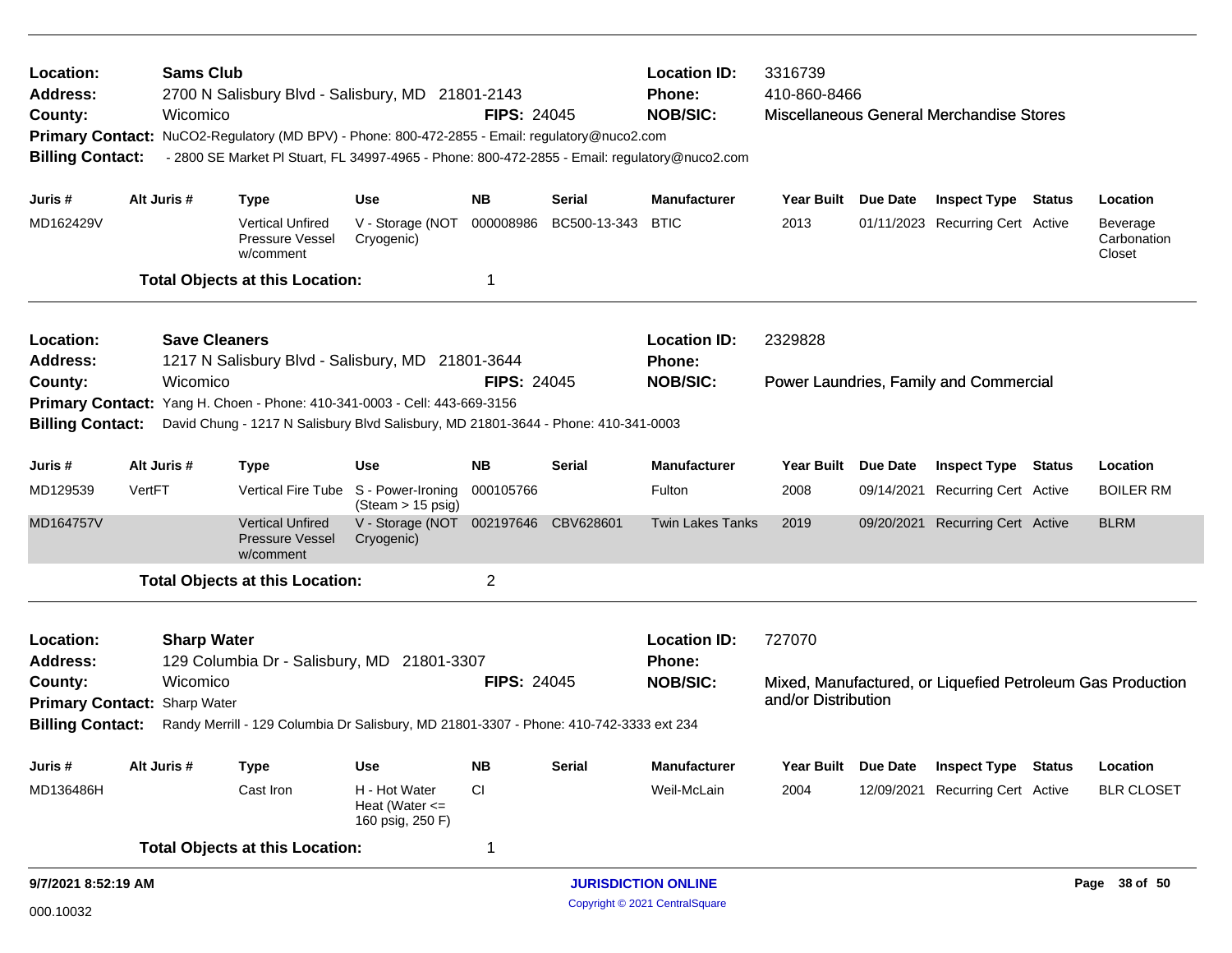| Location:<br><b>Address:</b><br>County:                                                                                                                                                                                                                 |                                                                                                    | Shore Stop - 207 (Arc3) |                                                                                                                                                           |                            |                    | <b>Location ID:</b><br>Phone: | 3630750             |         |                                                                                                                                                                                                                                                                                                                                                                                        |  |  |          |  |  |
|---------------------------------------------------------------------------------------------------------------------------------------------------------------------------------------------------------------------------------------------------------|----------------------------------------------------------------------------------------------------|-------------------------|-----------------------------------------------------------------------------------------------------------------------------------------------------------|----------------------------|--------------------|-------------------------------|---------------------|---------|----------------------------------------------------------------------------------------------------------------------------------------------------------------------------------------------------------------------------------------------------------------------------------------------------------------------------------------------------------------------------------------|--|--|----------|--|--|
| 1020 Eastern Shore Dr - Salisbury, MD 21804-6462<br><b>NOB/SIC:</b><br>Wicomico<br><b>FIPS: 24045</b><br>Primary Contact: Shore Stop - 207 (Arc3)<br><b>Billing Contact:</b><br>Matt Ellen - PO Box 26269 Richmond, VA 23260-6269 - Phone: 804-644-4521 |                                                                                                    |                         |                                                                                                                                                           |                            |                    |                               |                     |         |                                                                                                                                                                                                                                                                                                                                                                                        |  |  |          |  |  |
|                                                                                                                                                                                                                                                         |                                                                                                    |                         |                                                                                                                                                           |                            |                    |                               |                     |         |                                                                                                                                                                                                                                                                                                                                                                                        |  |  |          |  |  |
|                                                                                                                                                                                                                                                         |                                                                                                    |                         | <b>Use</b><br><b>NB</b><br><b>Serial</b><br><b>Manufacturer</b><br><b>Type</b><br>Year Built Due Date<br><b>Inspect Type Status</b><br>000306075 31732022 |                            |                    |                               |                     |         |                                                                                                                                                                                                                                                                                                                                                                                        |  |  |          |  |  |
| Juris #                                                                                                                                                                                                                                                 |                                                                                                    | Alt Juris #             |                                                                                                                                                           |                            |                    |                               |                     |         |                                                                                                                                                                                                                                                                                                                                                                                        |  |  | Location |  |  |
| MD161037V                                                                                                                                                                                                                                               |                                                                                                    |                         | <b>Vertical Unfired</b><br>Pressure Vessel<br>w/comment                                                                                                   | V - Storage<br>(Cryogenic) |                    |                               | <b>CHART</b>        | 2017    |                                                                                                                                                                                                                                                                                                                                                                                        |  |  | Outside  |  |  |
|                                                                                                                                                                                                                                                         |                                                                                                    |                         | <b>Total Objects at this Location:</b>                                                                                                                    |                            | $\mathbf 1$        |                               |                     |         |                                                                                                                                                                                                                                                                                                                                                                                        |  |  |          |  |  |
| Location:                                                                                                                                                                                                                                               |                                                                                                    |                         | Shore Stop - 211 (Arc3)                                                                                                                                   |                            |                    |                               | <b>Location ID:</b> | 724919  |                                                                                                                                                                                                                                                                                                                                                                                        |  |  |          |  |  |
| <b>Address:</b>                                                                                                                                                                                                                                         |                                                                                                    |                         | 1215 Mt Herman Road - Salisbury, MD 21801                                                                                                                 |                            |                    |                               | <b>Phone:</b>       |         |                                                                                                                                                                                                                                                                                                                                                                                        |  |  |          |  |  |
| County:                                                                                                                                                                                                                                                 |                                                                                                    | Wicomico                |                                                                                                                                                           |                            | <b>FIPS: 24045</b> |                               | <b>NOB/SIC:</b>     |         | <b>Miscellaneous Food Stores</b><br>05/09/2022 Recurring Cert Active<br><b>Gasoline Service Stations</b><br>Year Built Due Date<br><b>Inspect Type</b><br><b>Status</b><br>Location<br>06/04/2022 Recurring Cert Active<br>Outside<br><b>Miscellaneous Food Stores</b><br>Year Built Due Date<br><b>Inspect Type Status</b><br>Location<br>Outside<br>05/09/2022 Recurring Cert Active |  |  |          |  |  |
| Primary Contact: Shore Stop - 211 (Arc3)                                                                                                                                                                                                                |                                                                                                    |                         |                                                                                                                                                           |                            |                    |                               |                     |         |                                                                                                                                                                                                                                                                                                                                                                                        |  |  |          |  |  |
|                                                                                                                                                                                                                                                         | <b>Billing Contact:</b><br>Matt Ellen - PO Box 26269 Richmond, VA 23260-6269 - Phone: 804-644-4521 |                         |                                                                                                                                                           |                            |                    |                               |                     |         |                                                                                                                                                                                                                                                                                                                                                                                        |  |  |          |  |  |
| Juris #                                                                                                                                                                                                                                                 |                                                                                                    | Alt Juris #             | <b>Type</b>                                                                                                                                               | <b>Use</b>                 | <b>NB</b>          | Serial                        | <b>Manufacturer</b> |         |                                                                                                                                                                                                                                                                                                                                                                                        |  |  |          |  |  |
| MD161058V                                                                                                                                                                                                                                               |                                                                                                    |                         | <b>Vertical Unfired</b><br>Pressure Vessel<br>w/comment                                                                                                   | V - Storage<br>(Cryogenic) | 000306076          | 31732023                      | <b>CHART</b>        | 2017    |                                                                                                                                                                                                                                                                                                                                                                                        |  |  |          |  |  |
|                                                                                                                                                                                                                                                         |                                                                                                    |                         | <b>Total Objects at this Location:</b>                                                                                                                    |                            | 1                  |                               |                     |         |                                                                                                                                                                                                                                                                                                                                                                                        |  |  |          |  |  |
| Location:                                                                                                                                                                                                                                               |                                                                                                    |                         | Shore Stop - 225 (Arc3)                                                                                                                                   |                            |                    |                               | <b>Location ID:</b> | 3630755 |                                                                                                                                                                                                                                                                                                                                                                                        |  |  |          |  |  |
| <b>Address:</b>                                                                                                                                                                                                                                         |                                                                                                    |                         | 27430 Ocean Gtwy - Hebron, MD 21830-1038                                                                                                                  |                            |                    |                               | Phone:              |         |                                                                                                                                                                                                                                                                                                                                                                                        |  |  |          |  |  |
| County:                                                                                                                                                                                                                                                 |                                                                                                    | Wicomico                |                                                                                                                                                           |                            | <b>FIPS: 24045</b> |                               | <b>NOB/SIC:</b>     |         |                                                                                                                                                                                                                                                                                                                                                                                        |  |  |          |  |  |
| Primary Contact: Shore Stop - 225 (Arc3)                                                                                                                                                                                                                |                                                                                                    |                         |                                                                                                                                                           |                            |                    |                               |                     |         |                                                                                                                                                                                                                                                                                                                                                                                        |  |  |          |  |  |
| <b>Billing Contact:</b><br>Matt Ellen - PO Box 26269 Richmond, VA 23260-6269 - Phone: 804-644-4521                                                                                                                                                      |                                                                                                    |                         |                                                                                                                                                           |                            |                    |                               |                     |         |                                                                                                                                                                                                                                                                                                                                                                                        |  |  |          |  |  |
| Juris #                                                                                                                                                                                                                                                 |                                                                                                    | Alt Juris #             | <b>Type</b>                                                                                                                                               | <b>Use</b>                 | <b>NB</b>          | <b>Serial</b>                 | <b>Manufacturer</b> |         |                                                                                                                                                                                                                                                                                                                                                                                        |  |  |          |  |  |
| MD161036V                                                                                                                                                                                                                                               |                                                                                                    |                         | <b>Vertical Unfired</b><br>Pressure Vessel<br>w/comment                                                                                                   | V - Storage<br>(Cryogenic) | 000306807          | 31732034                      | <b>CHART</b>        | 2017    |                                                                                                                                                                                                                                                                                                                                                                                        |  |  |          |  |  |
| <b>Total Objects at this Location:</b><br>-1                                                                                                                                                                                                            |                                                                                                    |                         |                                                                                                                                                           |                            |                    |                               |                     |         |                                                                                                                                                                                                                                                                                                                                                                                        |  |  |          |  |  |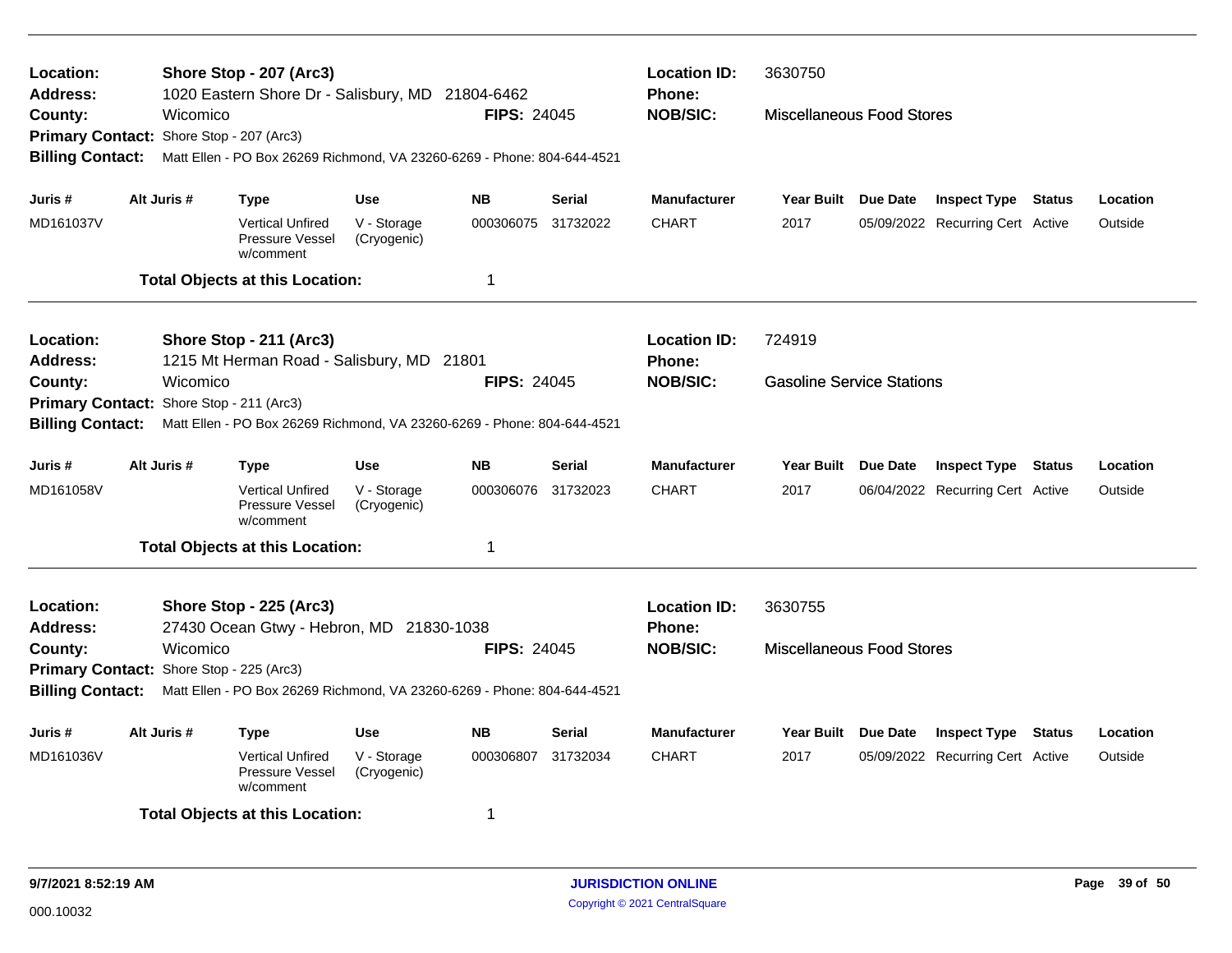| Location:<br><b>Address:</b>             |             |          | Shore Stop - 229 (Arc3)<br>7126 Friendship Rd - Pittsville, MD 21850-2040 |                            |                    |               | <b>Location ID:</b><br>Phone:                                                                                                              | 3884616                          |                                  |        |                               |
|------------------------------------------|-------------|----------|---------------------------------------------------------------------------|----------------------------|--------------------|---------------|--------------------------------------------------------------------------------------------------------------------------------------------|----------------------------------|----------------------------------|--------|-------------------------------|
| County:                                  |             | Wicomico |                                                                           |                            | <b>FIPS: 24045</b> |               | <b>NOB/SIC:</b>                                                                                                                            | <b>Gasoline Service Stations</b> |                                  |        |                               |
| Primary Contact: Shore Stop - 229 (Arc3) |             |          |                                                                           |                            |                    |               |                                                                                                                                            |                                  |                                  |        |                               |
| <b>Billing Contact:</b>                  |             |          | Matt Ellen - PO Box 26269 Richmond, VA 23260-6269 - Phone: 804-644-4521   |                            |                    |               |                                                                                                                                            |                                  |                                  |        |                               |
| Juris #                                  | Alt Juris # |          | <b>Type</b>                                                               | <b>Use</b>                 | <b>NB</b>          | <b>Serial</b> | <b>Manufacturer</b>                                                                                                                        | Year Built Due Date              | <b>Inspect Type Status</b>       |        | Location                      |
| MD161060V                                |             |          | <b>Vertical Unfired</b><br>Pressure Vessel<br>w/comment                   | V - Storage<br>(Cryogenic) | 000306084          | 31732031      | <b>CHART</b>                                                                                                                               | 2017                             | 06/04/2022 Recurring Cert Active |        | Outside                       |
|                                          |             |          | <b>Total Objects at this Location:</b>                                    |                            | $\mathbf 1$        |               |                                                                                                                                            |                                  |                                  |        |                               |
| Location:                                |             |          | Shoyu Japan (Arc3)                                                        |                            |                    |               | <b>Location ID:</b>                                                                                                                        | 3966129                          |                                  |        |                               |
| <b>Address:</b>                          |             |          | 2300 N Salisbury Blvd - Salisbury, MD 21801-7810                          |                            |                    |               | Phone:                                                                                                                                     | 718-612-0128                     |                                  |        |                               |
| County:                                  |             | Wicomico |                                                                           |                            | <b>FIPS: 24045</b> |               | <b>NOB/SIC:</b>                                                                                                                            |                                  |                                  |        |                               |
| Primary Contact: Shoyu Japan (Arc3)      |             |          |                                                                           |                            |                    |               |                                                                                                                                            |                                  |                                  |        |                               |
| <b>Billing Contact:</b>                  |             |          |                                                                           |                            |                    |               | Charlie Patterson - PO Box 26269 Richmond, VA 23260-6269 - Phone: 804-644-4521 - Email: charlie.patterson@arc3gases.com                    |                                  |                                  |        |                               |
| Juris #                                  | Alt Juris # |          | <b>Type</b>                                                               | <b>Use</b>                 | <b>NB</b>          | <b>Serial</b> | <b>Manufacturer</b>                                                                                                                        | Year Built Due Date              | <b>Inspect Type Status</b>       |        | Location                      |
| MD163364V                                |             |          | <b>Vertical Unfired</b><br>Pressure Vessel<br>w/comment                   | V - Storage<br>(Cryogenic) | 000003568          | 468-062-D2    | Taylor-Wharton                                                                                                                             | 1988                             | 08/09/2023 Recurring Cert Active |        | <b>Outside Fenced</b><br>Area |
|                                          |             |          | <b>Total Objects at this Location:</b>                                    |                            | -1                 |               |                                                                                                                                            |                                  |                                  |        |                               |
| Location:                                |             | Sobo's   |                                                                           |                            |                    |               | <b>Location ID:</b>                                                                                                                        | 4038209                          |                                  |        |                               |
| <b>Address:</b>                          |             |          | 1015 Eastern Shore Dr - Salisbury, MD 21804-6463                          |                            |                    |               | <b>Phone:</b>                                                                                                                              | 410-219-1117                     |                                  |        |                               |
| County:                                  |             | Wicomico |                                                                           |                            | <b>FIPS: 24045</b> |               | <b>NOB/SIC:</b>                                                                                                                            |                                  |                                  |        |                               |
|                                          |             |          |                                                                           |                            |                    |               | Primary Contact: Scott Wagner - Phone: 410-742-9301 Ext 12 - Cell: 443-783-6615 - Email: swagner@mathesongas.com                           |                                  |                                  |        |                               |
| <b>Billing Contact:</b>                  |             |          |                                                                           |                            |                    |               | Scott Wagner - 116 Columbia Dr Salisbury, MD 21801-3308 - Phone: 410-742-9301 Ext 12 - Cell: 443-783-6615 - Email: swagner@mathesongas.com |                                  |                                  |        |                               |
| Juris #                                  | Alt Juris # |          | <b>Type</b>                                                               | <b>Use</b>                 | <b>NB</b>          | <b>Serial</b> | <b>Manufacturer</b>                                                                                                                        | Year Built Due Date              | <b>Inspect Type</b>              | Status | Location                      |
| MD167170V                                |             |          | <b>Vertical Unfired</b><br>Pressure Vessel<br>w/comment                   | V - Storage<br>(Cryogenic) | 000005278          | 468-012-E1    | Taylor-Wharton                                                                                                                             | 1988                             | 08/20/2022 Recurring Cert Active |        | Out Back                      |
|                                          |             |          | <b>Total Objects at this Location:</b>                                    |                            | -1                 |               |                                                                                                                                            |                                  |                                  |        |                               |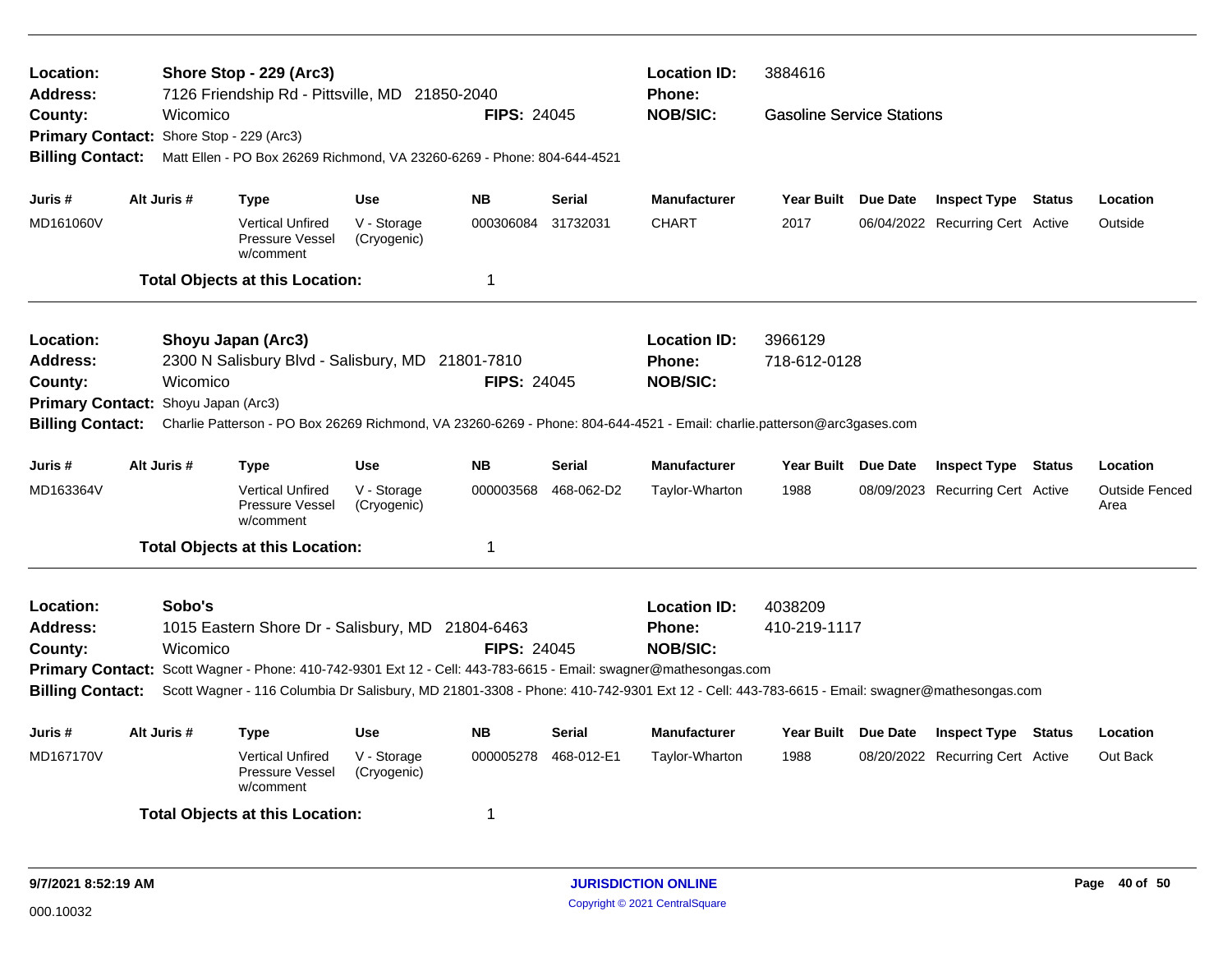| <b>Location:</b> | <b>SOM-UMD/Salisbury Univ/Other Bldgs (BPV)</b>                                                                       |                    | <b>Location ID:</b> | 724256                                           |
|------------------|-----------------------------------------------------------------------------------------------------------------------|--------------------|---------------------|--------------------------------------------------|
| <b>Address:</b>  | 1101 Camden Ave - Salisbury, MD 21801-6837                                                                            |                    | <b>Phone:</b>       |                                                  |
| County:          | Wicomico                                                                                                              | <b>FIPS: 24045</b> | <b>NOB/SIC:</b>     | Colleges, Universities, and Professional Schools |
|                  | Primary Contact: Neil Kennovin (BPV) - Phone: 410-543-6204 - Cell: 757-894-7177 - Email: njkennovin@salisbury.edu     |                    |                     |                                                  |
|                  | Billing Contact: Facility Manager (BPV) - 1101 Camden Ave Salisbury, MD 21801-6837 - Phone: 410-543-6200/410-543-6202 |                    |                     |                                                  |

| Juris #   | Alt Juris # | <b>Type</b>                     | Use                                                     | <b>NB</b> | <b>Serial</b> | <b>Manufacturer</b>     | <b>Year Built</b> | Due Date | <b>Inspect Type</b>              | <b>Status</b> | Location                          |
|-----------|-------------|---------------------------------|---------------------------------------------------------|-----------|---------------|-------------------------|-------------------|----------|----------------------------------|---------------|-----------------------------------|
| MD072519H |             | Cast Iron                       | H - Hot Water<br>Heat (Water $\leq$<br>160 psig, 250 F) | <b>CI</b> | N90534        | H B Smith               | 1990              |          | 10/18/2022 Recurring Cert Active |               | <b>Devilbiss</b>                  |
| MD076983H |             | <b>Horizontal Fire</b><br>Tube  | H - Steam Heat<br>(Steam $\le$ 15<br>psig)              | 000000722 | L88022        | <b>Cleaver Brooks</b>   | 1990              |          | 08/08/2022 Recurring Cert Active |               | <b>Fulton Hall</b>                |
| MD076984H |             | <b>Horizontal Fire</b><br>Tube  | H - Steam Heat<br>(Steam $\le$ 15<br>psig)              | 000000729 | L88021        | <b>Cleaver Brooks</b>   | 1990              |          | 08/08/2022 Recurring Cert Active |               | <b>Fulton Hall</b>                |
| MD079167H |             | Cast Iron                       | H - Hot Water<br>Heat (Water $\leq$<br>160 psig, 250 F) | CI        | 92122         | H B Smith               | 1992              |          | 10/18/2022 Recurring Cert Active |               | <b>Blackwell Hall</b>             |
| MD086366H |             | Cast Iron                       | H - Hot Water<br>Heat (Water $\leq$<br>160 psig, 250 F) | <b>CI</b> |               | H B Smith               | 1994              |          | 10/18/2022 Recurring Cert Active |               | <b>Chester Hall</b>               |
| MD099769H |             | <b>Horizontal Fire</b><br>Tube  | H - Hot Water<br>Heat (Water $\leq$<br>160 psig, 250 F) | 000003674 |               | <b>Cleaver Brooks</b>   | 1998              |          | 08/08/2022 Recurring Cert Active |               | Chesapeake Hall                   |
| MD107143H |             | Cast Iron                       | H - Hot Water<br>Heat (Water $\leq$<br>160 psig, 250 F) | <b>CI</b> |               | H B Smith               | 1994              |          | 10/18/2022 Recurring Cert Active |               | Choptank Hall                     |
| MD109517H |             | <b>Horizontal Fire</b><br>Tube  | H - Hot Water<br>Heat (Water $\leq$<br>160 psig, 250 F) | 000006046 |               | <b>Cleaver Brooks</b>   | 2001              |          | 08/08/2022 Recurring Cert Active |               | Chesapeake Hall                   |
| MD109518H |             | <b>Horizontal Water</b><br>Tube | H - Hot Water<br>Supply (Water <=<br>160 psig, 250 F)   | 000130252 |               | $\lfloor \cdot \rfloor$ | 2000              |          | 10/18/2022 Recurring Cert Active |               | <b>Saint Martins</b><br>Hall      |
| MD120425H |             | <b>Water Heater</b><br>(HLW)    | H - Hot Water<br>Supply (Water <=<br>160 psig, 250 F)   | 000110407 |               | PVI                     | 2004              |          | 10/18/2022 External Cert         | Active        | Pocomoke Hall                     |
| MD120427H |             | <b>Water Heater</b><br>(HLW)    | H - Hot Water<br>Supply (Water <=<br>160 psig, 250 F)   | 000113167 |               | <b>PVI</b>              | 2004              |          | 10/18/2022 Recurring Cert Active |               | <b>Chester Hall</b>               |
| MD122605H |             | <b>Water Heater</b><br>(HLW)    | H - Hot Water<br>Supply (Water <=<br>160 psig, 250 F)   | 000116196 |               | PVI                     | 2005              |          | 10/18/2022 Recurring Cert Active |               | <b>Choptank Hall</b>              |
| MD128565H | CI          | Cast Iron                       | H - Hot Water<br>Heat (Water $\leq$<br>160 psig, 250 F) | <b>CI</b> | 999           | <b>HB Smith</b>         | 2007              |          | 10/19/2022 Recurring Cert Active |               | <b>TETC Boiler</b><br>Room Bldg A |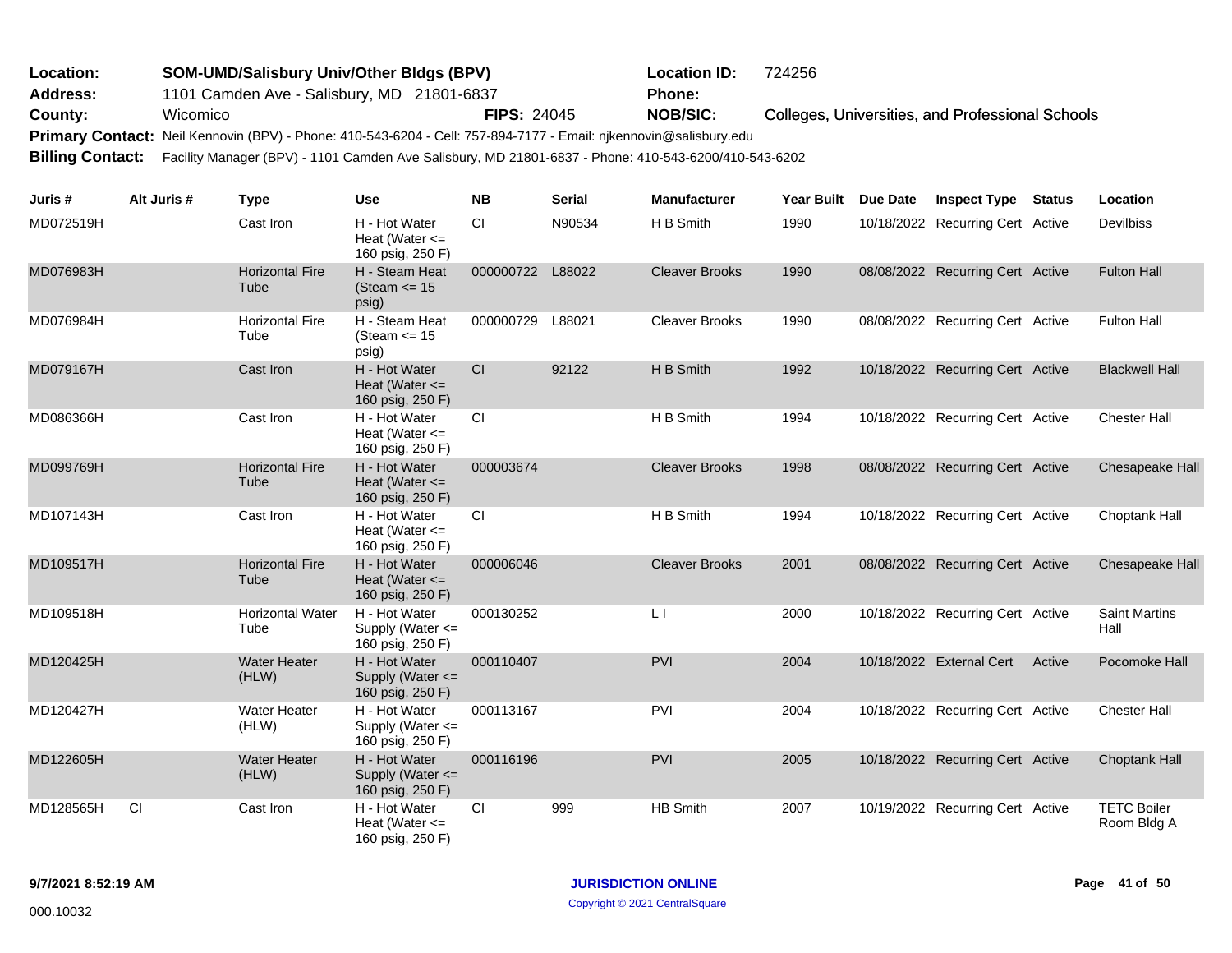| Juris #   | Alt Juris # | <b>Type</b>                                               | <b>Use</b>                                                | <b>NB</b>         | <b>Serial</b>                    | <b>Manufacturer</b>   | <b>Year Built</b> | <b>Due Date</b> | <b>Inspect Type</b>              | <b>Status</b> | Location                                 |
|-----------|-------------|-----------------------------------------------------------|-----------------------------------------------------------|-------------------|----------------------------------|-----------------------|-------------------|-----------------|----------------------------------|---------------|------------------------------------------|
| MD128566H |             | Cast Iron                                                 | H - Hot Water<br>Heat (Water $\leq$<br>160 psig, 250 F)   | CI                | 999                              | <b>HB Smith</b>       | 2008              |                 | 10/19/2022 Recurring Cert Active |               | <b>TETC Bldg A</b><br><b>Boiler Room</b> |
| MD128567H | <b>HWH</b>  | <b>Vertical Fire Tube</b>                                 | H - Hot Water<br>Supply (Water <=<br>160 psig, 210 F)     | 000121845         |                                  | <b>PVI</b> Industries | 2007              |                 | 10/19/2022 Recurring Cert Active |               | <b>TETC Bldg A</b><br><b>Boiler Room</b> |
| MD128568H |             | Electric (NOT<br>HLW)                                     | H - Hot Water<br>Supply (Water $\leq$<br>160 psig, 210 F) | 000121846         |                                  | <b>PVI</b> Industries | 2007              |                 | 10/19/2022 Recurring Cert Active |               | <b>TETC Penthouse</b><br>B               |
| MD128569H |             | Electric (NOT<br>HLW)                                     | H - Hot Water<br>Supply (Water <=<br>160 psig, 210 F)     | 000121847         |                                  | <b>PVI</b> Industries | 2007              |                 | 10/19/2022 Recurring Cert Active |               | <b>TETC Penthouse</b><br>C               |
| MD136478H |             | Cast Iron                                                 | H - Hot Water<br>Heat (Water $\leq$<br>160 psig, 250 F)   | <b>CI</b>         | 28A-5-090199                     | <b>HB Smith</b>       | 2009              |                 | 10/19/2022 Recurring Cert Active |               | Pocomoke Hall<br><b>Boiler Room</b>      |
| MD137602H | #2          | <b>Vertical Fire Tube</b>                                 | H - Hot Water<br>Heat (Water $\leq$<br>160 psig, 250 F)   | 000002143         |                                  | <b>Cleaver Brooks</b> | 2009              |                 | 10/19/2022 Recurring Cert Active |               | Perdue School of<br><b>Business</b>      |
| MD137603H | #1          | <b>Vertical Fire Tube</b>                                 | H - Hot Water<br>Heat (Water $\leq$<br>160 psig, 250 F)   | 000002331         |                                  | <b>Cleaver Brooks</b> | 2009              |                 | 10/19/2022 Recurring Cert Active |               | Perdue School of<br><b>Business</b>      |
| MD149434H | Boiler #1   | Cast Iron                                                 | H - Hot Water<br>Heat (Water $\leq$<br>160 psig, 250 F)   | CI.               | 28HE-18-<br>090341               | H B Smith             | 2009              |                 | 01/12/2022 Recurring Cert Active |               | Maggs Gym                                |
| MD149435H | Boiler #2   | Cast Iron                                                 | H - Hot Water<br>Heat (Water $\leq$<br>160 psig, 250 F)   | CI                | 28HE-18-<br>090573               | H B Smith             | 2009              |                 | 01/12/2022 Recurring Cert Active |               | Maggs Gym                                |
| MD149437H | #1          | Other w/comment                                           | H - Hot Water<br>Heat (Water $\leq$<br>160 psig, 250 F)   | 000262137         | E13H10262137 Lochinvar           |                       | 2013              |                 | 10/19/2022 Recurring Cert Active |               | Severn Hall                              |
| MD149438H | #2          | Other w/comment                                           | H - Hot Water<br>Heat (Water $\leq$<br>160 psig, 250 F)   |                   | 000262135 E13H10262135 Lochinvar |                       | 2013              |                 | 10/19/2022 Recurring Cert Active |               | Severn Hall                              |
| MD154215V |             | Autoclave                                                 | V - Process-<br>Sterilizing                               |                   | 000007312 SEB100-397             | Consolidated          | 2016              |                 | 05/31/2022 Recurring Cert Active |               | Henson RM 264                            |
| MD154216V |             | Autoclave                                                 | V - Process-<br>Sterilizing                               | 000007307 4913-29 |                                  | Consolidated          | 2016              |                 | 05/31/2022 Recurring Cert Active |               | Henson RM 264                            |
| MD160099V | Quincy      | <b>Horizontal Unfired</b><br>Pressure Vessel<br>w/comment | V - Storage (NOT<br>Cryogenic)                            | 000685444 775003  |                                  | Morganton             | 2017              |                 | 02/26/2022 Recurring Cert Active |               | Maggs Gym                                |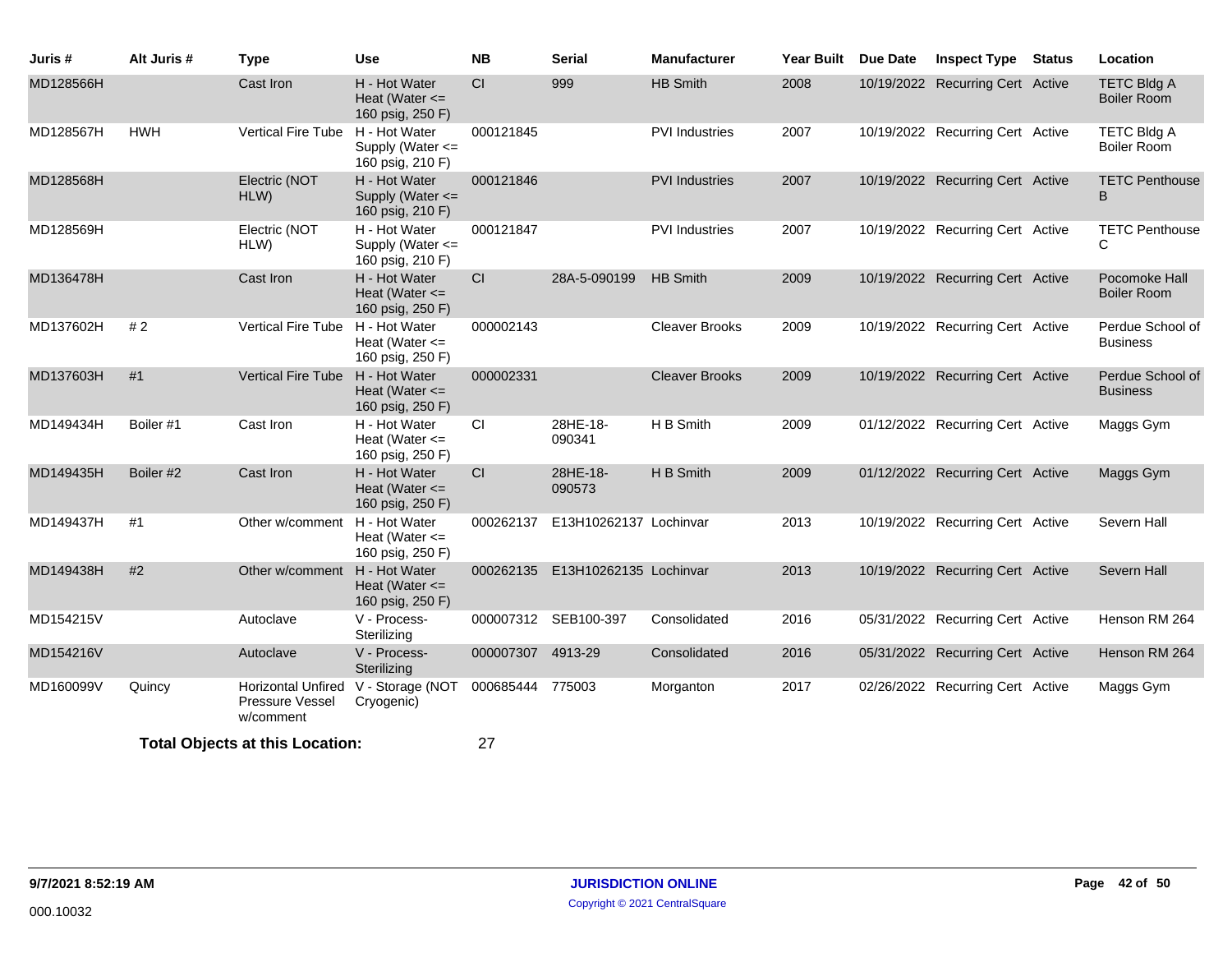|          |                    | <b>Location ID:</b>                                                                                    | 3677396                                                                                                                                                                                                                                    |
|----------|--------------------|--------------------------------------------------------------------------------------------------------|--------------------------------------------------------------------------------------------------------------------------------------------------------------------------------------------------------------------------------------------|
|          |                    | <b>Phone:</b>                                                                                          |                                                                                                                                                                                                                                            |
| Wicomico | <b>FIPS: 24045</b> | <b>NOB/SIC:</b>                                                                                        | Colleges, Universities, and Professional Schools                                                                                                                                                                                           |
|          |                    |                                                                                                        |                                                                                                                                                                                                                                            |
|          |                    |                                                                                                        |                                                                                                                                                                                                                                            |
|          |                    | SOM-UMD/Salisbury Univ/Patricia R. Guerrieri (BPV)<br>1134 S Salisbury Blvd - Salisbury, MD 21801-6328 | Primary Contact: Neil Kennovin (BPV) - Phone: 410-543-6204 - Cell: 757-894-7177 - Email: njkennovin@salisbury.edu<br>Billing Contact: Facility Manager (BPV) - 1101 Camden Ave Salisbury, MD 21801-6837 - Phone: 410-543-6200/410-543-6202 |

| Juris #   | Alt Juris # | Type                                                    | <b>Use</b>                                                | <b>NB</b> | <b>Serial</b>      | <b>Manufacturer</b> | Year Built | Due Date   | <b>Inspect Type</b>              | Status | Location       |
|-----------|-------------|---------------------------------------------------------|-----------------------------------------------------------|-----------|--------------------|---------------------|------------|------------|----------------------------------|--------|----------------|
| MD065252H |             | Cast Iron                                               | H - Hot Water<br>Heat (Water $\leq$<br>160 psig, 250 F)   | <b>CI</b> |                    | <b>Peerless</b>     | 1987       |            | 10/18/2022 Recurring Cert Active |        | Guerri Ctr     |
| MD065253H |             | Cast Iron                                               | H - Hot Water<br>Heat (Water $\leq$<br>160 psig, 250 F)   | CI        |                    | Peerless            | 1987       |            | 10/18/2022 Recurring Cert Active |        | Guerrieri Ctr  |
| MD153611H |             | Water Tube<br>Coiled (Flueless<br>Hi Efficiency)        | H - Hot Water<br>Heat (Water $\leq$<br>160 psig, 250 F)   | 000004012 | 602742600158       | Hoval               | 2014       | 05/18/2022 | <b>Recurring Cert Active</b>     |        | Penthouse Roof |
| MD153612H | 2           | <b>Water Tube</b><br>Coiled (Flueless<br>Hi Efficiency) | H - Hot Water<br>Heat (Water $\leq$<br>160 psig, 250 F)   | 000004002 | 602742600148 Hoval |                     | 2014       |            | 05/18/2022 Recurring Cert Active |        | Penthouse Roof |
| MD153613H | 3           | Water Tube<br>Coiled (Flueless<br>Hi Efficiency)        | H - Hot Water<br>Heat (Water $\leq$<br>160 psig, 250 F)   | 000003714 | 60221090237        | Hoval               | 2012       |            | 05/18/2022 Recurring Cert Active |        | Penthouse Roof |
| MD154206H |             | <b>Water Heater</b><br>(HLW)                            | H - Hot Water<br>Supply (Water $\leq$<br>160 psig, 210 F) | 000206104 | 1525M002085        | A O Smith           | 2015       |            | 05/18/2022 Recurring Cert Active |        | Penthouse Roof |
| MD154207H |             | Water Heater<br>(HLW)                                   | H - Hot Water<br>Supply (Water $\leq$<br>160 psig, 210 F) | 000207031 | 1529M000269        | A O Smith           | 2015       |            | 05/18/2022 Recurring Cert Active |        | Penthouse Roof |
|           |             | Total Objects at this Location:                         |                                                           |           |                    |                     |            |            |                                  |        |                |

105 E College Ave - Salisbury, MD 21804-6476 **County:** Wicomico **NOB/SIC: FIPS:** 24045 Primary Contact: Scott Wagner - Phone: 410-742-9301 Ext 12 - Cell: 443-783-6615 - Email: swagner@mathesongas.com **Billing Contact:** Scott Wagner - 116 Columbia Dr Salisbury, MD 21801-3308 - Phone: 410-742-9301 Ext 12 - Cell: 443-783-6615 - Email: swagner@mathesongas.com **Specific Gravity Location ID:** 4038210 **Address: Location: Phone:** 443-859-8412 **Juris # Alt Juris # Type Use NB Serial Manufacturer Year Built Due Date Inspect Type Status Location**

| Juris #   | AIT JUITS $\overline{H}$ | l vpe                                            | use                        | NB        | serial   | manufacturer |      | rear Bullt Due Date | INSPECT TVDE                     | ้ Status | Location |
|-----------|--------------------------|--------------------------------------------------|----------------------------|-----------|----------|--------------|------|---------------------|----------------------------------|----------|----------|
| MD167171V |                          | Vertical Unfired<br>Pressure Vessel<br>w/comment | V - Storage<br>(Cryogenic) | 000203761 | 30908460 | <b>CHART</b> | 2009 |                     | 08/20/2022 Recurring Cert Active |          | Out Back |
|           |                          | <b>Total Objects at this Location:</b>           |                            |           |          |              |      |                     |                                  |          |          |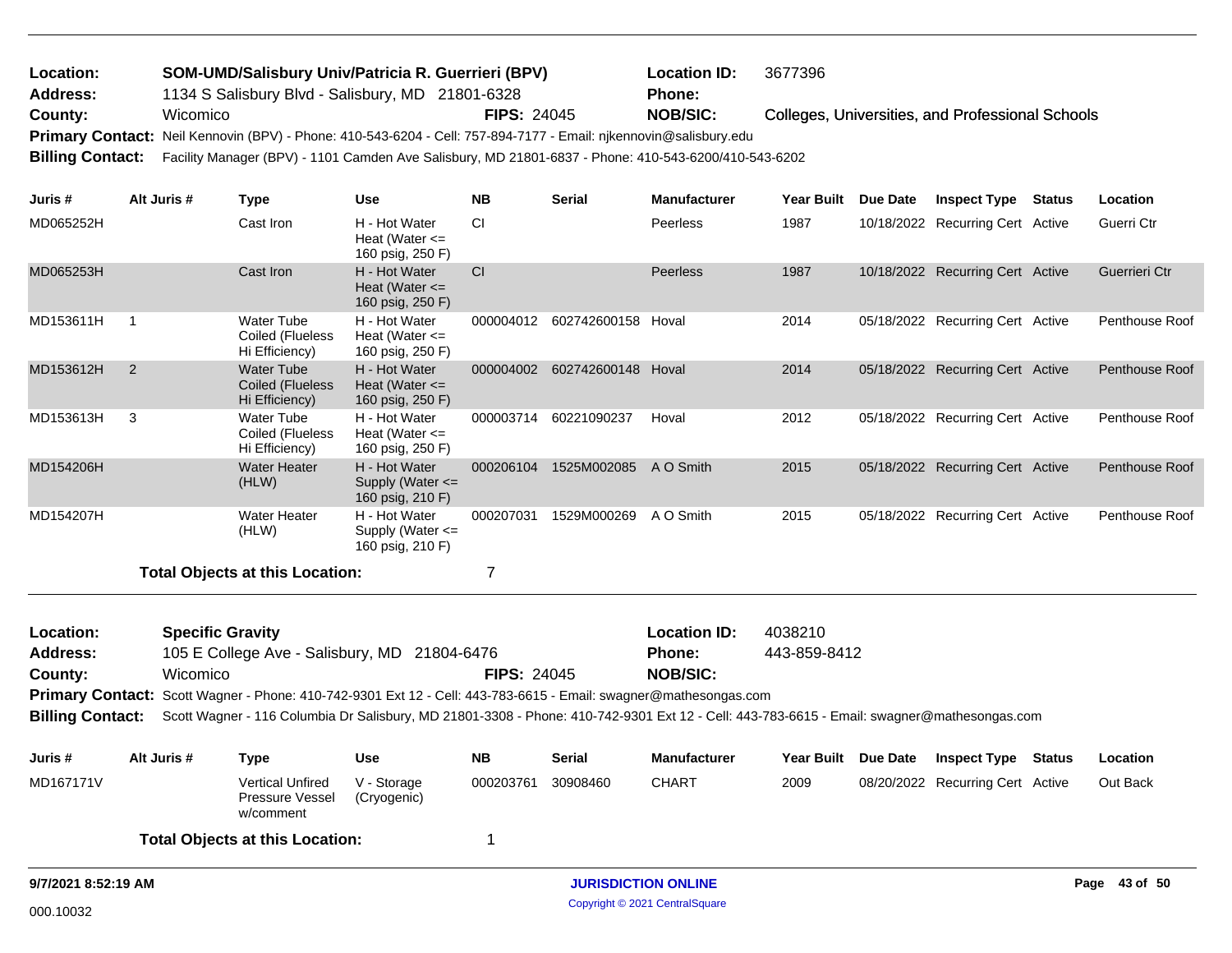| Location:<br><b>Address:</b><br>County:<br>Primary Contact: Subway (Arc3)<br><b>Billing Contact:</b>                                                                                                                                                                                                                    |             | Wicomico | Subway (Arc3)                                           | 1012 S Salisbury Blvd - Salisbury, MD 21801-6360<br>Charlie Patterson - PO Box 26269 Richmond, VA 23260-6269 - Phone: 804-644-4521 - Email: charlie.patterson@arc3gases.com                                                                   | <b>FIPS: 24045</b>          |                 | <b>Location ID:</b><br>Phone:<br><b>NOB/SIC:</b> | 4062326                           |                                  |        |          |
|-------------------------------------------------------------------------------------------------------------------------------------------------------------------------------------------------------------------------------------------------------------------------------------------------------------------------|-------------|----------|---------------------------------------------------------|-----------------------------------------------------------------------------------------------------------------------------------------------------------------------------------------------------------------------------------------------|-----------------------------|-----------------|--------------------------------------------------|-----------------------------------|----------------------------------|--------|----------|
| Juris #                                                                                                                                                                                                                                                                                                                 | Alt Juris # |          | Type                                                    | <b>Use</b>                                                                                                                                                                                                                                    | <b>NB</b>                   | <b>Serial</b>   | <b>Manufacturer</b>                              | Year Built Due Date               | <b>Inspect Type Status</b>       |        | Location |
| MD169258V                                                                                                                                                                                                                                                                                                               |             |          | <b>Vertical Unfired</b><br>Pressure Vessel<br>w/comment | V - Storage<br>(Cryogenic)                                                                                                                                                                                                                    | 000146364                   | CSLG03C145      | <b>CHART</b>                                     | 2003                              | 03/02/2023 Recurring Cert Active |        | Outside  |
|                                                                                                                                                                                                                                                                                                                         |             |          | <b>Total Objects at this Location:</b>                  |                                                                                                                                                                                                                                               | -1                          |                 |                                                  |                                   |                                  |        |          |
| Location:<br>Address:                                                                                                                                                                                                                                                                                                   |             |          | Taco Bell - 130048 (Mathieson)                          | 307 Tilghman Rd - Salisbury, MD 21804-1920                                                                                                                                                                                                    |                             |                 | <b>Location ID:</b><br><b>Phone:</b>             | 3962226                           |                                  |        |          |
| County:<br><b>Primary Contact:</b><br><b>Billing Contact:</b>                                                                                                                                                                                                                                                           |             | Wicomico |                                                         | Scott Wagner - Phone: 410-742-9301 Ext 12 - Cell: 443-783-6615 - Email: swagner@mathesongas.com<br>Scott Wagner - 116 Columbia Dr Salisbury, MD 21801-3308 - Phone: 410-742-9301 Ext 12 - Cell: 443-783-6615 - Email: swagner@mathesongas.com | <b>FIPS: 24045</b>          |                 | <b>NOB/SIC:</b>                                  | <b>Eating and Drinking Places</b> |                                  |        |          |
| Juris #                                                                                                                                                                                                                                                                                                                 | Alt Juris # |          | <b>Type</b>                                             | <b>Use</b>                                                                                                                                                                                                                                    | <b>NB</b>                   | <b>Serial</b>   | <b>Manufacturer</b>                              | Year Built Due Date               | <b>Inspect Type Status</b>       |        | Location |
| MD163351V                                                                                                                                                                                                                                                                                                               |             |          | <b>Vertical Unfired</b><br>Pressure Vessel<br>w/comment | V - Storage<br>(Cryogenic)                                                                                                                                                                                                                    | 000020139<br>$\overline{2}$ | 30903807        | <b>CHART</b>                                     | 2009                              | 06/19/2023 Recurring Cert Active |        | Kitchen  |
|                                                                                                                                                                                                                                                                                                                         |             |          | <b>Total Objects at this Location:</b>                  |                                                                                                                                                                                                                                               | $\mathbf 1$                 |                 |                                                  |                                   |                                  |        |          |
| Location:<br><b>Address:</b>                                                                                                                                                                                                                                                                                            |             |          | Taco Bell - 29893 (Mathieson)                           |                                                                                                                                                                                                                                               |                             |                 | <b>Location ID:</b><br><b>Phone:</b>             | 3962223                           |                                  |        |          |
| 932 S Salisbury Blvd - Salisbury, MD 21801-6317<br>Wicomico<br><b>FIPS: 24045</b><br>County:<br>Primary Contact: Taco Bell - 29893 (Mathieson)<br><b>Billing Contact:</b><br>Scott Wagner - 116 Columbia Dr Salisbury, MD 21801-3308 - Phone: 410-742-9301 Ext 12 - Cell: 443-783-6615 - Email: swagner@mathesongas.com |             |          |                                                         |                                                                                                                                                                                                                                               |                             | <b>NOB/SIC:</b> | <b>Eating and Drinking Places</b>                |                                   |                                  |        |          |
| Alt Juris #<br><b>NB</b><br>Juris #<br><b>Use</b><br><b>Type</b>                                                                                                                                                                                                                                                        |             |          |                                                         |                                                                                                                                                                                                                                               |                             | <b>Serial</b>   | <b>Manufacturer</b>                              | Year Built Due Date               | <b>Inspect Type</b>              | Status | Location |
| MD163350V                                                                                                                                                                                                                                                                                                               |             |          | <b>Vertical Unfired</b><br>Pressure Vessel<br>w/comment | V - Storage<br>(Cryogenic)                                                                                                                                                                                                                    | 000207523                   | 30913924        | <b>CHART</b>                                     | 2009                              | 06/19/2023 Recurring Cert Active |        | Kitchen  |
| <b>Total Objects at this Location:</b><br>-1                                                                                                                                                                                                                                                                            |             |          |                                                         |                                                                                                                                                                                                                                               |                             |                 |                                                  |                                   |                                  |        |          |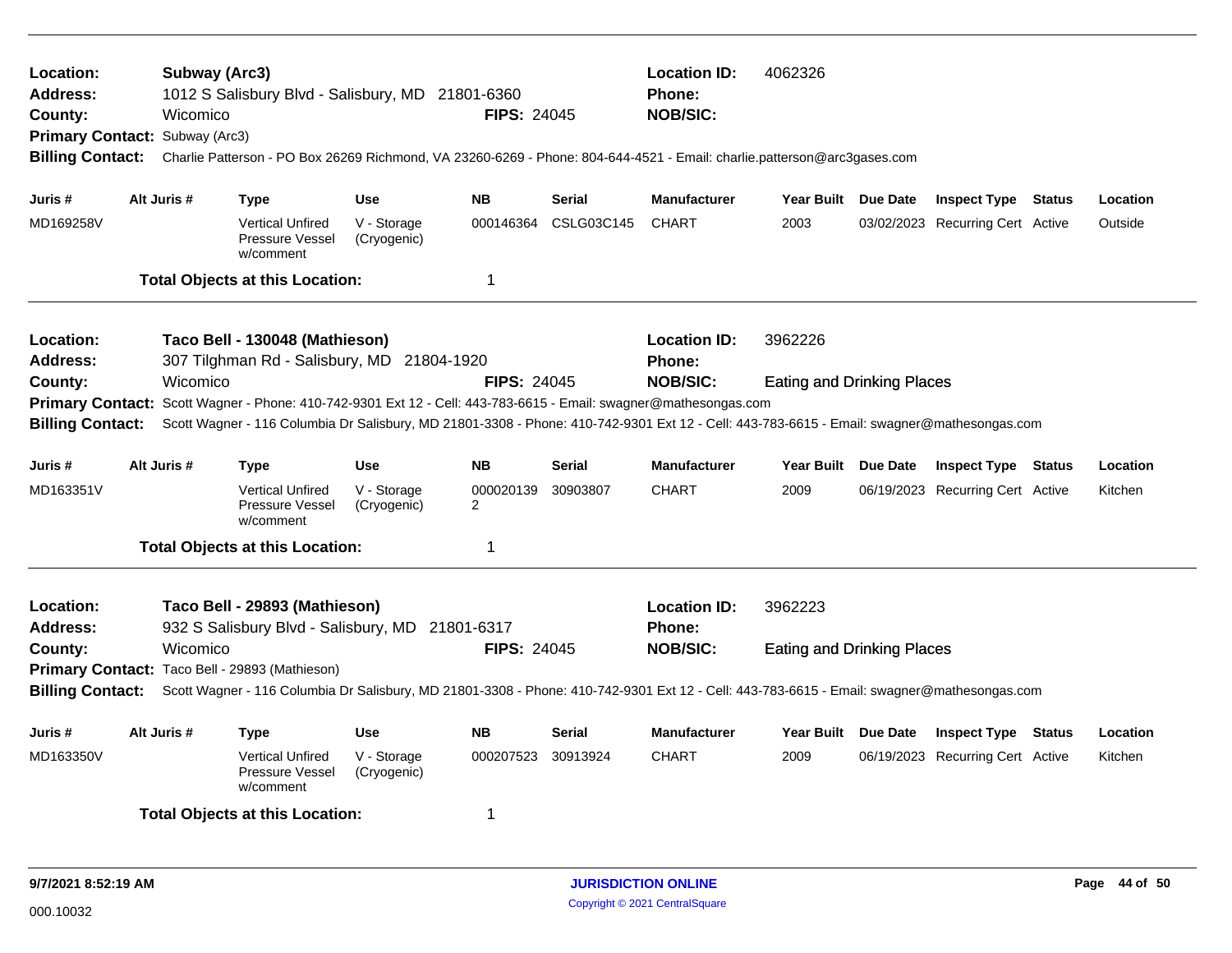| Location:<br>Address:<br>County:<br><b>Primary Contact:</b><br><b>Billing Contact:</b> | Wicomico    | <b>Tall Tales Brewery (Roberts Oxygen)</b><br>6929 Heron Grove Ct - Parsonsburg, MD 21849-2155<br>Roberts Oxygen Company (MD) - Phone: 240-493-8405 - Cell: 301-252-0742 - Email: DFranovich@RobertsOxygen.com<br>Bulk Tank Service Dept. - PO Box 5507 Rockville, MD 20855-0507 - Phone: 240-493-8405 - Cell: 301-252-0742 - Email: DFranovich@RobertsOxygen.com |                                | <b>FIPS: 24045</b> |               | <b>Location ID:</b><br>Phone:<br><b>NOB/SIC:</b> | 3698152                           |                                  |               |                         |
|----------------------------------------------------------------------------------------|-------------|-------------------------------------------------------------------------------------------------------------------------------------------------------------------------------------------------------------------------------------------------------------------------------------------------------------------------------------------------------------------|--------------------------------|--------------------|---------------|--------------------------------------------------|-----------------------------------|----------------------------------|---------------|-------------------------|
| Juris #                                                                                | Alt Juris # | Type                                                                                                                                                                                                                                                                                                                                                              | Use                            | <b>NB</b>          | Serial        | <b>Manufacturer</b>                              | Year Built Due Date               | <b>Inspect Type Status</b>       |               | Location                |
| MD152613V                                                                              |             | <b>Vertical Unfired</b><br><b>Pressure Vessel</b><br>w/comment                                                                                                                                                                                                                                                                                                    | V - Storage<br>(Cryogenic)     | 000220265          | 31108644      | <b>CHART</b>                                     | 2011                              | 05/23/2022 Recurring Cert Active |               | Outside                 |
| MD154210V                                                                              |             | <b>Vertical Unfired</b><br><b>Pressure Vessel</b><br>w/comment                                                                                                                                                                                                                                                                                                    | V - Storage<br>(Cryogenic)     | 000278574 31529425 |               | <b>CHART</b>                                     | 2011                              | 05/23/2022 Recurring Cert Active |               | Outside                 |
|                                                                                        |             | <b>Total Objects at this Location:</b>                                                                                                                                                                                                                                                                                                                            |                                | $\overline{2}$     |               |                                                  |                                   |                                  |               |                         |
| Location:<br><b>Address:</b>                                                           |             | <b>Texas Roadhouse (Arc3)</b><br>107 E Cedar Ln - Fruitland, MD 21826-2037                                                                                                                                                                                                                                                                                        |                                |                    |               | <b>Location ID:</b><br><b>Phone:</b>             | 3914790                           |                                  |               |                         |
| County:<br>Primary Contact: Texas Roadhouse (Arc3)<br><b>Billing Contact:</b>          | Wicomico    | Charlie Patterson - PO Box 26269 Richmond, VA 23260-6269 - Phone: 804-644-4521 - Email: charlie.patterson@arc3gases.com                                                                                                                                                                                                                                           |                                | <b>FIPS: 24045</b> |               | <b>NOB/SIC:</b>                                  | <b>Eating and Drinking Places</b> |                                  |               |                         |
| Juris #                                                                                | Alt Juris # | <b>Type</b>                                                                                                                                                                                                                                                                                                                                                       | <b>Use</b>                     | <b>NB</b>          | Serial        | <b>Manufacturer</b>                              | Year Built Due Date               | <b>Inspect Type Status</b>       |               | Location                |
| MD162421V                                                                              |             | <b>Vertical Unfired</b><br><b>Pressure Vessel</b><br>w/comment                                                                                                                                                                                                                                                                                                    | V - Storage (NOT<br>Cryogenic) | 000125987          | CGAR00L183    | MVE                                              | 2000                              | 11/14/2022 Recurring Cert Active |               | Kitchen                 |
|                                                                                        |             | <b>Total Objects at this Location:</b>                                                                                                                                                                                                                                                                                                                            |                                | 1                  |               |                                                  |                                   |                                  |               |                         |
| Location:<br><b>Address:</b>                                                           |             | The Greene Turtle (Roberts Oxygen)<br>2318 N Salisbury Blvd - Salisbury, MD 21801-2145                                                                                                                                                                                                                                                                            |                                |                    |               | <b>Location ID:</b><br><b>Phone:</b>             | 3988305                           |                                  |               |                         |
| County:                                                                                | Wicomico    |                                                                                                                                                                                                                                                                                                                                                                   |                                | <b>FIPS: 24045</b> |               | <b>NOB/SIC:</b>                                  | <b>Eating and Drinking Places</b> |                                  |               |                         |
| <b>Billing Contact:</b>                                                                |             | Primary Contact: Roberts Oxygen Company (MD) - Phone: 240-493-8405 - Cell: 301-252-0742 - Email: DFranovich@RobertsOxygen.com<br>Bulk Tank Service Dept. - PO Box 5507 Rockville, MD 20855-0507 - Phone: 240-493-8405 - Cell: 301-252-0742 - Email: DFranovich@RobertsOxygen.com                                                                                  |                                |                    |               |                                                  |                                   |                                  |               |                         |
| Juris #                                                                                | Alt Juris # | <b>Type</b>                                                                                                                                                                                                                                                                                                                                                       | <b>Use</b>                     | <b>NB</b>          | <b>Serial</b> | <b>Manufacturer</b>                              | Year Built Due Date               | <b>Inspect Type</b>              | <b>Status</b> | Location                |
| MD164779V                                                                              |             | <b>Vertical Unfired</b><br>Pressure Vessel<br>w/comment                                                                                                                                                                                                                                                                                                           | V - Storage<br>(Cryogenic)     | 000255803          | 31406130      | <b>CHART</b>                                     | 2014                              | 10/25/2021 Recurring Cert Active |               | Outside Storage<br>Area |
| 9/7/2021 8:52:19 AM                                                                    |             |                                                                                                                                                                                                                                                                                                                                                                   |                                |                    |               | <b>JURISDICTION ONLINE</b>                       |                                   |                                  |               | Page 45 of 50           |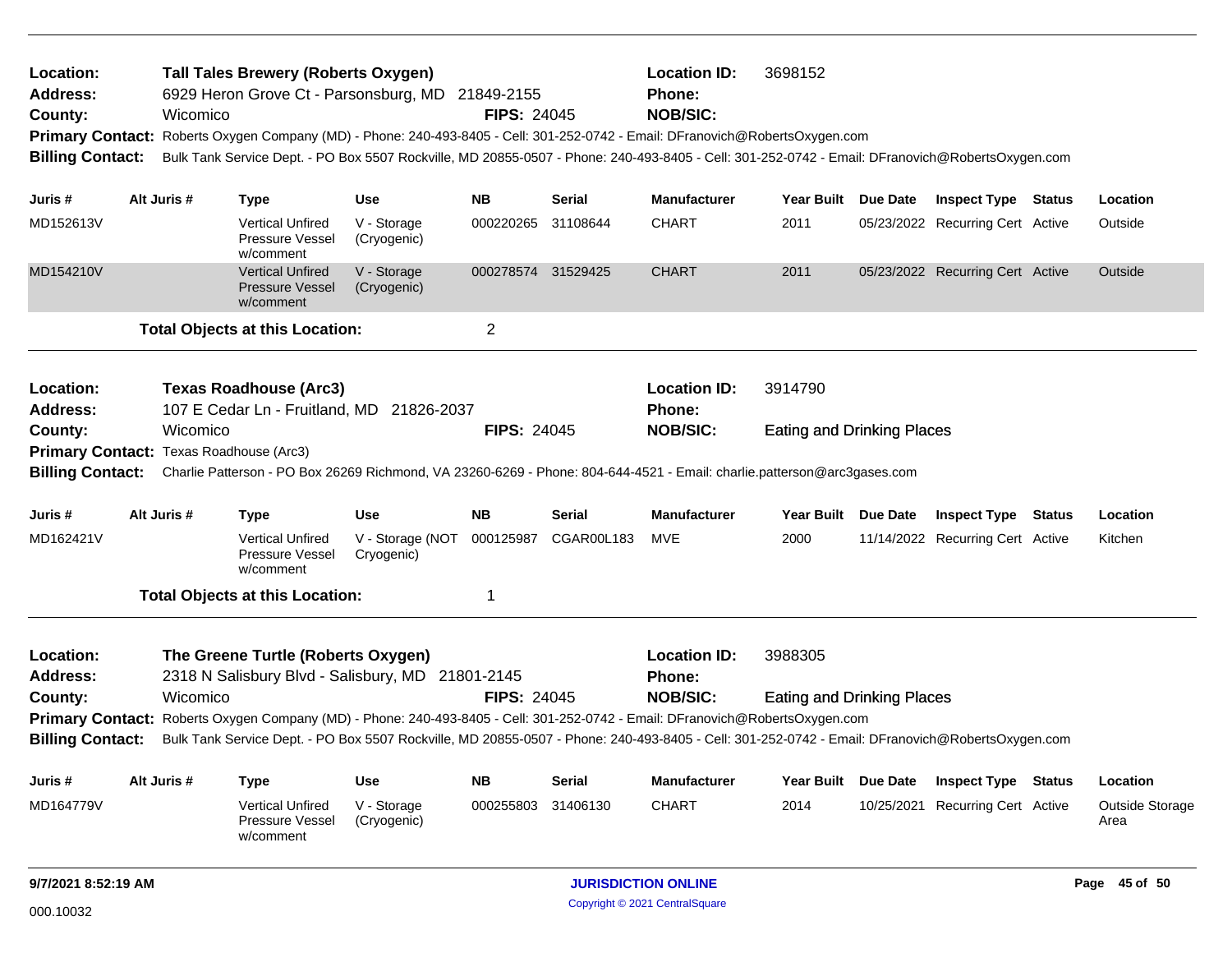| Location:<br>Address:<br>County:<br>Primary Contact: The Warehouse (Arc3)<br><b>Billing Contact:</b> |                                                                                                                                                                                                                                                                                   | Wicomico    | The Warehouse (Arc3)<br>1147 S Salisbury Blvd #1 - Salisbury, MD 21801-6865<br>Charlie Patterson - PO Box 26269 Richmond, VA 23260-6269 - Phone: 804-644-4521 - Email: charlie.patterson@arc3gases.com                            |                                                   | <b>Location ID:</b><br><b>Phone:</b><br><b>NOB/SIC:</b> | 3914787<br>410 749 5070<br><b>Eating and Drinking Places</b> |                                                         |                                                                |                     |                                  |  |                     |
|------------------------------------------------------------------------------------------------------|-----------------------------------------------------------------------------------------------------------------------------------------------------------------------------------------------------------------------------------------------------------------------------------|-------------|-----------------------------------------------------------------------------------------------------------------------------------------------------------------------------------------------------------------------------------|---------------------------------------------------|---------------------------------------------------------|--------------------------------------------------------------|---------------------------------------------------------|----------------------------------------------------------------|---------------------|----------------------------------|--|---------------------|
|                                                                                                      |                                                                                                                                                                                                                                                                                   |             |                                                                                                                                                                                                                                   |                                                   |                                                         |                                                              |                                                         |                                                                |                     |                                  |  |                     |
| Juris #                                                                                              |                                                                                                                                                                                                                                                                                   | Alt Juris # | <b>Type</b>                                                                                                                                                                                                                       | Use                                               | <b>NB</b>                                               | Serial                                                       | <b>Manufacturer</b>                                     | Year Built Due Date                                            |                     | <b>Inspect Type Status</b>       |  | Location            |
| MD162414V                                                                                            |                                                                                                                                                                                                                                                                                   |             | <b>Vertical Unfired</b><br>Pressure Vessel<br>w/comment                                                                                                                                                                           | V - Storage (NOT<br>Cryogenic)                    |                                                         | 000124056 CGAQ00J142                                         | MVE                                                     | 2000                                                           |                     | 11/14/2022 Recurring Cert Active |  | Kitchen             |
|                                                                                                      |                                                                                                                                                                                                                                                                                   |             | <b>Total Objects at this Location:</b>                                                                                                                                                                                            |                                                   | 1                                                       |                                                              |                                                         |                                                                |                     |                                  |  |                     |
| Location:<br><b>Address:</b><br>County:<br><b>Primary Contact:</b><br><b>Billing Contact:</b>        | Transteck, Inc.<br>9367 Ocean Hwy - Delmar, MD 21875-2339<br><b>FIPS: 24045</b><br>Wicomico<br>James Taylor - Phone: 443-235-1393 - Email: jay@taylor-oil.com<br>Shirley Reynolds - PO Box 2135 Salisbury, MD 21802-2135 - Phone: 410-546-1122 - Email: sreynolds@baylortruck.com |             |                                                                                                                                                                                                                                   |                                                   |                                                         |                                                              | <b>Location ID:</b><br><b>Phone:</b><br><b>NOB/SIC:</b> | 703913<br>410-742-3294<br>Motor Vehicle Dealers (New and Used) |                     |                                  |  |                     |
| Juris #                                                                                              |                                                                                                                                                                                                                                                                                   | Alt Juris # | <b>Type</b>                                                                                                                                                                                                                       | Use                                               | <b>NB</b>                                               | Serial                                                       | <b>Manufacturer</b>                                     | Year Built Due Date                                            |                     | <b>Inspect Type Status</b>       |  | Location            |
| MD084052V                                                                                            |                                                                                                                                                                                                                                                                                   |             | <b>Pressure Vessel</b><br>w/comment                                                                                                                                                                                               | Horizontal Unfired V - Storage (NOT<br>Cryogenic) | 000754624                                               |                                                              | <b>Buckeye</b>                                          | 1986                                                           |                     | 11/06/2021 Recurring Cert Active |  | Parts Loft          |
| MD116421V                                                                                            |                                                                                                                                                                                                                                                                                   |             | Horizontal Unfired V - Storage (NOT 001074780<br>Pressure Vessel<br>w/comment                                                                                                                                                     | Cryogenic)                                        |                                                         |                                                              | Manchester                                              | 1992                                                           |                     | 11/06/2021 Recurring Cert Active |  | Parts Loft          |
|                                                                                                      |                                                                                                                                                                                                                                                                                   |             | <b>Total Objects at this Location:</b>                                                                                                                                                                                            |                                                   | $\overline{2}$                                          |                                                              |                                                         |                                                                |                     |                                  |  |                     |
| Location:<br><b>Address:</b>                                                                         |                                                                                                                                                                                                                                                                                   |             | <b>Wal-Mart Store 1890</b><br>2702 N Salisbury Blvd - Salisbury, MD 21801-2143                                                                                                                                                    |                                                   |                                                         |                                                              | <b>Location ID:</b><br>Phone:                           | 1759418                                                        |                     |                                  |  |                     |
| County:<br><b>Billing Contact:</b>                                                                   |                                                                                                                                                                                                                                                                                   | Wicomico    | <b>Primary Contact:</b> APTIM (MD) - Phone: 877-829-5505 - Email: walmartepmsupport@aptim.com<br>Licensing Department - 8725 Rosehill Rd Ste 450 Lenexa, KS 66215-4611 - Phone: 877-829-5505 - Email: walmartepmsupport@aptim.com |                                                   | <b>FIPS: 24045</b>                                      |                                                              | <b>NOB/SIC:</b>                                         | <b>Variety Stores</b>                                          |                     |                                  |  |                     |
|                                                                                                      |                                                                                                                                                                                                                                                                                   |             |                                                                                                                                                                                                                                   |                                                   |                                                         |                                                              |                                                         |                                                                |                     |                                  |  |                     |
| Juris #                                                                                              |                                                                                                                                                                                                                                                                                   | Alt Juris # | <b>Type</b>                                                                                                                                                                                                                       | <b>Use</b>                                        | <b>NB</b>                                               | <b>Serial</b>                                                | Manufacturer                                            |                                                                | Year Built Due Date | <b>Inspect Type Status</b>       |  | Location            |
| MD123339V                                                                                            |                                                                                                                                                                                                                                                                                   |             | <b>Horizontal Unfired</b><br>Pressure Vessel                                                                                                                                                                                      | V - Storage (NOT<br>Cryogenic)                    | 000045384                                               |                                                              | Standard                                                | 2002                                                           |                     | 02/08/2022 Recurring Cert Active |  | <b>Outside Shed</b> |
| 9/7/2021 8:52:19 AM                                                                                  |                                                                                                                                                                                                                                                                                   |             |                                                                                                                                                                                                                                   |                                                   |                                                         |                                                              | <b>JURISDICTION ONLINE</b>                              |                                                                |                     |                                  |  | Page 46 of 50       |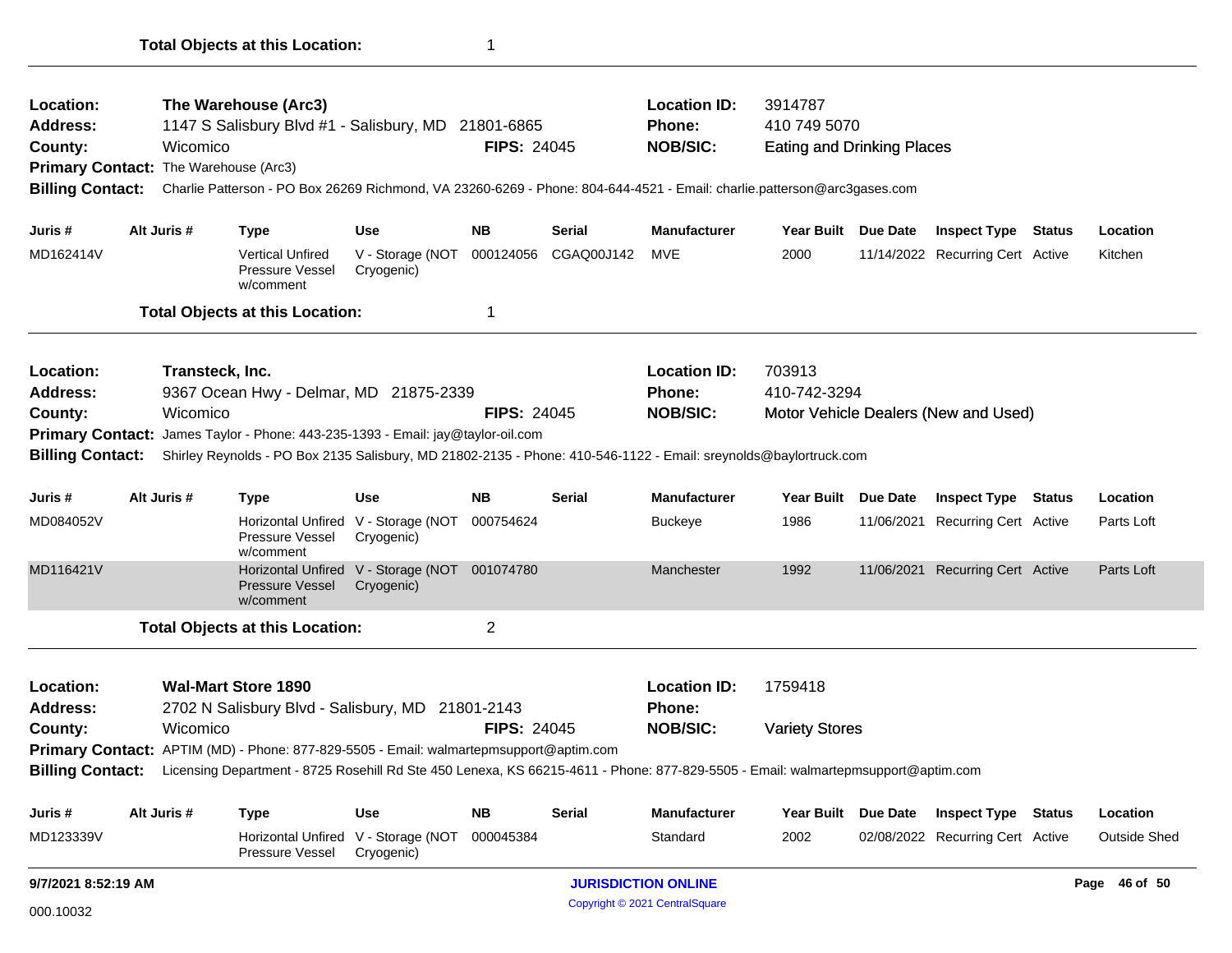| Juris #                 | Alt Juris # | <b>Type</b>                                                                                                                      | <b>Use</b>                                                                                    | <b>NB</b>          | <b>Serial</b> | <b>Manufacturer</b>                         | Year Built Due Date |                 | <b>Inspect Type Status</b>       |  | Location            |
|-------------------------|-------------|----------------------------------------------------------------------------------------------------------------------------------|-----------------------------------------------------------------------------------------------|--------------------|---------------|---------------------------------------------|---------------------|-----------------|----------------------------------|--|---------------------|
| MD123340V               |             | w/comment<br><b>Pressure Vessel</b><br>w/comment                                                                                 | Horizontal Unfired V - Storage (NOT 000045187<br>Cryogenic)                                   |                    |               | Standard                                    | 2002                |                 | 02/08/2022 Recurring Cert Active |  | <b>Outside Shed</b> |
| MD123341V               |             | <b>Horizontal Unfired</b><br>Pressure Vessel<br>w/comment                                                                        | V - Storage (NOT 000045494<br>Cryogenic)                                                      |                    |               | Standard                                    | 2002                |                 | 02/08/2022 Recurring Cert Active |  | <b>Outside Shed</b> |
| MD123342V               |             | <b>Pressure Vessel</b><br>w/comment                                                                                              | Horizontal Unfired V - Storage (NOT 000045496<br>Cryogenic)                                   |                    |               | Standard                                    | 2002                |                 | 02/08/2022 Recurring Cert Active |  | <b>Outside Shed</b> |
| MD136447V               |             | <b>Vertical Unfired</b><br>Pressure Vessel<br>w/comment                                                                          | V - Storage (NOT<br>Cryogenic)                                                                | 000960238 D057855  |               | Manchester                                  | 2008                |                 | 02/08/2022 Recurring Cert Active |  | Compressor<br>Room  |
|                         |             | <b>Total Objects at this Location:</b>                                                                                           |                                                                                               | 5                  |               |                                             |                     |                 |                                  |  |                     |
| Location:<br>Address:   |             | <b>Wal-Mart Store 2931</b><br>409 N Fruitland Blvd - Fruitland, MD 21826                                                         |                                                                                               |                    |               | <b>Location ID:</b><br>Phone:               | 1748436             |                 |                                  |  |                     |
| County:                 | Wicomico    |                                                                                                                                  |                                                                                               | <b>FIPS: 24045</b> |               | <b>NOB/SIC:</b><br><b>Department Stores</b> |                     |                 |                                  |  |                     |
|                         |             |                                                                                                                                  | <b>Primary Contact:</b> APTIM (MD) - Phone: 877-829-5505 - Email: walmartepmsupport@aptim.com |                    |               |                                             |                     |                 |                                  |  |                     |
| <b>Billing Contact:</b> |             |                                                                                                                                  |                                                                                               |                    |               |                                             |                     |                 |                                  |  |                     |
|                         |             | Licensing Department - 8725 Rosehill Rd Ste 450 Lenexa, KS 66215-4611 - Phone: 877-829-5505 - Email: walmartepmsupport@aptim.com |                                                                                               |                    |               |                                             |                     |                 |                                  |  |                     |
| Juris #                 | Alt Juris # | <b>Type</b>                                                                                                                      | <b>Use</b>                                                                                    | <b>NB</b>          | <b>Serial</b> | <b>Manufacturer</b>                         | Year Built          | <b>Due Date</b> | <b>Inspect Type Status</b>       |  | Location            |
| MD123337V               | 409         | <b>Pressure Vessel</b><br>w/comment                                                                                              | Horizontal Unfired V - Storage (NOT<br>Cryogenic)                                             | 000026124          |               | Standard                                    | 1999                |                 | 04/13/2022 Recurring Cert Active |  | <b>Outside Shed</b> |
| MD123338V               | 409         | <b>Pressure Vessel</b><br>w/comment                                                                                              | Horizontal Unfired V - Storage (NOT 000026597<br>Cryogenic)                                   |                    |               | Standard                                    | 1999                |                 | 04/13/2022 Recurring Cert Active |  | <b>Outside Shed</b> |
| MD123344V               | 409         | Pressure Vessel<br>w/comment                                                                                                     | Horizontal Unfired V - Storage (NOT 000026864<br>Cryogenic)                                   |                    |               | Standard                                    | 1999                |                 | 04/13/2022 Recurring Cert Active |  | <b>Outside Shed</b> |
| MD160094V               |             | <b>Vertical Unfired</b><br>Pressure Vessel<br>w/comment                                                                          | V - Storage (NOT 000576897 582696<br>Cryogenic)                                               |                    |               | Morganton                                   | 2016                |                 | 03/12/2022 Recurring Cert Active |  | Tire Shop           |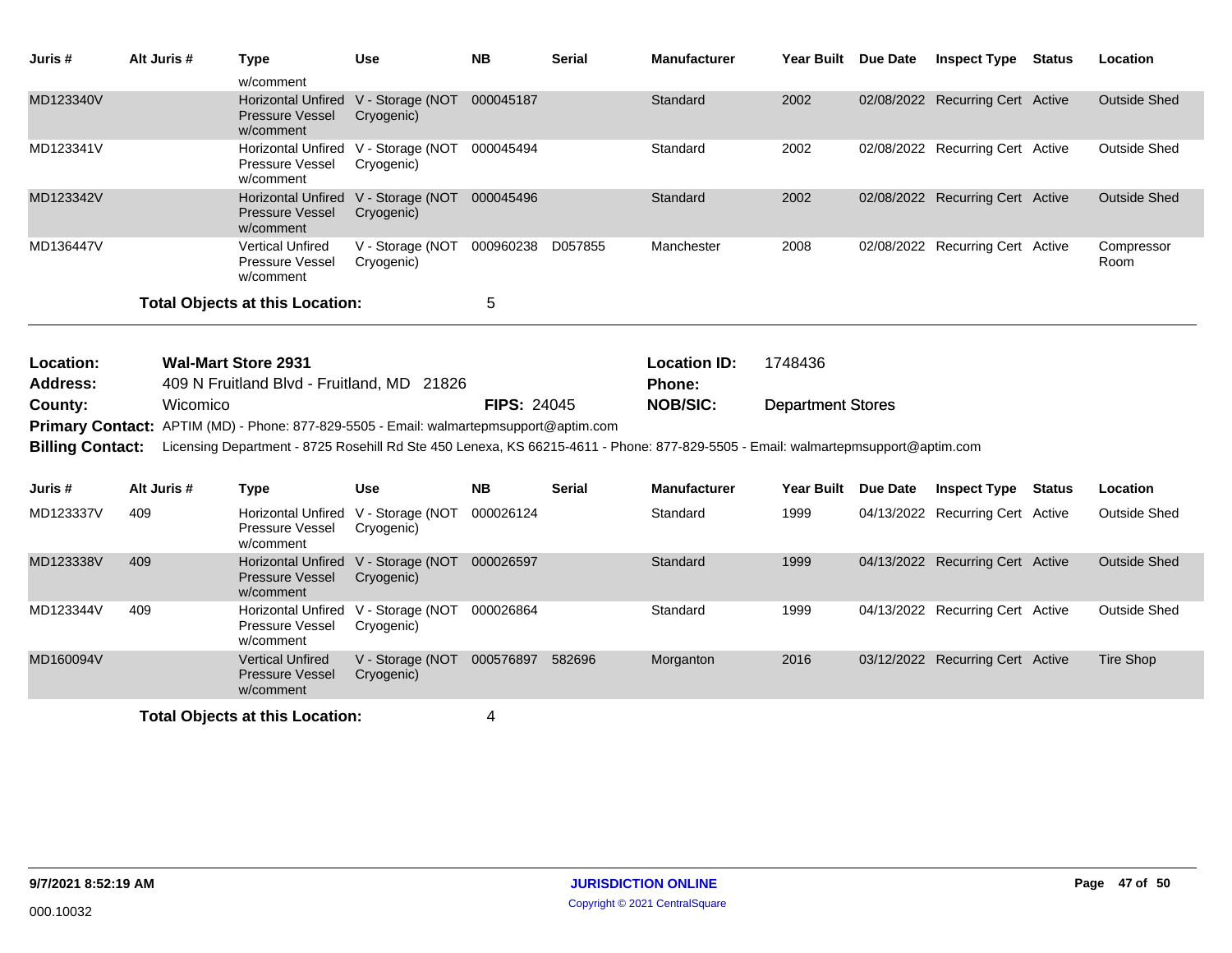| Location:<br><b>Address:</b><br>County:<br><b>Primary Contact:</b><br><b>Billing Contact:</b> |                                                                                                                                                                                                                                                                                                                                             | Wicomico | Wawa - 555 (Roberts)<br>668 S Salisbury Blvd - Salisbury, MD 21801-5444 |                                                         | <b>FIPS: 24045</b> |               | <b>Location ID:</b><br>Phone:<br><b>NOB/SIC:</b> | 3861180<br><b>Gasoline Service Stations</b><br>Roberts Oxygen Company (MD) - Phone: 240-493-8405 - Cell: 301-252-0742 - Email: DFranovich@RobertsOxygen.com<br>Bulk Tank Service Dept. - PO Box 5507 Rockville, MD 20855-0507 - Phone: 240-493-8405 - Cell: 301-252-0742 - Email: DFranovich@RobertsOxygen.com |  |                                  |  |               |  |
|-----------------------------------------------------------------------------------------------|---------------------------------------------------------------------------------------------------------------------------------------------------------------------------------------------------------------------------------------------------------------------------------------------------------------------------------------------|----------|-------------------------------------------------------------------------|---------------------------------------------------------|--------------------|---------------|--------------------------------------------------|----------------------------------------------------------------------------------------------------------------------------------------------------------------------------------------------------------------------------------------------------------------------------------------------------------------|--|----------------------------------|--|---------------|--|
| Juris #                                                                                       | Alt Juris #                                                                                                                                                                                                                                                                                                                                 |          | <b>Type</b>                                                             | <b>Use</b>                                              | <b>NB</b>          | <b>Serial</b> | <b>Manufacturer</b>                              | Year Built Due Date                                                                                                                                                                                                                                                                                            |  | <b>Inspect Type Status</b>       |  | Location      |  |
| MD161025V                                                                                     |                                                                                                                                                                                                                                                                                                                                             |          | <b>Vertical Unfired</b><br>Pressure Vessel<br>w/comment                 | V - Storage<br>(Cryogenic)                              | 000296942 31708579 |               | <b>CHART</b>                                     | 2017                                                                                                                                                                                                                                                                                                           |  | 05/02/2022 Recurring Cert Active |  | Outside       |  |
|                                                                                               |                                                                                                                                                                                                                                                                                                                                             |          | <b>Total Objects at this Location:</b>                                  |                                                         | $\mathbf 1$        |               |                                                  |                                                                                                                                                                                                                                                                                                                |  |                                  |  |               |  |
| Location:<br>Address:<br>County:                                                              | Wawa - 561 (Roberts)<br>2740 N Salisbury Blvd - Salisbury, MD 21801-2143<br>Wicomico<br><b>FIPS: 24045</b><br>Wawa - 561 (Roberts)<br><b>Primary Contact:</b><br><b>Billing Contact:</b><br>Bulk Tank Service Dept. - PO Box 5507 Rockville, MD 20855-0507 - Phone: 240-493-8405 - Cell: 301-252-0742 - Email: DFranovich@RobertsOxygen.com |          |                                                                         |                                                         |                    |               |                                                  | 3700221<br>410-548-7946<br><b>Gasoline Service Stations</b>                                                                                                                                                                                                                                                    |  |                                  |  |               |  |
| Juris #                                                                                       | Alt Juris #                                                                                                                                                                                                                                                                                                                                 |          | <b>Type</b>                                                             | <b>Use</b>                                              | <b>NB</b>          | <b>Serial</b> | <b>Manufacturer</b>                              | Year Built Due Date                                                                                                                                                                                                                                                                                            |  | <b>Inspect Type Status</b>       |  | Location      |  |
| MD164815V                                                                                     |                                                                                                                                                                                                                                                                                                                                             |          | <b>Vertical Unfired</b><br>Pressure Vessel<br>w/comment                 | V - Storage<br>(Cryogenic)                              | 000315487          | 31823598      | <b>CHART</b>                                     | 2018                                                                                                                                                                                                                                                                                                           |  | 01/08/2022 Recurring Cert Active |  | Outside       |  |
|                                                                                               |                                                                                                                                                                                                                                                                                                                                             |          | <b>Total Objects at this Location:</b>                                  |                                                         | $\mathbf 1$        |               |                                                  |                                                                                                                                                                                                                                                                                                                |  |                                  |  |               |  |
| Location:<br><b>Address:</b><br>County:<br><b>Billing Contact:</b>                            | <b>Webb Burnett Jackson</b><br>115 Broad Street P O Box 910 - Salisbury, MD 21801-4912<br><b>FIPS: 24045</b><br>Wicomico<br>Primary Contact: Webb Burnett Jackson - Phone: 301-742-3176<br>- PO Box 910 Salisbury, MD 21803-0910 - Phone: 301-742-3176                                                                                      |          |                                                                         |                                                         |                    |               |                                                  | 728608<br>Holding and other investment offices                                                                                                                                                                                                                                                                 |  |                                  |  |               |  |
| Juris #                                                                                       | Alt Juris #                                                                                                                                                                                                                                                                                                                                 |          | <b>Type</b>                                                             | <b>Use</b>                                              | <b>NB</b>          | <b>Serial</b> | <b>Manufacturer</b>                              | Year Built Due Date                                                                                                                                                                                                                                                                                            |  | <b>Inspect Type Status</b>       |  | Location      |  |
| MD150031H                                                                                     |                                                                                                                                                                                                                                                                                                                                             |          | Cast Iron                                                               | H - Hot Water<br>Heat (Water $\leq$<br>160 psig, 250 F) | CI.                |               | Crown                                            | 2006                                                                                                                                                                                                                                                                                                           |  | 07/27/2022 Recurring Cert Active |  | <b>Blr Rm</b> |  |
|                                                                                               |                                                                                                                                                                                                                                                                                                                                             |          | <b>Total Objects at this Location:</b>                                  |                                                         | -1                 |               |                                                  |                                                                                                                                                                                                                                                                                                                |  |                                  |  |               |  |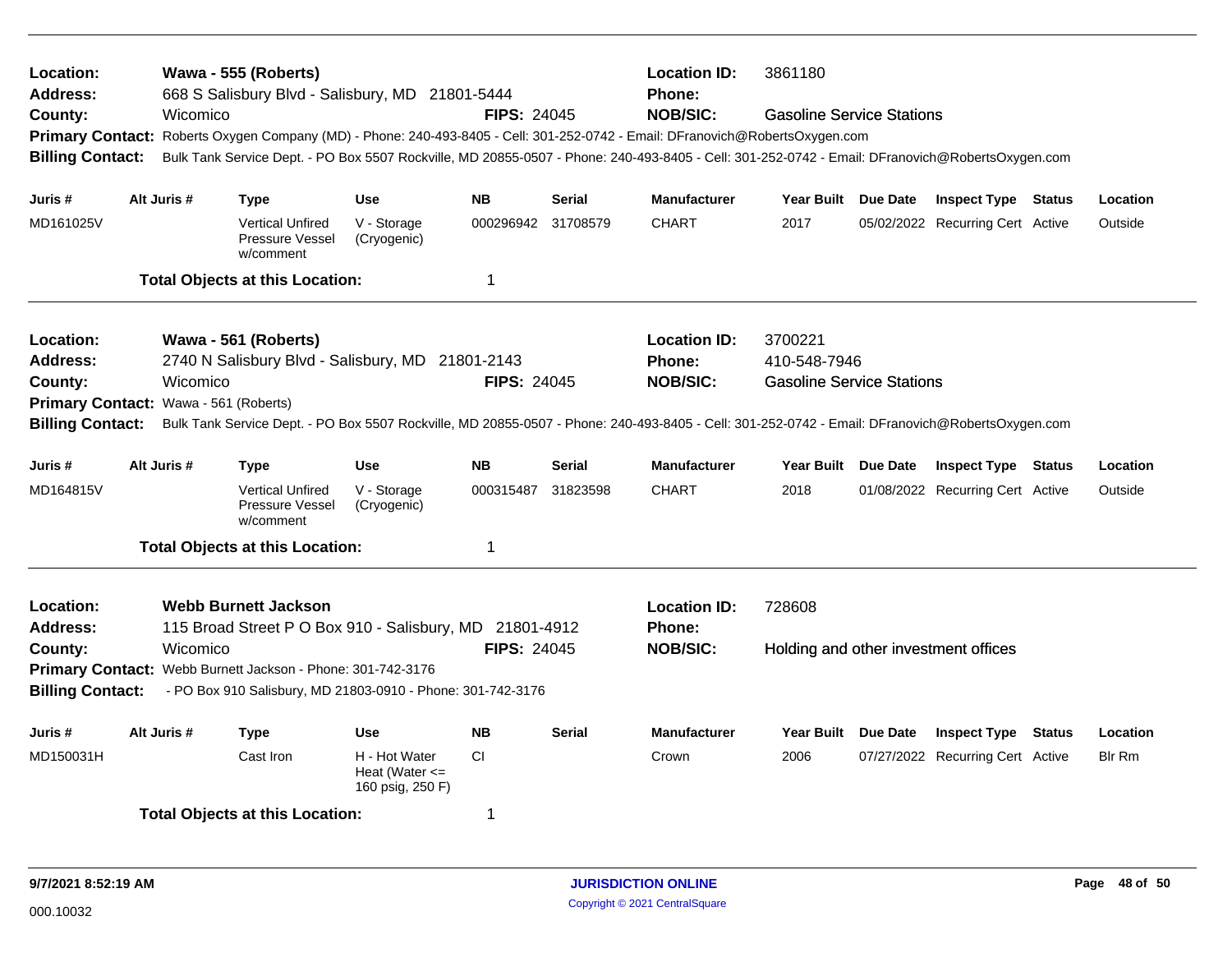| Location:<br><b>Wendy's (Robert's)</b><br>2710 N Salisbury Blvd - Salisbury, MD 21801-2143<br><b>Address:</b><br>Wicomico<br>County:<br>Roberts Oxygen Company (MD) - Phone: 240-493-8405 - Cell: 301-252-0742 - Email: DFranovich@RobertsOxygen.com<br><b>Primary Contact:</b><br>Bulk Tank Service Dept. - PO Box 5507 Rockville, MD 20855-0507 - Phone: 240-493-8405 - Cell: 301-252-0742 - Email: DFranovich@RobertsOxygen.com<br><b>Billing Contact:</b> |                                                                                                                                                                                                                                                                                               |             |                                                                |                                                         | <b>FIPS: 24045</b> |                   | <b>Location ID:</b><br><b>Phone:</b><br><b>NOB/SIC:</b> | 3748583<br>410-749-7236                                                    |                 |                                  |               |                    |  |
|---------------------------------------------------------------------------------------------------------------------------------------------------------------------------------------------------------------------------------------------------------------------------------------------------------------------------------------------------------------------------------------------------------------------------------------------------------------|-----------------------------------------------------------------------------------------------------------------------------------------------------------------------------------------------------------------------------------------------------------------------------------------------|-------------|----------------------------------------------------------------|---------------------------------------------------------|--------------------|-------------------|---------------------------------------------------------|----------------------------------------------------------------------------|-----------------|----------------------------------|---------------|--------------------|--|
| Juris #                                                                                                                                                                                                                                                                                                                                                                                                                                                       |                                                                                                                                                                                                                                                                                               | Alt Juris # | <b>Type</b>                                                    | <b>Use</b>                                              | <b>NB</b>          | Serial            | <b>Manufacturer</b>                                     | Year Built Due Date                                                        |                 | <b>Inspect Type Status</b>       |               | Location           |  |
| MD164840V                                                                                                                                                                                                                                                                                                                                                                                                                                                     |                                                                                                                                                                                                                                                                                               |             | <b>Vertical Unfired</b><br>Pressure Vessel<br>w/comment        | V - Storage<br>(Cryogenic)                              | 000034820          | ECF90B379         | Minnesota Valley<br>Engineering                         | 1990                                                                       |                 | 05/08/2022 Recurring Cert Active |               | Outside            |  |
|                                                                                                                                                                                                                                                                                                                                                                                                                                                               |                                                                                                                                                                                                                                                                                               |             | <b>Total Objects at this Location:</b>                         |                                                         | 1                  |                   |                                                         |                                                                            |                 |                                  |               |                    |  |
| Location:<br><b>Address:</b><br>County:                                                                                                                                                                                                                                                                                                                                                                                                                       | <b>Williamsport Cabinetry</b><br>201 Holly St - Fruitland, MD 21826<br>Wicomico<br><b>FIPS: 24045</b><br><b>Primary Contact:</b><br>Leigh Workman - Phone: 410-548-9081<br><b>Billing Contact:</b><br>Leigh Workman - 1121 S Division St Ste A Salisbury, MD 21804-9037 - Phone: 410-548-9081 |             |                                                                |                                                         |                    |                   | <b>Location ID:</b><br>Phone:<br><b>NOB/SIC:</b>        | 4023413<br>410-548-9081                                                    |                 |                                  |               |                    |  |
| Juris #                                                                                                                                                                                                                                                                                                                                                                                                                                                       |                                                                                                                                                                                                                                                                                               | Alt Juris # | <b>Type</b>                                                    | Use                                                     | <b>NB</b>          | Serial            | <b>Manufacturer</b>                                     | Year Built                                                                 | <b>Due Date</b> | <b>Inspect Type</b>              | <b>Status</b> | Location           |  |
| MD144662V                                                                                                                                                                                                                                                                                                                                                                                                                                                     |                                                                                                                                                                                                                                                                                               |             | <b>Vertical Unfired</b><br><b>Pressure Vessel</b><br>w/comment | V - Storage (NOT<br>Cryogenic)                          | 000506464          | 20080129-<br>0003 | Steel Fab                                               | 2008                                                                       |                 | 06/04/2022 Recurring Cert Active |               | Comp Area          |  |
|                                                                                                                                                                                                                                                                                                                                                                                                                                                               |                                                                                                                                                                                                                                                                                               |             | <b>Total Objects at this Location:</b>                         |                                                         | 1                  |                   |                                                         |                                                                            |                 |                                  |               |                    |  |
| Location:<br><b>Wor Wic Community College</b><br><b>Address:</b><br>32000 Campus Dr - Salisbury, MD<br>21804-1485<br><b>FIPS: 24045</b><br>County:<br>Wicomico<br><b>Primary Contact:</b><br>Greg Grey - Phone: 410-334-2933<br><b>Billing Contact:</b><br>Greg Grey - 32000 Campus Dr Salisbury, MD 21804-1485 - Phone: 410-334-2933                                                                                                                         |                                                                                                                                                                                                                                                                                               |             |                                                                |                                                         |                    |                   | <b>Location ID:</b><br>Phone:<br><b>NOB/SIC:</b>        | 729544<br>410-334-2933<br>Colleges, Universities, and Professional Schools |                 |                                  |               |                    |  |
| Juris #                                                                                                                                                                                                                                                                                                                                                                                                                                                       |                                                                                                                                                                                                                                                                                               | Alt Juris # | <b>Type</b>                                                    | Use                                                     | <b>NB</b>          | Serial            | <b>Manufacturer</b>                                     | Year Built Due Date                                                        |                 | <b>Inspect Type</b>              | Status        | Location           |  |
| MD167699H                                                                                                                                                                                                                                                                                                                                                                                                                                                     | Boiler 1                                                                                                                                                                                                                                                                                      |             | Cast Iron                                                      | H - Hot Water<br>Heat (Water $\leq$<br>160 psig, 250 F) | CI <sub>3</sub>    | 193314            | <b>BFC</b>                                              | 2020                                                                       |                 | 10/06/2022 Recurring Cert Active |               | <b>BLRM</b>        |  |
| MD167700V                                                                                                                                                                                                                                                                                                                                                                                                                                                     |                                                                                                                                                                                                                                                                                               |             | <b>Vertical Unfired</b><br>Pressure Vessel<br>w/comment        | V - Storage (NOT<br>Cryogenic)                          | 000441054          |                   | <b>MAT IND</b>                                          | 2017                                                                       |                 | 10/06/2022 Recurring Cert Active |               | Compressor<br>Shed |  |
| MD168652H                                                                                                                                                                                                                                                                                                                                                                                                                                                     | Boiler <sub>2</sub>                                                                                                                                                                                                                                                                           |             | Cast Iron                                                      | H - Hot Water                                           | CI <sub>4</sub>    | 19313             | <b>BFC</b>                                              | 2020                                                                       |                 | 10/06/2022 Recurring Cert Active |               | <b>BLRM</b>        |  |
| 9/7/2021 8:52:19 AM                                                                                                                                                                                                                                                                                                                                                                                                                                           |                                                                                                                                                                                                                                                                                               |             |                                                                |                                                         |                    |                   | <b>JURISDICTION ONLINE</b>                              |                                                                            |                 |                                  |               | Page 49 of 50      |  |
| 000.10032                                                                                                                                                                                                                                                                                                                                                                                                                                                     |                                                                                                                                                                                                                                                                                               |             |                                                                |                                                         |                    |                   | Copyright © 2021 CentralSquare                          |                                                                            |                 |                                  |               |                    |  |